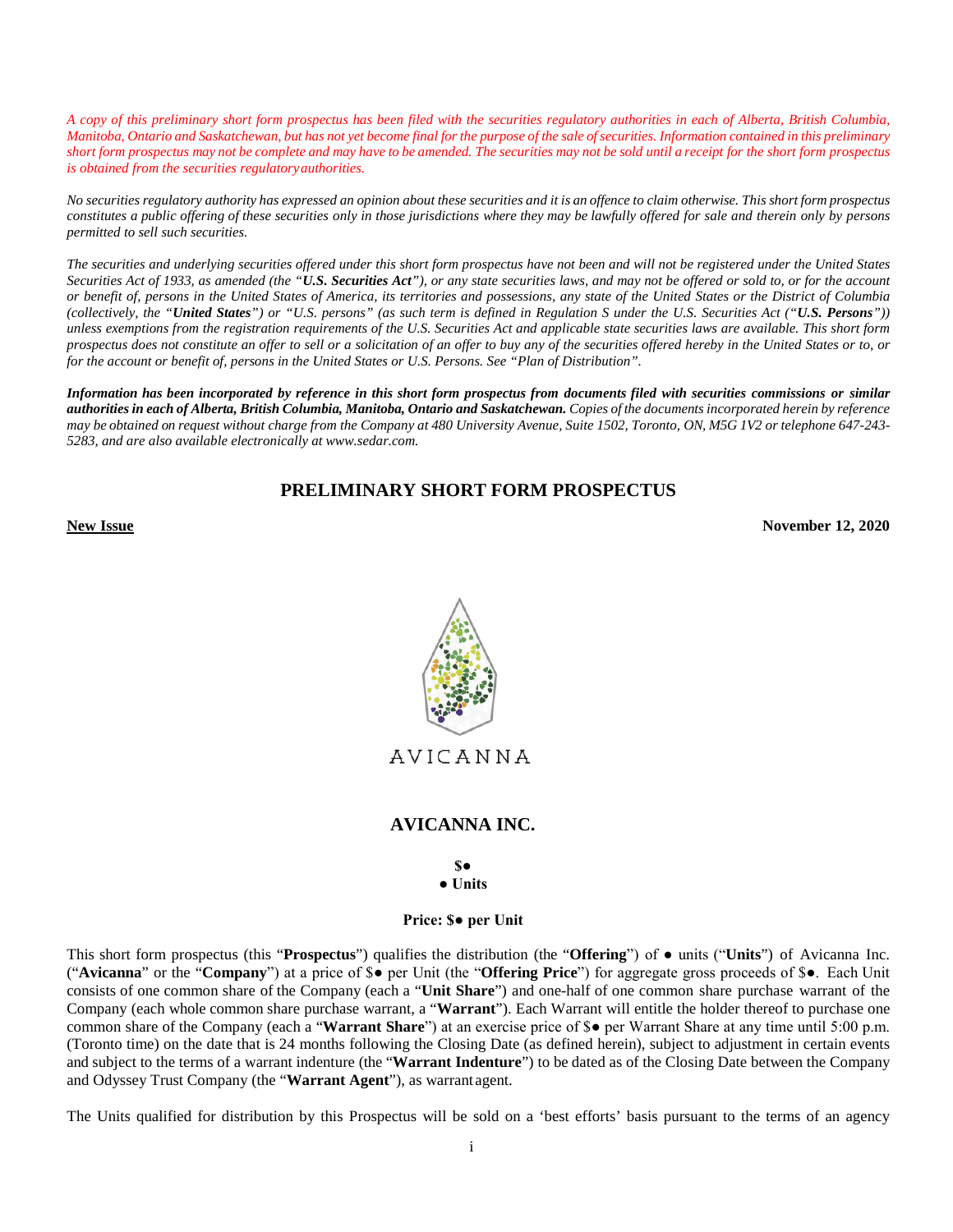agreement (the "**Agency Agreement**") to be entered into among the Company and Echelon Wealth Partners Inc. ("**Echelon**") as lead agent and sole bookrunner, Beacon Securities Limited and Canaccord Genuity Corp. (collectively with Echelon, the "**Agents**"). The Offering Price was determined by arm's length negotiation between the Company and the Agents with reference to the prevailing market price of the common shares of the Company (the "**Common Shares**") on the Toronto Stock Exchange (the "**TSX**"). See "*Plan of Distribution*".

#### **There is no minimum amount of funds that must be raised under this Offering. This means that the Company could complete this Offering after raising only a small proportion of the Offering amount set out above.**

The Common Shares are listed and posted for trading on the TSX under the symbol "AVCN", are quoted on the OTCQX International Exchange (the "**OTCQX**") under the symbol "AVCNF" and are quoted on the Frankfurt Stock Exchange (the "**FSE**") under the symbol "0NN". On November 11, 2020, the last trading day prior to the date of this Prospectus, the closing price of the Common Shares on the TSX was \$0.98 per Common Share, on the OTCQX was US\$0.7431 per Common Share and on the FSE was €0.61 per Common Share. The Company has applied to list the Unit Shares, the Warrant Shares and the Broker Shares (as defined below), to be issued upon exercise of the Broker Warrants (as defined below), to be distributed under this Prospectus, on the TSX. Listing will be subject to the Company fulfilling all of the requirements of the TSX. See "*Plan of Distribution*".

|                      | Price to the                        | Agents' Fee $(1)(2)$ | Net Proceeds to the         |
|----------------------|-------------------------------------|----------------------|-----------------------------|
|                      | Public                              |                      | Company <sup>(1)</sup>      |
| Per Unit             | ა∙                                  | \$∙                  | ა∙                          |
| Total <sup>(4)</sup> | $\mathbf{S} \bullet$ <sup>(1)</sup> | \$€                  | $\mathbf{\$}$ $\bullet$ (3) |

#### **Notes:**

(1) Assumes no exercise of the Over-Allotment Option (as defined below).

- (2) Pursuant to the Agency Agreement, the Agents will receive a cash fee (the "**Agents' Fee**") equal to 7% of the gross proceeds of the Offering (including in respect of any exercise of the Over-Allotment Option, if any), subject to a reduced fee equal to 3.5% for Units sold to certain purchasers designated by the Company on the president's list up to a maximum of \$5,000,000 (the "President's List"). In addition to the Agents' Fee, pursuant to the Agency Agreement, the Agents will receive broker warrants (the "**Broker Warrants**") equal to 7% of the number of Units issued under the Offering (including any Over-Allotment Units (as hereinafter defined) issued upon exercise of the Over-Allotment Option, if any), subject to a reduced number of Broker Warrants equal to 3.5% of the Units sold to purchasers on the President's List. The Broker Warrants are exercisable into Common Shares (the "**Broker Shares**") at a price of \$● per Broker Share, for a period of 24 months from the Closing Date, subject to adjustment in certain events. This Prospectus also qualifies the issuance of the Broker Warrants to the Agents (including in respect of any Broker Warrants issuable in respect of any exercise of the Over-Allotment Option). See "*Plan of Distribution*".
- (3) After deducting the Agents' Fee (assuming no President's List purchasers) and the estimated expenses of the Offering estimated to be approximately \$350,000, including listing fees and the reasonable expenses of the Agents incurred in connection with the Offering, which will be paid by the Company from the net proceeds of the Offering.
- (4) The Company has granted the Agents an option (the "**Over-Allotment Option**"), exercisable, in whole or in part, at the sole discretion of the Agents, at any time for a period of 30 days from and including the Closing Date, to purchase from the Company up to an additional ● Units of the Company (the "**Over-Allotment Units**") at the Offering Price, with each Over-Allotment Unit consisting of one Common Share (each an "**Over-Allotment Share**") and one-half of one Common Share purchase warrant (each whole Common Share purchase warrant, an "**Over-Allotment Warrant**"), to cover the Agents' over-allocation position, if any, and for market stabilization purposes. The Over-Allotment Option may be exercisable by the Agents in respect of: (i) Over-Allotment Units at the Offering Price, (ii) additional Unit Shares (the "**Over-Allotment Shares**") at a price of \$● per Over-Allotment Share, (iii) additional Warrants (the "**Over-Allotment Warrants**") at a price of \$● per Over-Allotment Warrant, or (iv) any combination of Over-Allotment Units, Over-Allotment Shares and/or Over-Allotment Warrants (together, the "**Over-Allotment Securities**"), so long as the aggregate number of Over-Allotment Shares and Over-Allotment Warrants which may be issued under the Over-Allotment Option does not exceed ● Over-Allotment Shares and ● Over-Allotment Warrants. Unless the context otherwise requires, all references to "Units", "Unit Shares" and "Warrants" in this Prospectus include reference to the Over- Allotment Units, Over-Allotment Unit Shares and Over-Allotment Warrants that may be issued pursuant to the exercise of the Over-Allotment Option. If the Over-Allotment Option is exercised in full for Over-Allotment Units, the total "Price to the Public", "Agents' Fee" and "Net Proceeds to the Company" will be \$•, \$• and \$•, respectively (assuming no President's List purchasers). This Prospectus qualifies the grant of the Over-Allotment Option and the distribution of the Over-Allotment Units, Over-Allotment Shares and Over-Allotment Warrants issuable upon exercise of the Over-Allotment Option. A purchaser who acquires securities forming part of the Agents' over-allocation position acquires those securities under this Prospectus, regardless of whether the over-allocation position is ultimately filled through the exercise of the Over-Allotment Option or secondary market purchases. See "*Plan of Distribution*".

Unless the context otherwise requires, when used herein, all references to "Offering", "Units", "Unit Shares" and "Warrants" include the Over-Allotment Units, Over-Allotment Shares and Over-Allotment Warrants issuable upon exercise of the Over-Allotment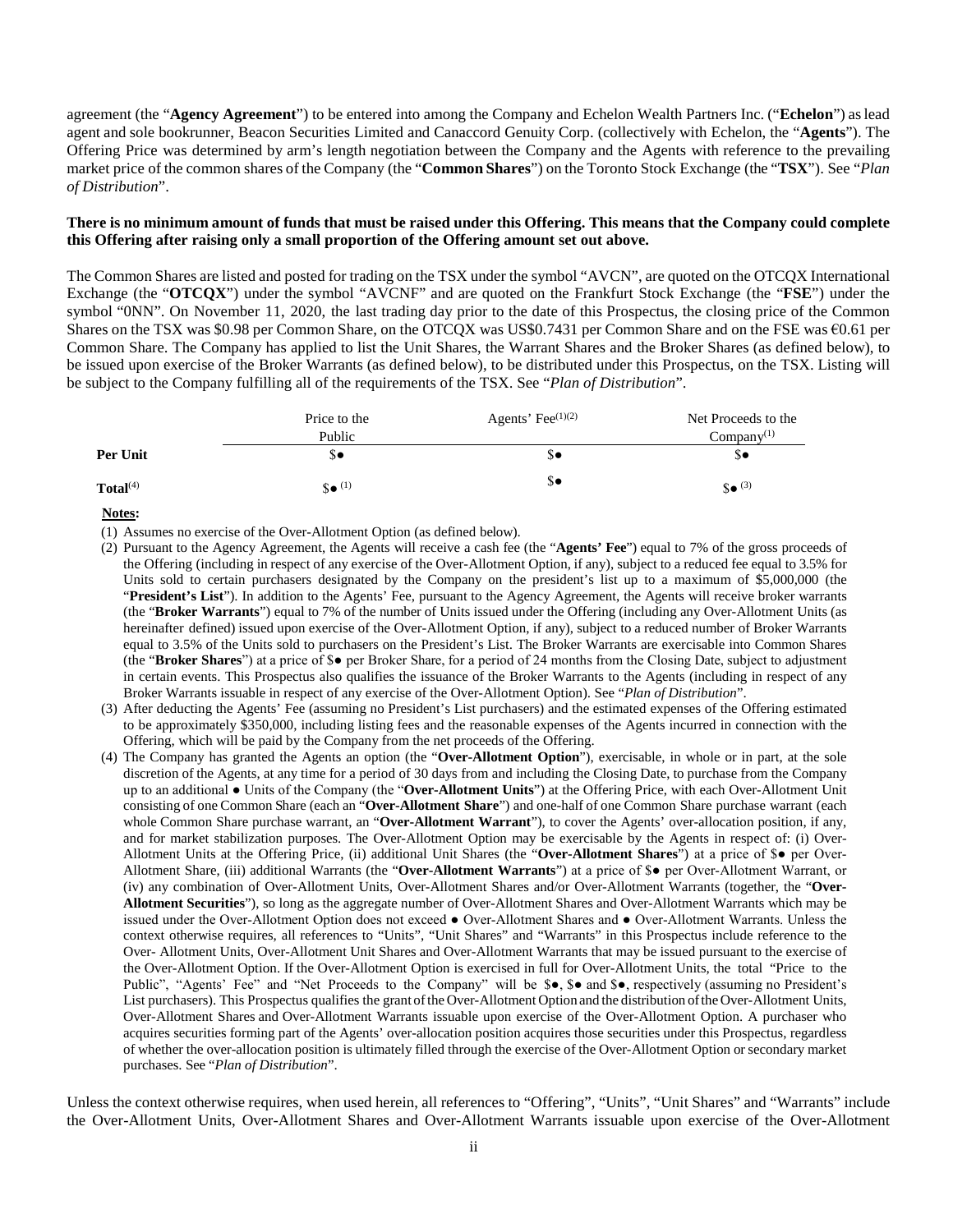## Option.

The following table sets out the number of securities that may be issued by the Company pursuant to the Over-Allotment Option and the Broker Warrants:

| <b>Agents' Position</b> | <b>Number of Securities</b><br>Available | <b>Exercise Period</b>                 | <b>Exercise Price</b>                                                                         |
|-------------------------|------------------------------------------|----------------------------------------|-----------------------------------------------------------------------------------------------|
| Over-Allotment Option   | • Over-Allotment Units <sup>(1)</sup>    | Up to 30 days from the Closing<br>Date | \$● per Over-Allotment Unit<br>\$● per Over-Allotment Share<br>\$● per Over-Allotment Warrant |
| <b>Broker Warrants</b>  | $\bullet$ Broker Warrants <sup>(2)</sup> | 24 months after the Closing<br>Date    | \$● per Broker Warrant                                                                        |

#### **Notes:**

- (1) Assuming the Over-Allotment Option is exercised in full.
- (2) Assuming no President's List purchasers. If the Over-Allotment Option is exercised in full for Over-Allotment Units, the total "Number of Securities Available" will be ● Broker Warrants (assuming no President's List purchasers).

**The Offering is not underwritten or guaranteed by any person.** The Offering is being conducted on a 'best efforts' agency basis by the Agents who will conditionally offer the Units in the provinces of Alberta, British Columbia, Manitoba, Ontario and Saskatchewan, subject to prior sale, if, as and when issued by the Company and accepted by the Agent in accordance with the conditions contained in the Agency Agreement referred to under the "*Plan of Distribution*", and subject to the approval of certain legal matters, on behalf of the Company by DLA Piper (Canada) LLP, and on behalf of the Agents by Goodmans LLP.

Subject to applicable laws and in connection with this Offering, the Agents may over-allot or effect transactions which stabilize or maintain the market price of the Common Shares at levels other than those which might otherwise prevail in the open market in accordance with applicable stabilization rules. Such transactions, if commenced, may be discontinued at any time. See "*Plan of Distribution*".

There is currently no market through which the Warrants may be sold and purchasers may not be able to resell the Warrants acquired hereunder. This may affect the pricing of the Warrants in the secondary market, the transparency and availability of trading prices, the liquidity of the Warrants and the extent of issuer regulation. See "*Risk Factors*".

Subscription for the Units will be received subject to rejection or allotment in whole or in part and the right is reserved to close the subscription books at any time without notice. Other than pursuant to certain exceptions, the Units sold pursuant to the Offering will be issued in electronic form to the Canadian Depository for Securities ("**CDS**") or nominees thereof and deposited with CDS upon closing of the Offering in electronic form. A purchaser will receive only a customer confirmation of the issuance of the securities purchased pursuant to the Offering from the Agents or other registered dealer who is a CDS participant through which the Units are purchased. No definitive certificates will be issued unless specifically requested or required. Closing of the Offering is expected to occur on or about December 3, 2020, or such other date as may be agreed upon by the Company and the Agents (the "**Closing Date**"). See "*Plan of Distribution*".

**An investment in the Units is highly speculative and involves a high degree of risk, and should only be made by persons who can afford the total loss of their investment. Investors should carefully consider the risk factors described or incorporated by reference in this Prospectus before purchasing the Units. Prospective investors are advised to consult their legal counsel and other professional advisors in order to assess income tax, legal and other aspects of the investment. See "***Cautionary Note Regarding Forward Looking Statements***" and "***Risk Factors***".**

Certain of the Company's directors and officers reside outside of Canada. Each of the following persons have appointed DLA Piper (Canada) LLP, Suite 6000, 1 First Canadian Place, 100 King St West, Toronto, ON M5X 1E2, as agent for service of process:

**Directors and Officers** 

David White, Director Janet Giesselman, Director Giancarlo Davila Char, Director Alden Benjamin Leavenworth, Director Lucas Nosiglia, Chief Agricultural Officer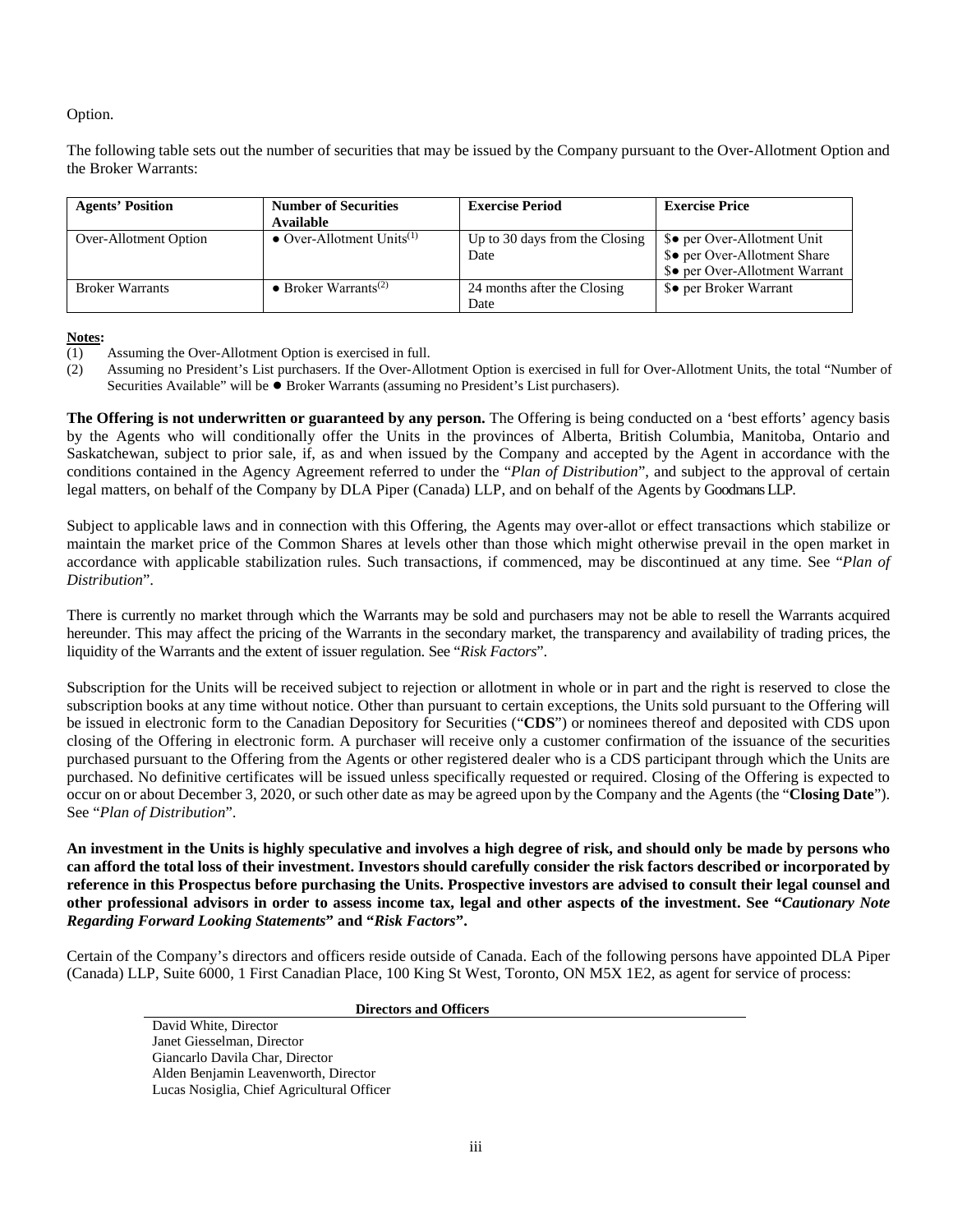Purchasers are advised that it may not be possible for investors to enforce judgments obtained in Canada against any person that resides outside of Canada, even if the party has appointed an agent for service of process. See "*Risk Factors*".

Prospective investors are advised to consult their own tax advisors regarding the application of Canadian federal income tax laws to their particular circumstances, as well as any other provincial, territorial, local, foreign and other tax consequences of acquiring, holding or disposing of Units. See "*Certain Federal Income Tax Considerations*".

Unless otherwise indicated, all references to "\$", "C\$" or "dollars" in this Prospectus refer to Canadian dollars and all references to "US\$" in this Prospectus refer to United States dollars. See "*Currency and Exchange Rate Information*".

The Company's head office and registered office is located at 480 University Avenue, Suite 1502, Toronto, Ontario, Canada, M5G 1V2.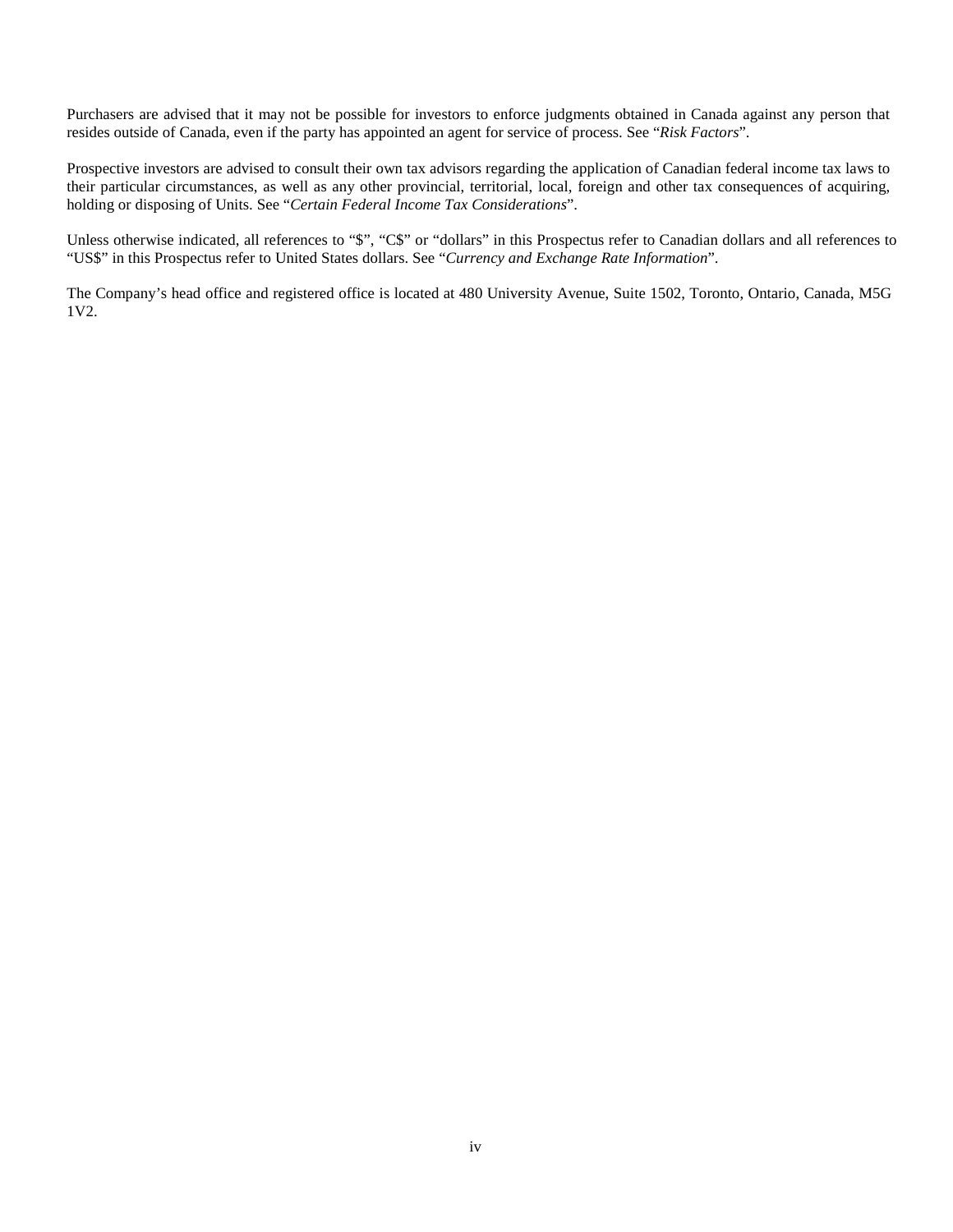**The Company currently derives, and is expected to continue to derive, a portion of its revenues from the production and distribution of Hemp-based wellness products in certain states in the United States. All Hemp-based products produced and sold by the Company contain Hemp (as defined below) in compliance with the 2018 Farm Bill (as defined below), as well as under the laws of the states in which the Company manufactures and sells such Hemp-based products.** 

**The United States** *Agricultural Improvement Act of 2018* **(the "2018 Farm Bill") became law on December 20, 2018. Prior to its enactment, all non-exempt cannabis parts grown in the United States were scheduled as a controlled substance under the United States** *Controlled Substances Act of 1970* **("CSA"), and as a result, the cultivation of Hemp for any purpose in the United States without a Schedule I registration from the United States Drug Enforcement Agency ("DEA") was illegal, unless exempted by the United States** *Agricultural Act of 2014* **(the "2014 Farm Bill"). The passage of the 2018 Farm Bill materially changed federal laws governing Hemp by removing Hemp from the CSA and establishing a federal regulatory framework for domestic Hemp production. Specifically, the 2018 Farm Bill: (a) explicitly amended the CSA to exclude hemp ("Hemp"), defined as the plant** *Cannabis sativa L***., and any parts of the plant (including its cannabinoids, derivatives, and extracts) containing a delta-9 tetrahydrocannabinol ("THC") concentration of not more than 0.3% on a dry weight basis from the definition of marijuana; (b) allows the commercial production and sale of Hemp in interstate commerce; (c) establishes the United States Department of Agriculture ("USDA") as the primary federal agency regulating the cultivation of Hemp in the United States, while allowing states to adopt a state plan to regulate the same; and (d) affords Hemp farmers the opportunity to obtain crop insurance and research grants. The 2018 Farm Bill also creates a specific exemption from the CSA for THC found in hemp. By defining Hemp to include its "cannabinoids, derivatives, and extracts," popular Hemp products, such as cannabidiol ("CBD"), are no longer subject to DEA control. Accordingly, the DEA no longer has regulatory authority to interfere with the interstate commerce of Hemp products, so long as the delta-9 THC level of such products does not exceed 0.3%.** 

**The 2018 Farm Bill amends the** *Agricultural Marketing Act of 1946* **to categorize Hemp as an agricultural commodity under the regulatory purview of the USDA in coordination with state departments of agriculture. Although the USDA is the primary federal regulatory agency overseeing Hemp production in the United States, states, U.S. territories, and Native American tribes desiring to obtain (or retain) primary regulatory authority over Hemp activities within their borders are allowed to do so after submitting a plan for regulation to the USDA, and receiving approval from the USDA for the same. Pursuant to the 2018 Farm Bill, states, U.S. territories, and Tribal governments can adopt their own regulatory plans for Hemp production, even if more restrictive than federal regulations, so long as the plans meet minimum federal standards and are approved by the USDA. Hemp production in states and tribal territories that do not choose to submit their own plans (and that do not prohibit Hemp production) will be governed by USDA's federal plan.** 

**On October 31, 2019, the USDA released the Interim Final Rule ("IFR"), which governs the domestic production of Hemp under the 2018 Farm Bill. The IFR also specifies the provisions that a state or tribal Hemp plan must contain to be in compliance with the 2018 Farm Bill. Since release of the IFR, the USDA has reviewed and approved Hemp production plans submitted by a number of state and tribal governments.** 

**Prior to enactment of the 2018 Farm Bill, the 2014 Farm Bill regulated the domestic production of Hemp at the federal level. The 2014 Farm Bill authorizes institutions of higher education and state departments of agriculture (and their contractual designees) to cultivate Hemp, notwithstanding the CSA or any other federal law, provided that certain conditions are met. The scope of the 2014 Farm Bill is limited to cultivation that is: (a) for research purposes (inclusive of market research, which multiple federal agencies have confirmed includes commercial sales with a research purpose); (b) part of an "agricultural pilot program" or other agricultural or academic research; and (c) permitted by state law. The majority of U.S. states have adopted pilot programs pursuant to the 2014 Farm Bill. The various state Hemp programs have different requirements regarding the registration of cultivators and processors, the involvement of institutions of higher education, and permissible commercialization. The 2014 Farm Bill does not provide a federal regulatory framework or require states to adopt and implement Hemp pilot programs. As a result, participating states take differing approaches with respect to the activities permitted under their respective pilot programs. Activities determined to be compliant with the 2014 Farm Bill are protected from federal interference by an appropriations rider (the "Appropriations Rider"), which the U.S. Congress has renewed**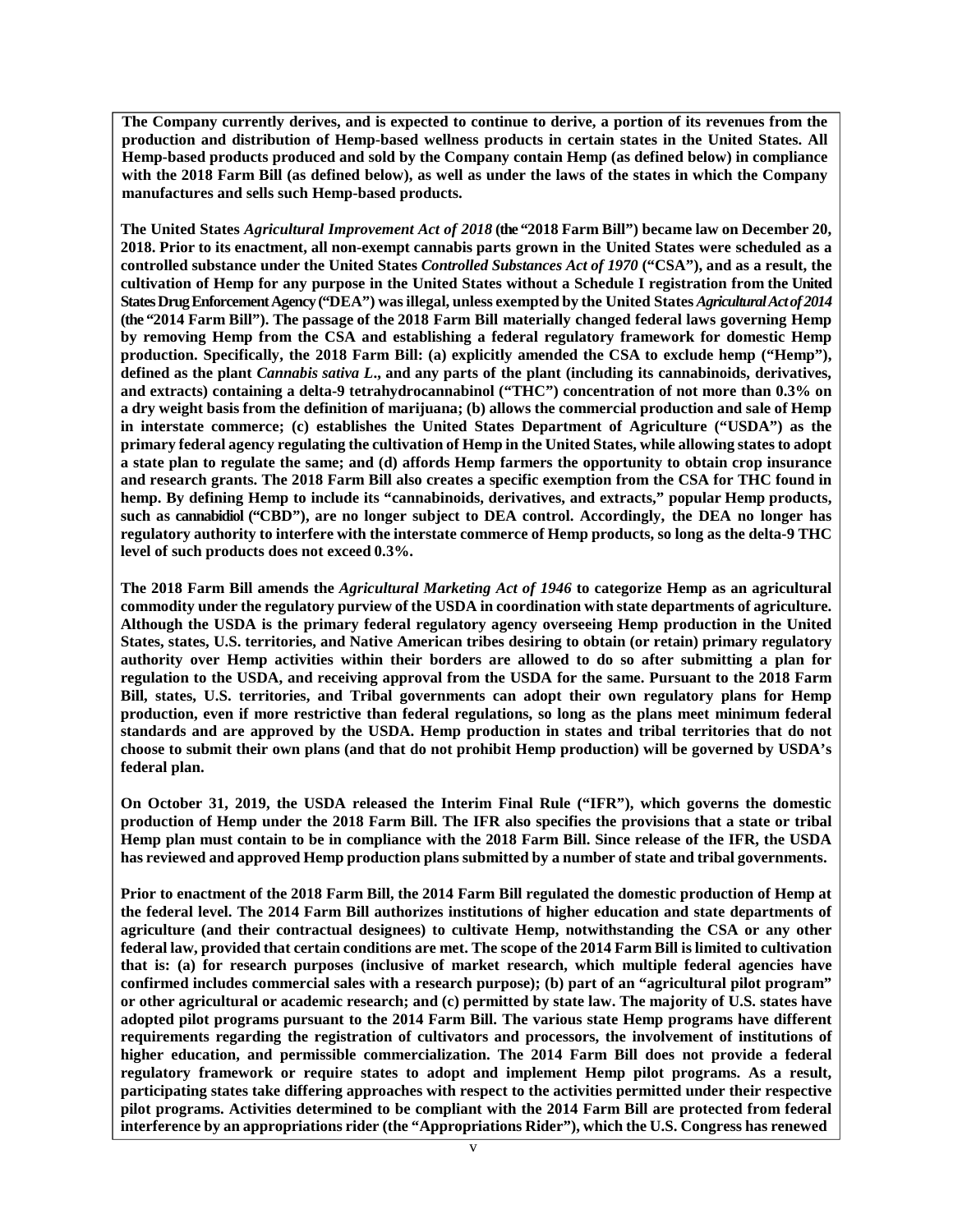**on several occasions. The Appropriations Rider generally prohibits the federal government's use of funds in contravention of the 2014 Farm Bill and specifically prohibits such federal interference with regard to the "transportation, processing, sale, or use of…hemp, or seeds of such plant, that is grown or cultivated in accordance with the [2014 Farm Bill], within or outside the [s]tate in which the …hemp is grown or cultivated."** 

**Notwithstanding the passage of the 2018 Farm Bill and the publication of the IFR, the Hemp cultivation and research provisions contained in the 2014 Farm Bill remain in effect for the immediate future and are expected to be repealed on or about November 1, 2021. Because the 2018 Farm Bill permits states and Native American tribes to regulate Hemp and Hemp-derived products more restrictively than the 2014 Farm Bill, variances in these jurisdictions' laws and regulations on Hemp are likely to persist. Compliance with state law remains imperative under both the 2014 and 2018 Farm Bills.** 

**Although the DEA no longer regulates Hemp, marijuana continues to be classified as a Schedule I controlled substance under the CSA. As a result, CBD and other cannabinoids, if derived from marijuana as defined by the CSA, also remain Schedule I controlled substances under U.S. federal law. Though chemically and genetically distinct, Hemp and marijuana appear similar to the naked eye. Enforcement actively against illegal marijuana and marijuana-based products under current U.S. federal law may inadvertently result in enforcement actions taken against Hemp or Hemp-derived products.** 

**It is important to note that the 2018 Farm Bill preserves the authority and jurisdiction of the FDA, under the** *United States Federal Food, Drug and Cosmetic Act* **(the "FDCA"), to regulate the manufacture, marketing, and sale of food, drugs, dietary supplements and cosmetics, including products that contain Hemp extracts and derivatives, such as CBD. To date, the FDA has approved one drug (Epidiolex) containing CBD as an active ingredient, and has taken the position that CBD cannot be marketed as a dietary supplement or added to food because a product containing CBD was approved as a drug and substantial clinical trials studying CBD as a new drug were made public prior to the marketing of any food or dietary supplements containing CBD, and therefore dietary supplements or food are precluded from containing this ingredient (the Prior Drug Exclusion). Notably, the FDA does not impose the same restrictions on the use of CBD in cosmetic products, but has emphasized that CBD cosmetics must comply with all applicable adulteration and misbranding provisions of the FDCA.** 

**Shortly after the 2018 Farm Bill was signed into law, the FDA released a statement from former Commissioner Scott Gottlieb, which restated the FDA's current position that products containing CBD ingredients may not be sold as dietary supplements or added to food. Notably, on November 25, 2019, the FDA issued several warning letters to companies marketing and selling Hemp-derived CBD products deemed unapproved drugs. The letters reiterate the FDA's position that CBD cannot be added to food and dietary supplements. Important to note is that these warning letters have been issued, for the most part, to companies making aggressive disease and/or health claims about their CBD products and the ability for those products to prevent, treat or cure diseases and conditions such as Alzheimer's, seizures and depression.** 

**The FDA has acknowledged that there are pathways through which certain Hemp-derived compounds, such as CBD, might be permitted in a food or dietary supplement. Both former Commissioner Gottlieb and his successor have publicly stated that the FDA has authority to issue a regulation that would allow the use of CBD in a food or dietary supplement. The FDA has also confirmed that it is now evaluating whether to pursue such a process, and clarified that the FDA would consider doing so if it determines that all other requirements in the FDCA are met, including those required for food additives or new dietary ingredients.** 

**Statements from the FDA in July 2019 made clear that the FDA is "[p]aving the way for regulatory clarity[.]" The FDA "is committed to evaluating the regulatory frameworks for non-drug uses, including products marketed as foods and dietary supplements[.]" Importantly, the FDA "recognize[s] that there is substantial public interest in marketing and accessing CBD in food, including dietary supplements . . . [and that] [t]he statutory provisions that currently prohibit marketing CBD in these forms also allow the FDA to issue a regulation creating an exception, and some stakeholders have asked that the FDA consider issuing such a regulation to allow for the marketing of CBD in conventional foods or as a dietary supplement, or both." Additionally, the FDA is "[l]istening to and learning from stakeholders[.]" The FDA held a public hearing**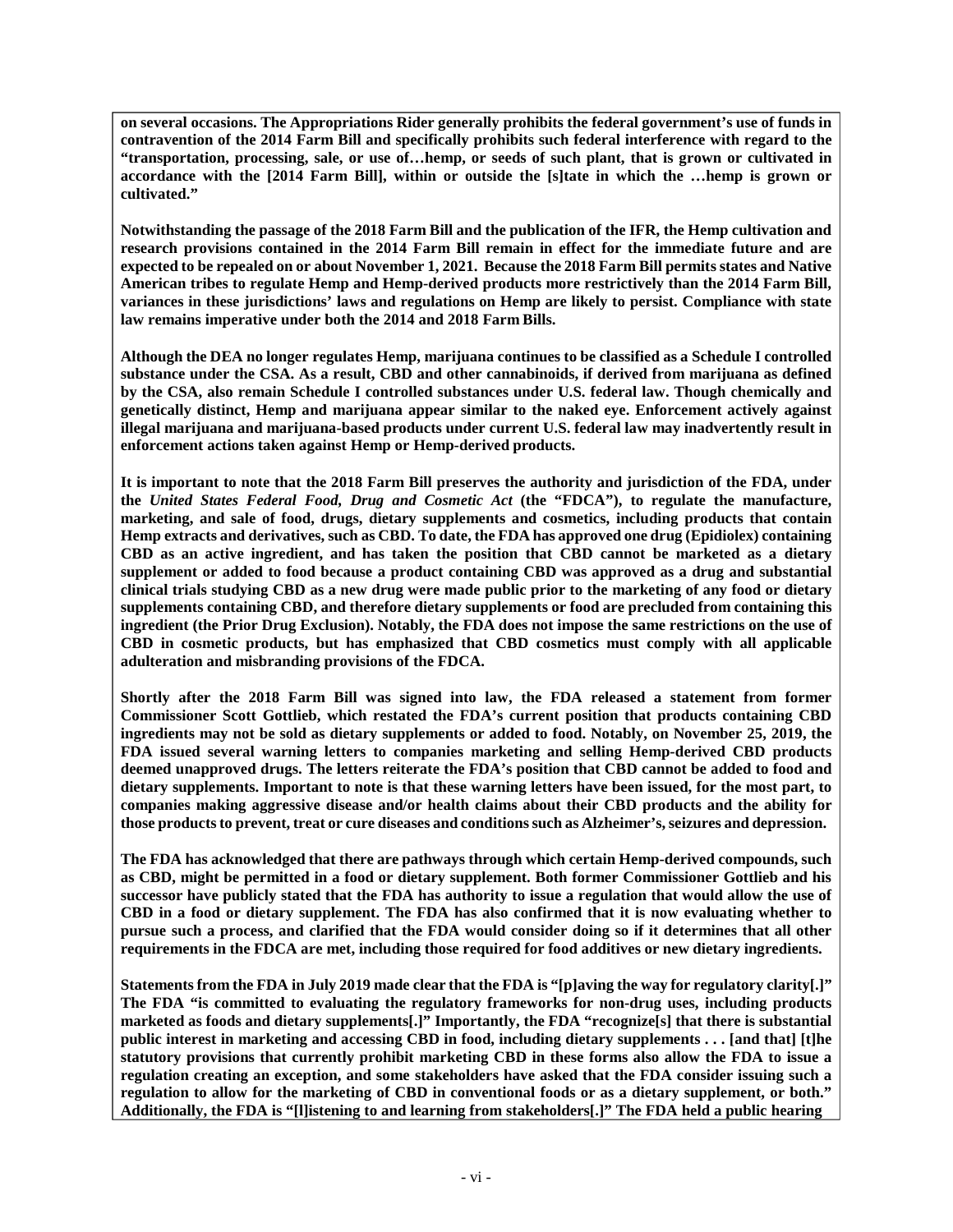**on May 31, 2019 to obtain scientific data and information about the safety, manufacturing, product quality, marketing, labeling, and sale of products containing Hemp or Hemp-derived compounds.** 

**On March 5, 2020, FDA Commissioner Dr. Stephen M. Hahn issued a statement on the FDA's work related to CBD products. The statement makes clear that the FDA will continue to educate the public on CBD's perceived safety risks and that the FDA is taking steps to solicit additional public feedback, data, and research on the science, safety and quality of CBD products. These new steps include re-opening the public docket so that the FDA can obtain additional scientific data on CBD, which will include a process by which confidential and proprietary information can be shared with the FDA and kept protected. Additionally, Commissioner Hahn's statement reiterates that the FDA will continue to monitor and police the CBD products' marketplace and on July 22, 2020, the FDA submitted draft guidance titled "Cannabidiol Enforcement Policy; Draft Guidance for Industry," to the White House Office of Management and Budget. This FDA guidance is still under review.** 

**Much of Commissioner's Hahn statement was also included in the FDA's congressionally mandated report on CBD, which was also submitted on March 5, 2020. The report confirms that the FDA is actively considering pathways to allow the marketing of CBD as a dietary supplement, which may include noticeand-comment rulemaking and interim risk-based enforcement policies. The report signals the FDA's continued interest in certain aspects of CBD, including effects from sustained use, effects from different methods of exposure and effects on the developing brain and on the unborn child and breastfed newborn. Largely, the report does little to address the current regulatory ambiguity for CBD and does not set a timeline for agency action. Further to this point, Commissioner Hahn has publicly stated that it would be a "fool's game" for the FDA to pull CBD products from the market entirely, as their use is already widespread. The FDA recently confirmed that it is "working toward a goal of providing additional guidance and [has] made substantial progress," while also reiterating the need to obtain additional data on the safety, effectiveness, and quality of CBD products. Additionally, the current regulatory landscape may be drastically impacted by FDA guidance and/or U.S. federal legislation. On September 4, 2020, H.R. 8179, the**  *Hemp and Hemp-Derived CBD Consumer Protection and Market Stabilization Act of 2020* **was introduced and proposes to make Hemp, CBD derived from Hemp and any other ingredient derived from Hemp lawful for use as a dietary ingredient in dietary supplements.** 

**Legal barriers applicable to selling Hemp and Hemp-derived CBD products result from a number of factors, including the fact that both Hemp and marijuana are derived from the cannabis plant, the rapidly-changing patchwork of state laws governing Hemp and Hemp-derived CBD and the FDA's current position that CBD products cannot be marketed as food or dietary supplements, i.e., the Prior Drug Exclusion. Any investment in the securities of the Company is speculative due to a variety of factors, including the nature of the Company's business, of which a significant portion of the Company's assets, liabilities and operations are exposed to U.S. Hemp-related activities. An investment in the securities of the Company should only be made by persons who can afford a substantial or total loss of their investment. Legislative and regulatory uncertainties, along with difficulties concerning potential enforcement activities by U.S. federal, state and local governments (or discretion exercised thereby), represent significant risks concerning the Company's business activities.** 

**See "***Regulatory Framework"* **and "***Risk Factors***" for more information about the risks concerning the Company's business and operations.**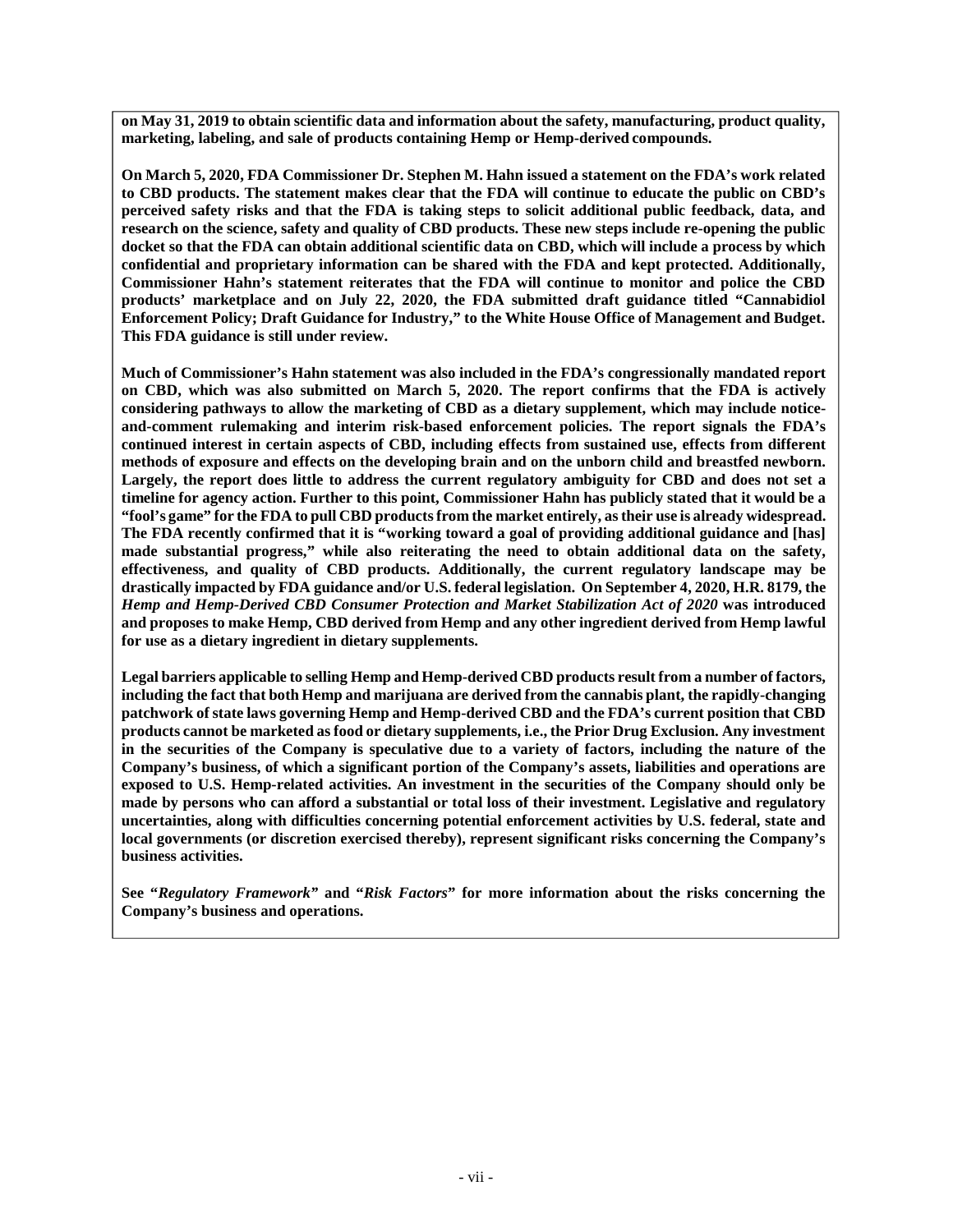# **TABLE OF CONTENTS**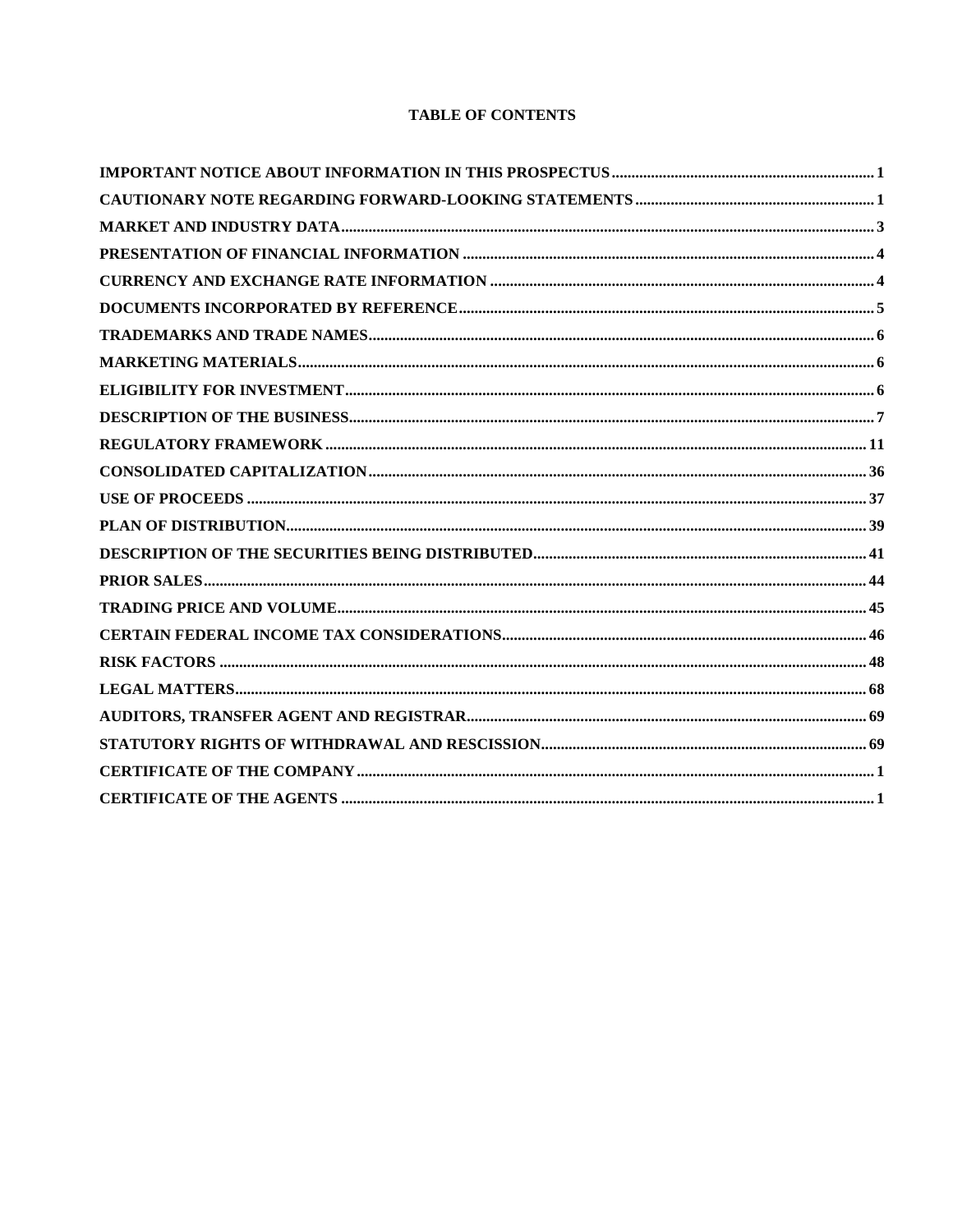## **IMPORTANT NOTICE ABOUT INFORMATION IN THIS PROSPECTUS**

In this Prospectus, unless the context otherwise requires, references to "we", "us", "our", "Avicanna" or the "Company", refer to Avicanna Inc., either alone or together with its subsidiaries, as the context requires.

Investors should rely only on information contained in this Prospectus or incorporated by reference herein. Neither the Company nor the Agents have authorized anyone to provide investors with different or additional information. If anyone provides the reader with different or additional information, the reader should not rely on it. Neither the Company nor the Agents are making an offer to sell the Units in any jurisdiction where the offer or sale is not permitted. Investors should assume that the information contained in this Prospectus or in any document incorporated or deemed to be incorporated by reference in this Prospectus is accurate only as of the respective date of the document in which such information appears, regardless of the time of delivery of the Prospectus or of any sale of the Units. The business, financial condition, results of operations and prospects of the Company may have changed since those dates. The Company does not undertake to update the information contained or incorporated by reference herein, except as required by applicable securities laws.

#### **Information contained in this Prospectus should not be construed as legal, tax or financial advice and readers are urged to consult with their own professional advisors in connection therewith.**

### **CAUTIONARY NOTE REGARDING FORWARD-LOOKING STATEMENTS**

This Prospectus, including any information incorporated by reference, contains statements that, to the extent that they are not historical fact, may constitute "forward-looking information" or "forward-looking statements" within the meaning of applicable securities legislation (collectively, "**forward-looking statements**"). Often, but not always, forward-looking statements can be identified by the use of words such as "predicts", "projects", "targets", "plans", "expects", "does not expect", "budget", "scheduled", "estimates", "forecasts", "anticipate" or "does not anticipate", "believe", "intend" and similar expressions or statements that certain actions, events or results "may", "could", "would", "might" or "will" be taken, occur or be achieved, or the negative or grammatical variation thereof or other variations thereof, or comparable terminology have been used to identify forward-looking statements. Forward-looking statements are provided as of the date of this Prospectus and the Company does not intend, and does not assume any obligation, to update any forward-looking statements, except as required by law.

Forward-looking statements may include, but are not limited to, statements with respect to:

- the anticipated closing date of the Offering;
- the intention to complete the listing on the TSX of the Unit Shares, the Warrant Shares and the Broker Shares;
- the anticipated use of the net proceeds of the Offering;
- the terms of the Offering (including the manner of distribution) and the exercise of the Over-Allotment Option;
- financial and other projections, future plans, objectives, performance, revenues, growth, profits or operating expense;
- effect of the novel coronavirus ("**COVID-19**") outbreak on the ability of the Company to carry on business;
- the use of available funds;
- plans to research, develop, implement, adopt, market and sell new technology or products, including continued research, development and commercialization regarding the Company's products and proposed products;
- business plans, growth strategy and growth rate, including, without limitation, the Company's intentions with respect to market positioning, its projected synergies expected from vertical integration of the Company's business and its business segments;
- expectations with respect to regulatory approvals including, Health Canada and The Colombia National Food and Drug Surveillance Institute ("**INVIMA**") approvals with respect to the Company's products and the genetic registration process and quota applications in Colombia;
- the Company's plans for future products and enhancements of existing products, including, without limitation, its expectations and intentions regarding pharmaceuticals, phyto-therapeutics, derma-cosmetics and extracts;
- plans to sell the Company's extracts;
- the timing of the Company's business objectives including its clinical trials, product testing, product manufacturing and production of the Company's extracts;
- the ailments for which the Company's intended pharmaceutical products will be used to treat;
- requirements for additional capital and future financing options;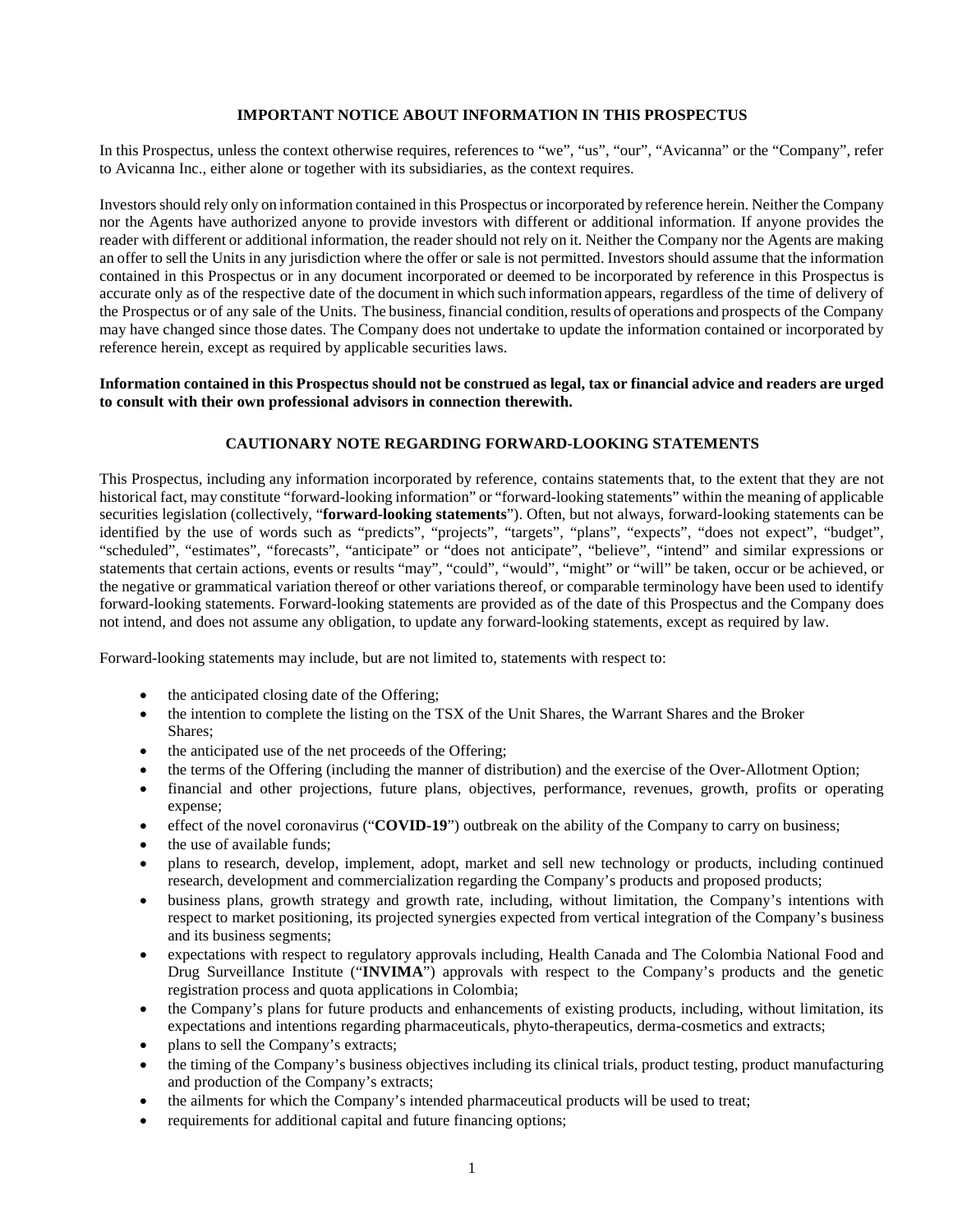- plans to launch new products, obtain new customers or expand the customer base, and enter into new markets;
- expansion and acceptance of the Company's products in different markets;
- the intended outcome of collaborations with third parties, including, without limitation, the expected results of clinical trials, the expected results of prevalence studies and the expected timing of Health Canada applications;
- expectations with respect to changes to the Canadian and Colombian cannabis regulatory regimes;
- the Company's treatment under regulatory regimes and applicable laws;
- the jurisdictions in which the Company will pursue distribution and manufacturing licences;
- the Company's anticipated agreements with third parties, including, without limitation, the terms thereof, the timing of such agreements, the expected outcomes of such agreements and the geographic locations of such parties;
- expected production, yield and capacity;
- the construction schedule for facilities in Colombia, including, without limitation, the expected size and scope of such facilities;
- manufacturing and distribution partnerships and agreements;
- plans to expand distribution to new locations in Europe and Latin America;
- plans related to marketing, distribution, and production capacity;
- the timing and possible outcome of regulatory and legislative matters, including, without limitation, Health Canada, U.S. Food and Drug Administration ("**FDA**"), EU and other regulatory approval processes;
- future plans, objectives or economic performance, or the assumption underlying any of the foregoing;
- the Company's planned business objectives and future dividend policy; and
- other expectations of the Company.

Such forward-looking statements, made as of the date hereof, reflect the Company's current views with respect to future events and are based on information currently available to the Company and are subject to and involve certain known and unknown risks, uncertainties, assumptions and other factors which may cause the actual results, performance or achievements of the Company to be materially different from any future results, performance or achievements expressed in or implied by such forward-looking statements. Should one or more of these risks or uncertainties materialize, or should assumptions underlying the forward-looking statements prove incorrect, actual results may vary materially from those described herein as intended, planned, anticipated, believed, estimated or expected. These risks, uncertainties, assumptions and other factors should be considered carefully, and prospective investors and readers should not place undue reliance on the forward-looking statements.

These risks, uncertainties, assumptions and other factors include, but are not limited to: the risks and factors set out in this Prospectus and the documents incorporated by reference herein, including the risk factors set out under "*Risk Factors*" below and in the section entitled "Risk Factors" in the Company's annual information form dated April 15, 2020 in respect of its financial year ended December 31, 2019 (the "**Annual Information Form**"); risks posed by the economic and political environments in which the Company operates and intends to operate; market instability due to the COVID-19 pandemic; the potential for losses arising from the expansion of operations into new markets; increased competition; the fact that the Company's business segments are heavily regulated in Canada and Columbia; the evolving regulatory regime and the uncertainty that exits regarding the impact of the regime on the Company; the political environment surrounding the cannabis industry being constantly in flux and subject to change; the inability to successfully complete clinical trials or obtain regulatory approval of products; risks of foreign operations generally, including but not limited to agriculture and drug policies, nationalization, expropriation, contractual rights, foreign exchange restrictions, currency fluctuations, export quotas, royalty and tax increases, and risks of loss due to civil strife, acts of war, guerilla activities and insurrections; the potential inability to enforce judgments obtained in Canada against any person or company incorporated, continued or otherwise organized under the laws of a foreign jurisdiction or that resides outside of Canada, even if the party has appointed an agent for service of process; the potential inability to obtain or retain licences required to grow, store and sell cannabis in Colombia; the potential inability to establish and maintain bank accounts; the potential risk of exposure resulting from the control of foreign subsidiaries in Colombia; potential involvement in regulatory or agency proceedings, investigations and audits; potential government policy changes or shifts in public opinion; exposure to foreign exchange risks; inflationary risks based on Colombia's historic experience of double digit rates of inflation; the potential that Colombia will impose repatriation of earnings restrictions in the future; Colombian political and economic conditions are subject to intervention and change; construction risk in connection with the facilities in Colombia; maintaining compliance with evolving environmental, health and safety laws; potential for adverse environmental conditions, accidents, labour disputes and changes in the regulatory environment; constraints on marketing of products; the cannabis industry and market is subject to general business risks, and those associated with agricultural and regulated consumer products; competitive conditions, consumer tastes, patient requirements and spending patterns remain relatively unknown; assumptions regarding market trends and the expected demand and desires for the Company's products and proposed products; no assurances that the cannabis industry and market will continue to exist or grow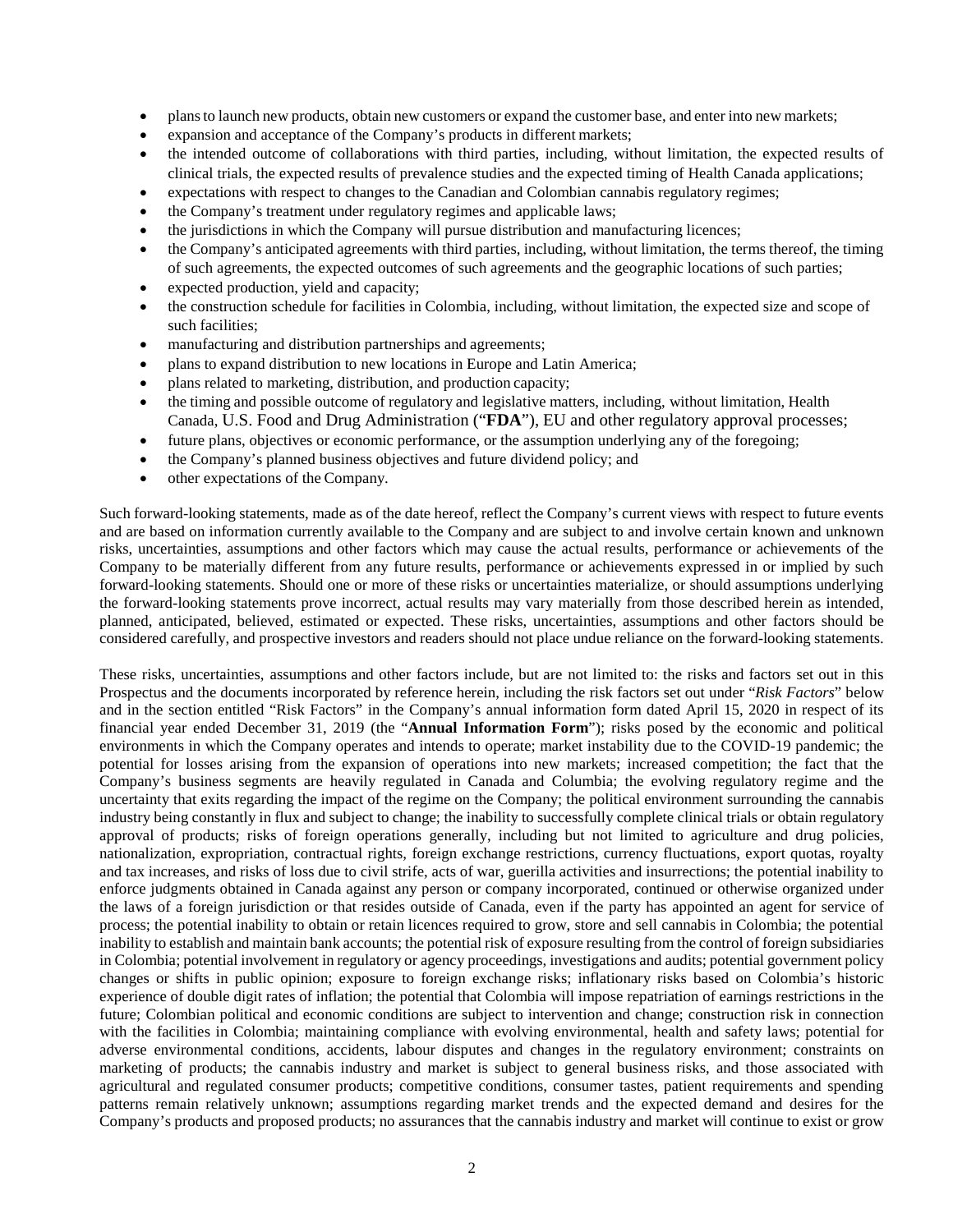as anticipated; the ability of the Company to keep pace with the rapidly changing industry; the consumer perception of cannabis; future clinical research into effective medical cannabis therapies could raise concerns regarding, and perceptions relating to, cannabis; limited history of operations; the Company has incurred losses since inception and may continue to incur losses in the future; potential increases in material and labour costs; potential for delays in obtaining, or restructuring conditions imposed by, regulatory approvals; the inability to retain and attract employees and key personnel; the concentration of the Company's ownership among its directors and officers; the potential to experience difficulty developing new products and remaining competitive; the completion and commercial viability of new products in the prototype stage; reliance on third-party manufacturers and distributors; ability to generate profit; transportation disruptions to its courier services; the cost of the Company's key inputs is unpredictable; the ability to comply with laws relating to privacy, data protection, and consumer protection; potential for information systems security threats; reliance on key suppliers and skilled labour; ability to effectively implement quality control systems; the potential for conflicts of interest to arise among key stakeholders; ability to sustain pricing models; the failure to adequately protect intellectual property; ability to successfully identify or complete future acquisitions; a failure to adequately manage future growth; ability to effectively protect personal information; prevention of fraudulent or illegal activities by employees, contractors or consultants; ability to effectively prevent security breaches at the Company's facilities; exposure to product recalls, liability claims, regulatory action and litigation based on products; the Company's financial statements have been prepared on a going concern basis; dependence on the performance of subsidiaries; the fact that certain operating subsidiaries are not wholly-owned; interruptions or changes in the availability or economics of the Company's supply chain; adverse market conditions; and failure to satisfy ongoing regulatory requirements. These factors should not be considered exhaustive. See the section entitled "*Risk Factors*" below, in the section entitled "*Risk Factors*" in the Annual Information Form and in the other documents incorporated by reference herein, for additional risk factors that could cause results to differ materially from forward-looking statements. The Company provides no assurance that forward-looking statements will prove to be accurate, as actual results and future events could differ materially from those anticipated in such statements.

Any forward-looking statement speaks only as of the date on which such statement is made, and the Company disclaims any intent or obligation to update publicly or otherwise revise any forward-looking statement or information or statements to reflect information, events, results, circumstances or otherwise after the date on which such statement is made or to reflect the occurrence of unanticipated events, except as required by law including securities laws. New factors emerge from time to time, and it is not possible for management to predict all of such factors and to assess in advance the impact of each such fact on the Company's business or the extent to which any factor, or combination of factors, may cause actual results to differ materially from those contained in any forward-looking statements.

Investors are cautioned not to put undue reliance on forward-looking statements and are urged to read the Company's filings with Canadian securities regulatory agencies, which can be viewed online under the Company's profile on the System for Electronic Document Analysis and Retrieval ("**SEDAR**") at www.sedar.com.

#### **MARKET AND INDUSTRY DATA**

Certain information in this Prospectus or in documents incorporated by reference herein is obtained from third party sources (including industry publications surveys and forecasts), including public sources, as well as, and management studies and estimates. There can be no assurance as to the accuracy or completeness of such information.

Unless otherwise indicated, the Company's estimates are derived from publicly available information released by independent industry analysts and third-party sources, as well as data from its internal research, and include assumptions made by the Company which it believes to be reasonable based on its knowledge of the industry and markets in which it operates. Although the Company believes these sources to be generally reliable, market and industry data are subject to interpretation and cannot be verified with complete certainty due to limits on the availability and reliability of raw data, the voluntary nature of the data gathering process, and other limitations and

uncertainties inherent in any statistical survey. Although believed to be reliable, management of the Company has not independently verified any of the data from third party sources unless otherwise stated.

While the Company believes the market position, market opportunity, and market share information included in this Prospectus are generally reliable, such information is inherently imprecise. In addition, projections, assumptions, and

estimates of the future performance of the Company and the future performance of the industry and markets in which it operates are necessarily subject to a high degree of uncertainty and risk due to a variety of factors, including those described under the heading "*Cautionary Note Regarding Forward-Looking Statements*" and "*Risk Factors*".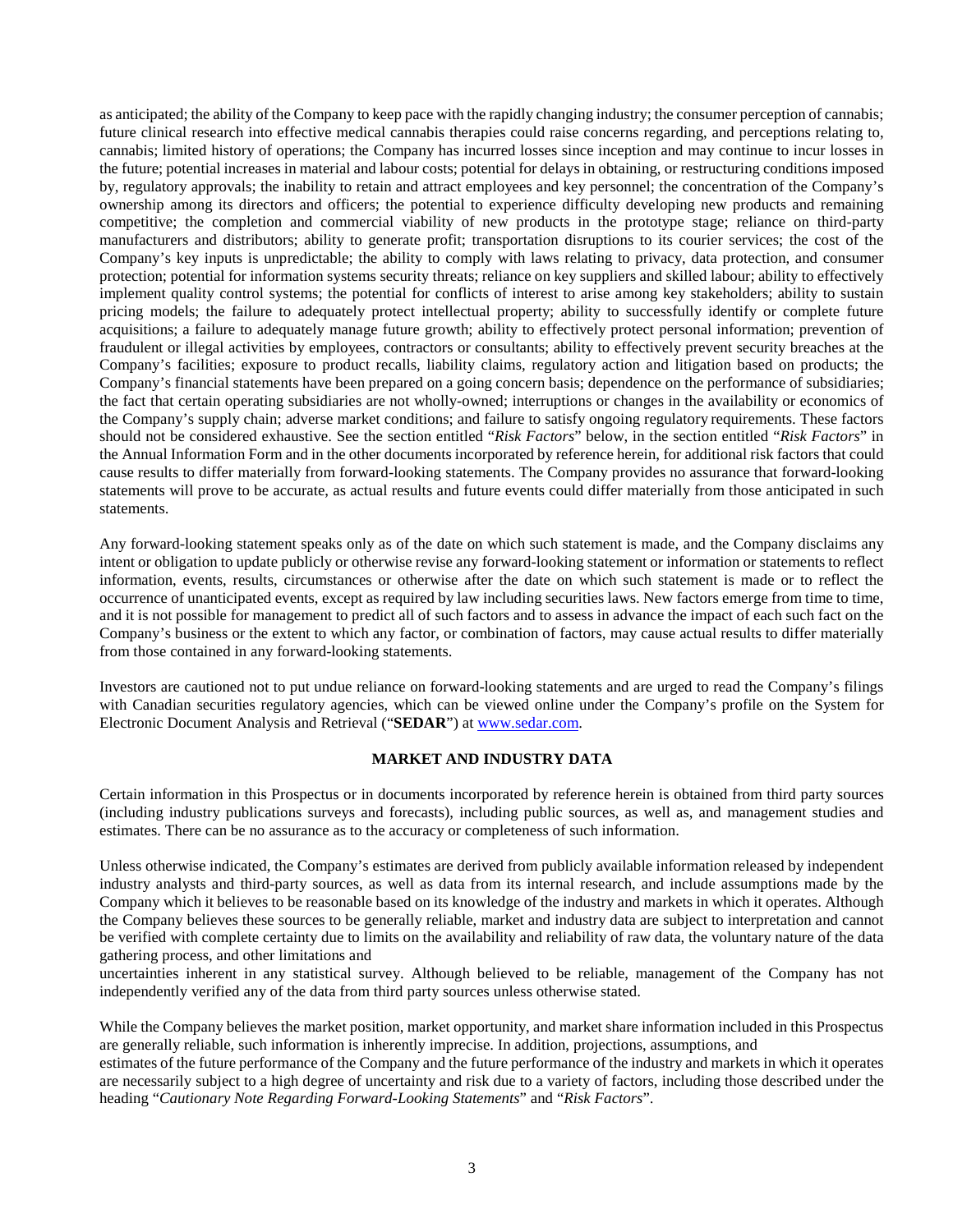#### **PRESENTATION OF FINANCIAL INFORMATION**

Unless otherwise indicated, all references to "\$", "C\$" or "dollars" in this Prospectus refer to Canadian dollars, which is the Company's functional currency. References to "US\$" in this Prospectus refer to United States dollars.

The consolidated financial statements of the Company incorporated herein by reference are reported in Canadian dollars and are prepared in accordance with International Financial Reporting Standards ("**IFRS**").

#### **CURRENCY AND EXCHANGE RATE INFORMATION**

The following table sets forth (a) the rate of exchange for the Canadian dollar, expressed U.S. dollars, in effect for the periods indicated; and (b) the high and low exchange rates for the Canadian dollar, expressed in U.S. dollars, during the periods indicated, each based on the indicative rate of exchange as reported by the Bank of Canada for conversion of Canadian dollars into U.S. dollars.

| <b>Year Ended December 31 C\$ to US\$</b> |        |        |        |
|-------------------------------------------|--------|--------|--------|
|                                           | 2019   | 2018   | 2017   |
| High                                      | 0.7699 | 0.8138 | 0.8245 |
| Low                                       | 0.7353 | 0.7330 | 0.7276 |
| Closing                                   | 0.7699 | 0.7330 | 0.7971 |

The indicative exchange rates on November 10, 2020, as reported by the Bank of Canada for the conversion of Canadian dollars into United States dollars was \$1.00 equals US\$0.7682.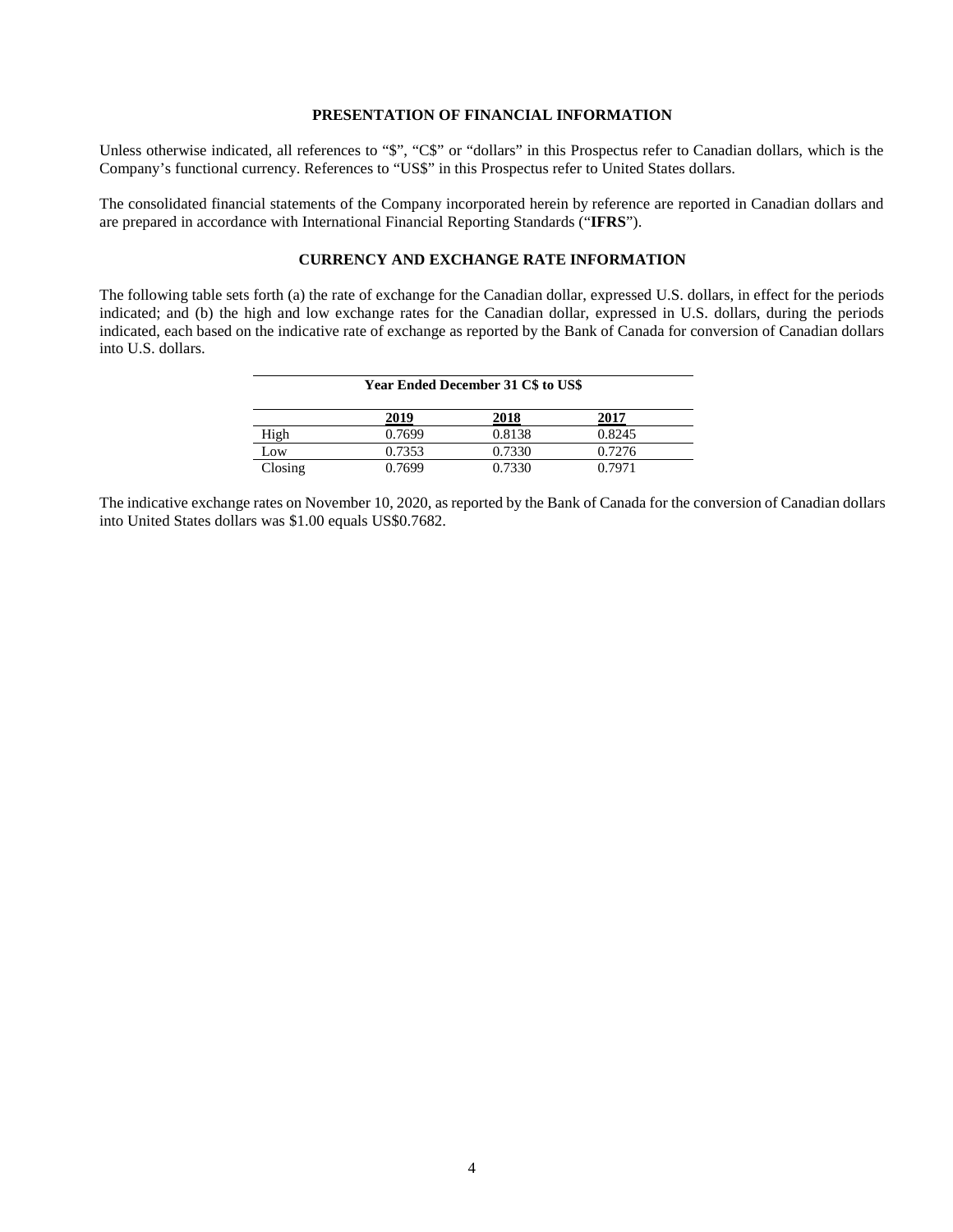### **DOCUMENTS INCORPORATED BY REFERENCE**

**Information has been incorporated by reference in this Prospectus from documents filed with securities commissions in Alberta, British Columbia, Manitoba, Ontario and Saskatchewan.** Copies of the documents incorporated herein by reference may be obtained on request and without charge from the Company at 480 University Avenue, Suite 1502, Toronto, ON, M5G 1V2, or telephone 647-243-5283, and are also available electronically under the Company's profile on SEDAR at www.sedar.com. The filings of the Company through SEDAR are not incorporated by reference in this Prospectus except as specifically set out herein.

The following documents are specifically incorporated by reference into, and form an integral part of, this Prospectus:

- 1. the Annual Information Form;
- 2. the Company's audited consolidated financial statements for the year ended December 31, 2019 and 2018, and related notes thereto, together with the independent auditor's report thereon;
- 3. the Company's management's discussion and analysis for the year ended December 31, 2019;
- 4. the Company's interim consolidated financial statements for the nine months ended September 30, 2020, and related notes thereto;
- 5. the Company's management's discussion and analysis for the nine months ended September 30, 2020;
- 6. the Company's management information circular dated September 22, 2020 distributed in connection with the Company's annual general and special meeting of shareholders held on October 20, 2020;
- 7. the material change report dated August 28, 2020 in respect of the closing of a non-brokered private placement offering of 1,952,410 units of the Company on August 18, 2020, at a price of \$1.40 per unit, for gross proceeds of approximately \$2.7 million (the "**August Private Placement**");
- 8. the material change report dated August 21, 2020 in respect of the Distribution Agreement (as defined below), for the exclusive distribution of the Company's advanced and clinically backed CBD-based cosmetic and topical products Pura H&W™ by RWB in the United States and certain other markets;
- 9. the material change report dated April 29, 2020 in respect of the closing of a non-brokered private placement offering of 3,200,000 units of the Company on April 20, 2020, at a price of \$0.80 per unit, for gross proceeds of approximately \$2.56 million (the "**April Private Placement**"); and
- 10. the material change report dated February 3, 2020 in connection with the closing of a non-brokered private placement offering of 822,721 units of the Company on January 24, 2020, the at a price of \$2.50 per unit, for gross proceeds of approximately \$2.06 million (the "**January Private Placement**").

A reference to this Prospectus includes a reference to any and all documents incorporated by reference in this Prospectus. Any document of the type referred to above (excluding confidential material change reports and excluding those portions of documents that are not required pursuant to National Instrument 44-101 - *Short Form Prospectus Distributions* ("**NI 44-101**") to be incorporated by reference herein), the content of any news release disclosing financial information for a period more recent than the period for which consolidated financial statements are required and certain other disclosure documents as set forth in Item 11.1 of Form 44-101F1 of NI 44-101 filed by the Company with the securities commissions or similar regulatory authorities in Canada after the date of this Prospectus and prior to the termination of the Offering under this Prospectus shall be deemed to be incorporated by reference in this Prospectus.

Applicable portions of the documents listed above are not incorporated by reference to the extent their contents are modified or superseded by a statement contained in this Prospectus or in any subsequently filed document which is also incorporated by reference in this Prospectus.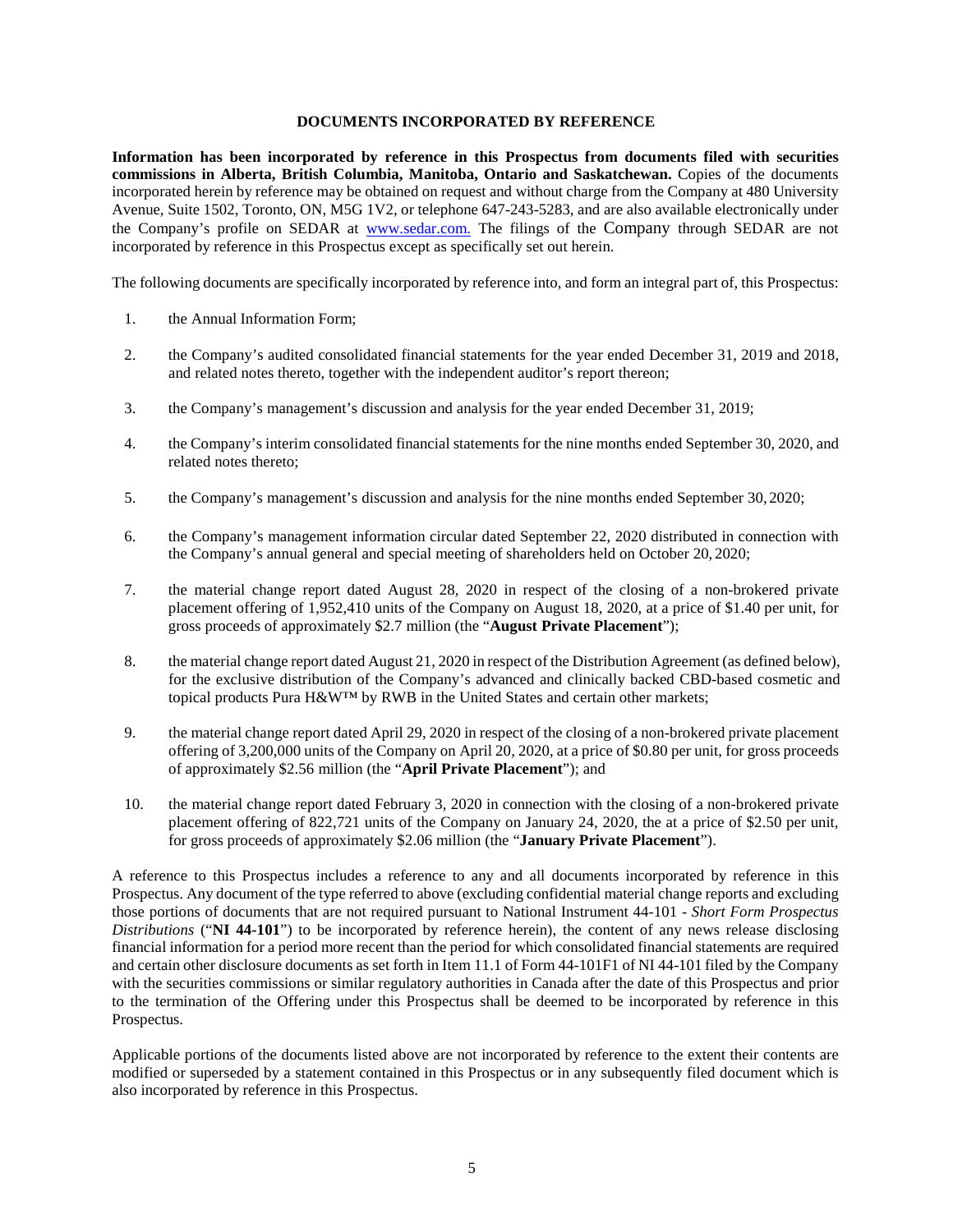**Any statement contained in a document incorporated or deemed to be incorporated by reference herein will be deemed to be modified or superseded for the purposes of this Prospectus to the extent that a statement contained in this Prospectus or in any subsequently filed document that also is or is deemed to be incorporated by reference herein modifies or supersedes such statement. Any statement so modified or superseded will not constitute a part of this Prospectus, except as so modified or superseded. The modifying or superseding statement need not state that it has modified or superseded a prior statement or include any other information set forth in the statement or document that it modifies or supersedes. The making of such a modifying or superseding statement will not be deemed an admission for any purpose that the modified or superseded statement, when made, constituted a misrepresentation, an untrue statement of a material fact or an omission to state a material fact that is required to be stated or that is necessary to make a statement not misleading in light of the circumstances in which it was made. Any statement so modified or superseded shall not be deemed, except as so modified or superseded, to constitute part of this Prospectus.** 

#### **TRADEMARKS AND TRADE NAMES**

The Company uses various trademarks, trade names and design marks in its business. This Prospectus may also contain trademarks and trade names of other businesses that are the property of their respective holders. The Company does not intend for its use or display of other companies' trademarks and trade names to imply a relationship with, or endorsement or sponsorship of it by, those other companies.

### **MARKETING MATERIALS**

Any "template version" of any "marketing materials" (as defined in National Instrument 41-101 - *General Prospectus Requirements*) that are used by the Agents in connection with the Offering are not part of this Prospectus to the extent that the contents of any template version of the marketing materials have been modified or superseded by a statement contained in this Prospectus. Any template version of any other marketing materials filed under the Company's profile on SEDAR at www.sedar.com after the date of this Prospectus but before the termination of the distribution under the Offering (including any amendments to, or an amended version of, the marketing materials) is deemed to be incorporated by reference in this Prospectus.

#### **ELIGIBILITY FOR INVESTMENT**

In the opinion of DLA Piper (Canada) LLP, legal counsel to the Company, and Goodmans LLP, legal counsel to the Agents, the Unit Shares, the Warrants and the Warrant Shares, if issued on the date hereof, would be "qualified investments" under the *Income Tax Act* (Canada) and the regulations thereunder (the "**Tax Act**") for a trust governed by a registered retirement savings plan, registered retirement income fund, registered education savings plan, registered disability savings plan, tax-free savings account (each a "**Registered Plan**") or deferred profit sharing plan ("**DPSP**"), provided, (i) in the case of the Unit Shares and Warrant Shares, the Unit Shares or Warrant Shares are listed on a "designated stock exchange" as defined in the Tax Act (which currently includes the TSX), and (ii) in the case of the Warrants, the Warrant Shares are listed on a designated stock exchange (which currently includes the TSX), and the Company deals at arm's length with each person who is an annuitant, a beneficiary, an employer or a subscriber under such Registered Plan or DPSP.

Notwithstanding the foregoing, the annuitant, holder or subscriber of a Registered Plan, as the case may be, (each, a "**Registered Holder**") will be subject to a penalty tax if the Unit Shares, Warrants and Warrant Shares held in a Registered Plan are a "prohibited investment" for that Registered Plan pursuant to the Tax Act. The Unit Shares, Warrants and Warrant Shares will generally be a "prohibited investment" for a particular Registered Plan if a Registered Holder in respect thereof has a "significant interest" (as defined in section 207.01 of the Tax Act) in the Company or the Registered Holder does not deal at arm's length with the Company for the purposes of the Tax Act. The Unit Shares and Warrant Shares will not be a prohibited investment if they are "excluded property" as defined in the Tax Act for trusts governed by a Registered Plan.

#### **Investors in Units should consult their own independent tax advisors for advice with respect to the potential application of these rules to them having regard to their own particular circumstances.**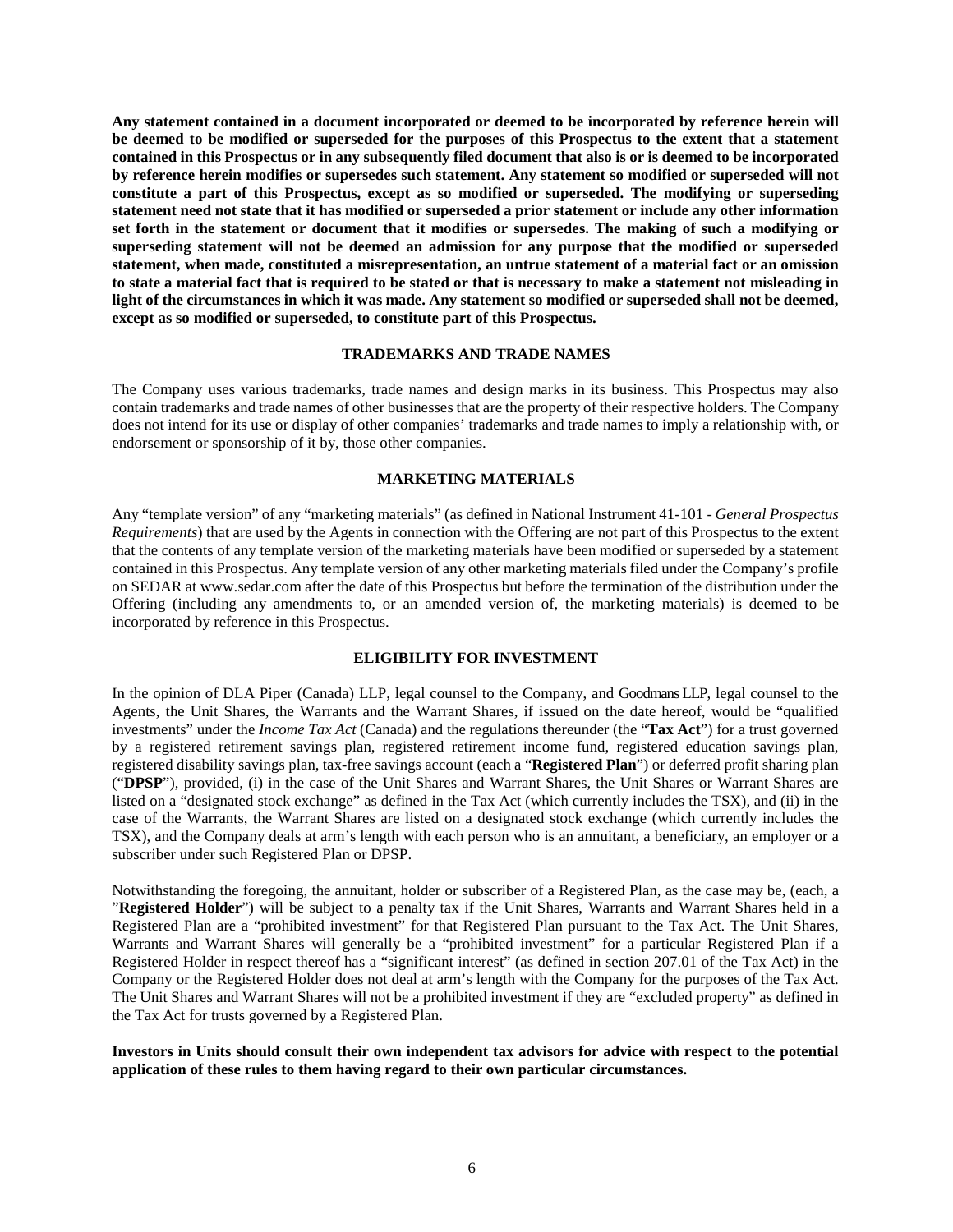## **DESCRIPTION OF THE BUSINESS**

### **The Company**

The Company was incorporated on November 25, 2016 under the *Business Corporations Act* (Ontario) ("**OBCA**"). The Company's Common Shares are listed for trading on the TSX under the symbol "AVCN", quoted on the OTCQX under the symbol "AVCNF" and quoted on the FSE under the symbol "0NN".

The following chart illustrates the Company's material subsidiaries, the percentage of voting securities of each that are held by Avicanna, and their respective jurisdiction of incorporation, continuance, formation, or organization.

| Name                                           | Avicanna's<br>Ownership<br>Interest<br>(% ) | Jurisdiction of Incorporation,<br>Formation or Existence, as<br>applicable |
|------------------------------------------------|---------------------------------------------|----------------------------------------------------------------------------|
| 2516167 Ontario Inc. d.b.a. My Cannabis Clinic | 100%                                        | Ontario, Canada                                                            |
| Avicanna LATAM S.A.S.                          | 100%                                        | Republic of Colombia                                                       |
| Sativa Nativa S.A.S.                           | $63\%^{(1)}$                                | Republic of Colombia                                                       |
| Santa Marta Golden Hemp S.A.S.                 | $60.5\%^{(2)}$                              | Republic of Colombia                                                       |
| Sigma Magdalena Canada Inc.                    | $45\%$ <sup>(4)</sup>                       | Ontario, Canada                                                            |
| Avicanna (UK) Limited                          | 100%                                        | United Kingdom                                                             |
| Avicanna USA Inc.                              | 100%                                        | Delaware, USA                                                              |

**Notes:** 

- (3) Sigma Magdalena Canada Inc. owns 100% of the total issued and outstanding shares of Sigma Magdalena Inc., incorporated in Colombia.
- (4) The remaining 55% is owned by Sigma Expansion One Inc.

The Company's website is www.avicanna.com. Information contained on the Company's website is not incorporated into this Prospectus.

## **Summary of the Business**

Avicanna is a diversified and vertically integrated Canadian biopharmaceutical company focused on the research, development, and commercialization of plant-derived cannabinoid-based products for the global consumer, medical cannabis, and pharmaceutical market segments.

Avicanna's team of experts continues to develop, optimize and conduct clinical studies on the Company's wide range of cannabinoid-based products for commercialization opportunities in four main market segments:

### **Hemp-derived CBD Consumer Retail Products**



Marketed under the Pura H&W™ or Pura Earth™ brands, or under white-label or private-label brands, these pharmaceutical-grade products are an advanced and one of the world's only clinically tested line of CBD consumer derma-cosmetic and topical products.

*Market opportunity* 

Currently being sold in Colombia with anticipated product launches in Canada, the USA, the UK, and certain Latin American countries in the first half of 2021.

<sup>(1)</sup> The remaining 37% is owned by Mountain Valley, Jose Raphael Vergara Lopez, Sergio Aurelio Puerta and Inversiones Frutas del Campo S.A.S. collectively.

<sup>(2)</sup> The remaining 39.5% is owned by Bondue (38.4%) and Lucas Echeverri Robledo (1.1%). Bondue is owned and controlled by Mr. Giancarlo Davila Char, one of the Company's directors.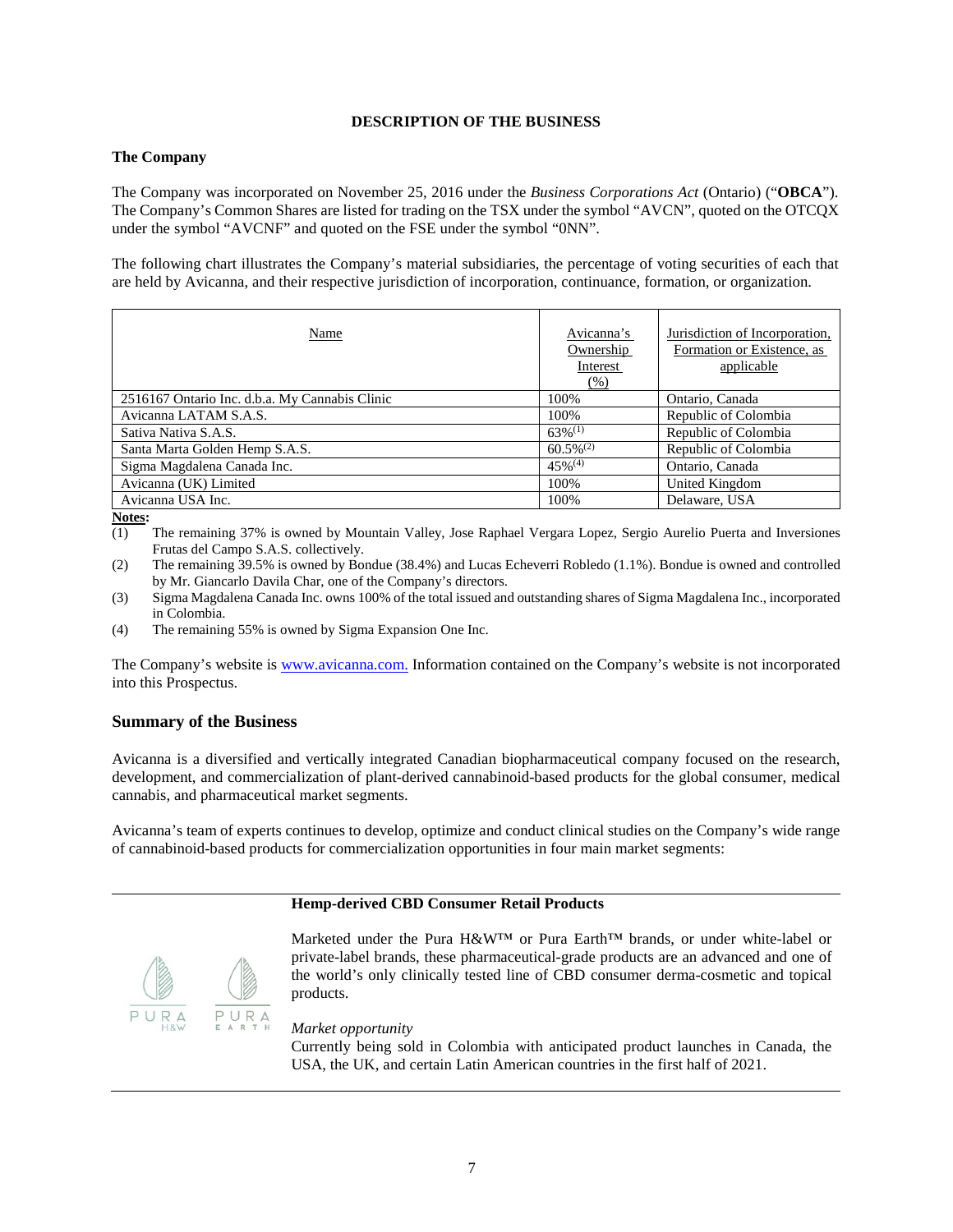#### **Medical Cannabis Products**

Marketed under the RHO Phyto<sup>TM</sup> brand, or under white-label or private-label brands, these products are an advanced line of pharmaceutical-grade medical cannabis products containing varying ratios of CBD and THC. The product portfolio contains a full formulary of products including oil drops, sublingual sprays, capsules, and topicals that have controlled dosing, enhanced absorption and stability studies supported by preclinical data.



#### *Market opportunity*

Currently available nation-wide across Canada in partnership with Medical Cannabis by Shoppers™, a subsidiary of Shoppers Drug Mart. RHO Phyto is the first strictly medical formulary of advanced "Cannabis 2.0" products developed with scientific rigour, manufactured under GMP standards, and supported by pre-clinical data and educational content for prescribers. These products are also expected to be commercialized in Colombia before the end of 2020, and in the UK and certain Latin American countries in 2021.

### **Pharmaceutical Pipeline**

Pipeline of indication specific drugs in various stages of R&D, pre-clinical and clinical development. The intended pharmaceutical pathways include natural drug or phytotherapeutic designations, generic pharmaceutical drugs, and rare diseases.

#### *Market opportunity*

These products are in varying stages of clinical development and are intended to be marketed once drug applications have been submitted and approved for marketing authorizations by national drug agencies such as the FDA, Health Canada, and Latin American health authorities including INVIMA.

### **Cannabis Raw Materials, Seeds, and Bulk Formulations**

Marketed under the Aureus™ brand, or under white-label or private-label brands, the Company offers feminized seeds, resins or whole plant crude oils, cannabinoid distillates, and isolated cannabinoids (CBD, THC, cannabigerol ("**CBG**"), and other cannabinoids), and bulk formulations (prepared and customized oil and water soluble formulations for use in oral, topical, and sublingual products) derived from hemp and cannabis cultivars through its sustainable, economical, and industrial scale subsidiaries based in Colombia. The cannabis raw materials supplied by the Company's Colombian subsidiaries form part of Avicanna's supply chain for its finished products that are manufactured and distributed in Colombia and the consumer retail and medical cannabis products expected to be exported from Colombia to other countries.

#### *Market opportunity*

The Company has exported raw materials and bulk formulations from Colombia to Canada, the USA, Argentina, South Africa, Germany, and the UK to research and manufacturing companies. In June 2020, the Company made history with a shipment of hemp seeds to the United States of America by completing the first ever export of hemp seeds from Colombia.

Avicanna is an established leader in cannabinoid research and development, which it primarily conducts at its R&D headquarters in the Johnson & Johnson Innovation Centre, JLABS @ Toronto, Canada and in collaboration with leading Canadian academic and medical institutions. With ongoing clinical trials on its derma-cosmetic, medical cannabis, and a pipeline of pharmaceutical products, Avicanna's dedication to researching the important role that cannabinoids play in an increasingly wider scope of products has been at the core of the Company's vision since its

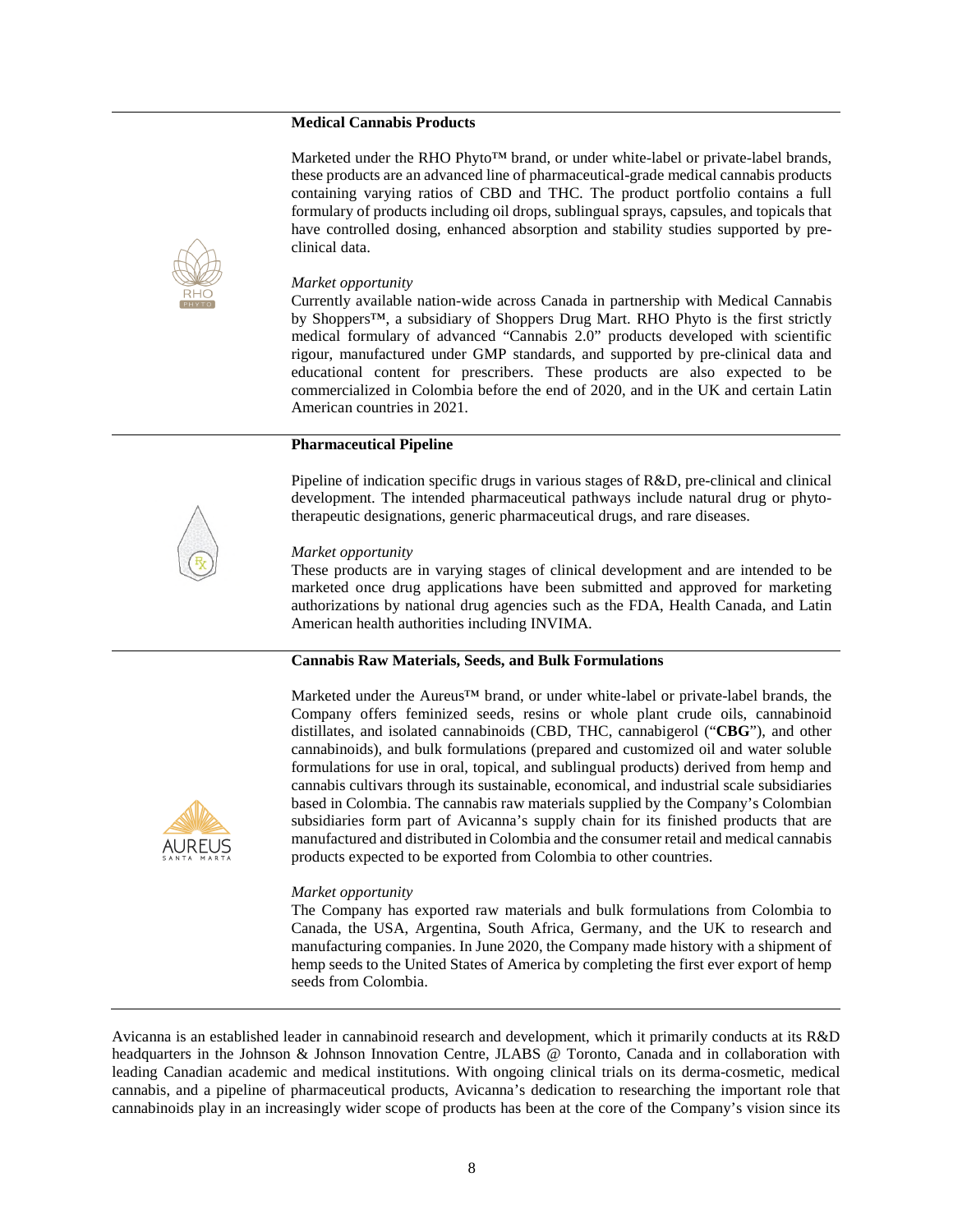inception. Avicanna's scientific team have established one of the most comprehensive scientific platforms in the cannabinoid industry which over the past 3 years has yielded proprietary formulations that are now commercial under the brands of Pura Earth, Pura H&W and RHO Phyto and continue to make advancements in its pharmaceutical pipeline.

The following table provides a summary of the current stage of clinical development for each indication and/or product that Avicanna is targeting across its product platform:



# **Recent Developments**

## *Closing of Non-brokered Convertible Debenture Financing Raising \$1.1 Million*

On November 2, 2020, the Company closed a non-brokered convertible debenture financing, pursuant to which it issued convertible debentures (the "**Debentures**") with an aggregate Face Principal Amount (as defined below) of \$1,100,000 (the "**Debenture Financing**"). The Debentures bear interest at 8.0% per annum and will mature on the date that is 12 months from the date of issuance, with the first year of interest payable in advance on the date of issuance and capitalized and added into the principal amount (such aggregate amount being, the "**Face Principal Amount**"). In connection with the Debenture Financing, the Company also issued an aggregate of 550,000 Common Share purchase warrants, each exercisable at a price of \$1.50 per share until November 2, 2022, subject to acceleration rights.

#### *Bogota Pharmacy Obtains GPP Certification and INVIMA Authorization for Sale of Cannabinoid Products*

On September 14, 2020, the Company announced that through Avicanna LATAM, the Company's pharmacy in Bogota has been certified with Good Preparation Practices and authorized by the National Institute for Drug and Food Surveillance ("**INVIMA**") for the sale of compounded pharmaceutical products to service medical prescriptions of individual patients in Colombia. This is the final step in the Company's fully integrated seed to patient business model in Colombia, which includes cultivation, extraction and manufacturing of pharmaceutical products for the emerging medical market of 50 million people.

#### *Nation-wide Launch of RHO Phyto Medical Cannabis Product line through Medical Cannabis by Shoppers*

On August 12, 2020, the Company launched the first product of its RHO Phyto branded line of medical cannabis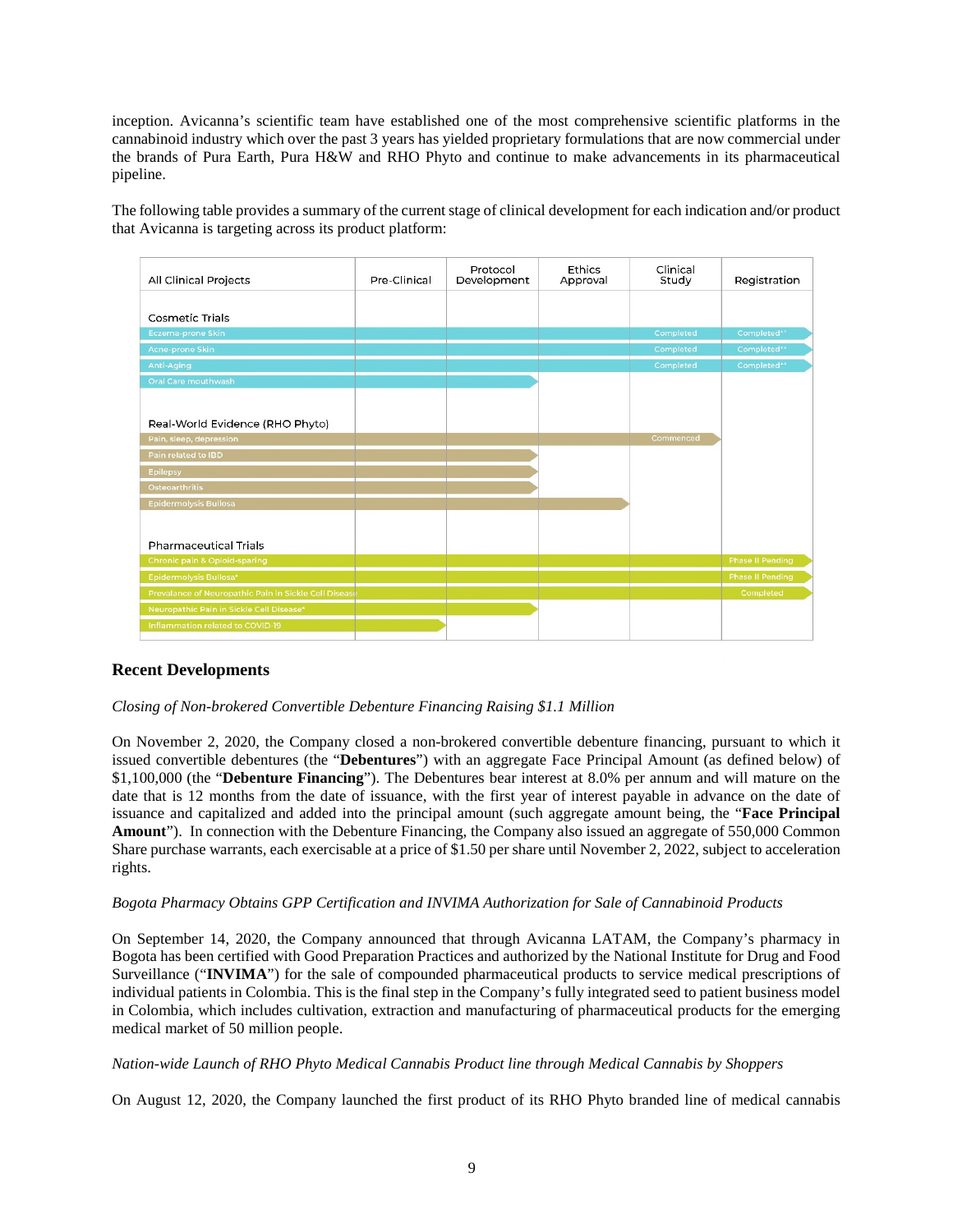products on the Medical Cannabis by Shoppers™ ("**Shoppers**") platform. As of the date of this Prospectus, Avicanna has launched its oil drops and sublingual sprays through the Shoppers online platform, which offers nationwide service to Canadians.

The RHO Phyto products are also participating in the Medical Cannabis Real-World Evidence study at the University Health Network, as announced by the Company on July 15, 2020. This first-of-its-kind Canadian study is led by Dr. Hance Clarke, Director of Pain Services at the Toronto General Hospital, and will examine the efficacy of a select group of medical cannabis products including Avicanna's Rho Phyto line of products on patient reported outcomes of pain, sleep and anxiety.

This specific study is aligned and in parallel with Avicanna's comprehensive clinical program of other real-world evidence studies involving the Rho Phyto products and clinical trials on its pharmaceutical pipeline with world-class, Toronto-based medical institutions.

### *Partnership with Red White & Bloom for distribution of Hemp-based CBD Cosmetics and Topicals in the USA*

On August 11, 2020, Avicanna and Red White & Bloom Brands Inc. (CSE: RWB) (OTC: RWBYF) ("**RWB**") entered into a distribution agreement (the "**Distribution Agreement**") for the exclusive distribution of Avicanna's hempbased CBD derma-cosmetic and topical products, branded as Pura H&W™, by RWB in the United States and certain other markets.

Under the Distribution Agreement, which has an initial five-year term, RWB will exclusively distribute the Pura H&W™ brand and certain other white label brands at RWB's direction. RWB paid Avicanna an upfront licensing fee in the amount of \$250,000 in cash, along with minimum purchase requirements for the rights to be the exclusive distributor of Avicanna's Pura H&W branded cosmetic products in the US. Under the Distribution Agreement, RWB also has the right to purchase Avicanna's cosmetic products for distribution into the United States and certain other territories under brands of RWB's choosing. The initial product offerings under the Distribution Agreement includes body and face lotions, cosmetic creams, gels and serums, as well as soaps and bath bombs.

## *First Ever Export of Cannabis Seeds from Colombia to the USA*

On June 18, 2020, the Company announced that, through SMGH, it completed the first ever export of feminized hemp seeds for cultivation use to the USA and completed the first sale of seeds for net revenue of \$380,000. As of June 18, 2020, a total of 7,000,000 seeds had been successfully imported into the USA for sale, with an inventory of 75,000,000 premium, stabilized and feminized seeds available for further export and sale.

## *Strategic Manufacturing and IP Licensing Partnership with MediPharm Labs*

On May 14, 2020, the Company entered into a multi-faceted strategic manufacturing agreement (the "**Manufacturing Agreement**") with MediPharm Labs Corp., (TSX: LABS) (OTCQX: MEDIF) (FSE: MLZ) ("**MediPharm Labs**") involving licensed production, domestic and international distribution and intellectual property licensing. MediPharm Labs is a global leader in specialized, research-driven pharmaceutical-quality cannabis extraction, distillation and derivative products.

Under the Manufacturing Agreement, which has an initial three-year term, MediPharm Labs agreed to use the specialized contract manufacturing capabilities resident at its state-of-the-art Canadian production facility to produce Avicanna's advanced Rho Phyto™ medical cannabis products and Pura Earth™ topicals under licence for commercial sales through Medical Cannabis by Shoppers™. The partnership provides Avicanna with a commercial pathway to Canadian and international sales, as well as pharmaceutical manufacturing of its products destined for clinical development with its Canadian clinical partners.

Additionally, Avicanna granted MediPharm Labs a licence to use proprietary Avicanna formulations to develop additional MediPharm Labs and white label branded products for the domestic and international markets. MediPharm Labs has proven expertise in product development and will leverage its in-house sensory testing, processing and packaging capabilities to manufacture finished products using these formulations. MediPharm Labs' pharmaceutical and GMP-certified capabilities and international supply chain expertise has been deployed to produce and deliver the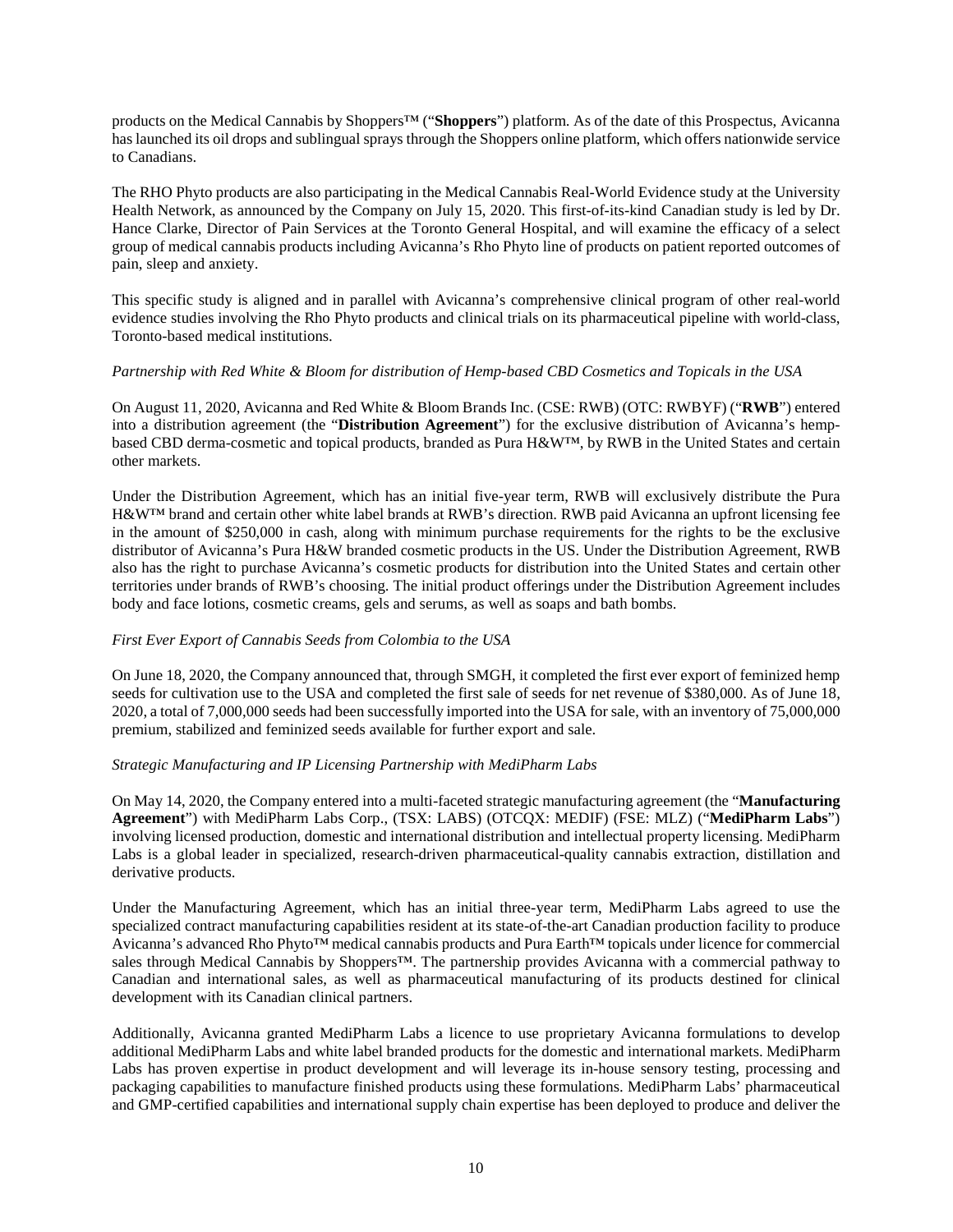proprietary finished products to partners worldwide.

#### *Agreement with Medical Cannabis by Shoppers Drug Mart Inc.*

On January 7, 2020, the Company entered into an exclusive distribution agreement with Medical Cannabis by Shoppers™, a subsidiary of Shoppers Drug Mart Inc., to distribute the Company's Rho Phyto™ medical cannabis and Pura Earth™ derma-cosmetic (consumer retail) product lines in Canada, which include sublingual sprays, oil drops, gels, creams, tablets and capsules (the "**SDM Agreement**").

#### **REGULATORY FRAMEWORK**

## **Canada**

The following summary addresses the primary Canadian federal and provincial laws and regulations associated with the production and distribution of legal cannabis and related products. It does not address the laws and regulations of any other jurisdiction. The Company believes that, as of the date of this Prospectus, it is in material compliance with all laws and regulations summarized below. In this section, the terms "cannabis", "CBD", "client", "industrial hemp", "licence" and "THC" have the meanings given to such terms in the *Cannabis Act* (Canada) (the "**Cannabis Act**") and the *Cannabis Regulations* made under the Cannabis Act (the "**Cannabis Regulations**"), including, without limitation, the *Industrial Hemp Regulations* made under the Cannabis Act.

#### *Background*

On October 17, 2018, the Cannabis Act and the Cannabis Regulations came into force, legalizing the sale of cannabis for adult recreational use. Prior to the promulgation of the Cannabis Act and the Cannabis Regulations, only the sale of cannabis for medical purposes was legal, which was regulated by the Access to Cannabis for Medical Purposes Regulations ("**ACMPR**") under the Controlled Drugs and Substances Act ("**CDSA**"). The Cannabis Act and the Cannabis Regulations replaced the CDSA and the ACMPR as the governing laws and regulations in respect of the production, processing, sale and distribution of cannabis for medical and adult recreational use.

The Cannabis Act provides a licensing and permitting scheme for the cultivation, processing, importation, exportation, testing, packaging, labelling, sending, delivery, transportation, sale, possession and disposal of cannabis for adult recreational use, implemented by the Cannabis Regulations. The Cannabis Act and the Cannabis Regulations maintain separate access to cannabis for medical purposes. Under the Cannabis Act and the Cannabis Regulations, import and export permits will only be issued in respect of cannabis for medical or scientific purposes or in respect of industrial hemp and in accordance with the Industrial Hemp Regulations. Import and export permits will not be issued in respect of cannabis for adult recreational use.

The Cannabis Regulations, among other things, set out regulations relating to the following matters: (1) licences, permits and authorizations; (2) security clearances and physical security measures; (3) good production practices; (4) cannabis products; (5) packaging and labelling; (6) cannabis for medical purposes; (7) drugs containing cannabis; (8) combination products and devices; (9) importation and exportation for medical or scientific purposes; (10) document retention; and (11) reporting and disclosure.

#### *Licences, Permits and Authorizations*

The Cannabis Regulations establish six classes of licences: cultivation licences; processing licences; analytical testing licences; sales for medical purposes licences; research licences ("**Cannabis Research Licence**"); and cannabis drug licences. The Cannabis Regulations also create subclasses for cultivation licences (standard cultivation, microcultivation and nursery) and processing licences (standard processing and micro-processing). Different licences and each subclass therein carry differing rules and requirements that are intended to be proportional to the public health and safety risks posed by each licence category and subclass. The Cannabis Regulations provide that all licences issued under the Cannabis Act must include both the effective date and expiry date of the licence and may be renewed on or before the expiry date.

The Company was granted a Cannabis Research Licence at its research laboratory in JLABS @ Toronto pursuant to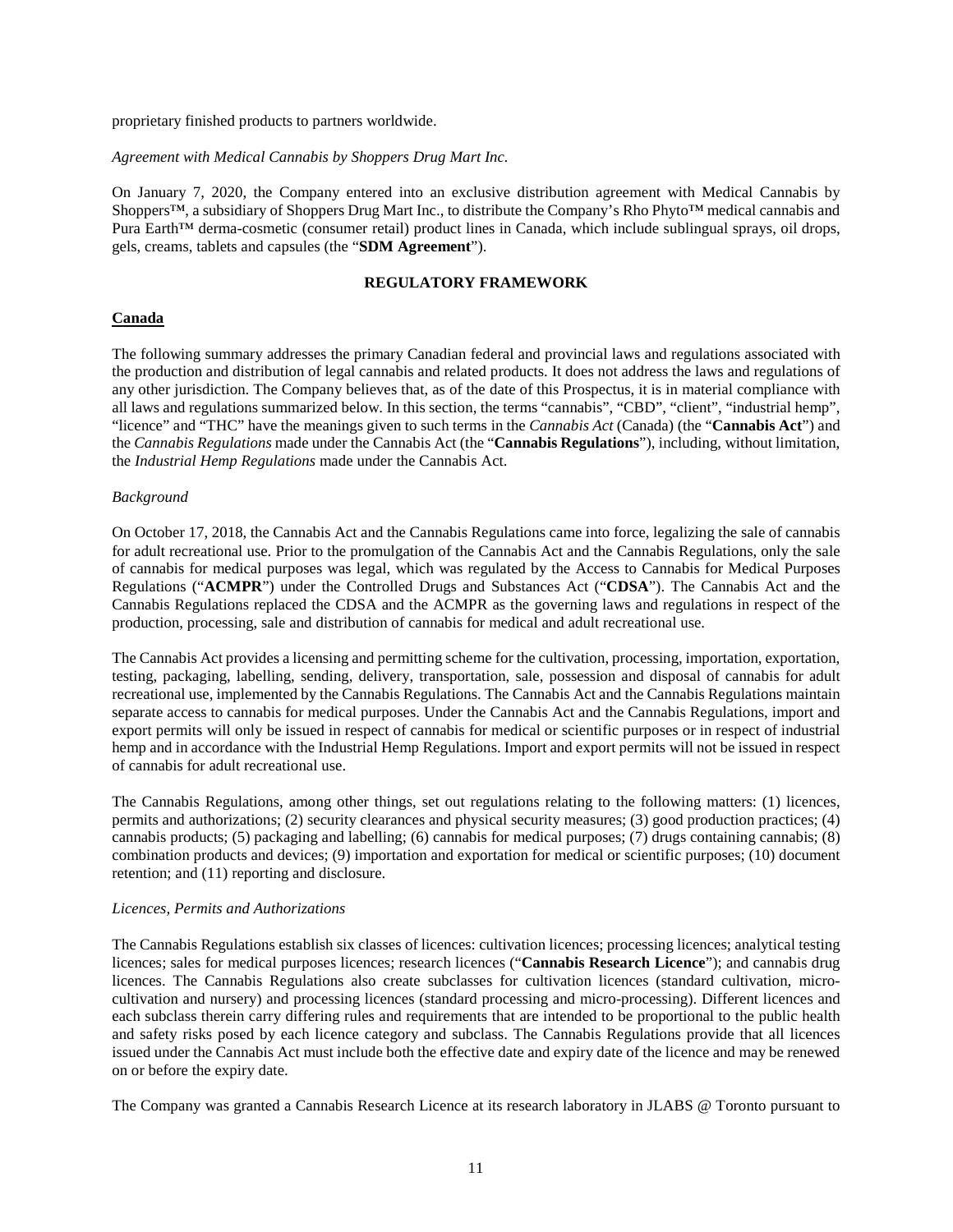the Cannabis Act and Cannabis Regulations effective August 16, 2019 with an expiry date of August 16, 2022. The Company's Cannabis Research Licence was amended on April 2, 2020 to include additional research space within JLABS @ Toronto.

The Industrial Hemp Regulations under the Cannabis Act came into force on October 17, 2018. The Industrial Hemp Regulations remained largely the same as they were under the CDSA but now they permit the sale of hemp plants to licensed cannabis producers, the use of additional parts of the hemp plant and licensing requirements were introduced in accordance with the low risk posed by industrial hemp. The Industrial Hemp Regulations define "industrial hemp" as cannabis plants – or any part of the plant – in which the concentration of THC is 0.3% or less in the flowering heads and leaves.

### *Security Clearances*

Certain people associated with cannabis licencees, including individuals occupying a "key position" such as directors, officers, large shareholders and individuals identified by the Minister of Health (the "**Minister**"), must hold a valid security clearance issued by the Minister. Under the Cannabis Regulations, the Minister may refuse to grant security clearances to individuals with associations to organized crime or with past convictions for, or an association with, drug trafficking, corruption or violent offences. This was largely the approach in place under the ACMPR and other related regulations governing the licensed production of cannabis for medical purposes. Individuals who have histories of non-violent, lower-risk criminal activity (for example, simple possession of cannabis, or small-scale cultivation of cannabis plants) are not precluded from participating in the legal cannabis industry, and the grant of security clearance to such individuals is at the discretion of the Minister and such applications will be reviewed on a case-by-case basis.

Security clearances issued under the ACMPR are considered to be security clearances for the purposes of the Cannabis Act and Cannabis Regulations.

### *Cannabis Tracking System*

Under the Cannabis Act, the Minister is authorized to establish and maintain a national cannabis tracking system. The Cannabis Regulations provide the Minister with the authority to make a ministerial order that would require specified persons to report specific information about their authorized activities with cannabis, in the form and manner specified by the Minister.

The ministerial order regarding the Cannabis Tracking System (together with the licensing portal, collectively known as the "**Cannabis Tracking and Licensing System**") was published in the Canada Gazette, Part II, on September 5, 2018 and came into effect on October 17, 2018 (the "**2018 Ministerial Order**"). The 2018 Ministerial Order was repealed and replaced by the new ministerial order, the Cannabis Tracking System Order, published in the Canada Gazette, Part II on June 26, 2019 and in force on October 17, 2019 in order to address the unique public health and public safety risks associated with the three new classes of cannabis, being edible cannabis, cannabis extracts and cannabis topicals (collectively, the "**New Classes of Cannabis**") authorized by the Regulations Amending the Cannabis Regulations (New Classes of Cannabis) (the "**Amending Regulations**") on October 17, 2019.

The purpose of this system is to enable the submission of licence applications, amendments and renewals through an online portal and track the flow of cannabis throughout the supply chain as a means of preventing the illegal inversion and diversion of cannabis into and out of the regulated system. Under the Cannabis Tracking and Licensing System, a holder of a licence for cultivation, licence for processing, or a licence for sale for medical purposes is required to submit monthly reports to Health Canada.

#### *Cannabis Products*

The Cannabis Regulations set out the requirements for cannabis products and permits the sale of dried cannabis, cannabis oil, fresh cannabis, cannabis plants, cannabis plant seeds, edible cannabis, cannabis extracts and cannabis topicals. THC content is limited by the Cannabis Regulations.

Prior to the passage of the Amending Regulations, the Cannabis Act only permitted the sale of dried cannabis, cannabis oil, fresh cannabis, cannabis plants and cannabis plant seeds. The Amending Regulations permit the product and sale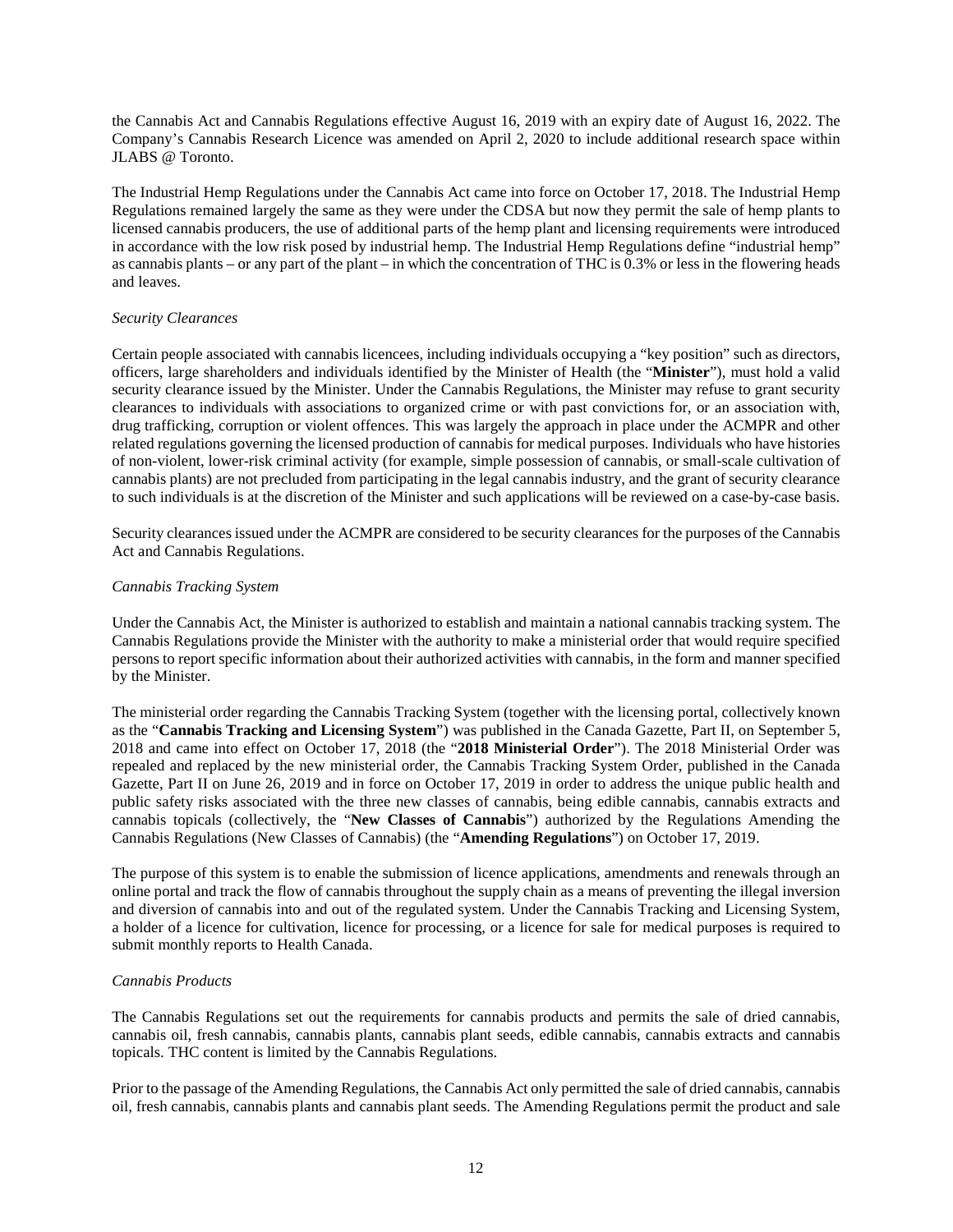of the New Classes of Cannabis. As is the case for dried or fresh cannabis and cannabis oil, a processing licence is required in order to produce edible cannabis, cannabis extracts and cannabis topicals, and to package and label these types of cannabis products for sale to consumers. Holders of processing licences issued prior to October 17, 2019 were required to amend their processing licence before they could begin manufacturing products belonging to New Classes of Cannabis. The Cannabis Regulations require the filing of a notice with Health Canada at least 60 days before releasing a new product to the market. As a result, December 16, 2019 was the earliest date that products in the New Classes of Cannabis could be made available for sale.

In addition, if a holder of a processing licence chooses to process edible cannabis and food products on the same site, then the production, packaging, labelling, and storage of cannabis and the production, packaging, and labelling of food products will need to be conducted in separate buildings. All cannabis production is required to occur in a separate building from any food production.

## *Packaging & Labeling*

The Cannabis Regulations set out strict requirements pertaining to the packaging and labelling of cannabis products. These requirements are intended to promote informed consumer choice and allow for the safe handling and transportation of cannabis, while also reducing the appeal of cannabis to youth.

All cannabis products are required to be packaged in a manner that is tamper-proof and child-resistant in accordance with the Cannabis Regulations and in plain packaging. The Cannabis Regulations impose strict limits on the use of colours, graphics, and other special characteristics of packaging. Cannabis package labels must include specific information, such as: (i) product source information, including the class of cannabis and the name, phone number and email of the licence holder; (ii) a mandatory health warning, rotating between Health Canada's list of standard health warnings; (iii) the Health Canada standardized cannabis symbol; and (iv) information specifying THC and CBD content.

## *Promotion*

The Cannabis Act sets out restrictions regarding the promotion of cannabis products. Subject to a few exceptions, all promotions of cannabis products are prohibited unless authorized by the Cannabis Act. While these restrictions also apply to the New Classes of Cannabis, the Amending Regulations also prohibit certain representations and associations on products, their packages and labels and associated promotional activity, including: certain flavours in cannabis extracts (e.g. confectionary, dessert, soft drink, and energy drink) that are appealing to youth; health or cosmetic benefits unless registered as a health product; energy value and nutrient content representations that go beyond those permitted in the list of ingredients and in the cannabis-specific nutrition facts table; statements reasonably likely to create the impression the edible cannabis or accessory is intended to meet particular dietary requirements; and promotion that could reasonably associate the cannabis, the cannabis accessory or the service related to cannabis with an alcoholic beverage, a tobacco product or a vaping product.

## *Product Composition*

The Amending Regulations introduced restrictions on product composition specific to each New Class of Cannabis including specific THC limits. Examples of other product-specific restrictions include:

- *Edible cannabis*: must be shelf stable; only food and food additives will be allowed to be used as ingredients in edible cannabis and the use of food additives will need to be in accordance with the limits and purposes that are prescribed for foods; must not have caffeine added, however the use of ingredients containing naturally occurring caffeine will be permitted in edible cannabis products provided that the total amount of caffeine in each immediate container does not exceed 30 milligrams; must not contain alcohol in excess of 0.5% w/w; must not contain anything that would cause the sale of the edible cannabis, if it was a food regulated under the Food and Drugs Act, to be prohibited and must not be fortified with vitamins or mineral nutrients.
- *Cannabis extracts*: must not contain ingredients that are sugars, sweeteners or sweetening agents, nor any ingredient listed on Column 1 of Schedule 2 to the Tobacco and Vaping Products Act (which is a list of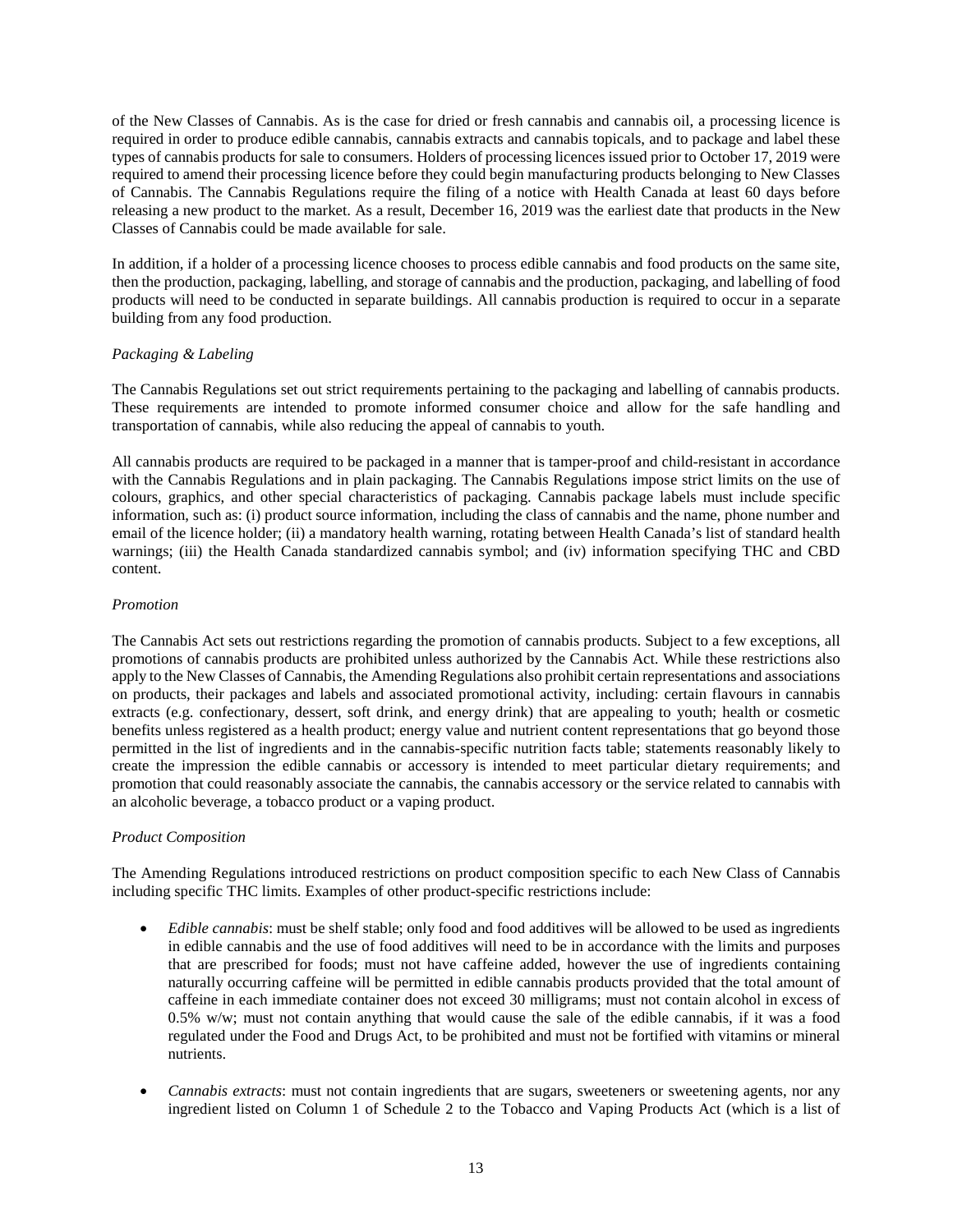ingredients that are prohibited in vaping products) except if those ingredients and their levels are naturally occurring in an ingredient used to produce the extract.

• *Cannabis topicals*: must not contain anything that may cause injury to the health of the consumer when the product is used as intended or in a reasonably foreseeable way.

### *Health Products Containing Cannabis*

Under the current regulatory framework, cannabis is not permitted for use in a natural health product or a nonprescription drug product, as phytocannabinoids are included as prescription drugs on the Human and Veterinary Prescription Drug List ("**PDL**"). Although, Health Canada has previously authorized prescription drug products containing cannabis, the agency maintains that there remains significant scientific uncertainty regarding the pharmacological actions, therapeutic effectiveness and safety of the majority of phytocannabinoids. The cannabisbased prescription drug products that have been authorized by Health Canada have been studied, authorized and used in specific conditions. While these authorized products have contributed to the global body of knowledge concerning the safety and efficacy of cannabis-based therapies, Health Canada has stated that the presence of scientific uncertainty and limited market experience gives rise to the need for a precautionary approach. Listing all phytocannabinoids on the PDL addresses this uncertainty by allowing healthcare practitioners to monitor and manage any unanticipated effects. All phytocannabinoids will remain listed on the PDL until there is sufficient scientific evidence (e.g., as demonstrated through a submission to Health Canada) to change the prescription status of a particular phytocannabinoid when used in specific conditions.

Cannabis is also expressly prohibited for use in cosmetic products as it is included on Health Canada's Cosmetic Ingredient Hotlist, List of Ingredients Prohibited for Use in Cosmetic Products.

### *Provincial and Territorial Regulatory Regimes*

While the Cannabis Act provides for the regulation of the commercial production of cannabis for adult recreational purposes and related matters by the federal government, the Cannabis Act includes provisions stipulating that the provinces and territories of Canada have authority to regulate other aspects of adult recreational use cannabis (similar to what is currently the case for liquor and tobacco products), such as retail sale and distribution, minimum age requirements above that in place under the Cannabis Act, places where cannabis can be consumed, and a range of other matters. The governments of every Canadian province and territory have, to varying degrees, regulatory regimes for the distribution and sale of cannabis for adult recreational purposes within those jurisdictions. Each of these Canadian jurisdictions has established a minimum age of 19 years for cannabis use, except for Québec and Alberta, where the minimum age is 21 and 18, respectively.

*Québec*: In Québec, all recreational cannabis is managed and sold through outlets of the Société québécoise du cannabis, a subsidiary of the Société des alcools du Québec, and its online site.

*Ontario*: In Ontario, the distribution and online retail sale of recreational cannabis is conducted through the Ontario Cannabis Retail Corporation, under the oversight of the Alcohol and Gaming Commission of Ontario (the "**AGCO**"). Ontario also permits the sale of recreational cannabis through private brick-and-mortar retailers. Initially, Ontario employed a "phased" approach to retail licensing, setting a maximum cap of 25 licences available to be issued to allow operators to open for business beginning April 1, 2019. The Ontario government has now moved to open the market for private cannabis retail stores in Ontario. In addition to removing the cap on the number of private retail stores in Ontario, the previously mandated regional distribution limiting the number of retail stores permitted in each region will be maintained only until March 2, 2020 and then eliminated entirely. The AGCO expects to issue up to 20 Retail Store Authorizations per month, beginning in April 2020. Federally licensed producers may now own or control, directly or indirectly, up to 25% of a corporation holding a cannabis Retail Operator Licence (required to hold a Retail Store Authorization) in Ontario, an increase from the previous threshold of 9.9%. Until August 31, 2020 each retail operator (and its affiliates) may own a maximum of 10 cannabis stores, increasing to 30 cannabis stores in September 2020 and increasing again to 75 cannabis stores in September 2021.

*British Columbia*: In British Columbia, recreational cannabis is to be sold through both public and privately-operated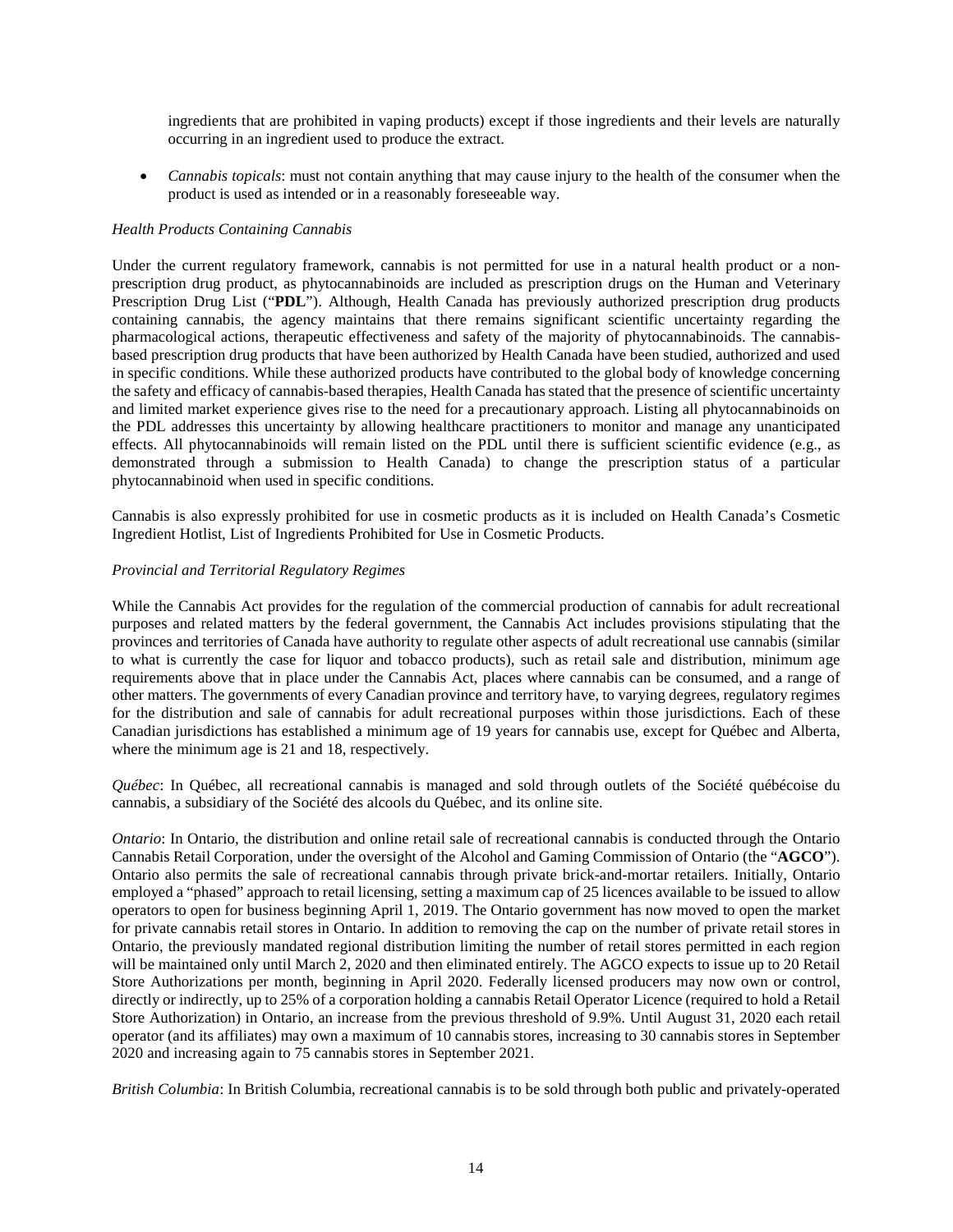stores, with the provincial Liquor Distribution Branch handling wholesale distribution.

*Alberta*: In Alberta, cannabis products are sold by private retailers that receive their products from a governmentregulated distributor (the Alberta Gaming & Liquor Commission), similar to the distribution system currently in place for alcohol in the province. Only licensed retail outlets are to be permitted to sell cannabis with online sales run by the Alberta Gaming and Liquor Commission.

*Saskatchewan*: In Saskatchewan, recreational cannabis is sold by private retailers. The Saskatchewan Liquor and Gaming Authority (the "SLGA") has selected operators for the province's 51 cannabis private retail store permits, with municipalities having the option of opting out of having a cannabis store if they choose. Saskatchewan is the only jurisdiction to allow for private distribution and wholesale (but regulated by the SLGA).

*Manitoba*: In Manitoba, cannabis distribution and wholesale is government-run by the Manitoba Liquor and Lotteries Corporation, with retail sale privately operated.

*New Brunswick*: In New Brunswick, recreational cannabis is sold and online sales run by Cannabis NB, a subsidiary of a network of tightly-controlled, stand-alone stores through the New Brunswick Liquor Corporation (the "**NBLC**"). The NBLC also controls the distribution and wholesale of cannabis in the province. The New Brunswick government has issued a request for proposals in order to find a single private operator to take over the Cannabis NB operations which would privatize the government-operated corporation created to handle retail sale of adult use cannabis. This would result in the retail model changing from government-operated to privately-operated in New Brunswick.

*Nova Scotia*: In Nova Scotia, the Nova Scotia Liquor Corporation (the "NSLC") is responsible for the regulation of cannabis in the province, and recreational cannabis is only to be sold publicly through government-operated storefronts and online sales. There is no private licensing of retail. The NSLC also controls the distribution and wholesale of cannabis in the province.

*Prince Edward Island*: In Prince Edward Island, similar to Nova Scotia, sale of cannabis is government-run through government retail sales and online. There is no private licensing of retail. The PEI Cannabis Management Corporation is responsible for the distribution and wholesale of cannabis in the province.

*Newfoundland and Labrador*: In Newfoundland and Labrador, recreational cannabis is sold through licensed private retail stores, with its crown-owned liquor corporation, the Newfoundland and Labrador Liquor Corp. (the "**NLC**"), overseeing the wholesale and distribution to the private sellers. The NLC controls the possession, sale and delivery of cannabis, and sets prices. It is also the initial online retailer, although licences may later be issued to private interests.

*Yukon*: The Yukon limits the initial distribution and sale of recreational cannabis to government outlets and government-run online stores and allows for the later licensing of private retailers. The Yukon Liquor Corporation is responsible for the distribution and wholesale of cannabis in the territory while the Cannabis Licensing Board is the regulatory body in the Yukon.

*Northwest Territories*: The Northwest Territories relies on the N.W.T. Liquor Commission to control the importation and distribution of cannabis, whether through retail outlets or by mail order service run by the Liquor Commission. Communities in the Northwest Territories will be able to hold a plebiscite to prohibit cannabis sales in their communities, similar to options currently available to restrict alcohol in the Northwest Territories.

*Nunavut*: Nunavut permits the sale of cannabis through private retailers, including online. The Nunavut Liquor and Cannabis Commission is responsible for distribution and wholesale in the territory.

## **Colombia**

The Company's core operations in Colombia are carried out through its Colombian subsidiaries, Avicanna LATAM S.A.S. ("**Avicanna LATAM**"), Santa Marta Golden Hemp S.A.S. ("**SMGH**"), and Sativa Nativa S.A.S. ("**Sativa**  Nativa"). As cultivators of cannabis (both psychoactive and non-psychoactive) and manufacturer of cannabis products, the Company's Colombian subsidiaries are substantially dependent on the licenses for cultivation, manufacturing,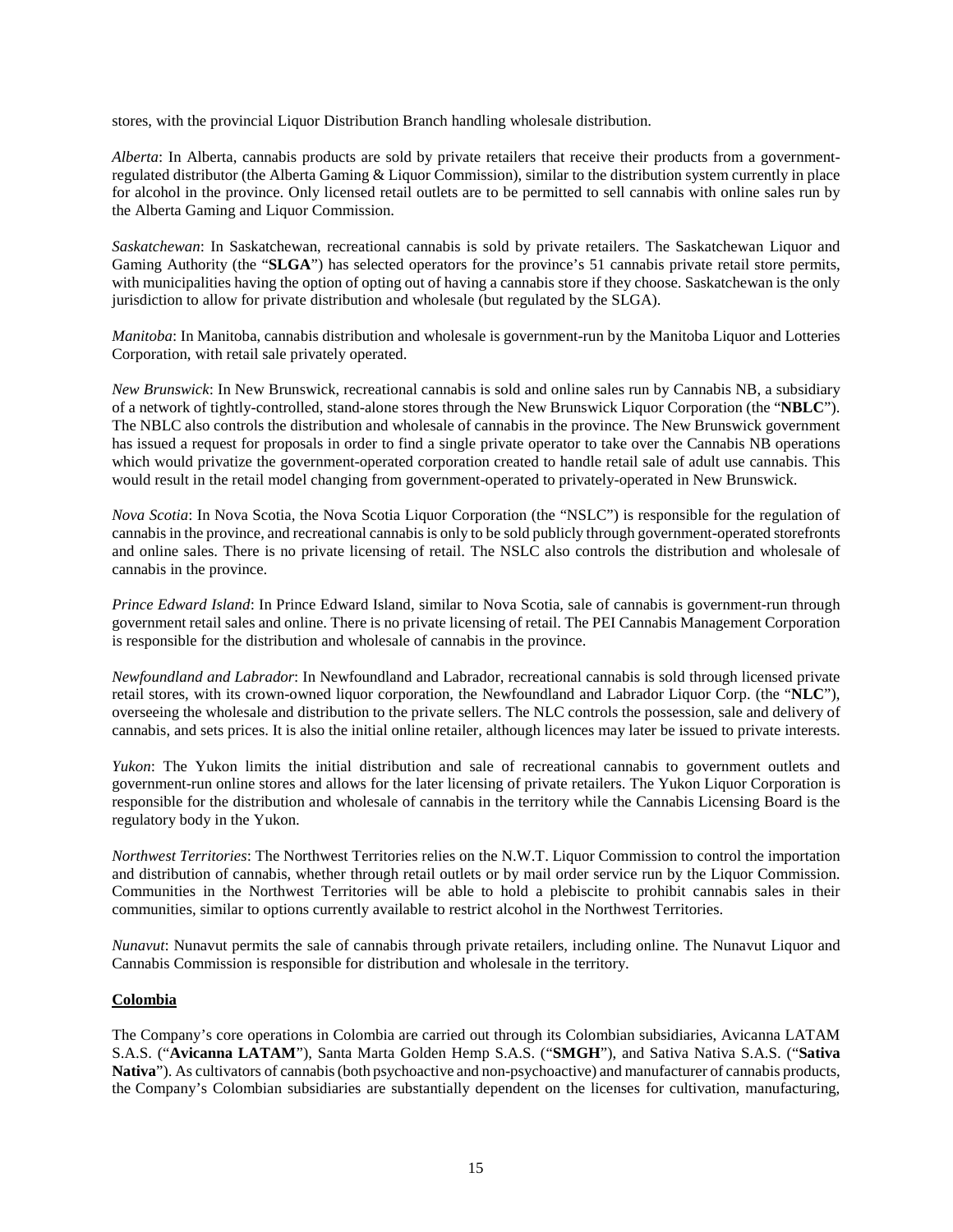quotas (for psychoactive cannabis) and a Good Preparation Practices ("**GPP**") certification.

The following summary addresses the primary Colombian laws and regulations associated with the regulation of cannabis for medical and scientific purposes. It does not address the laws and regulations of any other jurisdiction. The Company believes that, as of the date of this Prospectus, it is in material compliance with all laws and regulations summarized below.

### *Background*

Over the past 50 years, Colombia developed comprehensive regulation that took a hardline approach to narcotics and trafficking in response to the growing influence of international treaties and the efforts of governments to coordinate their drug policies. In the mid-1990s, Colombia decriminalized personal possession and consumption of cannabis under Judgment C-221 of 1994 of the Constitutional Court. While this represented a shift in approach by Colombian lawmakers, a constitutional amendment in 2009 reversed the effects of Judgment C-221 of 1994 and reinstated the prohibition on personal possession and consumption of narcotic or psychotropic substances, even on a personal dose basis, unless supported by a medical prescription.

Despite the constitutional amendment in 2009, Colombian cannabis legislation trended towards a preventative and rehabilitative approach. The Colombian Constitutional Court, through rulings SU-642 of 1998 and C-336 of 2008, among others, established that the right to the free development of personality, also known as the right to autonomy and personal identity, grants individuals the right to self-determination, the freedom and independence to govern his/her own existence and determine a lifestyle according to his/her own interests; provided, that the rights of others and the constitutional order are respected.

In January 2013, the Advisory Commission on Drug Policy (the "**Drug Policy Commission**") was established to provide recommendations on how legislation should treat criminal networks and citizen drug users, as well as the quantities to be considered as suitable personal amounts. In July 2014, the Drug Policy Commission issued an initial report submitted to the Ministry of Justice analyzing the conditions of drug use in Colombia and proposing guidelines to update the policy.

In May 2015, the Drug Policy Commission published its final report, which proposed a review of the drug policy in the country and made important recommendations, such as: (i) the creation of an agency for drug policy; (ii) measures to help reduce the risk to consumers; (iii) to rethink the fumigation involved with cultivation; (iv) regulation of medicinal cannabis; (v) alternative means to measure the success of policies against drugs; (vi) modernize the National Statute on Drugs and Psychoactive Substances; and (vii) to lead the global drug policy debate.

As a result of the final report of the Drug Policy Commission, the Colombian President approved and sanctioned Law 1787 of 2016 to regulate the use of cannabis for therapeutic purposes. The law marked a new direction in the legislative approach to drugs. Law 1787 amended articles 375, 376 and 377 of the Colombian Criminal Code (the "**Criminal Code**") to remove sanctions against the medical and scientific use of cannabis used under a license granted by the relevant authorities. This amendment was required given that the Criminal Code expressly provided a general prohibition to the cultivation, conservation or financing of marijuana plantations among other related activities.

The following table summarizes regulations applicable to the cultivation, fabrication, import, export and use of cannabis in Colombia.

| <b>Regulation:</b>                                | <b>Regulates:</b>                                                                                                                                                                                                                                   |
|---------------------------------------------------|-----------------------------------------------------------------------------------------------------------------------------------------------------------------------------------------------------------------------------------------------------|
| Law 1787 of 2016                                  | Legalizes the use of Cannabis for medical and scientific purposes                                                                                                                                                                                   |
| Decree 613 of 2017 modifies Decree<br>780 of 2016 | Regulates law 1787 establishing a licensing system and process, defines<br>psychoactive and non-psychoactive cannabis and the quota system for<br>psychoactive cannabis in accordance with Single Convention of Narcotics of<br>1961 and amendments |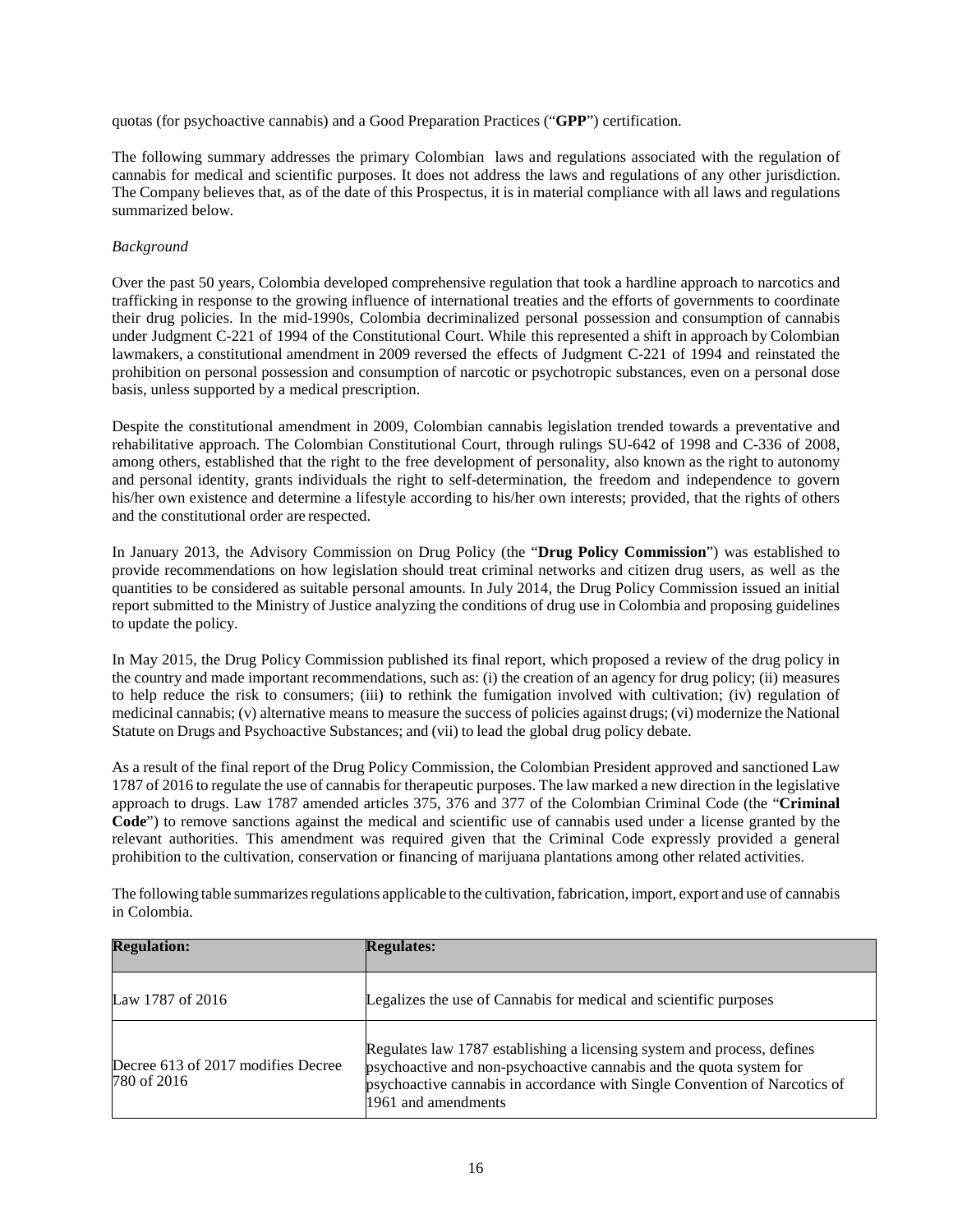| <b>Regulation:</b>                                                                                                             | <b>Regulates:</b>                                                                                                                                                                                                                                                                                                                                                                                     |
|--------------------------------------------------------------------------------------------------------------------------------|-------------------------------------------------------------------------------------------------------------------------------------------------------------------------------------------------------------------------------------------------------------------------------------------------------------------------------------------------------------------------------------------------------|
| Resolution 577 of 2017 from the<br>Ministry of Justice                                                                         | Regulates the evaluation and control of the following licenses:<br><b>Seed Use</b><br>Cultivation of psychoactive plants (High-THC cultivation licence)<br>Cultivation of non-psychoactive plants (Low-THC cultivation licence)<br>Creates requirement for security protocol                                                                                                                          |
| Resolution 578 of 2017 from the<br>Ministry of Justice                                                                         | Regulates the cost of the following licences:<br>Seed Use<br>Cultivation of psychoactive plants (High-THC cultivation licence)<br>Cultivation of non-psychoactive plants (Low-THC cultivation licence)                                                                                                                                                                                                |
| Resolution 579 of 2017 from the<br>Ministry of Justice                                                                         | Establishes that growers that cultivate on a half a hectare area $(5,000)$ square<br>meters) or less are considered small and medium growers and, therefore, may<br>access technical advice, priority allocation of quotas and purchase of their<br>production by the processor and requires that 10 percent of the total production of<br>the processor must come from a small and medium producers. |
| Resolution 2892 of 2017 from the<br>Ministry of Health                                                                         | Regulates the evaluation and control of the Fabrication of Cannabis derivatives<br>(High-THC production licence).<br>Provides guidelines for appropriate security protocols for manufacturing cannabis<br>derivatives including physical security, monitoring, detection, and incident<br>reporting to authorities.                                                                                   |
| Resolution 2891 of 2017 from the<br>Ministry of Health                                                                         | Regulates the cost of the High-THC production licence.                                                                                                                                                                                                                                                                                                                                                |
| Resolution 1478 of 2006 from the<br>Ministry of Health                                                                         | Regulation of the control, monitoring and surveillance of the import, export,<br>processing, synthesis, manufacture, distribution, dispensing, purchase, sale,<br>destruction and use of controlled substances, medicines or products containing<br>them and on those which are State Monopoly                                                                                                        |
| Resolution 315 of 2020 from the<br>Ministry of Health                                                                          | Updates the list of controlled substances, medicines or products containing them<br>and of those which are State Monopoly, among other dispositions relating to the<br>import, export, manufacture, distribution, dispensing, purchase, sale of these<br>substances and products.                                                                                                                     |
| Decree 2200 of 2005 from the Ministry<br>of Health                                                                             | Regulates pharmaceutical services including the Magistral Preparations                                                                                                                                                                                                                                                                                                                                |
| Guidelines for the GPP certification for<br>Magistral Preparations with Cannabis<br>issued the 25 of October<br>2019 by INVIMA | Establishes the requirements for labs to obtain the GPP certification for the<br>fabrication of Magistral Preparations with Cannabis derivatives                                                                                                                                                                                                                                                      |
| Resolution 3168 of 2015 from the<br>Colombian Agricultural Institute                                                           | Regulates the production, import, export, sale and registration of seeds.                                                                                                                                                                                                                                                                                                                             |

# *Licenses*

The Ministries of Health, Justice, and Agriculture issued Decree 613 of 2017 to define the licenses that may be granted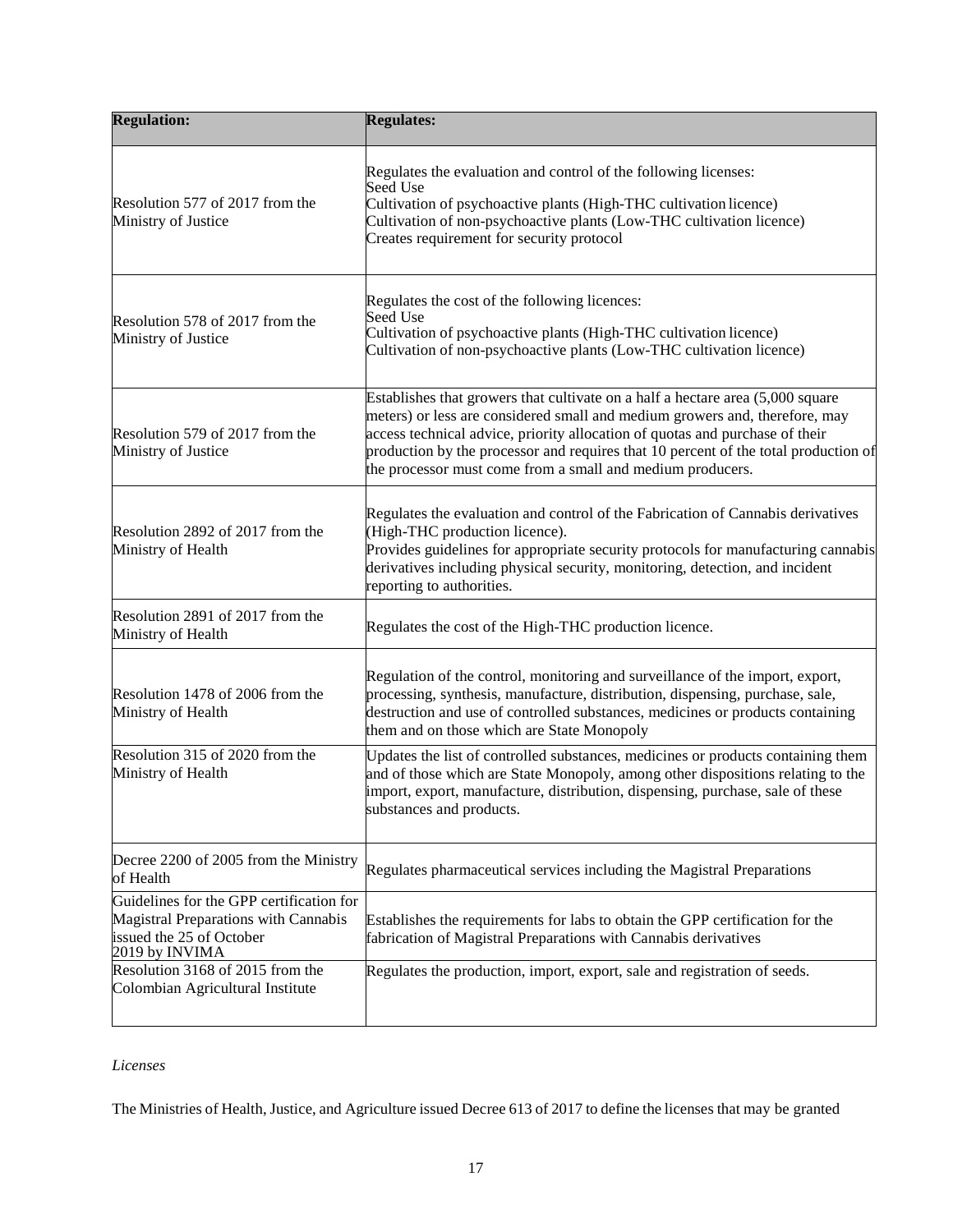in respect of permissible activities related to medicinal cannabis including:

- (i) production of cannabis derivatives;
- (ii) planting of psychoactive cannabis plants; and
- (iii) planting of non-psychoactive cannabis plants.

SMGH and Sativa Nativa have obtained licenses (collectively, the "**Colombian Licenses**") in each of the above categories, required to conduct its operations. The Colombian Licenses are not transferable, exchangeable or assignable and are valid for five years and may be renewed for additional five-year terms upon request. Each of the Colombian Licenses is in good standing and has not expired. None of the Colombian Licenses are subject to any current, pending, or threatened regulatory actions. Below is a table showing a general overview of the Colombian Licenses along with the government authority that grants them.

| <b>License Type</b>                                                                                         | <b>Status</b> | <b>Issued by</b>    | <b>Key Requirements for</b><br>Compliance, Maintenance,<br><b>Renewal for all license types</b>                    |
|-------------------------------------------------------------------------------------------------------------|---------------|---------------------|--------------------------------------------------------------------------------------------------------------------|
| License to cultivate plants of Non-<br>Psychoactive Cannabis                                                | Obtained      | Ministry of Justice | Attending inspections;                                                                                             |
| License to cultivate plants of Psychoactive<br>Cannabis                                                     | Obtained      | Ministry of Justice | Reporting suspicious activity;                                                                                     |
| License to manufacture Cannabis Derivatives<br>for a) national use, b) Scientific Research and<br>c) export | Obtained      | Ministry of Health  | Keeping up-to-date records;<br>Amending license within 30<br>days of occurrence of certain<br>fundamental changes; |
| Registration as a non-psychoactive and<br>psychoactive cannabis plant breeding unit                         | Obtained      | <b>ICA</b>          |                                                                                                                    |
| Registration to Export non-psychoactive and<br>psychoactive cannabis seeds                                  | Obtained      | <b>ICA</b>          | Filing import and export<br>declarations with the Ministry of<br>Justice and FNE;                                  |
| Registration to produce non-psychoactive and<br>psychoactive cannabis seeds                                 | Obtained      | <b>ICA</b>          | Compliance with security<br>protocol:                                                                              |
| Registration as a non-psychoactive and<br>psychoactive cannabis plant agronomic<br>evaluation unit          | Obtained      | <b>ICA</b>          | Observing quotas; payment of<br>applicable fees.                                                                   |

A detailed list of the Colombian Licenses held by SMGH and Sativa Nativa, which are required to conduct their respective operations in compliance with applicable laws, is included in the following tables.

## SMGH:

| <b>License Type</b>                                                                                                                                                                                         | <b>Status</b> | <b>Issued by</b>                                   |
|-------------------------------------------------------------------------------------------------------------------------------------------------------------------------------------------------------------|---------------|----------------------------------------------------|
| License to cultivate plants of Non-<br>Psychoactive Cannabis for a) grain and<br>seed production for sowing, b) cannabis<br>derivatives manufacturing, c) industrial<br>purposes and d) scientific purposes | Obtained      | Res. 463 of 2018                                   |
| License to cultivate plants of Psychoactive<br>Cannabis for a) grain production, b) seed                                                                                                                    | Obtained      | Res. 973 of 2017, as amended<br>by Res.472 of 2018 |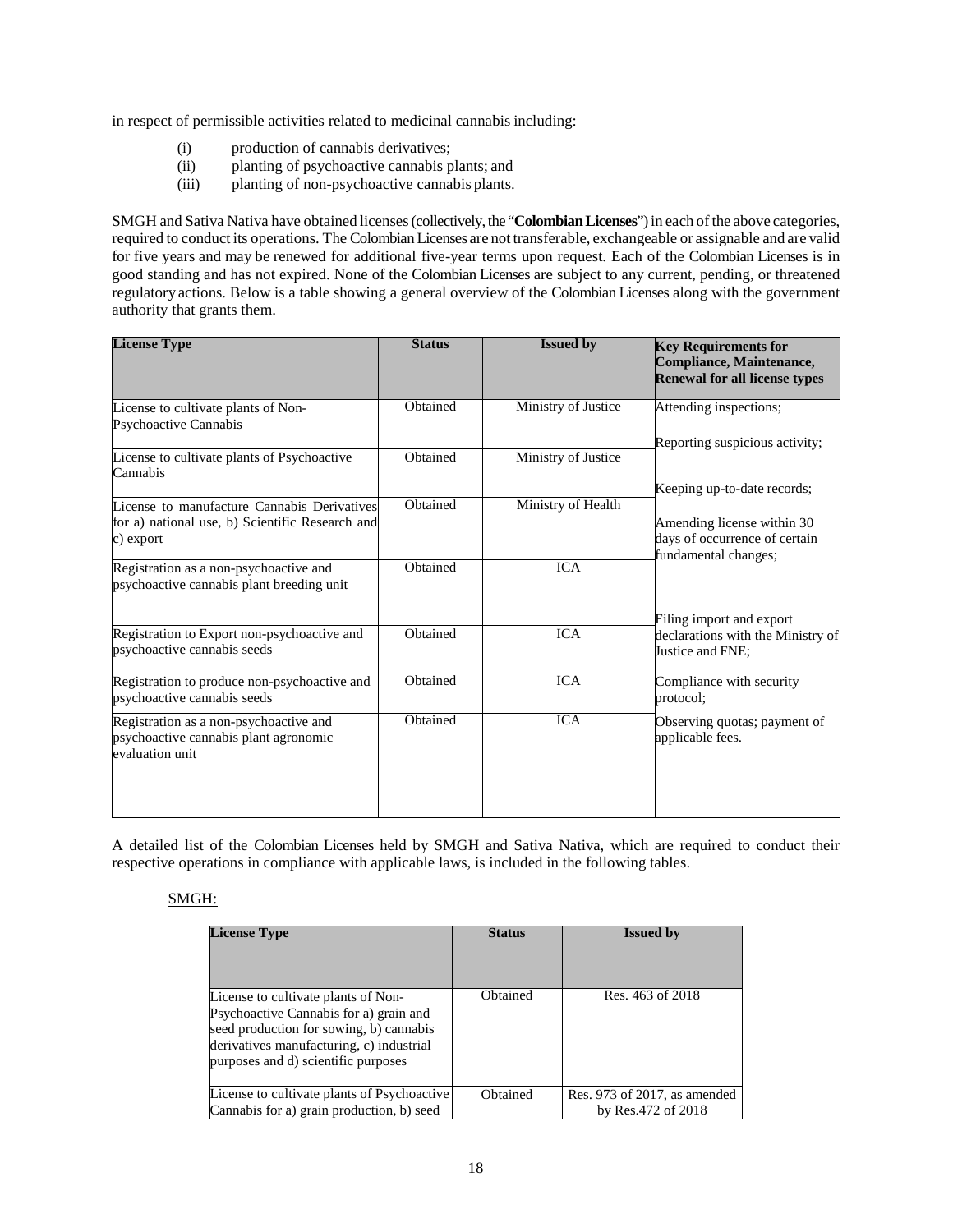| <b>License Type</b>                                                                                                            | <b>Status</b> | <b>Issued by</b>                                      |
|--------------------------------------------------------------------------------------------------------------------------------|---------------|-------------------------------------------------------|
|                                                                                                                                |               |                                                       |
| production for sowing, c) cannabis<br>derivatives manufacturing, and d)<br>scientific purposes                                 |               |                                                       |
| manufacture<br>Cannabis<br>License<br>$f_{\Omega}$<br>Derivatives for a) national use, b) Scientific<br>Research and c) export | Obtained      | Res. 4282 of 2017, as amended<br>by Res. 3466 of 2018 |
| Registration as a non-psychoactive and<br>psychoactive cannabis plant breeding unit                                            | Obtained      | Res. 30924 of 2018                                    |
| Registration to Export non-psychoactive<br>and psychoactive cannabis seeds                                                     | Obtained      | Res. 63766 of 2020                                    |
| Registration to produce non-psychoactive<br>and psychoactive cannabis seeds                                                    | Obtained      | Res. 31425 of 2018 as amended<br>by Res. 7016 of 2019 |

# Sativa Nativa:

| <b>License Type</b>                                                                                                                                                                  | <b>Status</b> | <b>Issued by</b>  |
|--------------------------------------------------------------------------------------------------------------------------------------------------------------------------------------|---------------|-------------------|
| License to cultivate plants of Non-<br>Psychoactive Cannabis for a) grain and<br>seed production for sowing, b) cannabis<br>derivatives manufacturing, and c)<br>industrial purposes | Obtained      | Res. 230 of 2018  |
| License to cultivate plants of Psychoactive<br>Cannabis for a) seed production for<br>sowing, and b) cannabis derivatives<br>manufacturing                                           | Obtained      | Res. 1102 of 2018 |
| manufacture<br>License<br>Cannabis<br>to<br>Derivatives for a) national use, b) Scientific<br>Research and c) export                                                                 | Obtained      | Res. 5221 of 2017 |
| Registration as a non-psychoactive and<br>psychoactive cannabis plant agronomic<br>evaluation unit                                                                                   | Obtained      | Res. 7020 of 2019 |
| Registration to produce non-psychoactive<br>and psychoactive cannabis seeds                                                                                                          | Obtained      | Res. 7014 of 2019 |

## *Magistral Preparations with Cannabis*

Avicanna LATAM produces a category of products known as magistral preparations with cannabis, regulated under Decree 613 of 2017 and Decree 2200 of 2005. Magistral preparations are customized prescription products that do not require a marketing authorization, as they are not mass-market products with standardized characteristics but must be prepared in a laboratory that is GPP Certified.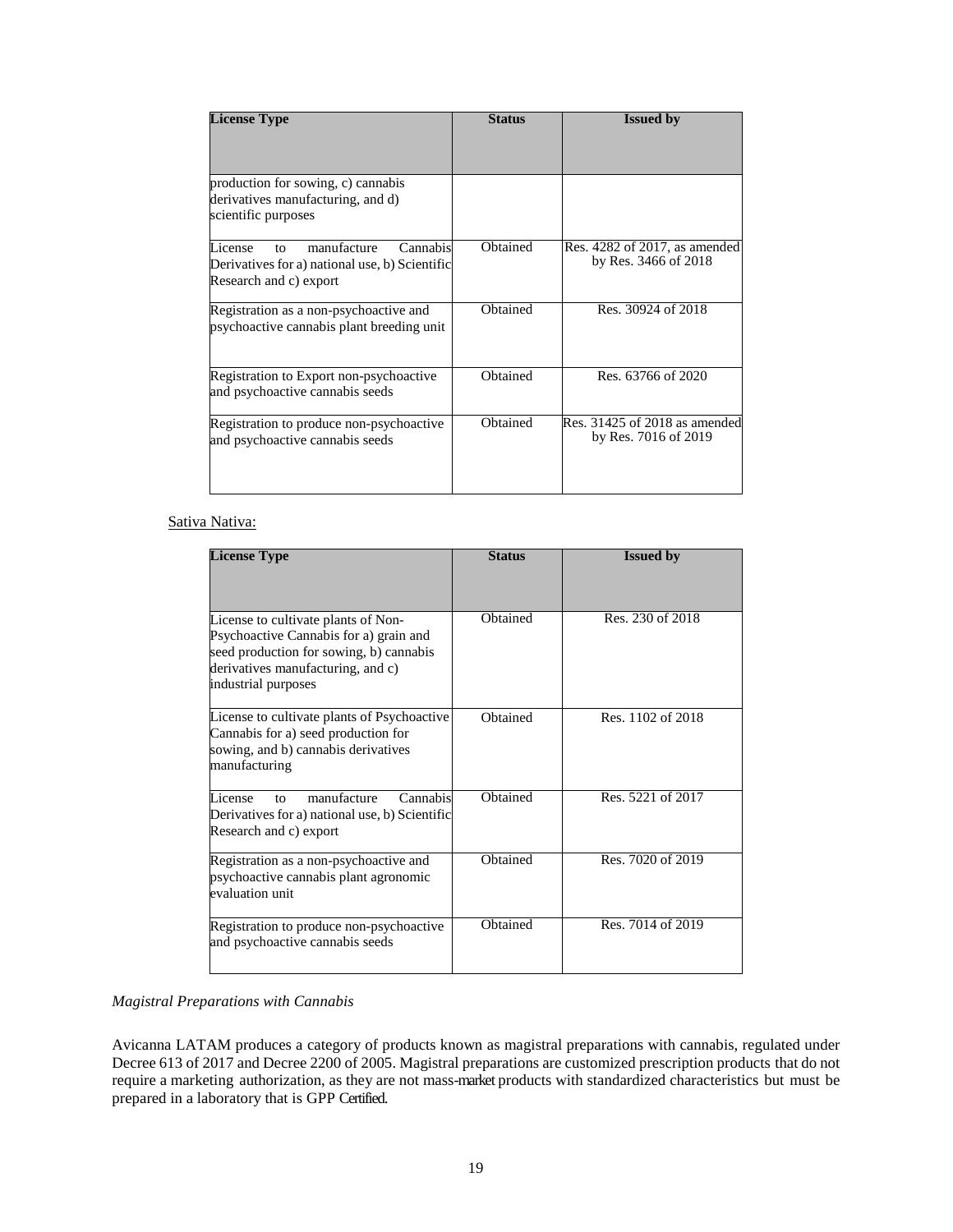In order to sell and distribute such medicines in Colombia, it is necessary to comply with the Guidelines for the GPP certification for Magistral Preparations with Cannabis issued the 25 of October of 2019 by INVIMA. The Company is required to operate, or have an agreement with, a laboratory that is certified as complying with for GPP for Magistral Preparations with Cannabis. Avicanna LATAM has a laboratory that is GPP certified for magistral preparations with cannabis.

### *Quotas*

Decree 613 of 2017 also sets out the requirements and criteria for the assignment of quotas for psychoactive cannabis plant cultivation, and psychoactive cannabis by-product production. Psychoactive cannabis cultivation is subject to quotas that limit the amount of plants that may be cultivated and psychoactive cannabis by-product production is subject to quotas that limit the amount of dry flower that the license holder´s lab may receive and use to manufacture psychoactive cannabis by-products . Non-psychoactive cannabis is not subject to the quota system.

SMGH received commercial cultivation and by-product production quotas in 2020 and Sativa Nativa received R&D cultivation quotas in 2020.

#### *Strain Registration*

SMGH has 29 cannabis strains registered, and Sativa Nativa has 31 cannabis strains at various stages of the registration process. In order to secure quotas, a licensee's cannabis strains must undergo a defined registration process. Each strain, whether High- or Low-THC, must undergo agronomical evaluation by the Colombian Agricultural Institute (ICA). In order for strains be included in the National Registry of Cultivars, the following steps must be completed:

- (i) Agronomical Evaluation; and
- (ii) Strain Registration (legal document that includes the strain in the Colombian National Registry of Cultivars):

Sativa Nativa has 19 strains that are eligible for agronomical evaluation and registration, in addition to the 31 strains that are currently at various stages of the registration process.

The following table shows SMGH's strains that have been registered with the ICA, each of which is formalized by a resolution signed by the ICA and such resolution is a public access document.

#### SMGH:

|                | <b>Strain ID</b> | <b>Status</b> |
|----------------|------------------|---------------|
| 1              | AV019            | Registered    |
| 2              | AV008            | Registered    |
| 3              | AV030            | Registered    |
| $\overline{4}$ | AV011            | Registered    |
| 5              | AV071            | Registered    |
| 6              | AV046            | Registered    |
| $\tau$         | AV026            | Registered    |
| 8              | AV018            | Registered    |
| 9              | AV067            | Registered    |
| 10             | AV025            | Registered    |
| 11             | AV032            | Registered    |
| 12             | AV028            | Registered    |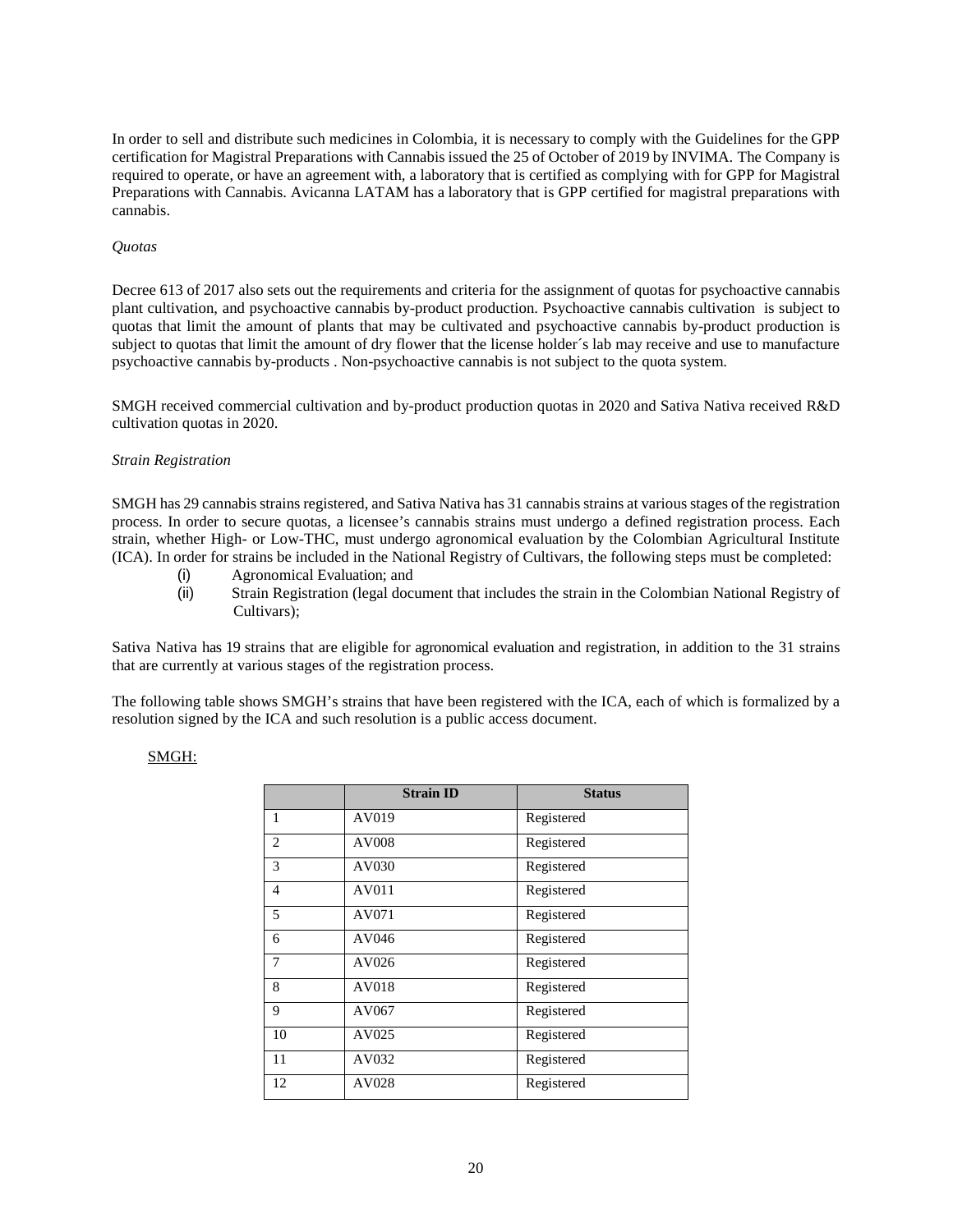|    | <b>Strain ID</b> | <b>Status</b> |
|----|------------------|---------------|
| 13 | AV001            | Registered    |
| 14 | AV060            | Registered    |
| 15 | AV057            | Registered    |
| 16 | AV038            | Registered    |
| 17 | AV047            | Registered    |
| 18 | AV079            | Registered    |
| 19 | AV074            | Registered    |
| 20 | AV040            | Registered    |
| 21 | AV029            | Registered    |
| 22 | AV070            | Registered    |
| 23 | AV024            | Registered    |
| 24 | AV005            | Registered    |
| 25 | AV017            | Registered    |
| 26 | AV073            | Registered    |
| 27 | AV034            | Registered    |
| 28 | AV033            | Registered    |
| 29 | AV076            | Registered    |

### *Cosmetic Regulation*

The Company's business also includes the manufacturing and commercialization of CBD-based cosmetics in Colombia. Cosmetic products in Colombia are regulated by decisions issued by the Andean Community of Nations. The relevant regulations in health regulatory matters for Cosmetic Products are the following:

- Decision 516 of 2002 of the Andean Community of Nations establishes a common substantive regulation regarding Health Law for Cosmetic Products in the Andean Community countries (Bolivia, Colombia, Ecuador and Peru) and national norms that complement it (provided they do not contradict it or establish additional or contrary requirements)
- Decree 219 of 1998, which regulated the quality and monitoring of Cosmetic Products
- Law 9 of 1979, which establishes the general framework for health surveillance and control

In Colombia, cosmetics must undergo a registration process called Compulsory Sanitary Notification (NSO), which is overseen by INVIMA, prior to the commercialization. Applicable regulations establish requirements related to labeling, manufacturing facilities and composition of the products.

Ingredients in the list of accepted ingredients of the U.S. Food & Drug Administration ("FDA"), the Cosmetics Toiletry & Fragrance Association (CTFA), the European Cosmetic Toiletry and Perfumery Association (COLIPA) and the Directives of the European Union, are permitted in cosmetic products, including the following cannabis ingredients: *Cannabis sativa Flower Extract, Cannabis sativa Flower / Leaf / Stem Extract, Cannabis Sativa Seed Extract, Cannabis Sativa Seed Oil, Cannabis Sativa Seed Oil Glycereth-8 Esters, Cannabis Sativa Seed Oil PEG-8 Esters, Cannabis Sativa Seedcake, Cannabis Sativa Seedcake Powder, Cannabis Sativa Stem Powder, Hydrolyzed Cannabis Sativa Seed Extract, Hydrolyzed Hemp Seed Extract, Apocynum Cannabinum Root Extract, and Cannabidiol.* 

Avicanna LATAM has obtained NSOs in respect of each of the nine products in its Pura H&W (formerly Pura Earth) cosmetic line. The NSOs are listed in the following table: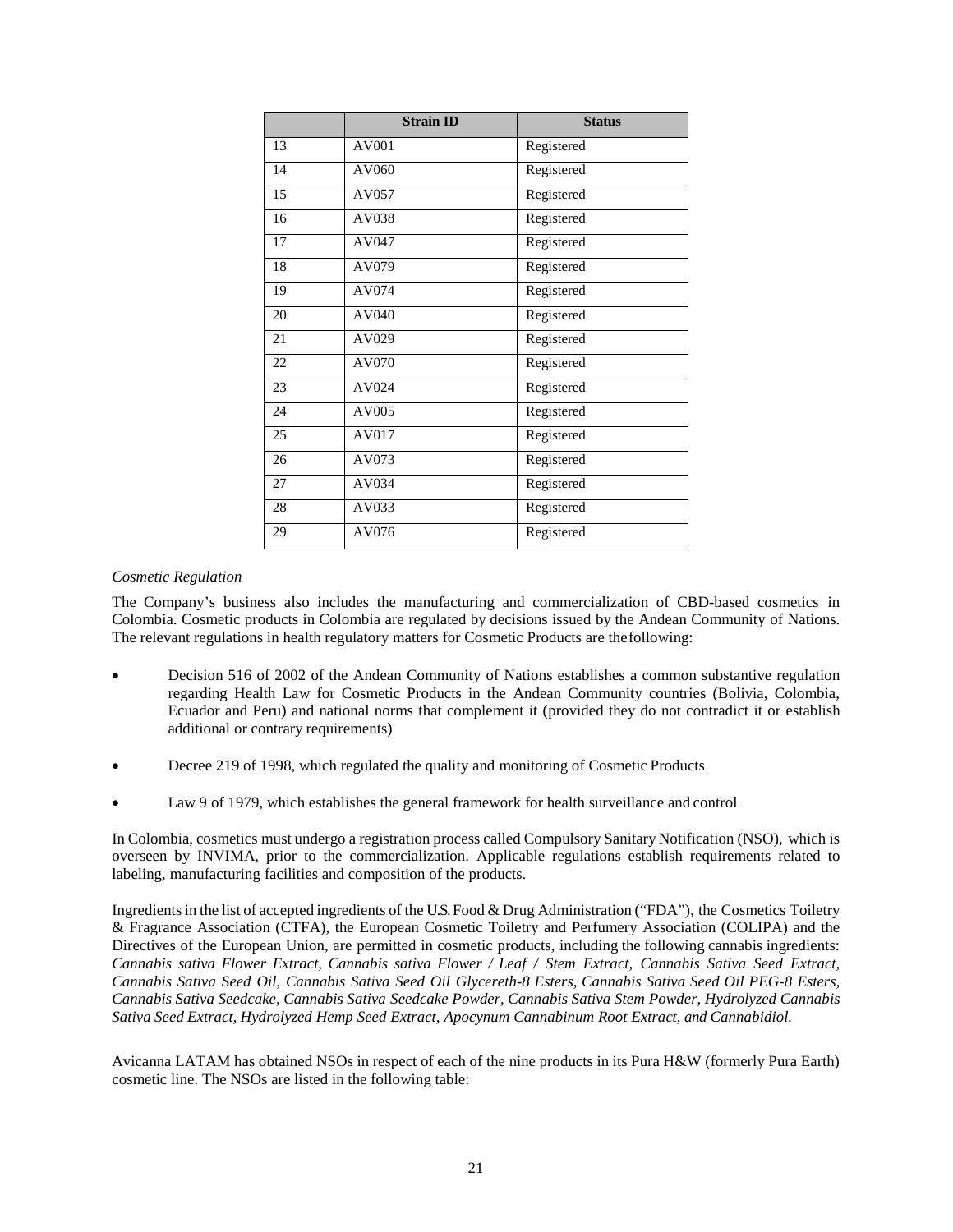| <b>Product Name</b>                           | <b>NSO</b>      |
|-----------------------------------------------|-----------------|
|                                               |                 |
| <b>CREMA ACLARANTE</b>                        | NSOC86610-18CO  |
| CREMA FACIAL ANTIEDAD                         | NSOC86608-18CO  |
| CREMA CONTORNO DE OJOS                        | NSOC86599-18CO  |
| CREMA EMOLIENTE INTENSIVA                     | NSOC866609-18CO |
| CREMA HUMECTANTE PARA PIEL CON IMPERFECCIONES | NSOC866600-18CO |
| LOCIÓN CORPORAL HUMECTANTE                    | NSOC86594-18CO  |
| LOCIÓN FACIAL HUMECTANTE NOCHE                | NSOC89512-18CO  |
| LOCIÓN FACIAL HUMECTANTE                      | NSOC86606-18CO  |
| SERUM REGENERADOR                             | NSOC89511-18CO  |

#### **South Africa**

The legislative framework which regulates cannabis and cannabis related products in South Africa primarily comprises the *Drugs and Drug Trafficking Act 140 of 1992* and the *Medicines and Related Substances Act 101 of 1965* ("**South Africa Medicines Act**").

The South Africa Medicines Act regulates medicines and scheduled substances. The South Africa Medicines Act defines a "medicine" as follows:

"*(a) any substance or mixture of substances used or purporting to be suitable for use or manufactured or sold for use in -* 

*(i) the diagnosis, treatment, mitigation, modification or prevention of disease, abnormal physical or mental state or the symptoms thereof in humans; or* 

*(ii) restoring, correcting or modifying any somatic or psychic or organic function in humans, and* 

*(b) includes any veterinary medicine".*

A "scheduled substance" is defined by the South Africa Medicines Act as "*any medicine or other substance prescribed by the Minister (of Health) under section 22A*" and therefore includes both medicines and non-medicines listed in the schedules to the South Africa Medicines Act.

CBD is listed as a Schedule 4 substance to the South Africa Medicines Act (subject to certain exceptions). Any scheduled substance may only be manufactured, imported or exported and a person may only act as a wholesaler of or distribute a scheduled substance if that person has obtained a licence from the South African Health Products Regulatory Authority ("**SAHPRA**") in terms of section 22C of the South Africa Medicines Act. This section provides that the manufacturers, wholesalers and distributors may apply for such a licence.

Schedule 4 substances may only be sold by certain persons, including (i) pharmacists, who may only sell Schedule 4 substances on prescription; (ii) manufacturers of or wholesale dealers in pharmaceutical products, which may only sell Schedule 4 substances to a person who may lawfully possess such substances; (iii) medical practitioners and dentists and certain other practitioners, nurses and persons who are registered under the Health Professions Act, 1974; and (iv) veterinarians. A Schedule 4 substance may be possessed by a person who is in possession of a prescription issued by an authorised prescriber and by medical practitioners, dentists, veterinarians, practitioners, nurses or other persons registered under the Health Professions Act, 1974 and pharmacists.

If a Schedule 4 substance is sold for analytical purposes, manufacture of foods, cosmetics, educational or scientific purposes, it may only be sold by a pharmacist if a permit has been obtained from the Director-General for such purpose. See section 22A(7)(a) of the South Africa Medicines Act.

The classification of CBD and preparations and mixtures of CBD as Schedule 4 substances is subject to two exceptions.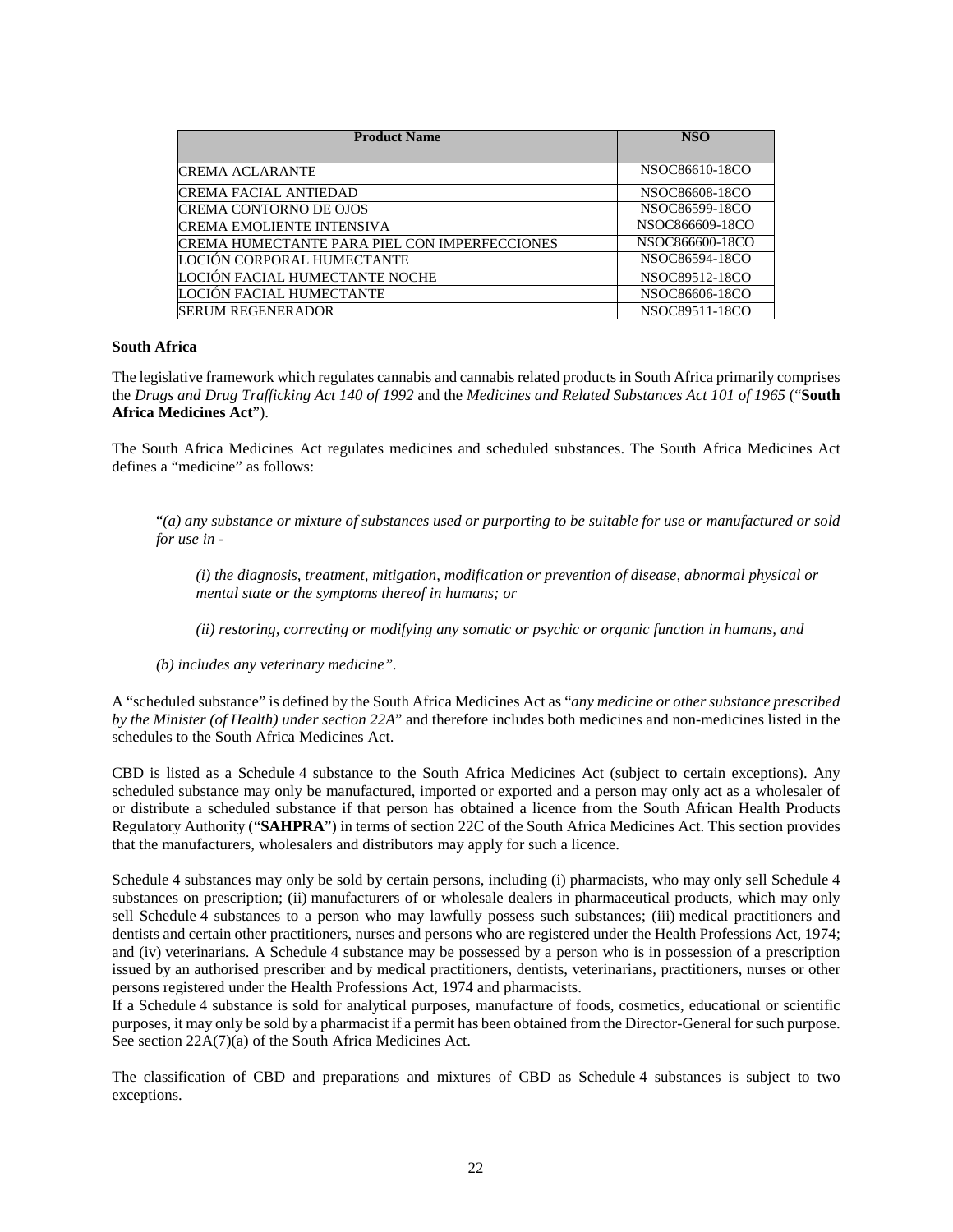The first exception is in terms of a notice published by the Minister of Health of South Africa on the recommendation of SAHPRA, in terms of section 36(1) of the South Africa Medicines Act, which excludes from Schedule 4 all preparations containing CBD that:

contain a maximum daily dose of 20 mg CBD and make only an accepted low risk claim or health claim which only refers to:

general health enhancement without any reference to specific diseases;

health maintenance; or

relief of minor symptoms (not related to a disease or disorder); or

consist of processed products made from cannabis raw plant material and processed products, where only the naturally occurring cannabinoids found in the source material are contained in the product, and which contain no more than 0,001% THC and not more than 0,0075% total CBD. [Government Notice No. R756, Government Gazette No. 42477.]

The second exception is in terms of the following provision in Schedule 4:

"*All substances referred to in this Schedule are excluded when specifically packed, labelled, sold and used for: industrial purposes including the manufacture or compounding of consumer items or products which have no pharmacological action or medicinal purpose; and analytical laboratory purposes*."

"Medicinal purpose" is defined for purposes of section 22A of the South Africa Medicines Act as:

"*for the purposes of the treatment or prevention of a disease or some other definite curative or therapeutic purpose, but does not include the satisfaction or relief of a habit or craving for the substance used or for any other such substance, except where the substance is administered or used in a hospital or similar institution maintained wholly or partly by the Government or a provincial government or approved for such purpose by the Minister*".

A product containing CBD, which would otherwise be a Schedule 4 substance, is therefore excluded from the requirements in the Medicines Act if it:

- contains less than a maximum daily dose of 20 mg of CBD and only makes the permitted low risk claims or health claims as set out above;
- consists of processed products that contain only the naturally occurring quantity of cannabinoids found in the source material and contain THC and/or CBD that does not exceed the prescribed thresholds as set out above; or
- is specifically packed, labelled, sold and used for (i) industrial purposes, including the manufacture or compounding of consumer items or products which have no pharmacological action or medicinal purpose; and (ii) analytical laboratory purposes.

## **United Kingdom**

Pure CBD is not considered a controlled drug in the UK.

The Misuse of Drugs Act 1971 (the "**MDA**") defines the following as controlled drugs in relation to cannabis:

(i) "Cannabinol" ("**CBN**");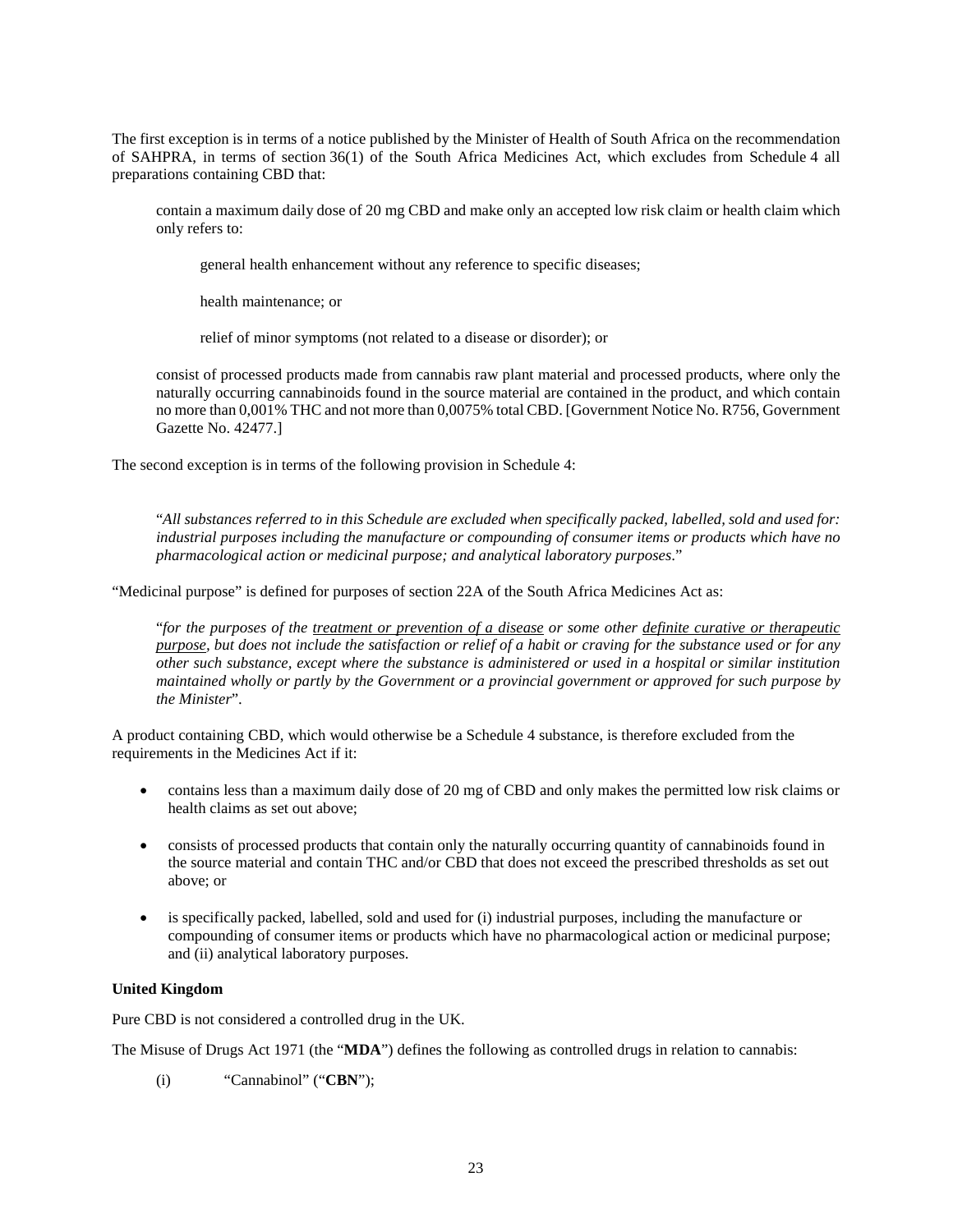- (ii) "Cannabinol derivatives" (tetrahydro derivatives of cannabinol (such as THC) and 3-alkyl homologues of cannabinol or of its tetrahydro derivatives);
- (iii) "Cannabis" (defined as meaning any plant of the genus Cannabis but excluding the mature stalk of any such plant, fibre produced from mature stalk of any such plant, or the seed of any such plant after separation from the rest of the plant);
- (iv) "Cannabis resin";
- (v) any "esther or ether or cannabinol or of a cannabinol derivative";
- (vi) any salt of any of these substances; and
- (vii) any "preparation or product" containing these substances (unless it falls within a narrow exception).

The UK Home Office has determined that CBD as an isolated substance, in its pure form, is not a controlled drug for the purposes of the MDA. Pure CBD is not a controlled drug under the MDA. Consequently, the sale, possession and import of products containing CBD are not restricted as a result of their CBD content. However, the Home Office has issued caution against CBD products which may unintentionally include other cannabinoids such as CBN or THC, being substances which remain controlled drugs under the MDA. Products containing CBD or other non-controlled cannabinoids may however be regulated from a food or cosmetics regulations perspective (see further below).

There is an exception for products that contain less than 1 milligram of a controlled drug, where the controlled drug element is not readily recoverable and where the product is not designed for the administration of the controlled drug to a person. The Company is aware of CBD products containing trace amounts of controlled drugs being sold by reputable retailers in the UK, presumably pursuant to this exception (although it is not clear).

An exempt product is not subject to the restrictions on the import, production, sale or possession imposed on controlled drugs by the MDA. An exempt product is defined in accordance with a three-step test under the Misuse of Drugs Regulations 2001 (the "**MDR**") where:

- (i) the product is not designed for administration of the controlled drug to a human being or animal (it is understood that the primary object or purpose of the product is not intended to be the administration of a controlled drug, such that the controlled drug is incidental to the product);
- (ii) the controlled drug in any component part is packaged in such a form, or in combination with other active or inert substances in such a manner, that it cannot be recovered by readily applicable means or in a yield which constitutes a risk to health; and
- (iii) no one component part of the product or preparation contains more than one milligram of the controlled drug.

The EU cosmetic products regulation prohibits the use of narcotics, both in natural and synthetic forms: all substances listed in Tables I and II of the Single Convention on Narcotic Drugs signed in New York on 30 March 1961 (the "**1961 Convention**") are prohibited from use in cosmetics. However, the 1961 Convention does not specifically list CBD as a separately prohibited controlled substance and it uses a narrow definition of cannabis which is limited to mean "the flowering or fruiting tops of the cannabis plant (excluding the seeds and leaves when not accompanied by the tops) from which the resin has not been extracted, by whatever name they may be designated". Therefore, CBD extracted from cannabis, cannabis resin, cannabis extracts and cannabis tinctures originating from the seeds and leaves that are not accompanied with the fruiting tops of the cannabis plant CBD may be used in cosmetics.

For the import and distribution in the UK of any product that contains THC, requires the importer to obtain a controlled drug import licence from the UK Home Office (as well as the corresponding export licence from the country of export) and a domestic licence to supply and possess any product that contains THC.

To supply Cannabis Based Products for Medicinal Use ("**CBPMs**"), these products will need to be prescribed as an unlicensed medicine under the "specials" medicines route. There are two other routes through which CBPMs can be used in the UK: (i) investigational medicinal product route (authorisation required from the MHRA or EMA for use in clinical trials); or (ii) the Marketing Authorisation route ("**MA**") (where the MA is issued based on quality, efficacy and safety criteria to a product), which do not apply to the Company.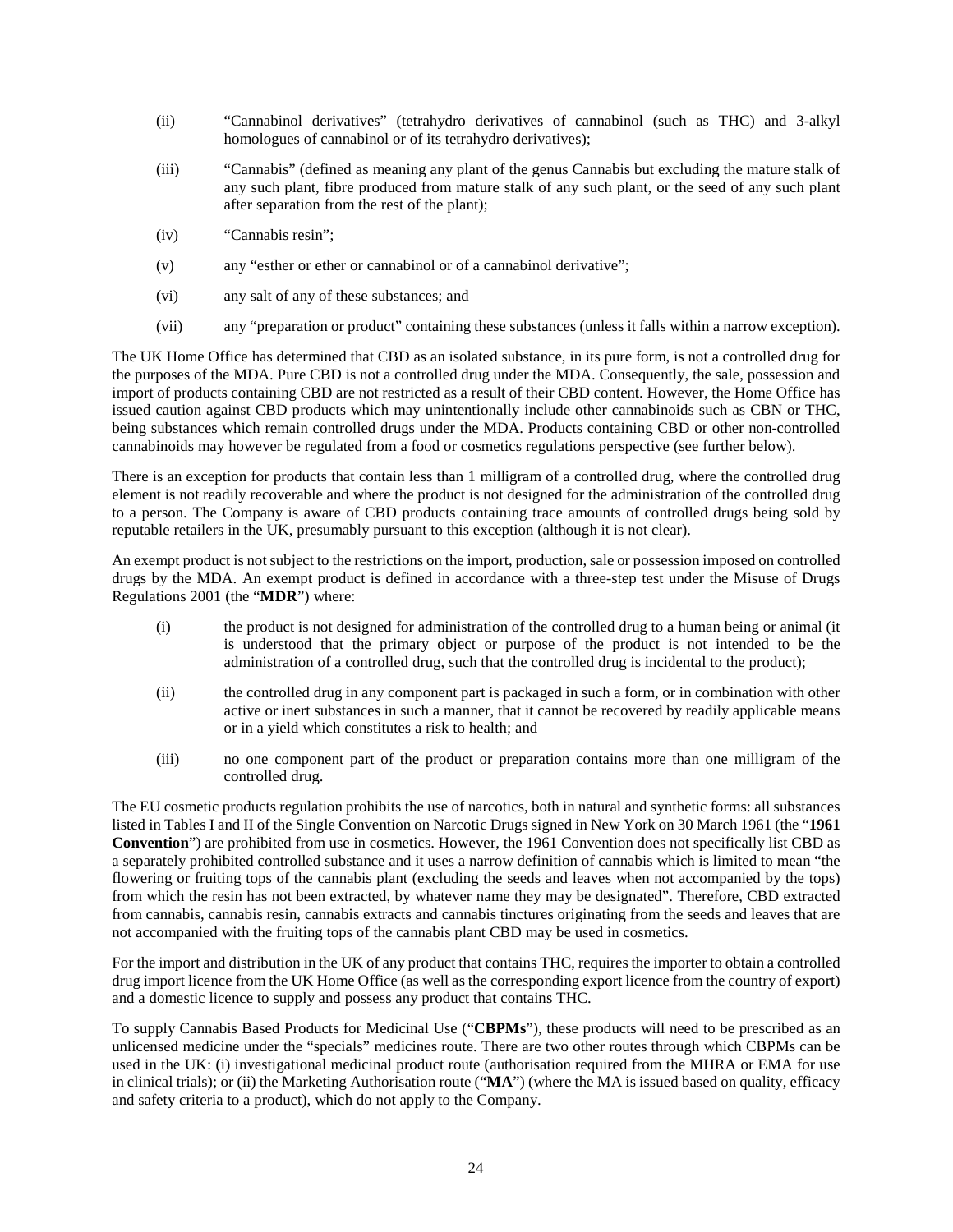Any prescriptions for unlicensed CBPMs to patients in England would need to be made by doctors who are on the GMC Specialist Register. The unlicensed CBPMs will only be supplied if:

- (i) there is an unsolicited order from a Specialist doctor;
- (ii) the Importer must have a Home Office Import and Domestic Licence. The wholesaler / manufacturer must have a Home Office Domestic Licence and MHRA Wholesaler Dealer's Licence or Manufacturer's (Specials) Licence for possession and supply of unlicensed CBPMs;
- (iii) the product is manufactured and assembled in accordance with the specification of a person who is a doctor on the GMC Specialist Register, responsible for the patient's care;
- (iv) the product is for use by a patient for whose treatment that person is directly responsible in order to fulfil the special needs of that patient that cannot be met by existing licensed medicines; and
- (v) the product is manufactured and supplied under specific conditions.

The sale of unlicensed medicines is subject to a general prohibition which provides that a person may not sell or supply, or offer to sell or supply, an unauthorised medicinal product in the UK unless that person has a marketing authorisation, under Regulation 46 of the Human Medicines Regulations. One of the exemptions to this prohibition is where the clinical needs of a patient cannot be met by products with a marketing authorisation available in the UK, and where an unlicensed medicine is prescribed on a "named patient" or "individual patient" basis.

Pursuant to Regulation 167 of the Human Medicines Regulations, the requirement for a marketing authorisation under Regulation 46 above does not apply if:

- (i) the medicinal product is supplied in response to an unsolicited order;
- (ii) the medicinal product is manufactured and assembled in accordance with the specification of a person who is a doctor, dentist, nurse independent prescriber, pharmacist independent prescriber or supplementary prescriber;
- (iii) the medicinal product is for use by a patient for whose treatment that person is directly responsible in order to fulfil the special needs of that patient; and
- (iv) a number of conditions (set out as conditions A to G in Regulation 167 are met).

The conditions under Regulation 167 set out as A to G cover a number of requirements such as ensuring that the unlicensed medicines are supplied to suitable health care professionals ("**HCPs**") or that the manufacture of the medicines is carried to the specification of the HCPs amongst others.

Condition B of Regulation 167 of the Human Medicines Regulations 2012 specifically prohibits a specials manufacturer, importer or wholesaler from publishing any advertisement relating to the unlicensed medicinal products. This means that the advertising of unlicensed CBPMs, to the members of the public, is prohibited. A specials manufacturer, importer or wholesaler may advertise the services they provide, but the particulars of specials medicines must not be advertised. However, they may provide factual responses upon requests for specific specials or the range of products they are able to supply.

#### **Australia**

#### *Importation of medicinal cannabis products*

Pursuant to regulation 5 of the Customs (Prohibited Imports) Regulations 1956 (Cth), cannabis (including extracts and tinctures of cannabis), cannabis resin, and cannabinoids, and products containing such ingredients, that are not Approved Products (as defined therein), cannot be imported into Australia unless they are for medicinal or scientific research (i.e. clinical trial) purposes.

In light of this, apart from the Approved Products, generally the only cannabis-based products that are currently permitted to be imported into Australia, subject to the licensing requirements discussed below, are medicinal cannabis products (which include cannabis ingredients used to manufacture medicinal cannabis products).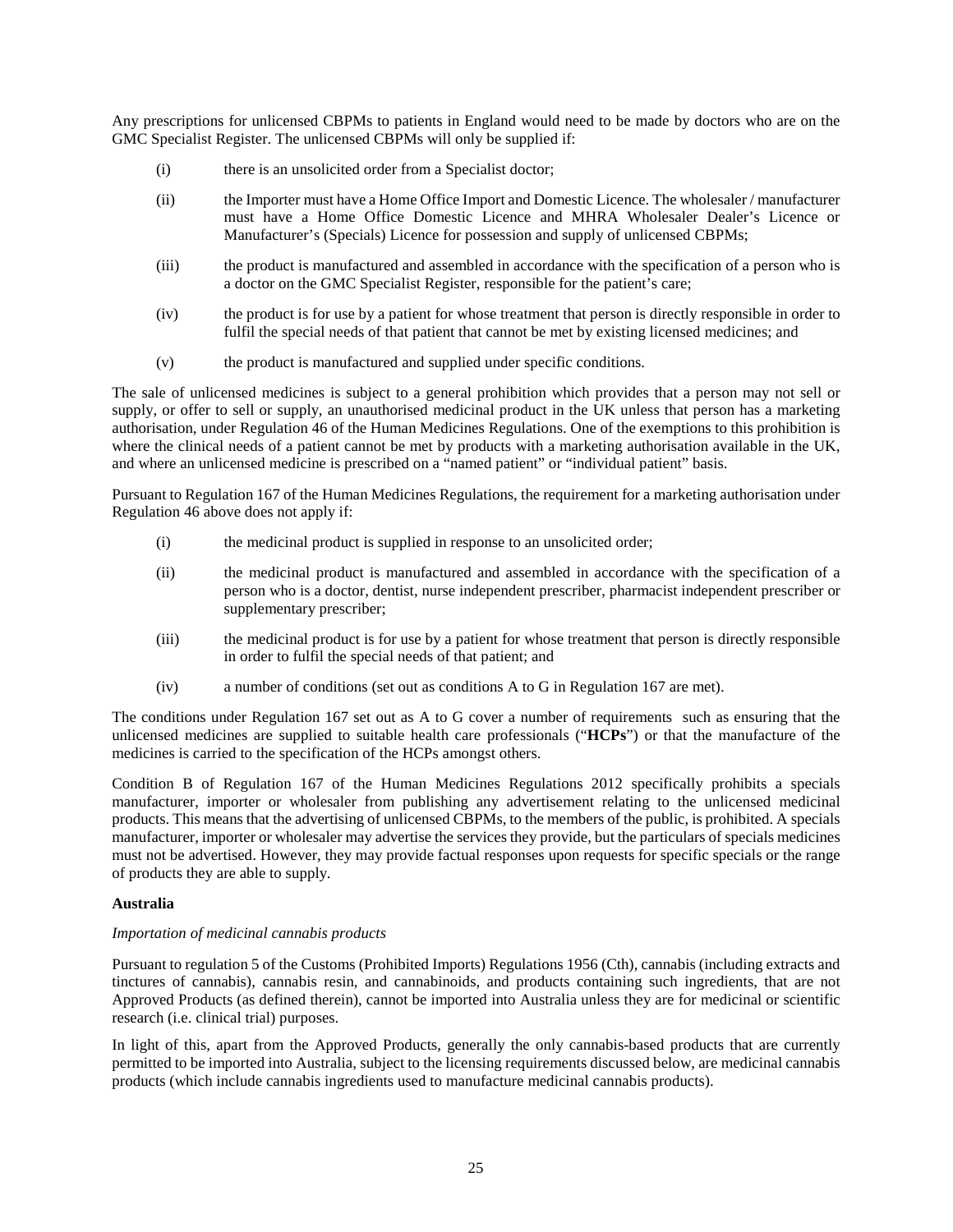Pursuant to section 4 of the *Narcotic Drugs Act 1967* (Cth) ("**ND Act**"), a medicinal cannabis product means a product, including but not limited to a substance, composition, preparation or mixture, that:

- (a) includes, or is from, any part of the cannabis plant; and
- (b) is for use for the purposes of curing, or alleviating the symptoms of, a disease, ailment or injury.

Medicinal cannabis products are subject to additional regulation by:

- (a) the Office of Drug Control ("**ODC**") of the Australian Department of Health, in relation to the importation and manufacture of medicinal cannabis products, discussed further below; and
- (b) the Therapeutic Goods Administration ("**TGA**") in relation to the supply of medicinal cannabis products, which is also discussed further below.

In order to import medicinal cannabis products into Australia, the importer must hold:

- (a) a licence to import to import narcotic, psychotropic and precursor substances (for the purposes of this section, a "**Licence**"); and
- (b) a permission to import each consignment of each specific product (for the purposes of this section, a "**Permit**:),

and must comply with any conditions of the Licence and Permit.

In relation to the Licence, an application for the Licence must be made in writing to the Secretary of the Australian Department of Health ("**Secretary**") by the proposed importer, in the approved form. Licences are issued for a 12 month period.

The Secretary will not grant a Licence unless the applicant has provided all requested information to the Secretary, the applicant, and any agents or employees thereof are fit and proper persons to be granted the Licence, and the premises on which the applicant proposes to keep the drugs meet the security requirements for that purpose.

Once a Licence is granted, certain requirements must be complied with including:

- (a) keeping in safe custody at all times any drug that is in the possession of the Licence holder and if the drug is moved from one place to another, taking adequate precautions to ensure that the removal is safely carried out;
- (b) taking reasonable precautions for the purpose of ensuring that there is no danger of loss or theft of any drug in the possession of the Licence holder;
- (c) not supplying any medicinal cannabis products unless satisfied that the product will be used solely for medical or scientific purposes; and
- (d) keeping records including about the name and quantity of each drug in the Licence holder's possession, and the quantity of each drug supplied by the Licence holder, and information about the person to whom the drug was supplied.

An application for each Permit must be made in writing to the Secretary by the proposed importer, in the approved form.

The Secretary will not grant a Permit unless the applicant has provided all requested information to the Secretary and has made proper arrangements for the safe transportation and custody of the products; and

- (a) if the product is required for the manufacture of a drug at certain premises
	- (i) the applicant is a holder of a manufacturer's licence in relation to the manufacture of the drug at those premises pursuant to requirements of the ND Act, which is administered by the ODC (ND Manufacturer's Licence); and
	- (ii) if, under a law of the State or Territory in which those premises are situated, the manufacture of the drug is prohibited unless a licence to manufacture the drug has been granted under that law, the applicant is, for the purposes of that law, the holder of a licence authorising the applicant to manufacture the drug at those premises (State/Territory-based Manufacturer's Licence); or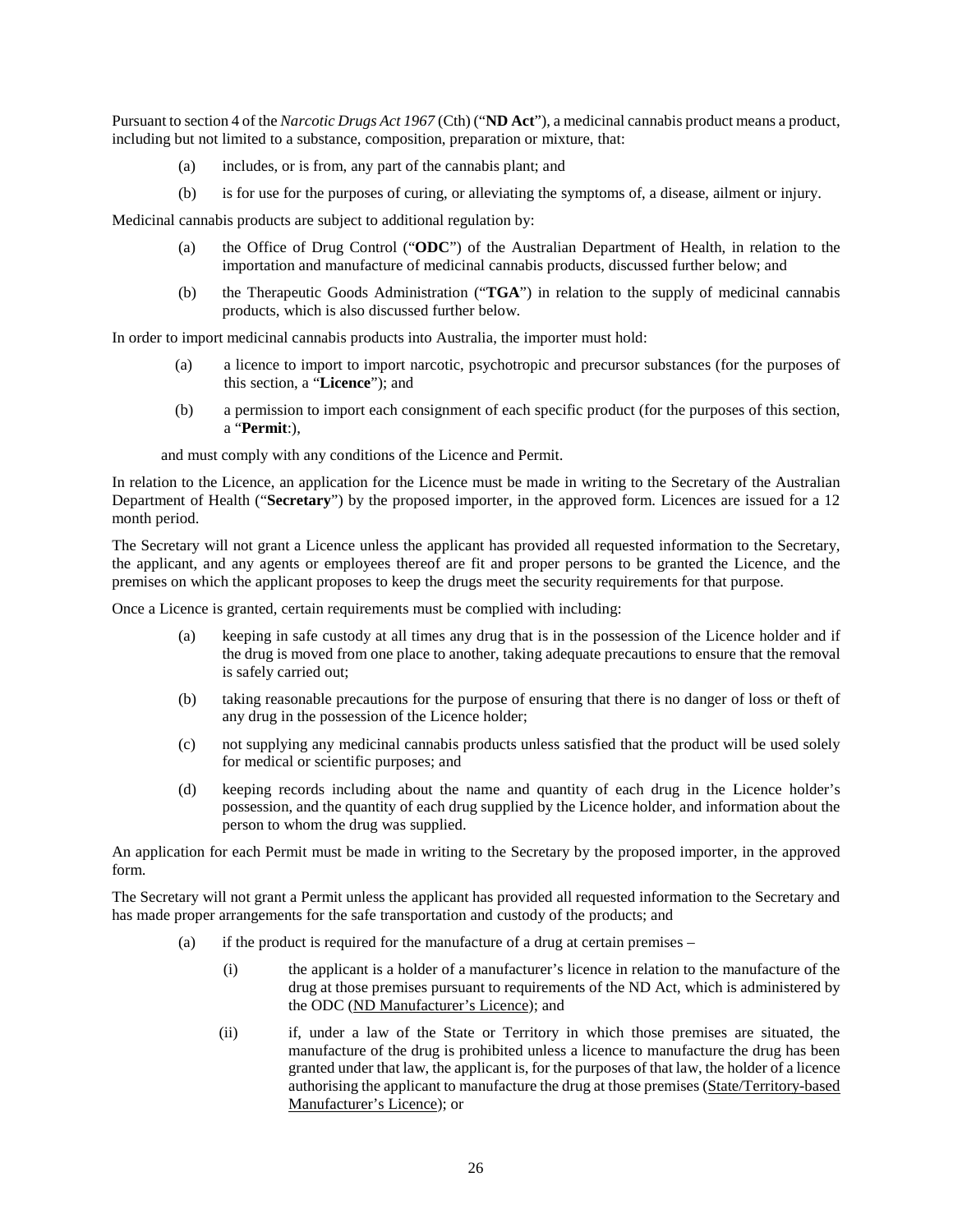- (b) if the product is required for the purposes of the applicant's business as a seller or supplier
	- (i) the applicant is, under a law of the State or Territory in which the premises at or from which the applicant conducts that business are situated, the holder of a licence authorising the applicant to sell or supply the product at or from those premises (State/Territory-based Supplier's Licence); or
- (c) otherwise, the product is required by the applicant for medical or scientific purposes.

A Permit will specify the quantity of the product the holder may import as well as any other conditions or requirements, including with respect to possession, safe custody, transportation, use or disposal of the product to be complied with by the holder of the Permission.

Any medicinal cannabis products that are imported into Australia may only be supplied in Australia in accordance with one of the ways discussed in the section below.

## *Distribution of medicinal cannabis products*

As noted above, the supply of medicinal cannabis products (being therapeutic goods) in Australia is regulated by the TGA.

Pursuant to the *Therapeutic Goods Act 1989* (Cth) ("**TG Act**"), it is an offence to supply therapeutic goods in Australia unless the goods are included in the Australian Register of Therapeutic Goods ("**ARTG**"), are exempt from being included in the ARTG, or are otherwise authorised by the TGA.

Therefore, medicinal cannabis products can only be supplied to patients in Australia in one of the following ways:

- (a) following inclusion of the particular medicinal cannabis product in the ARTG this requires a sponsor to submit an application to the TGA which includes data as to the quality, safety, efficacy and performance of the product and its intended use; or
- (b) under the TGA's Special Access Scheme ("**SAS**") a medical practitioner may use one of the following two SAS Categories to access an unapproved medicinal cannabis product for an individual patient:
	- (i) *SAS Category A*: a prescribing medical practitioner (a medical doctor) or a health practitioner on behalf of a prescribing medical practitioner (e.g. a nurse practitioner or pharmacist) may, with notification to the TGA, supply unapproved medicinal cannabis products to a "Category A patient", being a person who is seriously ill with a condition from which death is reasonably likely to occur within a matter of months, or from which premature death is reasonably likely to occur in the absence of early treatment; or
	- (ii) *SAS Category B*: if a patient is not a "Category A patient", a health practitioner may nevertheless make an application to the TGA for approval to supply unapproved medicinal cannabis products to the patient (which requires a thorough clinical justification for the use of the product, including the seriousness of the condition, details of previous treatment and reasons why a currently approved therapeutic good cannot be used for the treatment of the individual patient in the particular circumstance); or
- (c) under the TGA's Authorised Prescriber Scheme a medical practitioner may apply to the TGA to become an "Authorised Prescriber" of unapproved medicinal cannabis products so that the medical practitioner may prescribe the products to a class (or classes) of recipients with a particular medical condition; or
- (d) through a clinical trial involving the medicinal cannabis product.

Depending on the Australian state(s) and/or Territory(ies) in which the importer of medicinal cannabis products (that are prescribed in any of the ways discussed above) operates, relevant State or Territory-based Supplier's Licence(s) (to the extent applicable) will also need to be obtained.

In addition, if the laws of the State or Territory where a medical practitioner who prescribes medicinal cannabis products is located, require the practitioner to obtain approval or authorisation from that State's or Territory's Department of Health to prescribe and supply medicinal cannabis products, such approval or authorisation is required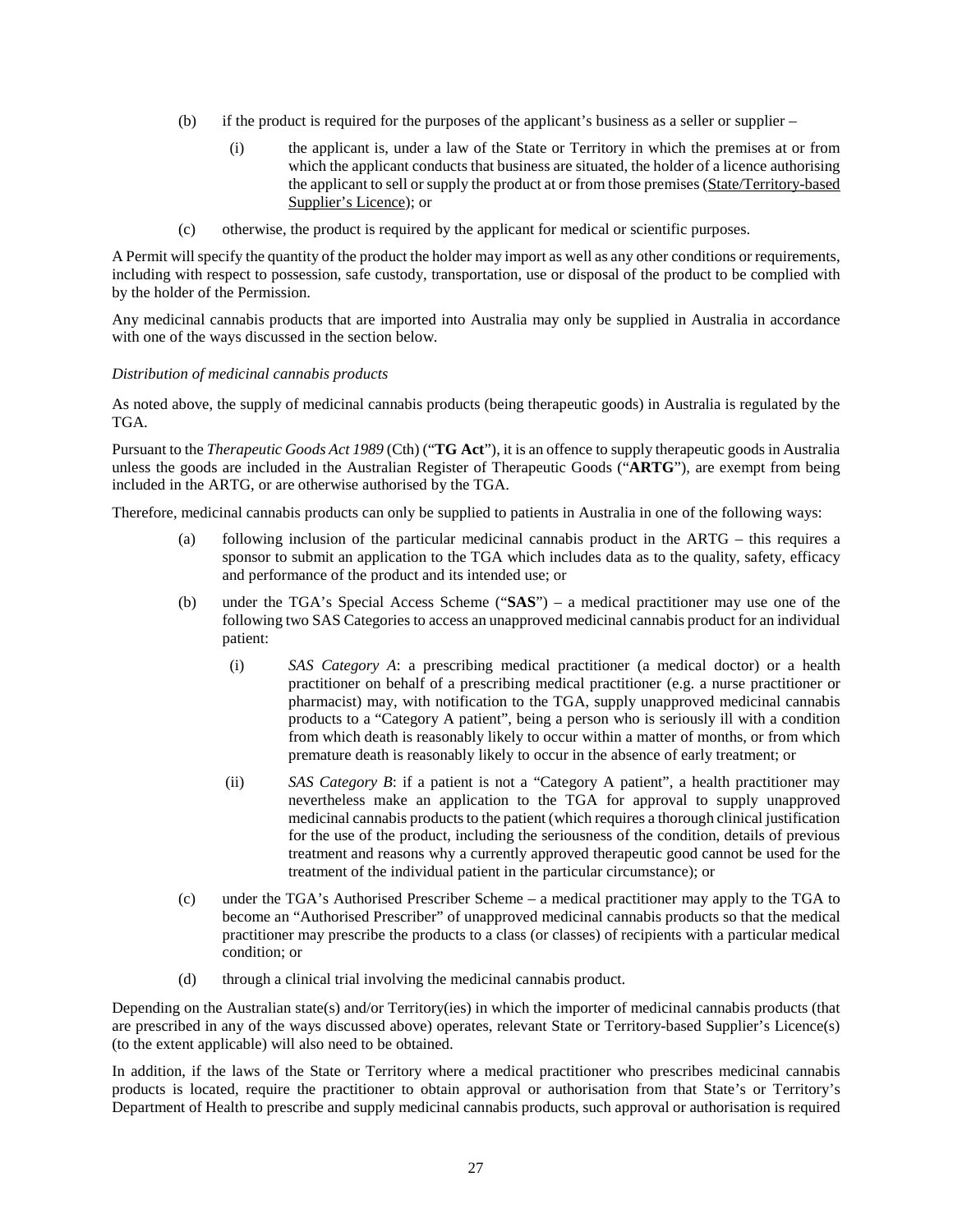to be obtained. In this regard, since April 2018, a 'single-in' application process has been developed through which practitioners can notify or apply to both the TGA and the relevant State's or Territory's Department of Health (where applicable) to prescribe and supply medicinal cannabis products.<sup>1</sup>

### **United States of America**

#### *General Overview*

The following overview is subject to and qualified by the more detailed descriptions in the following sections entitled "*United States Federal Regulation of Hemp*", "*State Regulation of Hemp*", "*FDA Regulation*", "Fu*ture Uncertainty of Legal Status*" and "*The Company's Regulatory Compliance Activities*".

While both Hemp and marijuana come from the same plant genus and species, Cannabis sativa L., Hemp and marijuana are legally distinct and are generally regulated in the United States, respectively, by separate overarching bodies of law, namely the 2018 Farm Bill and the U.S. Controlled Substances Act (21 U.S.C. § 802(16), et. seq.) (the "**CSA**") . Pursuant to the 2018 Farm Bill, Hemp is defined as the plant Cannabis sativa L. and any part of that plant, including the seeds thereof and all derivatives, extracts, cannabinoids, isomers, acids, salts, and salts of isomers, whether growing or not, with a delta-9 tetrahydrocannabinol concentration of not more than 0.3 percent on a dry weight basis. Thus Hemp, by legal definition, contains insufficient levels of THC to create an intoxicating effect as compared to marijuana.

The 2018 Farm Bill removed Hemp, and the THC in Hemp, from the purview of the CSA. Hemp is now deemed a legal agricultural commodity in the United States, and is no longer classified as a controlled substance. Accordingly, the U.S. Drug Enforcement Administration ("**DEA**") no longer has any claim to interfere with the interstate commerce of Hemp products, so long as the delta-9 THC level is no more than 0.3% on a dry weight basis.

The 2018 Farm Bill also provides that state and Native American tribal governments may impose separate restrictions or requirements on Hemp growth. However, individual states cannot interfere with the interstate transportation or shipment of lawfully produced Hemp or Hemp products.

However, states take varying and inconsistent approaches to regulating the production and sale of Hemp and Hempderived CBD products. In some cases, states may remain silent on the issue. While some states explicitly authorize and regulate the production of Hemp and the sale of Hemp-derived CBD products, or otherwise provide legal protection for authorized individuals to engage in commercial Hemp activities, other states may have implemented state-specific laws, regulations, or policies prohibiting Hemp production and/or the sale of Hemp-derived CBD products, or otherwise maintain outdated laws that do not distinguish between marijuana and Hemp. In some states, the sale of CBD, notwithstanding its origin from Hemp or marijuana, is either restricted to state medical or adult-use marijuana program licencees or remains otherwise unlawful under state laws. Additionally, a number of states prohibit the sale of ingestible CBD products based on the FDA's position that, pursuant to the FDCA, it is unlawful to introduce food containing added CBD or THC into interstate commerce, or to market CBD or THC products as, or in, dietary supplements, regardless of whether the substances are Hemp-derived.

The FDA regulates consumable products and the 2018 Farm Bill explicitly preserved FDA's authority over Hemp products. Based on FDA commentary and actions to date, the industry assumption is that consumable Hemp CBD products will similarly be regulated by FDA to ensure that the products are not adulterated or misbranded. While FDA has yet to implement a formal regulatory scheme for Hemp products, the FDA is actively working to implement a regulatory pathway for these products. Through its efforts, and as reiterated by FDA Commissioner Dr. Stephen M. Hahn as recently as March 5, 2020, the FDA is in the process of reviewing safety considerations, engaging with industry stakeholders, assessing appropriate enforcement discretion options and seeking public feedback in re-opening the public docket to obtain additional scientific data on CBD. These actions reinforce that the FDA is actively working to find a solution and place on the market for Hemp products, and likely considering Hemp CBD products in the category of dietary supplements for purposes of labeling and marketing. The solution may include notice and-comment rulemaking and an interim risk-based enforcement policy while the FDA potentially engages in this process.

<sup>1</sup> See https://www.tga.gov.au/special-access-scheme-and-authorised-prescriber-online-system.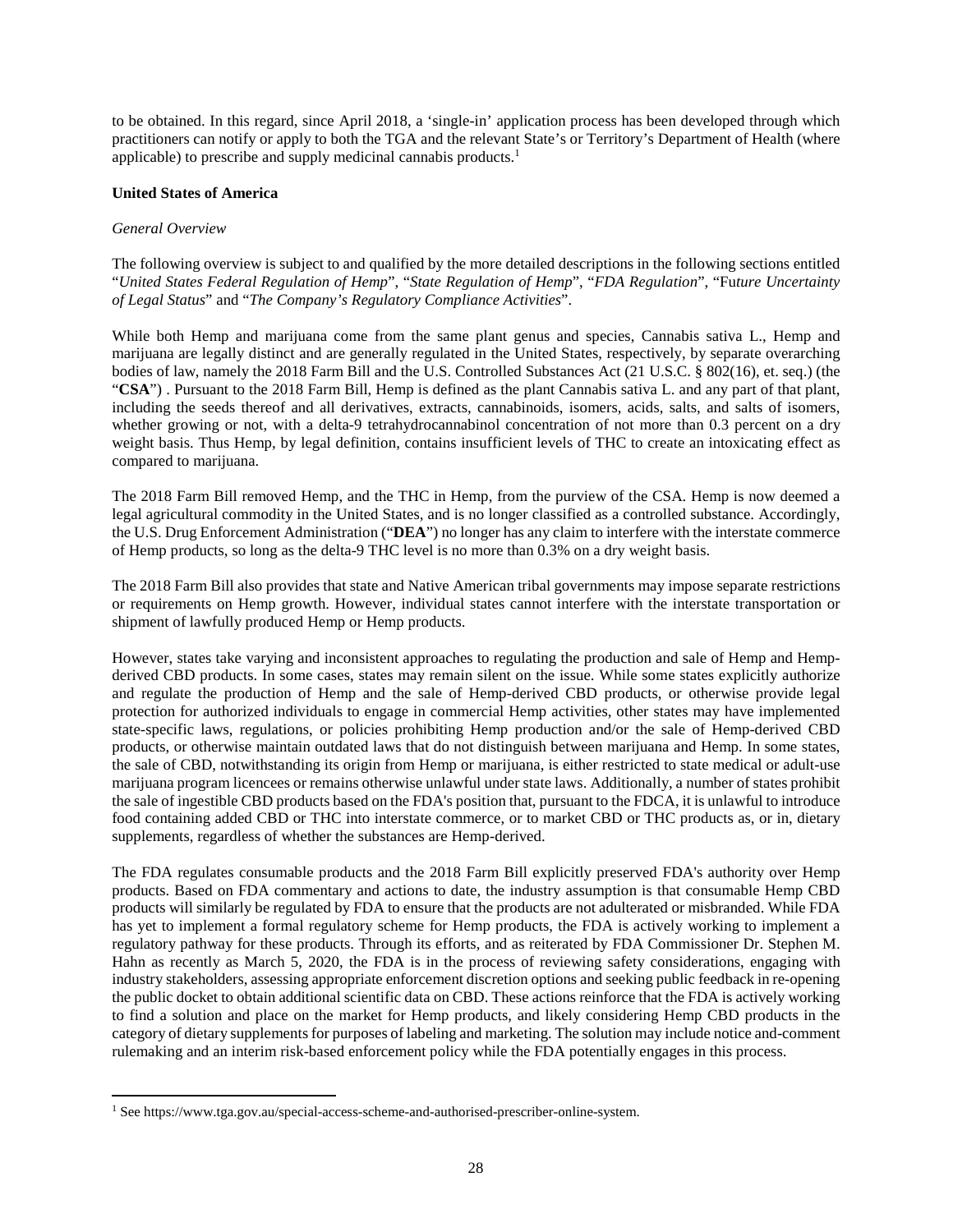In the interim, as this process develops, certain U.S. government agencies (such as the FDA) and certain U.S. federal officials have challenged the scope of permissible commercial activity. FDA representatives, for example, have stated they believe that producers of CBD-based products produce and sell their products in violation of the FDCA at this time.

The FDA also continues to enforce against violations of the FDCA by issuing warning letters to companies marketing and selling Hemp-derived CBD products as unapproved drugs. Notably, on November 25, 2019, the FDA issued warning letters to companies marketing and selling Hemp derived CBD products deemed unapproved drugs. The letters reiterate the FDA's position that CBD cannot be added to food and dietary supplements. As indicated by the FDA's March 5, 2020 statement and Congressional report, the FDA continues to actively evaluate a risk-based enforcement policy and rulemaking to permit the use of CBD in dietary supplements. Important to note is that these warning letters have been issued, for the most part, to companies making aggressive disease and/or health claims about their CBD products and the ability for those products to prevent, treat, or cure diseases and conditions such as Alzheimer's, seizures, and depression.

Legal barriers applicable to, and risks associated with, selling Hemp and Hemp-derived CBD products result from a number of evolving factors to include the activities and interpretations of the FDA and the patchwork of state laws. Stakeholders take different positions regarding the scope of legal activity in light of the interplay of U.S. federal and state law, and in light of recent developments, such as the removal of Hemp and its extracts, including CBD, from the CSA pursuant to the 2018 Farm Bill, the FDA's pending draft guidance<sup>2</sup> on CBD products that may establish a new regulatory framework allowing for certain Hemp-derived ingredients in foods and supplements, and H.R. 8179 (which, if passed, would legalize the use of hemp, CBD, and other hemp derivatives as a dietary ingredient in dietary supplements), the September 30, 2017 decision of the World Anti-Doping Agency to drop CBD from its list of prohibited substances, and the World Health Organization Expert Committee on Drug Dependence preliminary report finding that CBD is safe, well-tolerated, and not associated with abuse potential.<sup>3</sup>

# *United States Federal Regulation of Hemp*

# Development of Current Regulatory Framework Summary

In addition to customary regulations applicable to any commercial business, the Company's operations are subject to state and federal regulation in the United States with respect to the production, distribution and sale of Hemp products intended for human ingestion or topical application and, with respect to certain products, by animals.

Hemp is an agricultural commodity cultivated for use in the production of a wide range of products globally. Among others, hemp is used in the agriculture, textile, recycling, automotive, furniture, food and beverage, paper, construction materials and personal care industries.

Numerous unique, chemical compounds are extractable from Hemp, including THC and CBD. Hemp, as defined in the 2018 Farm Bill, is distinguishable from marijuana, due to the absence of more than trace amounts (i.e. no more than 0.3%) of the intoxicating compound THC.

Hemp was widely grown in the U.S. as an agricultural commodity from the colonial period into the early 1900s and was commonly used in the manufacture of paper, fabrics, and other products. By 1970, however, the CSA explicitly prohibited the cultivation of any variety of Cannabis without a DEA permit.

Per the plain language of the CSA, only certain parts of the Cannabis plant (generally, what was historically considered to be the intoxicating portions of the plant) are controlled and defined as marijuana, while other parts of the Cannabis plant (now inclusive of Hemp) are exempted from CSA control. Consumer goods containing hemp seeds or "hemp hearts," for example, have long been lawfully imported into the U.S. and legally sold in commerce due to the fact that the sterilized seeds are clearly exempt from the definition of marijuana under the CSA and are not otherwise controlled

<sup>&</sup>lt;sup>2</sup> On July 22, 2020, FDA submitted a draft guidance titled "Cannabidiol Enforcement Policy; Draft Guidance for Industry," to the White House Office of Management and Budget for review.

<sup>&</sup>lt;sup>3</sup> World Health Organization Expert Committee on Drug Dependence, Cannabidiol (CBD) Pre-Review Report, November 10, 2017, https://www.who.int/medicines/access/controlled-substances/5.2\_CBD.pdf.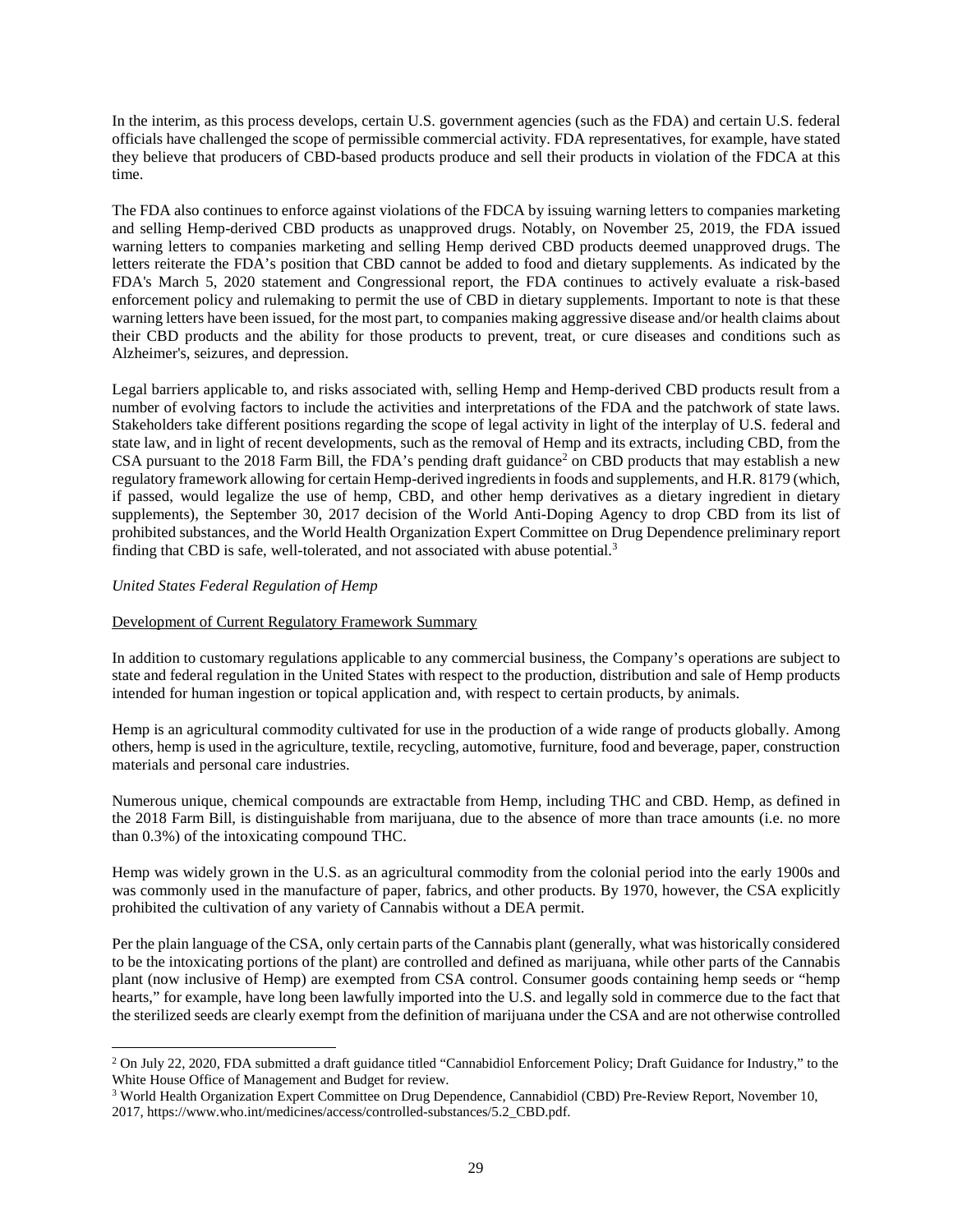substances. Nonetheless, from the enactment of the CSA until the passage of the 2014 Farm Bill, cultivating hemp for any purpose in the U.S. without a DEA registration was federally illegal. The 2014 Farm Bill loosened the federal prohibition on the domestic production of hemp, by allowing hemp to be cultivated within the context of an agricultural pilot program and where permitted by state law. On December 20, 2018, the 2018 Farm Bill became law. The 2018 Farm Bill also allows farmers to access crop insurance and fully participate in United States Department of Agriculture ("USDA") programs for certification and competitive grants. State and tribal governments may impose separate restrictions or requirements on Hemp production, but they cannot interfere with the interstate transport of lawfully produced Hemp or Hemp products.

# *The 2014 Farm Bill*

On February 7, 2014, the 2014 Farm Bill was signed into law. The 2014 Farm Bill authorizes institutions of higher education and state departments of agriculture to cultivate hemp, notwithstanding the CSA or any other federal law, provided that certain conditions are met. The scope of the 2014 Farm Bill is limited to cultivation that is: (a) for research purposes (inclusive of market research); (b) part of an "agricultural pilot program" or other agricultural or academic research; and (c) permitted by state law.

The various state Hemp programs have different requirements regarding the registration of cultivators and processors, the involvement of institutions of higher education, and permissible commercialization. The 2014 Farm Bill does not provide a federal regulatory framework or require states to adopt and implement hemp cultivation programs. As a result, participating states take differing approaches with respect to the activities permitted under their respective pilot programs.

Activities determined to be compliant with the 2014 Farm Bill are protected from federal interference by the Appropriations Rider. The Appropriations Rider generally prohibits the DOJ or DEA's use of funds in contravention of the 2014 Farm Bill. Activities determined to be outside the scope of the 2014 Farm Bill are not protected by the Appropriations Rider and may be subject to federal enforcement action. The Appropriations Rider has been renewed on several occasions.

Rather than distinguishing between "hemp" and "marijuana" based on the part of the plant from which a product is derived, the 2014 Farm Bill definition includes all parts of the cannabis plant, and distinguishes Hemp from marijuana on the basis of the concentration of THC. Any plants that exceed the 0.3% THC threshold are considered marijuana (a Schedule I controlled substance), and thus are not compliant with the 2014 Farm Bill. Notwithstanding the passage of the 2018 Farm Bill and the publication of the IFR, the Hemp cultivation and research provisions contained in the 2014 Farm Bill remain in effect for the immediate future. It is anticipated that many states will rely on their existing pilot program regimes in submitting a 2018 Farm Bill plan to assume primary regulatory authority over Hemp production. Because the 2018 Farm Bill permits states and Native American tribes to regulate the production of Hemp more restrictively than the 2014 Farm Bill, variances in these jurisdictions' laws and regulations on Hemp are likely to persist. Compliance with state law remains imperative under both the 2014 and 2018 Farm Bills.

# *FDA Approval of Epidiolex*

On June 25, 2018, the FDA issued to GW Pharmaceuticals plc its approval for Epidiolex, the first Cannabis-derived prescription medicine to be available in the U.S. The active ingredient in Epidiolex is CBD isolate derived from Marijuana-based plants.

# *The 2018 Farm Bill*

The 2018 Farm Bill became law on December 20, 2018. Prior to this law, all non-exempt Cannabis parts grown in the United States were scheduled as a controlled substance under the CSA, and as a result, the cultivation of Hemp for any purpose in the United States without a Schedule I registration with the DEA was, unless exempted by the 2014 Farm Bill, illegal. The passage of the 2018 Farm Bill materially changed U.S. federal laws governing Hemp by removing Hemp from the CSA and establishing a federal regulatory framework for Hemp production. Specifically, the 2018 Farm Bill: (a) explicitly amended the CSA to exclude all parts of the cannabis plant (including its cannabinoids, derivatives, and extracts) containing a THC concentration of not more than 0.3% on a dry weight basis from the definition of marijuana; (b) allows the commercial production and sale of Hemp in interstate commerce; (c)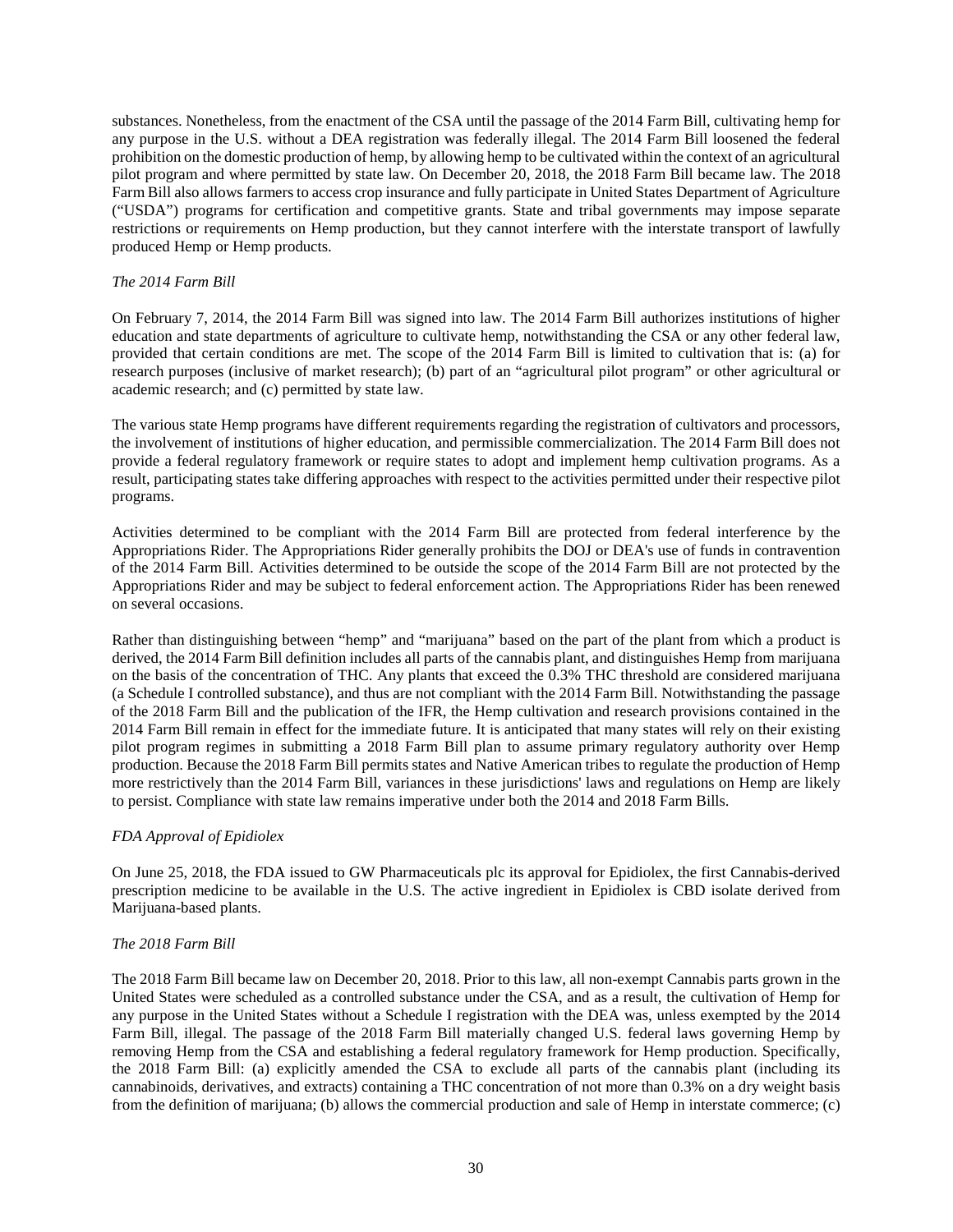establishes the USDA as the primary federal agency regulating the cultivation of Hemp in the United States, while allowing states to adopt their own plans to regulate Hemp cultivation; and (d) affords farmers the opportunity to obtain crop insurance and research grants.

The 2018 Farm Bill also creates a specific exemption from the CSA for THC found in Hemp. By defining Hemp to include its "cannabinoids, derivatives, and extracts," popular Hemp products, such as Hemp-derived CBD, are no longer subject to DEA control. Accordingly, the DEA no longer has regulatory authority to interfere with the interstate commerce of Hemp products, so long as the THC level of such products is no more than 0.3%. Although the DEA no longer regulates Hemp, marijuana continues to be classified as a Schedule I controlled substance under the CSA. As a result, CBD and other cannabinoids, including, without limitation, CBG, if derived from marijuana as defined by the CSA, also remain Schedule I controlled substances under U.S. federal law. Though chemically and genetically distinct, Hemp and marijuana appear similar to the naked eye. The active enforcement against illegal marijuana and marijuana-based products under current federal law may inadvertently result in enforcement actions taken against Hemp or Hemp-derived products.

The 2018 Farm Bill amends the Agricultural Marketing Act of 1946 to categorize Hemp as an agricultural commodity under the regulatory purview of the USDA in coordination with state departments of agriculture. Although the USDA will be the primary federal regulatory agency overseeing Hemp production in the United States, states, U.S. territories, and Indian tribes desiring to obtain (or retain) primary regulatory authority over Hemp production activities within their borders are allowed to do so after submitting a plan for regulation to the USDA, and receiving approval from the USDA for the same. Pursuant to the 2018 Farm Bill, states, U.S. territories, and Tribal governments can adopt their own regulatory plans for hemp production, even if more restrictive than federal regulations, so long as the plans meet minimum federal standards and are approved by the USDA. Hemp production in states and tribal territories that choose not to submit their own plans (and that do not prohibit hemp production) will be governed by USDA regulation.

On October 31, 2019, the USDA released the IFR, which governs the domestic production of Hemp under the 2018 Farm Bill. The IFR also specifies the provisions that a state or tribal Hemp plan must contain to be in compliance with the 2018 Farm Bill. Since the IFR became effective, the USDA has been reviewing Hemp production plans submitted by state and tribal governments. Once USDA formally receives a plan, the agency will have 60 days to review and approve or disapprove the plan.<sup>4</sup>

As noted above, U.S. state and tribal governments may impose separate restrictions or requirements on Hemp cultivation and the sale of Hemp products; however, states may not interfere with the interstate transportation or shipment of lawfully produced Hemp or Hemp products. This was confirmed in a May 2019 memorandum released by the USDA's Office of General Counsel. That memorandum reiterates that, due to enactment of the 2018 Farm Bill, states and Native American tribes may not prohibit the interstate transportation or shipment of hemp lawfully produced under the 2014 or 2018 Farm Bills. Notwithstanding the passage of the 2018 Farm Bill and the publication of the IFR, the hemp cultivation and research provisions contained in the 2014 Farm Bill remain in effect for the immediate future and will be repealed on or about November 1,  $2021$ .<sup>5</sup> The IFR will be effective from October 31,  $2019$  through November 1, 2021, at which time the USDA will adopt permanent regulations.

Important to note is that the 2018 Farm Bill preserves the authority and jurisdiction of the FDA, under the FDCA, to regulate the manufacture, marketing, and sale of food, drugs, dietary supplements, and cosmetics, including products that contain Hemp extracts and derivatives, such as CBD. As a result, the FDCA will apply to Hemp-derived food, drugs, dietary supplements, and cosmetics introduced, or prepared for introduction, into interstate commerce.

On March 5, 2020, FDA Commissioner Dr. Stephen M. Hahn issued a statement on the FDA's ongoing work related to CBD products. The statement makes clear that the FDA will continue its work to educate the public on CBD's perceived safety risks and that the FDA is taking steps to solicit additional public feedback, data, and research on the science, safety, and quality of CBD products. These new steps include re-opening the public docket so that FDA can obtain additional scientific data on CBD, which will include a process by which confidential and proprietary

<sup>4</sup> The status of the USDA's review of plans, including which states have USDA-approved hemp plans, is available at https://www.ams.usda.gov/rules-regulations/hemp/state-and-tribal-plan-review.

<sup>&</sup>lt;sup>5</sup> Congress recently approved an appropriations measure that includes language extending state hemp pilot programs authorized under the 2014 Farm Bill. See https://www.hempgrower.com/article/congress-passes-hemp-pilot-program-extension/.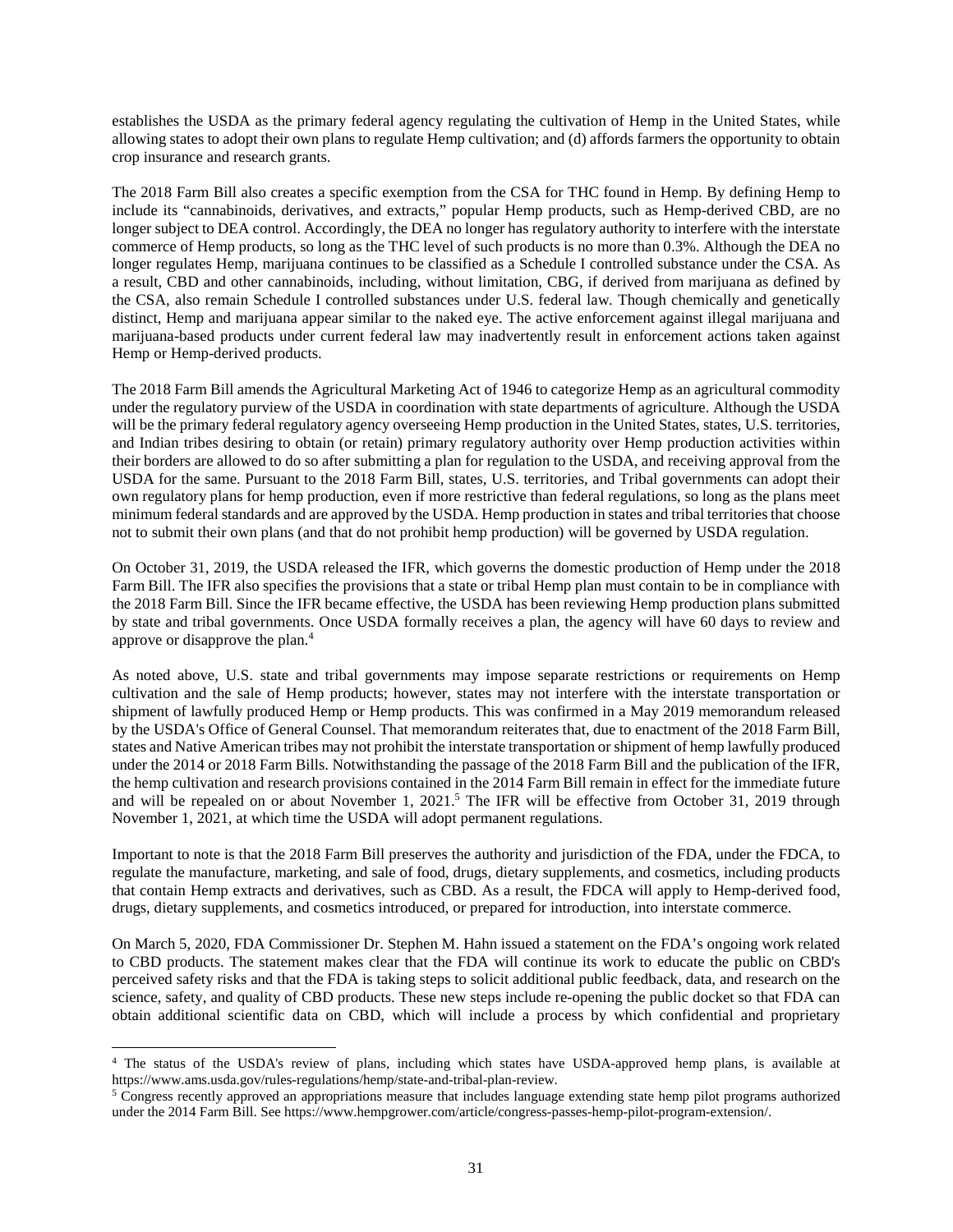information can be shared with the FDA and kept protected. Additionally, Commissioner Hahn's statement reiterates that the FDA will continue to monitor and police the CBD products marketplace and is evaluating the issuance of a risk-based enforcement policy that provides greater transparency and clarity regarding factors the FDA intends to consider in prioritizing enforcement decisions.

Much of Commissioner Hahn's statement was also included in the FDA's congressionally mandated report on CBD, which was also submitted on March 5, 2020. Importantly, the report confirms that the FDA is actively considering pathways to allow the marketing of CBD as a dietary supplement, which may include a notice and-comment rulemaking and an interim risk-based enforcement policy while the FDA potentially engages in this process. The

report signals the FDA's continued interest in certain questions about CBD, including effects from sustained use, effects from different methods of exposure, and effects on the developing brain and on the unborn child and breastfed newborn. The report acknowledges that the FDA is receiving inquiries about whether "full spectrum" and "broad spectrum" Hemp products can currently be marketed and sold, but the FDA has not yet answered the question conclusively. Largely, the report does little to address the current regulatory ambiguity for CBD and does not set a timeline for agency action, but it does signal the FDA's clear interest in a pathway for the use of CBD in dietary supplements. Further to this point, Commissioner Hahn has publicly stated that it would be a "fool's game" for the FDA to pull CBD products from the market entirely, as their use is already widespread.<sup>6</sup>

In addition, under the 2018 Farm Bill, CBG, which has a THC level of less than 0.3%, can also be lawfully produced and extracted from hemp. Unlike CBD however, CBG has not been approved as a drug, and the FDA itself has acknowledged that "parts of the cannabis plant that do not contain THC or CBD might fall outside the scope of the [drug exclusion rule]." If CBG is approved as a drug at some point in the future, it also seems likely that the drug exclusion rule would not apply given that the rule contains an exception for substances marketed as foods or dietary supplements prior to any FDA clinical investigation. At present, CBG products are being widely marketed as foods and dietary supplements. Further, CBG is not listed on the schedules set out in the U.N. Single Convention on Narcotic Drugs of 1961 and does not appear to be controlled by any other international treaty. This means that countries are not required to control CBG.

# *State Regulation of Hemp*

Under both the 2014 and the 2018 Farm Bills, states retain significant discretion and authority to adopt their own regulatory regimes governing hemp production. As a result, the 50 U.S. states have taken varied approaches to the regulation of hemp-derived CBD. A few states, including Idaho, have taken a restrictive approach to Hemp-derived CBD products generally, and states including California, Maryland, Massachusetts, North Carolina and Washington State have laws, regulations, or guidance that prohibits the sale of CBD food products. However, enforcement has been inconsistent, and legislation to overcome these restrictions is actively being considered in some of these states. A growing number of states including Alaska, Colorado, Florida, Indiana, Ohio, Oregon, Texas, Utah, Virginia and West Virginia, have passed laws that: 1) explicitly exempt Hemp extracts such as CBD from legal prohibitions normally incurred by controlled substances such as marijuana, and 2) establish frameworks to expressly permit the sale of Hemp-derived CBD products, including ingestible products. It is the Company's position that where state law is silent on the subject of hemp-derived CBD's legality, U.S. federal law provides protection, particularly in those states that have adopted legislation that explicitly exempt from control of those products and substances that are exempted by federal law.

The varying regulations with respect to the treatment of Hemp from state to state continue to evolve. The FDCA governs, among other things, food and drugs in the United States. One purpose of the FDCA is to forbid the movement in interstate commerce of adulterated and misbranded food, drugs, medical devices and cosmetics.<sup>7</sup> The FDA is charged with protecting the integrity of the U.S. food supply and its cosmetic products, as well as monitoring the safety and efficacy of drugs, biological products, and almost any compound intended for human or animal

<sup>6</sup> See Hank Schultz, FDA Chief Hahn says it would be 'fool's game' to try to shut down CBD markets, NUTRA (Feb. 28, 2020), https://www.nutraingredients-usa.com/Article/2020/02/28/FDA-chief-Hahn-says-it-would-be-fool-s-game-to-try-to-shut-down-CBD-markets.

<sup>7</sup> Ky. Rev. Stat. §§ 260.850-.858.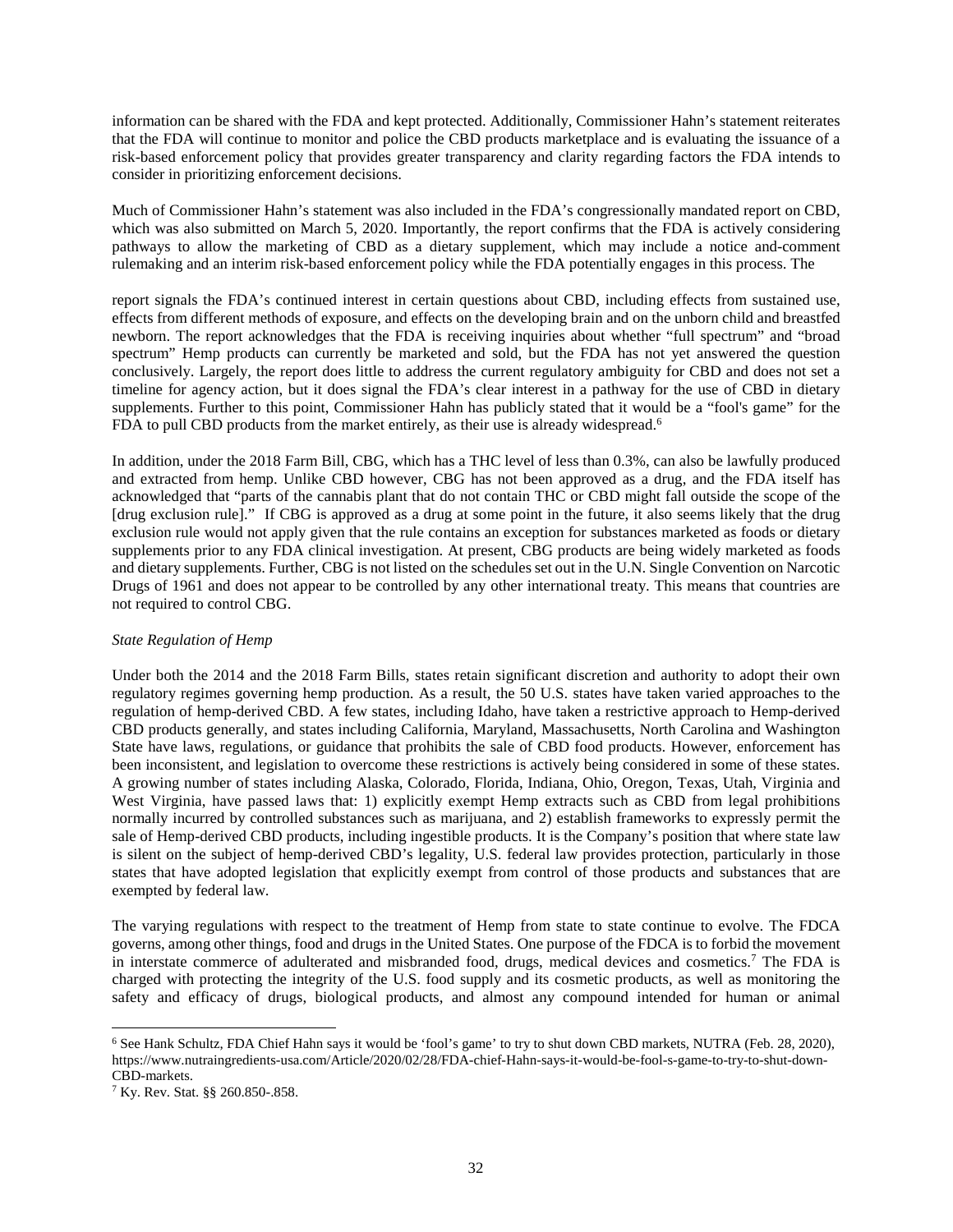consumption, among other areas.<sup>8</sup> To date, the FDA has approved one drug (Epidiolex) containing CBD as an active ingredient, and has taken the position that CBD cannot be marketed as a dietary supplement or added to food because a product containing CBD was approved as a drug and substantial clinical trials studying CBD as a new drug were made public prior to the marketing of any food or dietary supplements containing CBD, and therefore dietary supplements or food are precluded from containing this ingredient (such restrictions referred to as "**Prior Drug Exclusion**"). This creates additional barriers to lawfully selling certain CBD and CBD-based products in the U.S.

Notably, the FDA does not impose the same restrictions on the use of CBD in cosmetic products. The FDA states on its website that "[c]ertain cosmetic ingredients are prohibited or restricted by regulation, but currently that is not the case for any cannabis or cannabis-derived ingredients.<sup>9</sup> However the FDA further notes that such cosmetic products must comply with all applicable legal requirements, including the adulteration and misbranding provisions of the FDCA specific to cosmetic products.

The Dietary Supplement Health and Education Act of 1994 ("**DSHEA**"), an amendment to the federal FDCA, established a framework governing the composition, safety, labeling, manufacturing and marketing of dietary supplements in the United States. Generally, under DSHEA, dietary ingredients marketed in the United States prior to October 15, 1994 may be used in dietary supplements without notifying the FDA. "New" dietary ingredients (i.e. dietary ingredients "not marketed in the United States before October 15, 1994") must be the subject of a new dietary ingredient notification submitted to the FDA unless the ingredient has been "present in the food supply as an article used for food" and is not "chemically altered". Any new dietary ingredient notification must provide the FDA with evidence of a "history of use or other evidence of safety" establishing that use of the dietary ingredient "will reasonably be expected to be safe". To date, the FDA has taken the position that CBD was not marketed in the United States before October 15, 1994 and as such would be considered a new dietary ingredient subject to the notification requirement.

The FDA has also taken the position that CBD cannot be marketed as a dietary supplement because it has been the subject of investigation as a new drug prior to being marketed as a conventional food or dietary supplement (the Prior Drug Exclusion). According to the FDA, the submission of the IND application for Epidiolex by Greenwich Biosciences, the U.S. subsidiary of London-based GW Pharmaceuticals, preceded the sales and marketing of CBD as a dietary supplement. Excluded from the DSHEA definition of a dietary supplement is: "an article authorized for investigation as a new drug, antibiotic, or biological for which substantial clinical investigations have been instituted and for which the existence of such investigations has been made public, which was not before such approval, certification, licensing, or authorization marketed as a dietary supplement or as a food unless the Secretary, in the Secretary's discretion, has issued a regulation, after notice and comment, finding that the article would be lawful under this Act". The FDA interprets the Prior Drug Exclusion applying as of the date in which FDA authorized the new drug for investigation. As discussed below, the FDA takes the position that CBD was not marketed in a food or dietary supplement prior to the conditions under the Prior Drug Exclusion.

The FDCA provides that a substance added to food is unsafe unless the substance is Generally Recognized as Safe ("**GRAS**"). The FDA has not recognized CBD as GRAS for human consumption, although certain Hemp seed derivatives may be considered GRAS.<sup>10</sup> Further research is needed to determine if other cannabinoids would be considered GRAS or what steps would be necessary for them to be recognized as GRAS. Enforcement of this GRAS limitation as it relates to the use of CBD in food has been generally limited to products making unlawful drug or disease claims, with the FDA also asserting its position that CBD is not a permissible food or dietary supplement ingredient.

The FDA continues to evaluate the Hemp CBD landscape and to update the public with its ongoing work. On December 20, 2018, the FDA released a statement from former Commissioner Scott Gottlieb, which restated FDA's

<sup>8</sup> U.S. Food and Drug Administration, Mission Statement: https://www.fda.gov/ about-fda/what-we-do#mission.

<sup>&</sup>lt;sup>9</sup> U.S. Food and Drug Administration, "FDA Regulation of Cannabis and Cannabis-Derived Products, Including Cannabidiol (CBD), Questions and Answers," https://www.fda.gov/news-events/public-health-focus/fda-regulation-cannabis-and-cannabisderived-products-including- cannabidiol-cbd#qandas.

<sup>&</sup>lt;sup>10</sup> 21 CFR § 1308.35 (a)(2). The DEA's final rule on legal hemp materials and products specifically excludes materials used for human consumption.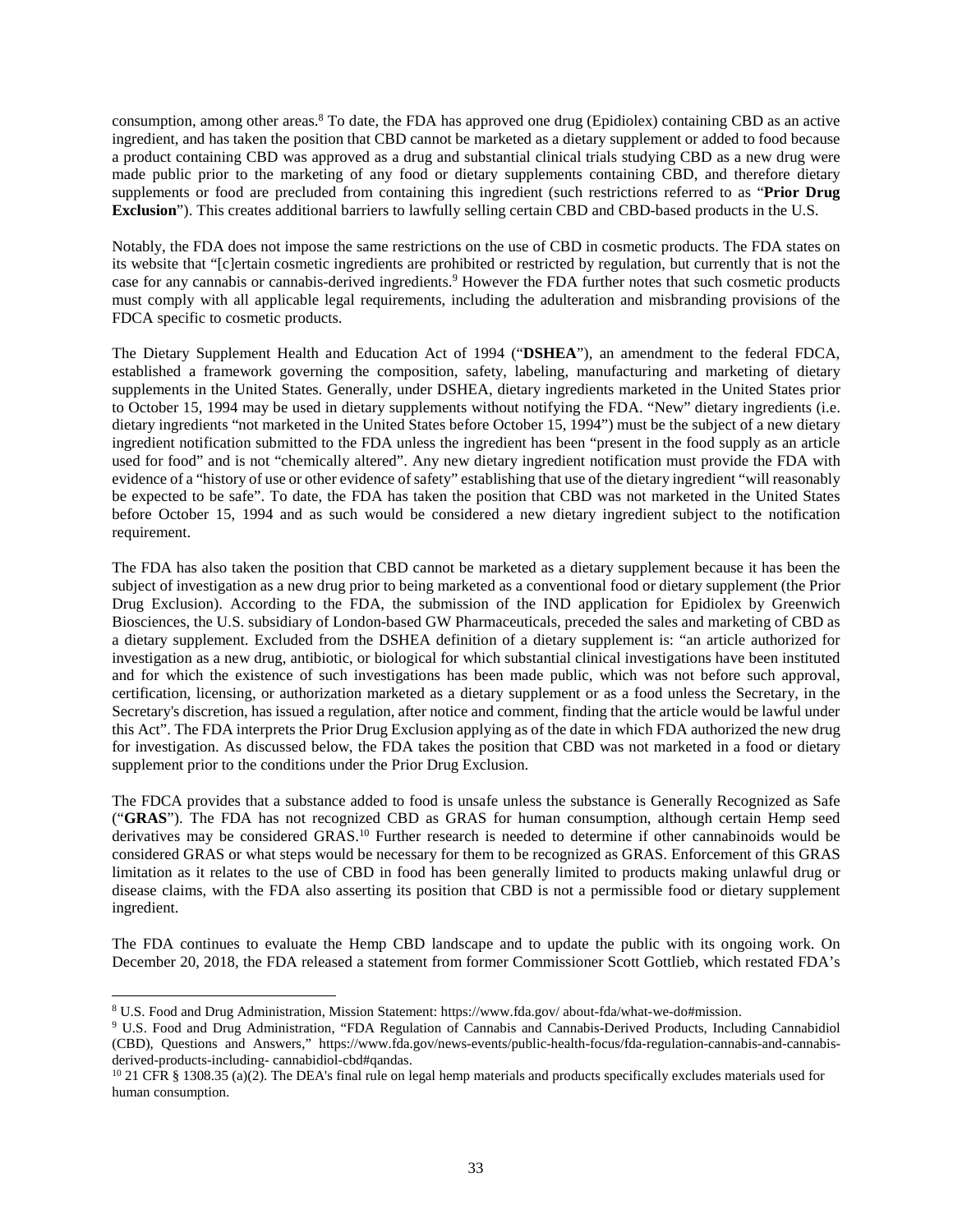current position, opining that products containing CBD ingredients may not be sold as food or dietary supplements. The statement also contained, for the first time, a clear path toward FDA's permanent and formal acceptance of hempderived CBD as a food or dietary supplement ingredient. Thus, the FDA has indicated that it is considering using its authority to issue a regulation that will specifically allow hemp-derived CBD in foods and supplements.

Statements from the FDA since continue to reiterate FDA's position and its intent to find a regulatory pathway for Hemp CBD products. Further statements issued in July 2019 made clear that the FDA is "[p]aving the way for regulatory clarity[.]"<sup>11</sup> FDA "is committed to evaluating the regulatory frameworks for non-drug uses, including products marketed as foods and dietary supplements[.]"<sup>12</sup> Importantly, FDA "recognize[s] that there is substantial public interest in marketing and accessing CBD in food, including dietary supplements . . . [and that] [t]he statutory provisions that currently prohibit marketing CBD in these forms also allow the FDA to issue a regulation creating an exception, and some stakeholders have asked that the FDA consider issuing such a regulation to allow for the marketing of CBD in conventional foods or as a dietary supplement, or both."<sup>13</sup>

As it continues down this path, the FDA is "[l]istening to and learning from stakeholders[.]"<sup>14</sup> The FDA held a public hearing on May 31, 2019 to obtain scientific data and information about the safety, manufacturing, product quality, marketing, labeling, and sale of products containing Cannabis or Cannabis-derived compounds. The FDA CBD working group was expected to release a report on its progress in Fall 2019, which was delayed until March 2020.

On July 16, 2019, the FDA issued a consumer update on its efforts to address "unanswered questions about the science, safety, and quality of products containing CBD" through the feedback from the May 31, 2019 hearing and information and data gathered through a public docket.<sup>15</sup> Specifically, the FDA noted concerns regarding potential liver toxicity, questions about cumulative exposure to CBD over time, the effects of CBD on special populations (e.g., the elderly, children, adolescents, pregnant and lactating women), and the safety of CBD use in animals including pets. On October 16, 2019, the FDA issued another consumer update cautioning against the use of CBD, THC, and marijuana during pregnancy or while breastfeeding due to the current lack of comprehensive research studying the effects of CBD on the developing fetus, pregnant mother, or breastfed baby.<sup>16</sup> On November 25, 2019, the FDA provided another consumer update stating there is limited available information about CBD, including about its effects on the body.<sup>17</sup> Also in November 2019, the FDA also sent another round of warning letters to companies marketing CBD products with disease claims. In addition, the FDA reiterated its position that CBD cannot be added to food and dietary supplements and stated that it is ""not aware of any basis to conclude that CBD is GRAS among qualified experts for its use in human or animal food."<sup>18</sup>

On March 5, 2020, FDA Commissioner Dr. Stephen M. Hahn issued a statement on the FDA's work related to CBD products. The statement makes clear that the FDA will continue its work to educate the public on CBD's perceived safety risks and that the FDA is taking steps to solicit additional public feedback, data, and research on the science, safety, and quality of CBD products. These new steps include re-opening the public docket so that FDA can obtain additional scientific data on CBD, which will include a process by which confidential and proprietary information can be shared with the FDA and kept protected. Additionally, Commissioner Hahn's statement reiterates that the FDA will continue to monitor and police the CBD products marketplace and is evaluating the issuance of a risk-based enforcement policy that provides greater transparency and clarity regarding factors the FDA intends to consider in prioritizing enforcement decisions.

<sup>&</sup>lt;sup>11</sup> Amy Abernathy, M.D., Ph.D., et al., "FDA is Committed to Sound, Science-based Policy on CBD," fda.gov, https://www.fda.gov/news- events/fda-voices /fda-committed-sound-science-based-policy-cbd.

 $^{12}$  Id.

<sup>13</sup> Id.

<sup>14</sup> Id.

<sup>15</sup> Id.

<sup>&</sup>lt;sup>16</sup> U.S. Food and Drug Administration, "What You Should Know About Using Cannabis, Including CBD, When Pregnant or Breastfeeding," https://www.fda.gov/consumers/consumer-updates/what-you-should-know-about-using-cannabis-including-cbdwhen-pregnant-or-breastfeeding.

 $17$  U.S. Food and Drug Administration, "FDA warns 15 companies for illegally selling various products containing cannabidiol as agency details safety concerns," https://www.fda.gov/news-events/press-announcements/fda-warns-15-companies-illegallyselling-various-products-containing- cannabidiol-agency-details.

 $^{18}$  Id.  $\,$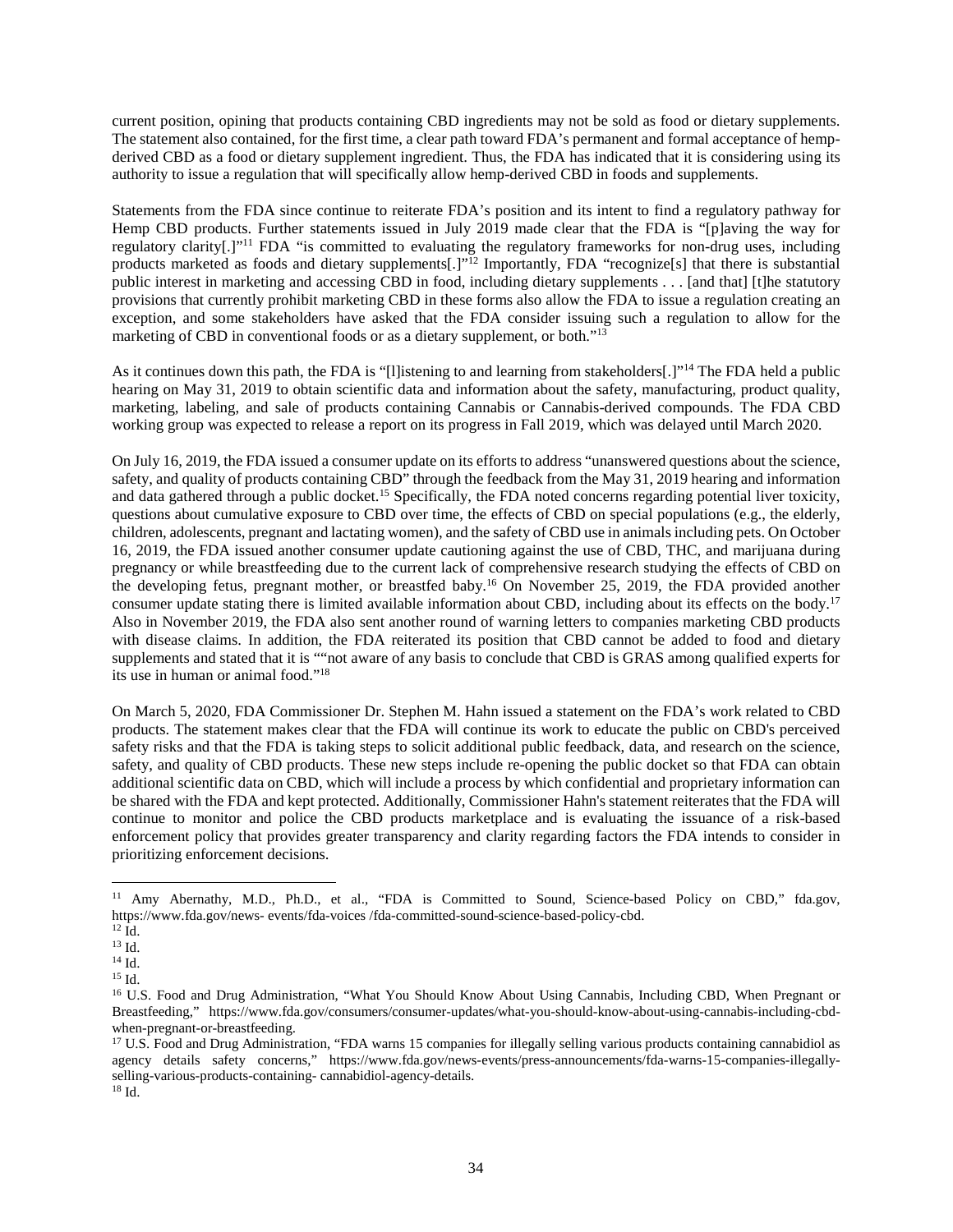Much of Commissioner Hahn's statement was also included in the FDA's congressionally mandated report on CBD, which was also submitted on March 5, 2020. Importantly, the report confirms that the FDA is actively considering pathways to allow the marketing of CBD as a dietary supplement, which may include a notice-and-comment rulemaking and an interim risk-based enforcement policy while the FDA potentially engages in this process. The report signals the FDA's continued interest in certain questions about CBD, including effects from sustained use, effects from different methods of exposure, and effects on the developing brain and on the unborn child and breastfed newborn. The report acknowledges that the FDA is receiving inquiries about whether "full spectrum" and "broad spectrum" Hemp products can currently be marketed and sold, but the FDA has not yet answered the question conclusively. Largely, the report does little to address the current regulatory ambiguity for CBD and does not set a timeline for agency action, but it does signal the FDA's clear interest in a pathway for the use of CBD in dietary supplements. Further to this point, Commissioner Hahn has publicly stated that it would be a "fool's game" for the FDA to pull CBD products from the market entirely, as their use is already widespread.<sup>19</sup>

Despite the position taken by the FDA that there is no evidence of CBD being marketed as a food or dietary supplement prior to drug trials being commenced and made public, there is substantial uncertainty and different interpretations among U.S. state and federal regulatory agencies, legislators, academics and businesses as to whether cannabinoids including CBD were present in the food supply and marketed prior to October 15, 1994 or whether such inclusion of cannabinoids is otherwise permitted by the FDA as dietary ingredients, notwithstanding that cannabis and the cannabinoids contained therein have been therapeutically used and consumed as food by human beings for centuries even if not specifically marketed as CBD or other cannabinoids. As a result, the uncertainties regarding the distribution and sale of Hemp-derived CBD products cannot be resolved without further federal legislation, regulation, or a definitive judicial interpretation of existing legislation and rules.

Hemp derived products may be legally sold and marketed in the United States where they contain Hemp lawfully imported from another country or cultivated domestically pursuant to a state agricultural program, provided the product complies with the FDCA and applicable state and federal law. Textiles, fibers, and certain food and cosmetic products containing Hemp seed and Hemp seed oils can be lawfully sold in compliance with federal law. Consumable Hemp-derived CBD products, however, may only be legal to the extent they are lawfully sourced, sold in a state where state law does not prohibit such sale and where they are compliant with the FDCA. Compliance with the FDCA may prove difficult for many consumable Hemp-derived CBD products, while other Hemp-based products such as Hemp or CBD topicals, Hemp seed, Hemp seed oils and certain non-consumable products may be able to achieve compliance with FDCA more easily.

### *Future Uncertainty of Legal Status*

There remain a number of considerations and uncertainties regarding the cultivation, sourcing, production and distribution of Hemp and products containing Hemp derivatives. Applicable laws and regulations remain subject to change as there are different interpretations among federal, state and local regulatory agencies, legislators, academics and businesses with respect to the treatment of the importation of derivatives from exempted portions of the cannabis plant and the scope of operation of 2018 Farm Bill-compliant Hemp programs. These different U.S. federal, state and local agency interpretations, as discussed above, touch on the regulation of cannabinoids by the FDA and the extent to which imported derivatives, and/or 2018 Farm Bill-compliant cultivators and processors may engage in interstate commerce, whether under federal and/or state law. Additionally, the current regulatory landscape in the United States may be drastically impacted by federal legislation. On September 4, 2020, H.R. 8179, the Hemp and Hemp-Derived CBD Consumer Protection and Market Stabilization Act of 2020, was introduced and proposes to make hemp, CBD derived from hemp, and any other ingredient derived from Hemp lawful for use as a dietary ingredient in dietary supplements.<sup>20</sup> The uncertainties likely cannot be resolved without further U.S. federal and state legislation, regulation or a definitive judicial interpretation of existing legislation and rules.

<sup>19</sup> See https://www.nutraingredients-usa.com/Article/2020/02/28/FDA-chief-Hahn-says-it-would-be-fool-s-game-to-try-to-shutdown-CBD- markets#.

<sup>20</sup> H.R. 8179, 116th Cong. (2020).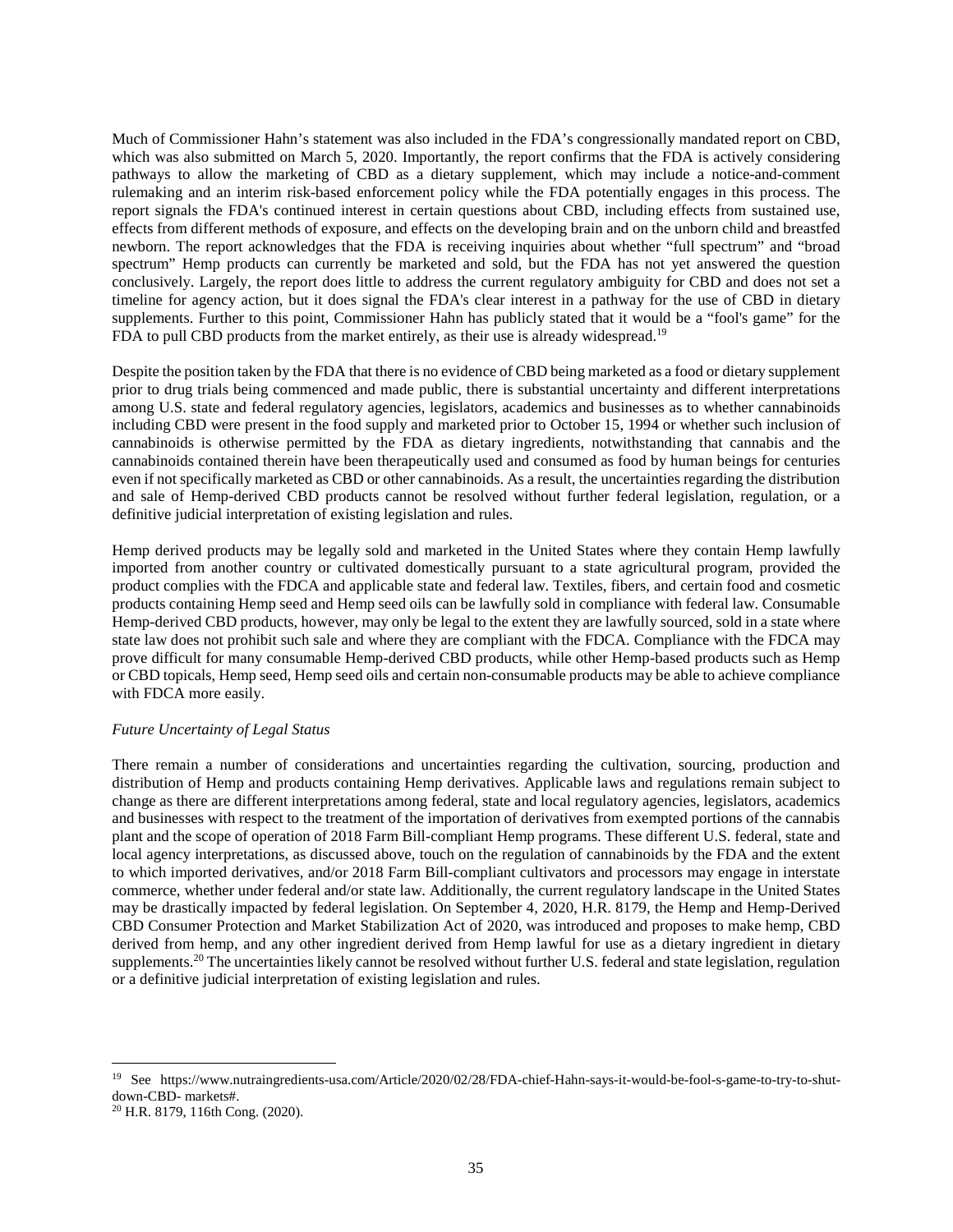### **Argentina**

The import of isolated CBD and cannabis resin for medical and scientific research studies, is legal in Argentina.

The Argentine legislation allows three mechanisms for the importation, distribution and sale of Cannabis (as defined in the 1961 UN Single Convention), its seeds, its resin, other cannabis extracts and products derived from the Cannabis plant (whether or not they contain traces of THC) of such cannabis plant derived products in Argentina. Such mechanisms are as follows:

- (i) For the medical treatment of those patients with refractory epilepsy enrolled in the Program created by Law 27,350 (National Program for the Study and Research of the Medicinal Use of the Cannabis Plant, its Derivatives and Non-Conventional Treatments). In these cases, the import must be done by Argentina's National Administration of Drugs, Foods and Medical Devices ("**ANMAT**"). It is important to notice that this mechanism has not yet been properly implemented in Argentina, where most of the cannabis derived products are being import by the "Exception Access Regime" (see next point).
- (ii) For the medical treatment of those patients with refractory epilepsy not enrolled in the Program created by Law No. 27,350 (National Program for the Study and Research of the Medicinal Use of the Cannabis Plant, its Derivatives and Non-Conventional Treatments). In these cases, the import is done by the "Exception Access Regime", stated by Resolution No. 133/2019, for products containing cannabinoids or cannabis plant derivatives intended exclusively for medicinal use, for the treatment of an individual patient with a diagnosis of refractory epilepsy. In order for these products to be imported through this compassionate use mechanism, they must be prescribed for the treatment of individual patients by medical professionals with specialization in Child Neurology or Neurology. The prescription and affidavit signed by the attending physician and the patient (or his legal representatives) will work as an import authorization, that will only contemplate the quantity of product necessary to cover a treatment of up to 180 calendar days of import. No additional permits or authorizations are required to complete such import in accordance with the laws of Argentina.
- (iii) For medical and scientific research (according to Resolution No. 133/2019), for which the importer must have an authorization from ANMAT, issued under the Program created by Law No. 27,350 (when the scientific research does not have registration purposes) or not (when the scientific research has registration purposes). No additional permits or authorizations are required to complete such import in accordance with the laws of Argentina.

# **European Union**

The Company has plans to expand distribution to new locations in Europe. Legislative approaches to the regulation of CBD-related products vary country by country, including local regulations with respect to THC content, and continue to evolve. For example, to comply with more restrictive THC content specifications in Europe, products distributed therein must contain no more than 0.3% THC. In addition, all allowable product formulations under European Union guidelines must have the legal and appropriate labels and packaging based on the target country requirements. The Company intends that all products distributed to locations within the European Union will be tailored with specific attributes to ensure compliance with local regulations, as applicable.

## **CONSOLIDATED CAPITALIZATION**

The following table summarizes the Company's capitalization as at September 30, 2020 (the date of the consolidated financial statements for its most recently completed interim consolidated financial period included in this Prospectus) and after giving effect to the Offering. This table should be read in conjunction with the consolidated financial statements of the Company and the related notes and management's discussion and analysis of financial condition and results of operations in respect of those statements that are incorporated by reference in this Prospectus.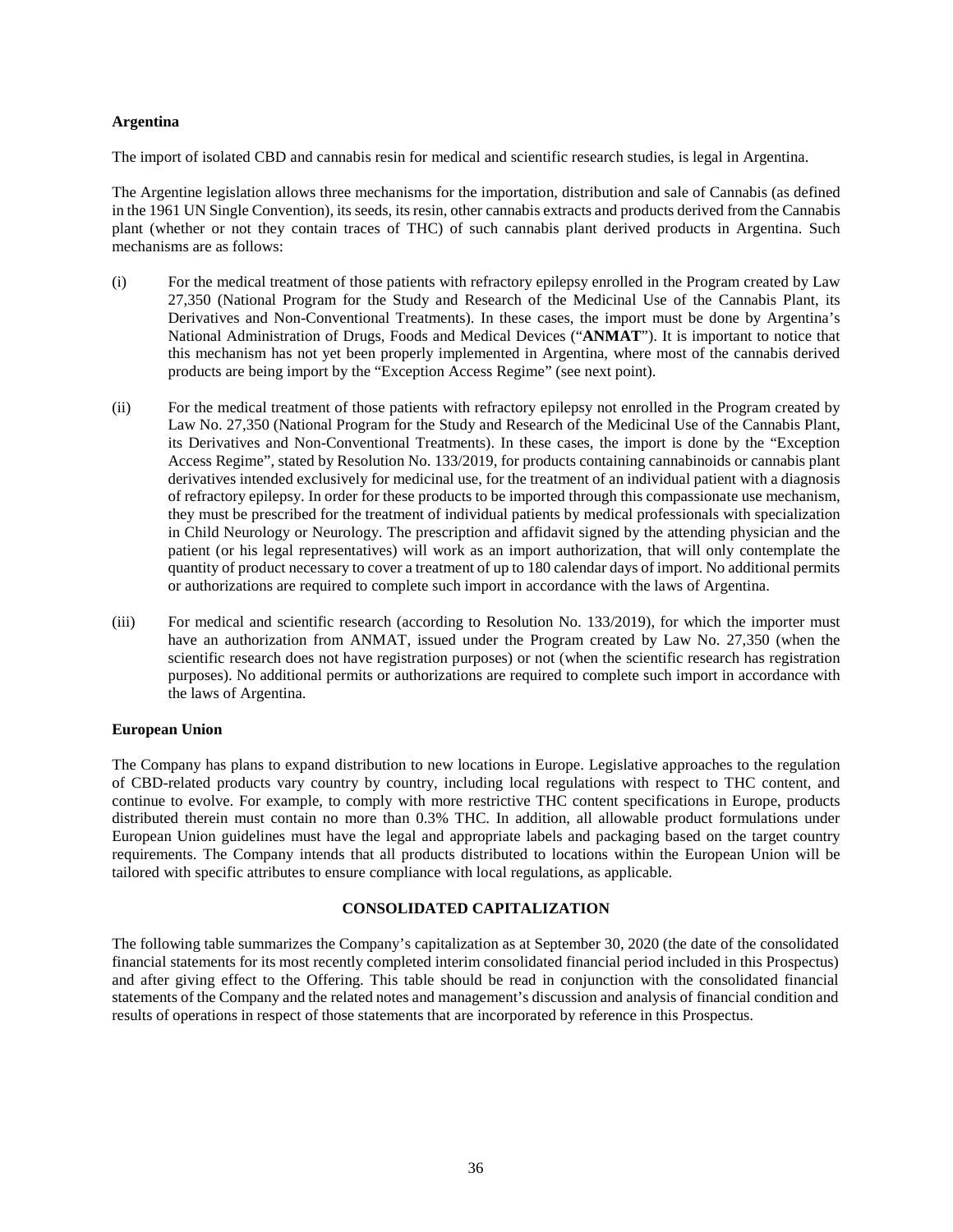|                               | As at September 30,<br>2020 before giving effect<br>to the Offering | As at September 30,<br>2020 after giving effect<br>to the Offering | As at September 30,<br>2020 after giving effect<br>to the Offering and the<br>Over-Allotment <sup><math>(3)</math></sup> |
|-------------------------------|---------------------------------------------------------------------|--------------------------------------------------------------------|--------------------------------------------------------------------------------------------------------------------------|
|                               | (unaudited)                                                         | (unaudited)                                                        | (unaudited)                                                                                                              |
| Share Capital $(1)$           | \$28,858,986                                                        | \$∙                                                                | s.                                                                                                                       |
|                               | 28,581,382 Common Shares                                            | • Common Shares                                                    | • Common Shares                                                                                                          |
| Warrants                      | 3,765,322                                                           |                                                                    |                                                                                                                          |
| <b>Broker Warrants</b>        | Nil                                                                 | $\bullet$ <sup>(2)</sup>                                           | $\bullet$ (2)(3)                                                                                                         |
| <b>Stock Options</b>          | 1,671,567                                                           |                                                                    |                                                                                                                          |
| <b>Restricted Share Units</b> | 745,378                                                             |                                                                    |                                                                                                                          |
| Debentures $(9)$              | $$783,000^{(5)}$                                                    |                                                                    |                                                                                                                          |

## **Notes:**

- (1) The Company is authorized to issue an unlimited number of Common Shares and an unlimited number of preferred shares, of which 28,858,986 Common Shares and no preferred shares are issued and outstanding as fully paid and non-assessable shares as at November 11, 2020.
- (2) This amount includes Broker Warrants issuable pursuant to the Offering (assuming no President's List purchasers).
- (3) The Agents will receive an aggregate of Broker Warrants if the Over-Allotment Option is exercised in full (assuming no President's List purchasers).
- (4) Assuming the exercise of the Over-Allotment Option in full.
- (5) Represents the fair value as at September 30, 2020 of the \$783,000 raised by the Company on March 1, 2019 pursuant to the non-brokered private placement offering of 8% convertible debentures in the capital of the Company.

There have been no material changes to the Company's share and loan capitalization on a consolidated basis since September 30, 2020, except: (i) the issuance of the Debentures, having an aggregate Face Principal Amount of \$1,000,000, together with an aggregate of 550,000 Common Share purchase warrants on November 2, 2020, in connection with the Debenture Financing; (ii) the issuance of an aggregate of 277,604 Common Shares upon the vesting of outstanding restricted share units of the Company; (iii) the granting of 121,065 restricted share units of the Company; and (iv) the granting of 333,000 stock options of the Company.

### **USE OF PROCEEDS**

### **Proceeds**

The estimated net proceeds to be received by the Company if the total amount of the Offering is achieved, after deducting the Agents' Fee and the estimated expenses of the Offering totaling approximately \$●, will be approximately \$●. If the Over-Allotment Option is exercised in full, the estimated net proceeds to be received by the Company from the Offering, after deducting the Agents' Fee and the estimated expenses of the Offering, will be approximately \$●.

### **Principal Purposes**

The Company currently anticipates using the net proceeds of the Offering (assuming no exercise of the Over-Allotment Option) as set forth in the following table:

| <b>Use of Proceeds</b>                            | Approximate<br>Amount<br><b>Allocated</b> |
|---------------------------------------------------|-------------------------------------------|
| Personnel                                         | \$∙                                       |
| Commercialization, Sales and Marketing            | \$.                                       |
| Research and development, clinical and regulatory | \$.                                       |
| Inventory and production                          | \$∙                                       |
| Working capital and general corporate purposes    | \$.                                       |
| Total                                             | \$e                                       |

The above table assumes no Units are purchased by President's List purchasers. Should President's List purchasers acquire Units pursuant to the Offering, the Agents' Fee would be reduced to 3.5% for such Units and the net proceeds of the Offering would be increased accordingly. In addition, if the Over-Allotment Option is exercised in full, the Company will receive additional net proceeds of \$●, after deducting the applicable Agents' Fee. Any additional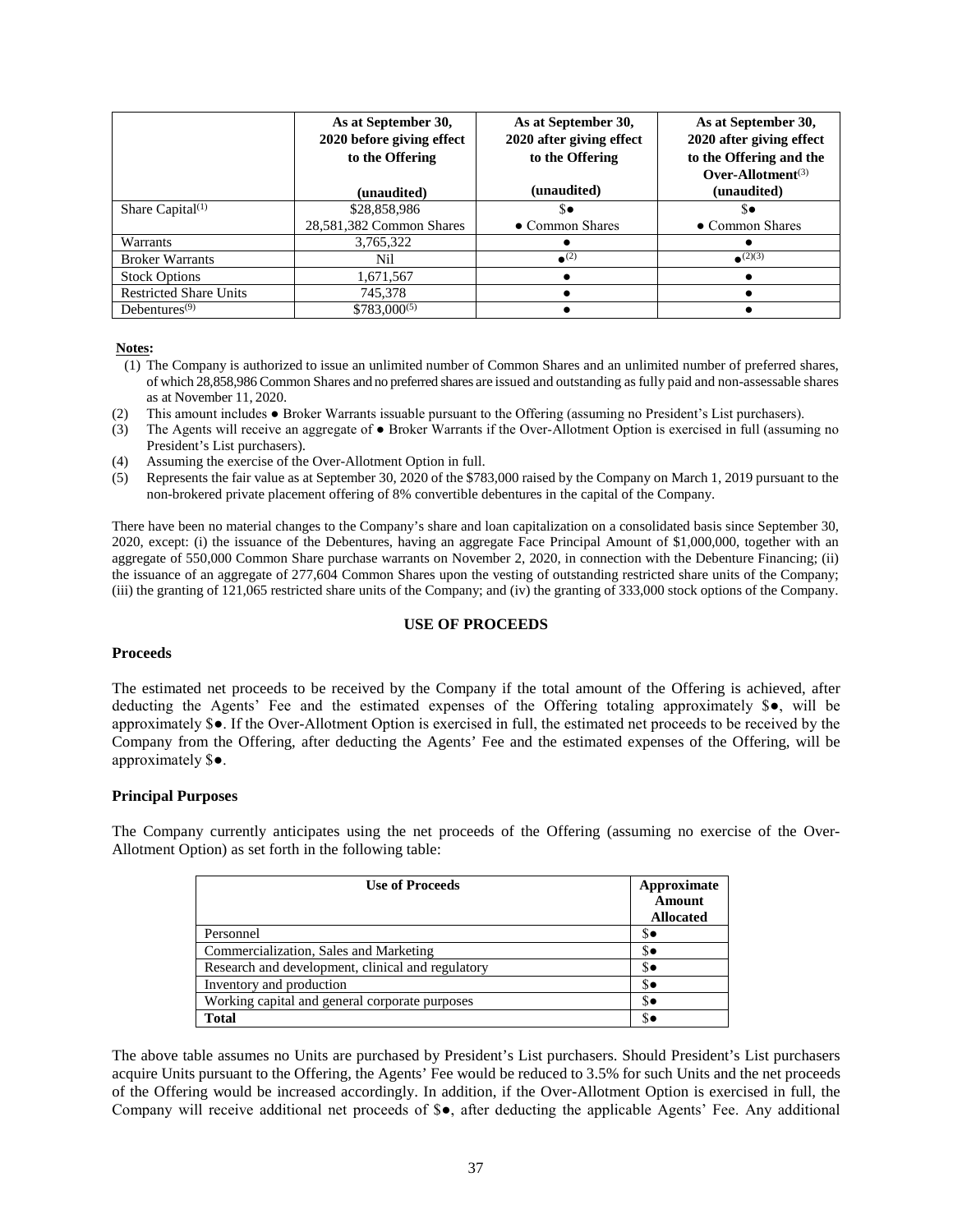proceeds received pursuant to the reduced Agents' Fee for President's List purchasers or from the exercise of the Over-Allotment Option will be used for working capital purposes, as will any proceeds received from the exercise of the Broker Warrants.

**The Company intends to spend the funds available to it as stated above. However, there may be circumstances where, for sound business reasons, a reallocation of the net proceeds may be necessary. The actual amount that the Company spends in connection with each of the intended uses of proceeds will depend on a number of factors, including those referred to under "***Risk Factors***" in this Prospectus.**

Until applied, the net proceeds will be held as cash balances in the Company's bank account or invested in certificates of deposit and other instruments issued by banks or obligations of or guaranteed by the Government of Canada or any province thereof or the Government of the United States or any state thereof.

## *Personnel*

The Company plans to use a portion of the net proceeds from the Offering to fund its current personnel obligations and attract and retain new talent with various expertise. Namely, the Company is looking to bring on several key personnel in the areas of global regulatory matters, commercial development, marketing, sales and research and development. As the Company continues to expand its commercial footprint these positions will provide the necessary support and skills.

## *Commercialization, Sales and Marketing*

The cannabis and cannabis-related product market is becoming a highly competitive sector with new entrants and established players expanding rapidly in this category. As such, a key component for the Company's future growth and competitive position is its ability to market and attain consumer data for its line of products. The Company believes the allocation of funding to these efforts will be critical to its long term success. The Company intends to use a portion of the net proceeds of the Offering for medical marketing and an educational plan for RHO Phyto products in Canada, Colombia and other international markets, and comprehensive marketing efforts for its Pura Earth and Pura H&W brands in targeted markets in Europe and South America.

### *Research and Development, Clinical and Regulatory*

The Company intends to continue to allocate a significant portion of its available capital towards its research and development (R&D) efforts. One of the Company's main focus is to ensure its R&D pipeline remains robust, and to capitalize on current and new initiatives, including analysis of current commercial products, including pre-clinical and real-world evidence trials (RWET), clinical development of the pharmaceutical pipeline, and R&D dedicated to building out its product pipeline. The Company intends on allocating a portion of the net proceeds of the Offering for these activities. The Company anticipates that these funds, together with the support of the Company's existing scientific platform and recently attained grants, will allow it to maintain its leadership position in cannabinoid research while continuing to develop its IP portfolio. Several of the Company's finished products are currently going through the final stages of registration and approval in several markets which requires additional regulatory support.

### *Inventory and Production*

The Company plans to use a portion of the net proceeds from the Offering to increase its product inventory to support anticipated, higher demand from North American, European and South American retail channels.

The Company has started earning revenue from its commercial operations, but not sufficient to cover related expenditures. For the nine months ended September 30, 2020, the Company had negative cash flow from operating activities, reported a net comprehensive loss of \$20.87 million and net loss per share of \$0.82. The Company anticipates it will continue to have negative cash flow from operating activities and net losses in future periods as revenue from commercial activities continues to increase. A portion of the proceeds from the Offering will be used to fund negative cash flow from operating activities in future periods. See "*Risk Factors - Negative Cash Flow from Operations*".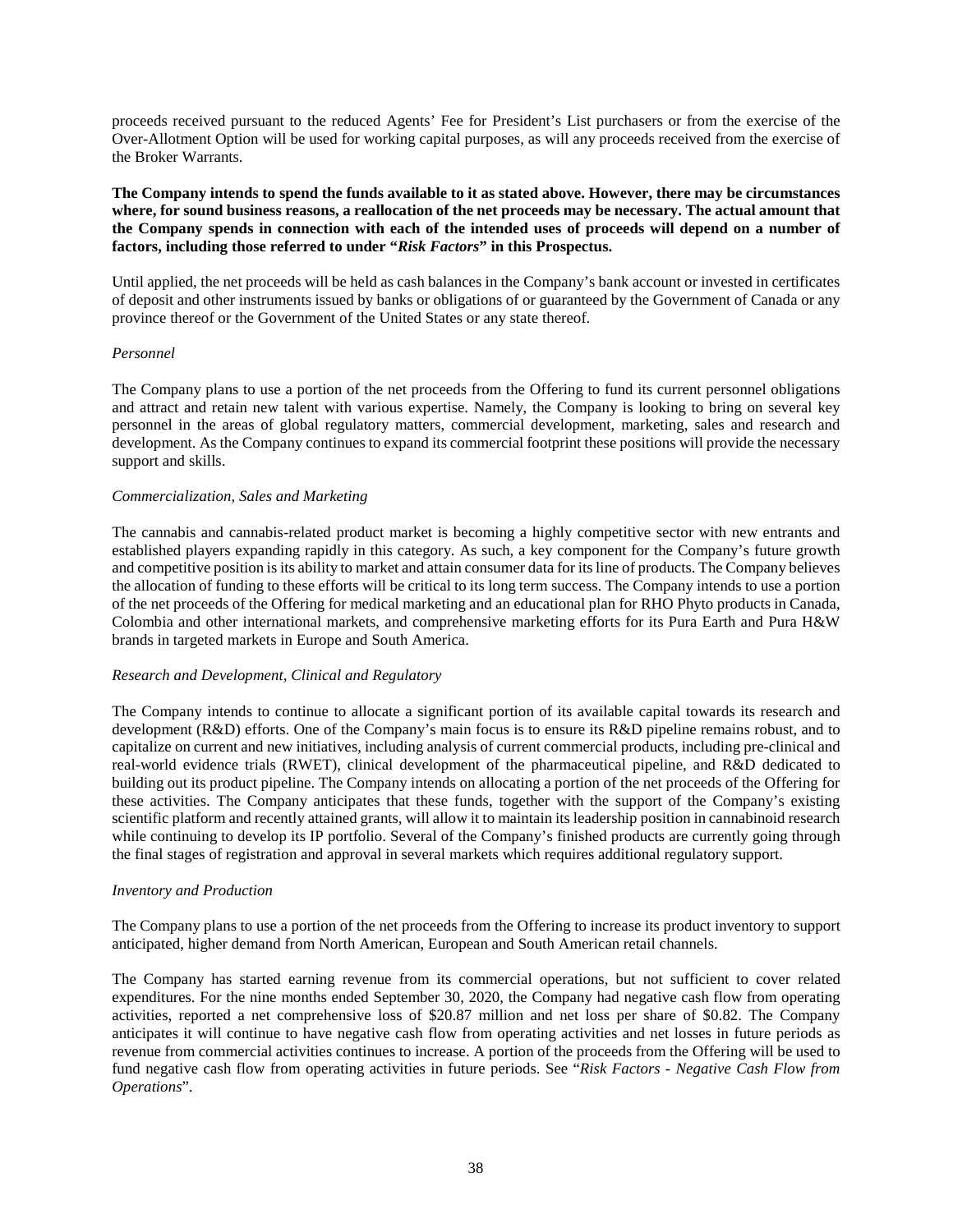## **No Minimum Offering**

No minimum amount of funds must be raised under the Offering. This means that the Company could complete the Offering after raising only a small proportion of the Offering amount set out above. There is no guarantee that the Company will receive sufficient net proceeds from the Offering to accomplish some or all of the objectives set out above.

## **Business Objectives and Milestones**

The Company's intended use of the net proceeds from the Offering is consistent with its strategy of achieving growth through commercialization, both through market entry and market expansion, research and development, increasing its product inventory and attracting and retaining talent with various expertise.

The Company expects to accomplish the following business objectives and milestones using the net proceeds of the Offering:

| <b>Business Objective</b> | Milestone that must occur<br>for Business Objective to<br>be Accomplished | <b>Anticipated Timing to</b><br><b>Achieve Business Objective</b> | <b>Estimated Cost</b> |
|---------------------------|---------------------------------------------------------------------------|-------------------------------------------------------------------|-----------------------|
| Commercialization         |                                                                           |                                                                   |                       |
| Research and development  |                                                                           |                                                                   |                       |

**While the Company believes that it has the skills and resources necessary to accomplish these business objectives, there is no guarantee that the Company will be able to do so within the timeframes indicated above, or at all.** 

# **PLAN OF DISTRIBUTION**

Pursuant to the Agency Agreement to be entered into between the Company and the Agents, the Agents have agreed to offer for sale to the public on a 'best efforts' agency basis, and the Company has agreed to issue and sell, up to ● Units for aggregate gross proceeds of \$● payable in cash to the Company against delivery of the Units, subject to the terms and conditions of the Agency Agreement. The Offering Price has been determined based upon arm's length negotiations between the Company and the Agents, in the context of the market. While the Agents have agreed to use their best efforts to sell the Units, the Agents are not obligated to purchase any Units that are not sold.

In addition, the Company has granted the Agents the Over-Allotment Option, exercisable in whole or in part, at the discretion of the Agents, at any time up to 30 days following the Closing Date, to sell up to an additional 15% of the number of Units sold pursuant to the Offering on the same terms and conditions as the Offering, to cover overallotments, if any, and for market stabilization purposes. The Over-Allotment Option may be exercisable by the Agents in respect of: (i) Over-Allotment Units at the Offering Price, (ii) the Over-Allotment Shares at a price of \$● per Over-Allotment Share, (iii) the over-Allotment Warrants at a price of \$● per Over-Allotment Warrant; or (iv) any combination of the Over-Allotment Securities, so long as the aggregate number of Over-Allotment Shares and Over-Allotment Warrants which may be issued under the Over-Allotment Option does not exceed ● Over-Allotment Shares and ● Over-Allotment Warrants. The grant of the Over-Allotment Option and the Over-Allotment Securities issued upon exercise of the Over-Allotment Option are qualified for distribution under this Prospectus. A purchaser who acquires securities forming part of the Agents' over-allocation position acquires those securities under this Prospectus, regardless of whether the over-allocation position is ultimately filled through the exercise of the Over-Allotment Option or secondary market purchases.

Each Unit will consist of one Unit Share and one-half of one Warrant. Each Warrant will entitle the holder to acquire, subject to adjustment in certain circumstances, one Warrant Share at an exercise price of \$● for a period of 24 months following the Closing Date, after which time the Warrants will be void and of no value. This Prospectus qualifies the distribution of the Unit Shares and the Warrants underlying the Units.

The Warrants will be created and issued pursuant to the terms of the Warrant Indenture. The Warrant Indenture will contain provisions designed to protect holders of the Warrants against dilution upon the happening of certain events.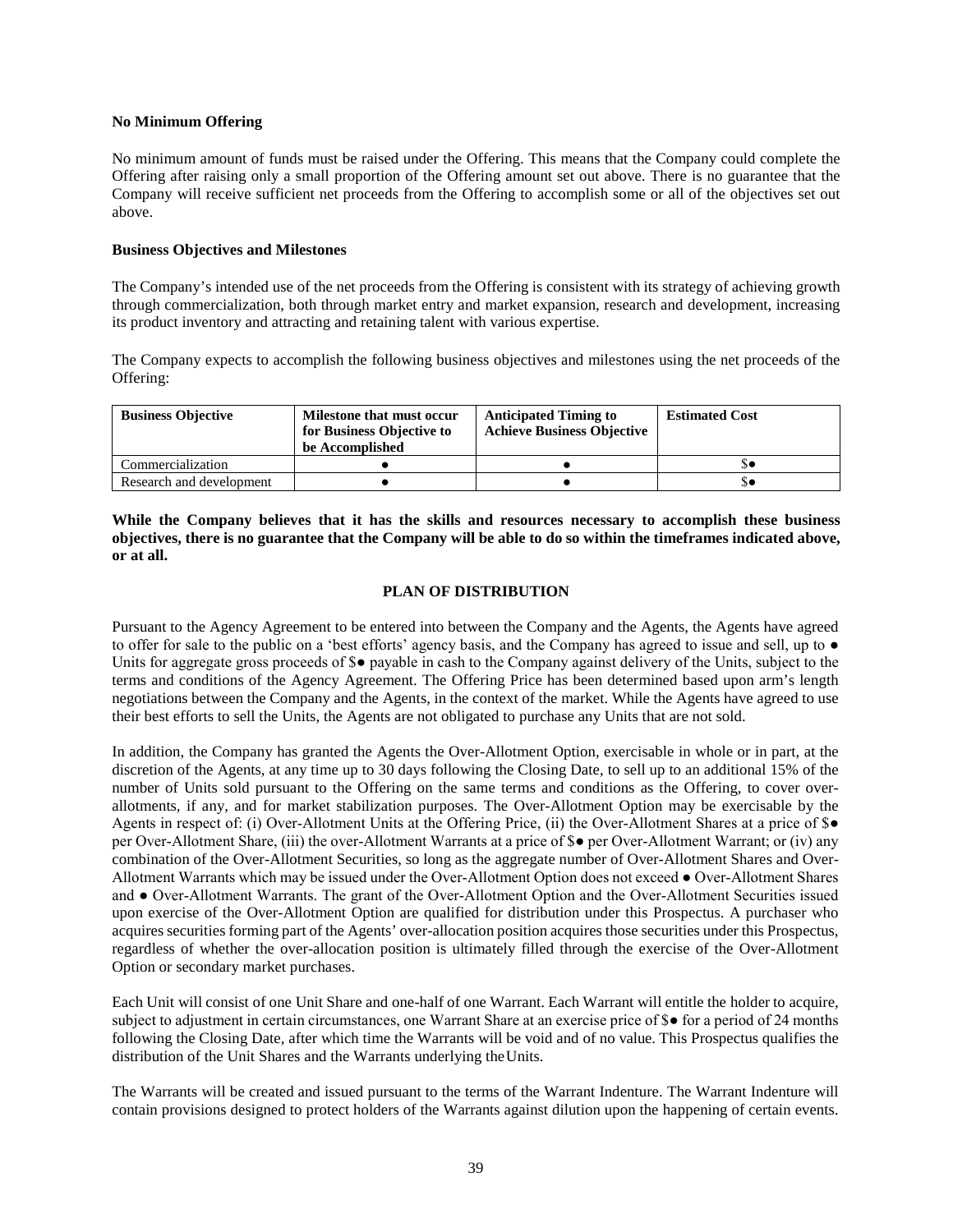#### See *"Description of Securities Being Distributed*".

Pursuant to the Agency Agreement, the Agents will receive an Agents' Fee equal to 7% of the gross proceeds of the Offering, subject to a reduced fee equal to 3.5% for Units sold to President's List purchasers. If the Over-Allotment Option is exercised in full, the total Agent's Fee will be \$●. A purchaser who acquires the Units (including any Over-Allotment Securities forming part of the Agent's over-allocation position) acquires those securities under this Prospectus, regardless of whether the over-allocation position is ultimately filled through the exercise of the Over-Allotment Option or secondary market purchases. In addition to the Agents Fee, the Agents will also receive Broker Warrants to purchase such number of Broker Shares as is equal to 7% of the number of Units sold in the Offering (including any Over-Allotment Units issued upon the Agent's exercise of the Over-Allotment Option), subject to a reduced number of Broker Warrants equal to 3.5% of the Units sold to purchasers on the President's List. The Broker Warrants will have an exercise price of \$● and will expire on a date that is 24 months from the issuance date of such Warrants.

Pursuant to the terms and conditions of the Agency Agreement, the Company is expected to agree to indemnify and save harmless the Agents, and each of its affiliates, directors, officers, employees and partners against certain liabilities, including civil liabilities under Canadian provincial securities legislation, or contribute to any payments the Agents may be required to make in the foregoing respect.

The Company has applied to list the Unit Shares, the Warrant Shares and the Broker Shares, to be issued upon exercise of the Broker Warrants, to be distributed under this Prospectus, on the TSX. Listing will be subject to the Company fulfilling all of the requirements of the TSX. The Company does not plan to apply to list the Warrants on the TSX or any other securities exchange or other trading system.

**The Offering is not underwritten or guaranteed by any person**. The closing of the Offering is expected to occur on or about December 3, 2020 or such later date as the Company and the Agents may agree but in no event later than the date that is 90 days after the date of the receipt for the final short form prospectus or such other time as may be permitted by applicable securities legislation and consented to by persons or companies who subscribed within that period and the Agents. Pending closing of the Offering, all subscription funds will be deposited and held by the Agents in trust under the terms and conditions of the Agency Agreement. If the Offering is not met or the Closing Date does not occur within 90 days from the date a receipt is issued for the final short form prospectus or such other time as may be permitted by applicable securities legislation and consented to by persons or companies who subscribed within that period and the Agents, the Offering will be discontinued and all subscription monies will be returned to subscribers without interest, set-off or deduction.

Subject to applicable laws and in connection with this Offering, the Agents may over-allot or effect transactions which stabilize or maintain the market price of the Common Shares at levels other than those which might otherwise prevail in the open market in accordance with applicable stabilization rules. Such transactions, if commenced, may be discontinued at any time.

Subscription for the Units will be received subject to rejection or allotment in whole or in part and the Agents reserve the right to close the subscription books at any time without notice.

Under the Agency Agreement, the Company is expected to agree with the Agents that it will not, without the prior written consent of the Agents, such consent not to be unreasonably withheld or delayed, for a period of 90 days from the Closing Date, authorize, sell or issue or announce its intention to authorize, sell or issue, or negotiate or enter into an agreement to sell or issue, any securities of the Company (including those that are convertible or exchangeable into securities of the Company) except: (i) the grant or exercise of stock options and other similar issuances pursuant to the share incentive plans of the Company and other share compensation arrangements; (ii) pursuant to the exchange, transfer, conversion or exercise rights of outstanding convertible securities, options or warrants; (iii) the issuance of securities by the Company in connection with acquisitions in the normal course of business; or (iv) in the case that the Offering results in gross proceeds of less than \$7,000,000, one or more financings for gross proceeds of up to an aggregate of \$4,000,000 at any time following the date which is 60 days after the Closing Date. In addition, under the Agency Agreement, the Company is expected to agree to cause its directors and senior officers to enter into lock up agreements in favor of the Agents, pursuant to which they will agree not to sell, transfer or pledge, or otherwise dispose of, any securities of the Company, during the period commencing on the Closing Date and ending 90 days thereafter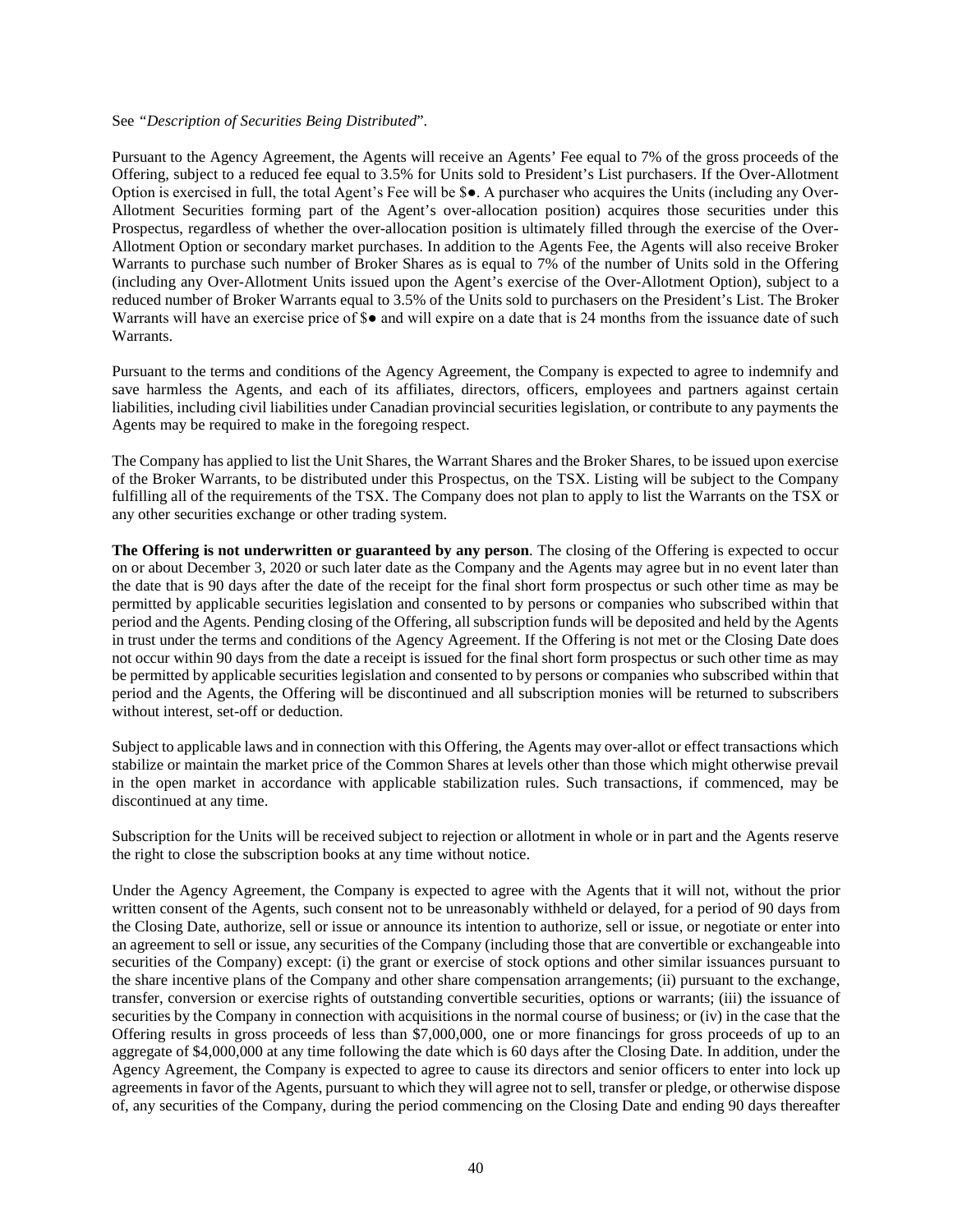without the prior written consent of the Agents, such consent not to be unreasonably withheld or delayed, except (i) transfers for bona fide tax or estate planning purposes, provided that each transferee shall, as a condition precedent to such transfer, agree to enter into a substantially similar lock-up letter agreement in favour of the Agents; or (ii) pursuant to a take-over bid or any other similar business combination transaction, including, without limitation, a merger, arrangement or amalgamation of the Company.

The Units will be offered in each of Alberta, British Columbia, Manitoba, Ontario and Saskatchewan, through the Agents or their affiliates who are registered to offer the Units in such provinces and such other registered dealers as may be designated by the Agents. In addition, the Units may be offered in jurisdictions outside of Canada which are agreed to by the Company and the Agents.

The Units, the Unit Shares and the Warrants to be issued pursuant to the Offering and the Warrant Shares, have not been and will not be registered under the U.S. Securities Act or any applicable state securities laws, and may not be offered, sold or delivered in the United States or to, or for the account or benefit of, persons in the United States or U.S. Persons, unless registered under the U.S. Securities Act and applicable state securities laws or an exemption therefrom is available. Except as permitted by the Agency Agreement and subject to all the agreements, covenants and restrictions set forth therein, no Agent and none of their United States broker-dealer affiliates will offer or sell the Units at any time in the United States or to, or for the account or benefit of, persons in the United States or U.S. Persons and that all offers and sales of the Units will otherwise be made outside of the United States to non-U.S. Persons in accordance with Rule 903 of Regulation S ("**Regulation S**") under the U.S. Securities Act; provided, however, the Agents may (i) offer the Units in the United States and to, or for the account or benefit of, persons in the United States and U.S. Persons who are "qualified institutional buyers," as such term is defined in Rule 144A under the U.S. Securities Act ("**Qualified Institutional Buyers**"), in compliance with Rule 144A under the U.S. Securities Act, and (ii) offer the Units in the United States and to, or for the account or benefit of, persons in the United States and U.S. Persons to persons who are institutional "accredited investors" who satisfy one of the criteria set forth in Rule 501(a)(1), (2), (3) or (7) of Regulation D ("**Regulation D**") under the U.S. Securities Act ("**Institutional Accredited Investors**") in compliance with Rule 506(b) of Regulation D and, in both cases, in compliance with applicable state securities laws.

The Units, the Unit Shares, the Warrants and the Warrant Shares offered and sold in such circumstances will be "restricted securities" within the meaning of Rule 144(a)(3) under the U.S. Securities Act, and any certificates representing such securities will bear or deemed to bear, as applicable, a legend to the effect that the securities represented thereby are not registered under the U.S. Securities Act or applicable state securities laws and may only be offered, sold, pledged or otherwise transferred pursuant to certain exemptions from the registration requirements of the U.S. Securities Act and applicable state securities laws, if available, and any other restrictions agreed to under the terms of any offer or sale that are applicable to such purchaser in the United States or to, or for the account or benefit of, persons in the United States or U.S. Persons.

This Prospectus does not constitute an offer to sell, or a solicitation of an offer to buy, any of the Units, Unit Shares or the Warrants (or any underlying securities) in the United States or to, or for the account or benefit of, persons in the United States or U.S. Persons. In addition, until 40 days after the commencement of the Offering, an offer or sale of the Units, the Unit Shares or the Warrants within the United States or to, or for the account or benefit of, a person in the United States or a U.S. Person by any dealer, whether or not participating in the Offering, may violate the registration requirements of the U.S. Securities Act if such other offer or sale is made otherwise than in accordance with an available exemption from the registration requirements under the U.S. Securities Act.

Except as otherwise noted therein, the terms used in the last three paragraphs have the meanings given to them in Regulation S.

# **DESCRIPTION OF THE SECURITIES BEING DISTRIBUTED**

### **Common Shares**

The Unit Shares, the Warrant Shares and the Broker Shares are designated as Common Shares under the Company's Articles.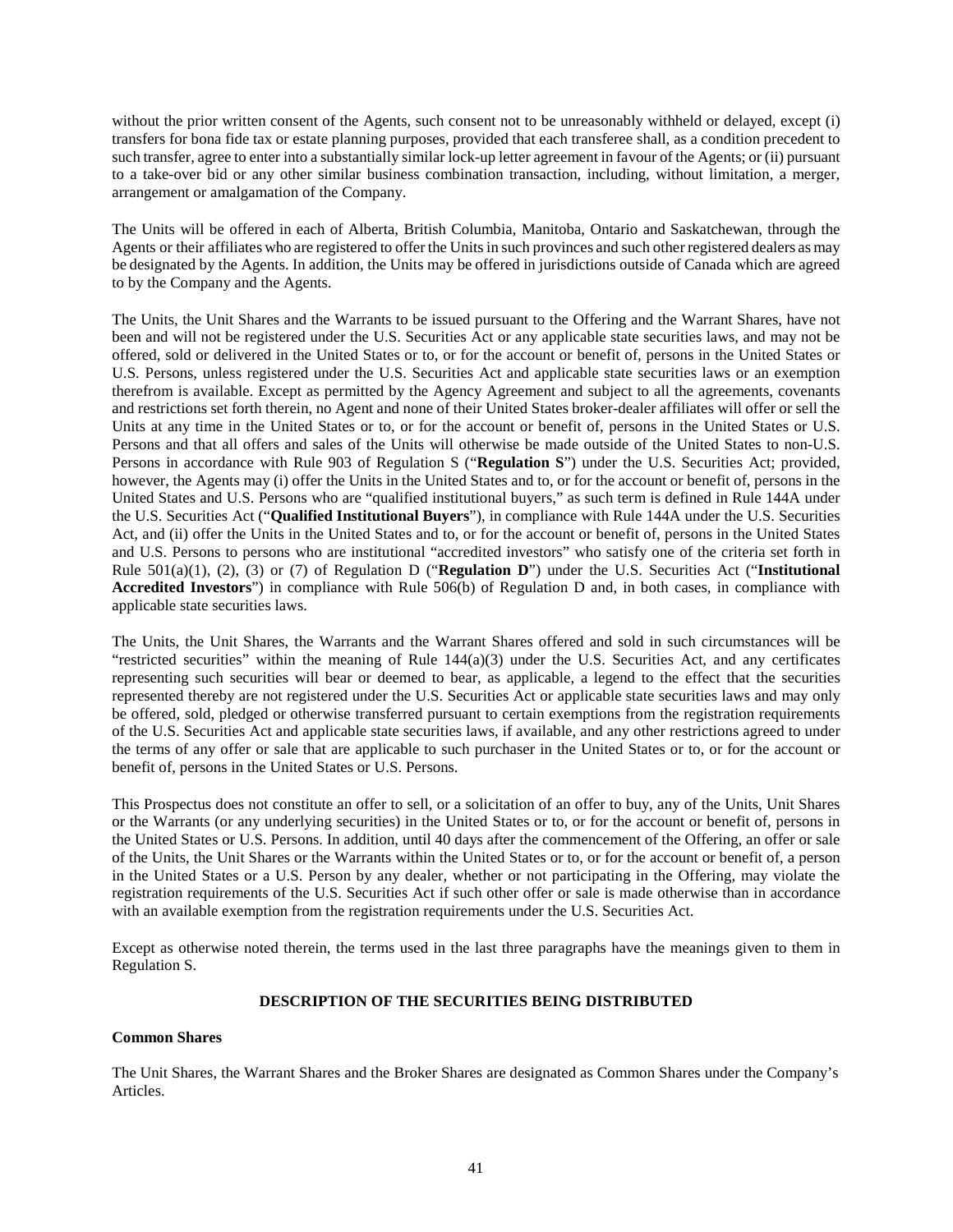The authorized capital of the Company consists of an unlimited number of Common Shares and an unlimited number of preferred shares. As at November 11, 2020, there were 28,858,986 Common Shares and no preferred shares issued and outstanding.

Holders of Common Shares are entitled to receive notice of, attend and vote at, all meetings of the shareholders of the Company (except with respect to matters requiring the vote of a specified class or series voting separately as a class or series) and are entitled to one vote for each Common Share held on all matters to be voted on by shareholders at meetings of the shareholders of the Company. Holders of Common Shares are entitled to receive such dividends, if, as and when declared by the Board, in their sole discretion. All dividends which the Board may declare shall be declared and paid in equal amounts per Common Share on all Common Shares at the time outstanding. On liquidation, dissolution or winding up of the Company, the holders of Common Shares will be entitled to receive the property of the Company remaining after payment of all outstanding debts on a pro rata basis, but subject to the rights, privileges, restrictions and conditions of any other class of shares issued by the Company. There are no pre-emptive, redemption or conversion rights attached to the Common Shares. All Common Shares, when issued, are and will be issued as fully paid and non-assessable Common Shares without liability for further calls or assessment.

# **Warrants**

*The following is a summary of the material attributes and characteristics of the Warrants. This summary does not purport to be complete and is subject to, and qualified in its entirety by reference to, the terms of the Warrant Indenture, which will be filed with the applicable Canadian securities regulatory authorities and will be available on SEDAR at www.sedar.com*.

### *General*

Each Warrant will be transferable and will entitle the holder thereof to acquire one Warrant Share at an exercise price of \$● prior to 5:00 p.m. (Toronto time) for a period of 24 months following the Closing Date, subject to adjustment in certain customary events, after which time the Warrants will expire (the "**Expiry Date**").

The Warrants will be issued under and governed by the terms of the Warrant Indenture to be entered into on the Closing Date between the Company and Odyssey Trust Company, as the Warrant Agent. The Company will appoint the transfer office of the Warrant Agent in Vancouver, British Columbia as the location at which the Warrants may be surrendered for exercise, transfer or exchange. Under the Warrant Indenture, the Company may, subject to applicable law, purchase by private contract or otherwise, any of the Warrants then outstanding, and any Warrants so purchased will be cancelled.

The Warrant Indenture will provide for adjustment in the number of Warrant Shares issuable upon the exercise of the Warrants and/or the exercise price per Warrant Share upon the occurrence of certain events, including:

- (a) the issuance of Common Shares or securities exchangeable for or convertible into Common Shares to all or substantially all of the holders of the Common Shares by way of a stock dividend or other distribution (other than a distribution of Common Shares upon the exercise of any outstanding warrants or options);
- (b) the subdivision, redivision or change of the Common Shares into a greater number of Common Shares;
- (c) the consolidation, reduction or combination of the Common Shares into a lesser number of Common Shares;
- (d) the issuance to all or substantially all of the holders of the Common Shares of rights, options or warrants under which such holders are entitled, during a period expiring not more than 45 days after the record date for such issuance, to subscribe for or purchase Common Shares, or securities exchangeable for or convertible into Common Shares, at a price per share to the holder (or at an exchange or conversion price per share) of less than 95% of the "current market price", as defined in the Warrant Indenture, for the Common Shares on such record date; and
- (e) the issuance or distribution to all or substantially all of the holders of the Common Shares of shares of any class other than the Common Shares, rights, options or warrants to acquire Common Shares or securities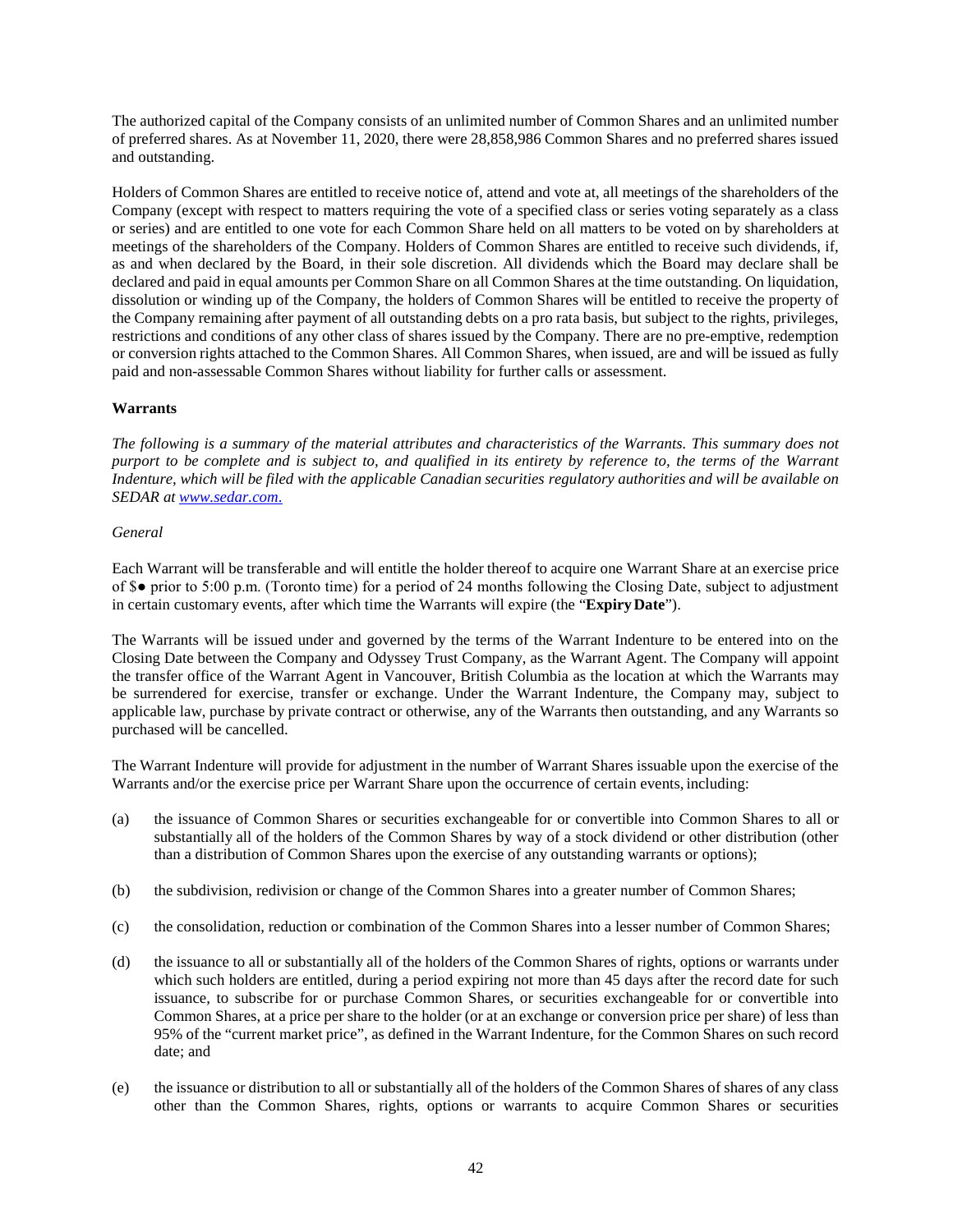exchangeable or convertible into Common Shares, of evidences of indebtedness or cash, securities or any property or other assets (other than cash dividends in the ordinary course).

The Warrant Indenture will also provide for adjustment in the class and/or number of securities issuable upon the exercise of the Warrants and/or exercise price per security in the following additional events:

- (a) reclassifications of the Common Shares;
- (b) consolidations, amalgamations, arrangements or mergers of the Company with or into any other corporation or other entity (other than consolidations, amalgamations, arrangements or mergers which do not result in any reclassification of the outstanding Common Shares or a change of the Common Shares into other shares); or
- (c) the transfer of the undertaking or assets of the Company as an entirety or substantially as an entirety to another corporation or other entity.

No adjustment in the exercise price or the number of Warrant Shares issuable upon the exercise of the Warrants will be required to be made unless the cumulative effect of such adjustment or adjustments would result in a change of at least 1% in the exercise price or a change in the number of Warrant Shares purchasable upon exercise by at least one one-hundredth (1/100th) of a Common Share, as the case may be.

The Company will covenant in the Warrant Indenture that, during the period in which the Warrants are exercisable, it will give notice to the Warrant Agent and to the holders of the Warrants of certain stated events, including events that would result in an adjustment to the exercise price for the Warrants or the number of Warrant Shares issuable upon exercise of the Warrants, at least 14 days prior to the record date of such event, if any.

No fractional Warrant Shares will be issuable upon the exercise of any Warrants and no cash or other consideration will be paid in lieu of fractional Warrant Shares. Holders of Warrants will not have any voting or pre-emptive rights or any other rights which a holder of Common Shares would have.

The Warrant Indenture will provide that, from time to time, the Company may amend or supplement the Warrant Indenture for certain purposes, without the consent of the holders of the Warrants, including for curing defects or inconsistencies or making any change that does not prejudice the rights of any holder. Any amendment or supplement to the Warrant Indenture that would prejudice the interests of the holders of Warrants may only be made by "extraordinary resolution", which will be defined in the Warrant Indenture as a resolution either: (i) passed at a meeting of the holders of Warrants at which there are at least two holders of Warrants present in person or represented by proxy representing of at least 25% of the aggregate number of the then outstanding Warrants and passed by the affirmative vote of the holders of Warrants representing not less than  $66^{2/3}\%$  of the aggregate number of all the then outstanding Warrants represented at the meeting and voted on the poll upon such resolution; or (ii) adopted by an instrument in writing signed by the holders of Warrants representing not less than  $66^{2/3}\%$  of the aggregate number of the then outstanding Warrants.

The Warrants may not be exercised in the United States or by, or on behalf or for the benefit of, a person in the United States or a U.S. Person, unless an exemption from the registration requirements of the U.S. Securities Act and applicable state securities laws is available for the issuance of the Warrant Shares to such Holder and such Holder has furnished an opinion of counsel of recognized standing or such other evidence in form and substance reasonably satisfactory to the Company to such effect; provided, however, that a Qualified Institutional Buyer or an Institutional Accredited Investor that purchased Warrants in the Offering for its own account, or for the account of another Qualified Institutional Buyer or Institutional Accredited Investor, as applicable, for which it exercised sole investment discretion with respect to such original purchase (an "**Original Beneficial Purchaser**"), will not be required to deliver an opinion of counsel or such other evidence if it exercises those Warrants for its own account or for the account of the Original Beneficial Purchaser, if any, if each of it and such Original Beneficial Purchaser, if any, was a Qualified Institutional Buyer or Institutional Accredited Investor, as applicable, at the time of its purchase and exercise of such Warrants.

There is currently no market through which the Warrants may be sold and purchasers may not be able to resell the Warrants acquired hereunder. This may affect the pricing of the Warrants in the secondary market, the transparency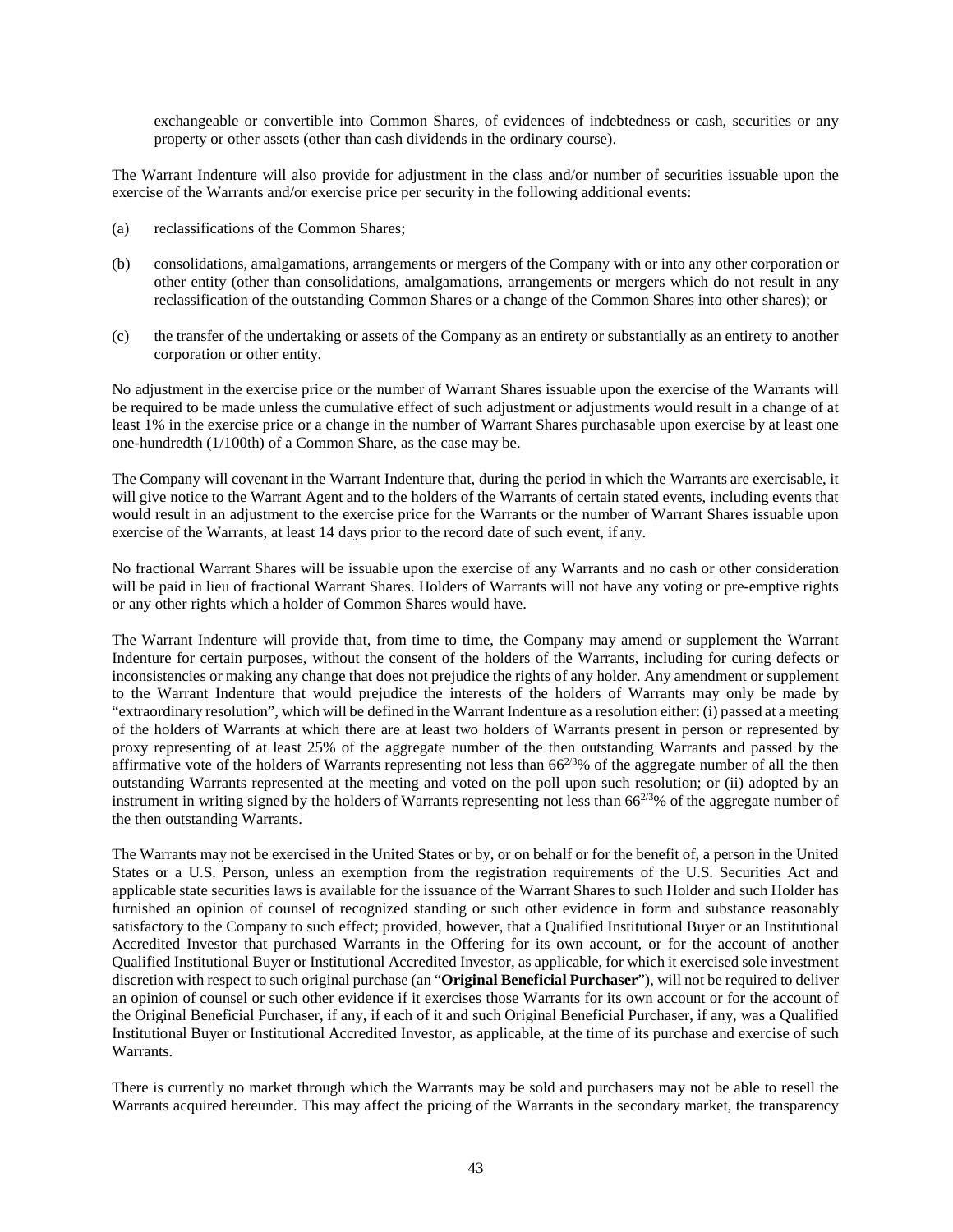and availability of trading prices, the liquidity of the Warrants and the extent of issuer regulation. See "*Risk Factors*".

## **Broker Warrants**

The Company has agreed to issue Broker Warrants, the distribution of which are qualified by this Prospectus. The Broker Warrants will entitle the Agents to purchase such number of Broker Shares as is equal to 7% of the number of Units sold in the Offering (including any Over-Allotment Units issued upon the exercise of the Over-Allotment Option), subject to a reduced number of Broker Warrants equal to 3.5% of the Units sold by the Agents to purchasers on the President's List. The Broker Warrants will have an exercise price of \$● and will expire on a date that is 24 months from the Closing Date.

The Broker Warrants may be exercised by the Agents to purchase Broker Shares on or before the expiration date by delivering (i) notice of exercise, appropriately completed and duly signed, and (ii) payment of the exercise price for the number of Broker Shares with respect to which the Broker Warrants are being exercised. The Broker Warrants may be exercised in whole or in part, but only for full Broker Shares.

The Broker Shares will be, when issued and paid for in accordance with the Broker Warrants, duly authorized, validly issued and fully paid and non-assessable. The Company will authorize and reserve at least that number of Common Shares as is equal to the number of Broker Shares issuable upon exercise of all outstanding Broker Warrants. The Broker Shares will be Common Shares, the material attributes of which are described above.

The exercise price and the number of Broker Shares issuable upon the exercise of each Broker Warrant are subject to adjustment upon the happening of certain events, such as a distribution on the Common Shares, or a subdivision, consolidation or reclassification of the Common Shares. In addition, upon any fundamental transaction, such as a merger, arrangement, consolidation, sale of all or substantially all of the Company's assets, share exchange or business combination, the Broker Warrants will thereafter evidence the right of the holder to receive the securities, property or cash deliverable in exchange for or on the conversion of or in respect of the Common Shares to which the holder of a Common Share would have been entitled immediately on such event.

The Company is not required to issue fractional shares upon the exercise of the Broker Warrants. Instead, the Company may round down to the next whole Common Share.

The Broker Warrants are non-transferable and will not be listed or quoted on any securities exchange. The holders of the Broker Warrants do not have the rights or privileges of holders of Common Shares and any voting rights until they exercise their Broker Warrants and receive the Broker Shares.

# **PRIOR SALES**

During the 12 months preceding the date of this Prospectus, the Company issued the following Common Shares and securities convertible or exchangeable for Common Shares.

| <b>Date</b>      | <b>Type of Security</b>               | <b>Issue/Exercise Price (\$)</b> | <b>Number of Securities</b>       |
|------------------|---------------------------------------|----------------------------------|-----------------------------------|
| October 2019     | Stock Options $(1)(2)$                | 5.00                             | 5,595                             |
| November 2019    | <b>Common Shares</b>                  | 1.00                             | $70,000^{(3)}$                    |
| January 2020     | Stock Options $(1)(2)$                | $2.10 - 5.00$                    | $611,156$ <sup>(4)(5)(6)(7)</sup> |
| January 2020     | Common Shares $(8)$                   | 2.50                             | 822,721                           |
| January 2020     | Warrants $(8)$                        | 3.00                             | 411,360                           |
| March 2020       | Stock Options $(1)(2)$                | 1.39                             | 43,000                            |
| April 2020       | Stock Options <sup>(1)(2)</sup>       | 1.00                             | 30,000                            |
| April 2020       | Common Shares $(9)$                   | 0.80                             | 3,200,000                         |
| April 2020       | Warrants <sup>(9)</sup>               | 1.20                             | 799,998                           |
| April 2020       | Restricted Share Units <sup>(1)</sup> | 1.46                             | 534,428                           |
| May 2020         | Common Shares <sup>(10)</sup>         | 1.92                             | 14,368                            |
| May 2020         | Warrants <sup>(11)</sup>              | 1.20                             | 261,360                           |
| <b>July 2020</b> | Common Shares <sup>(12)</sup>         | 1.48                             | 32,718                            |
| August 2020      | Common Shares $(13)$                  | 1.40                             | 1.952.410                         |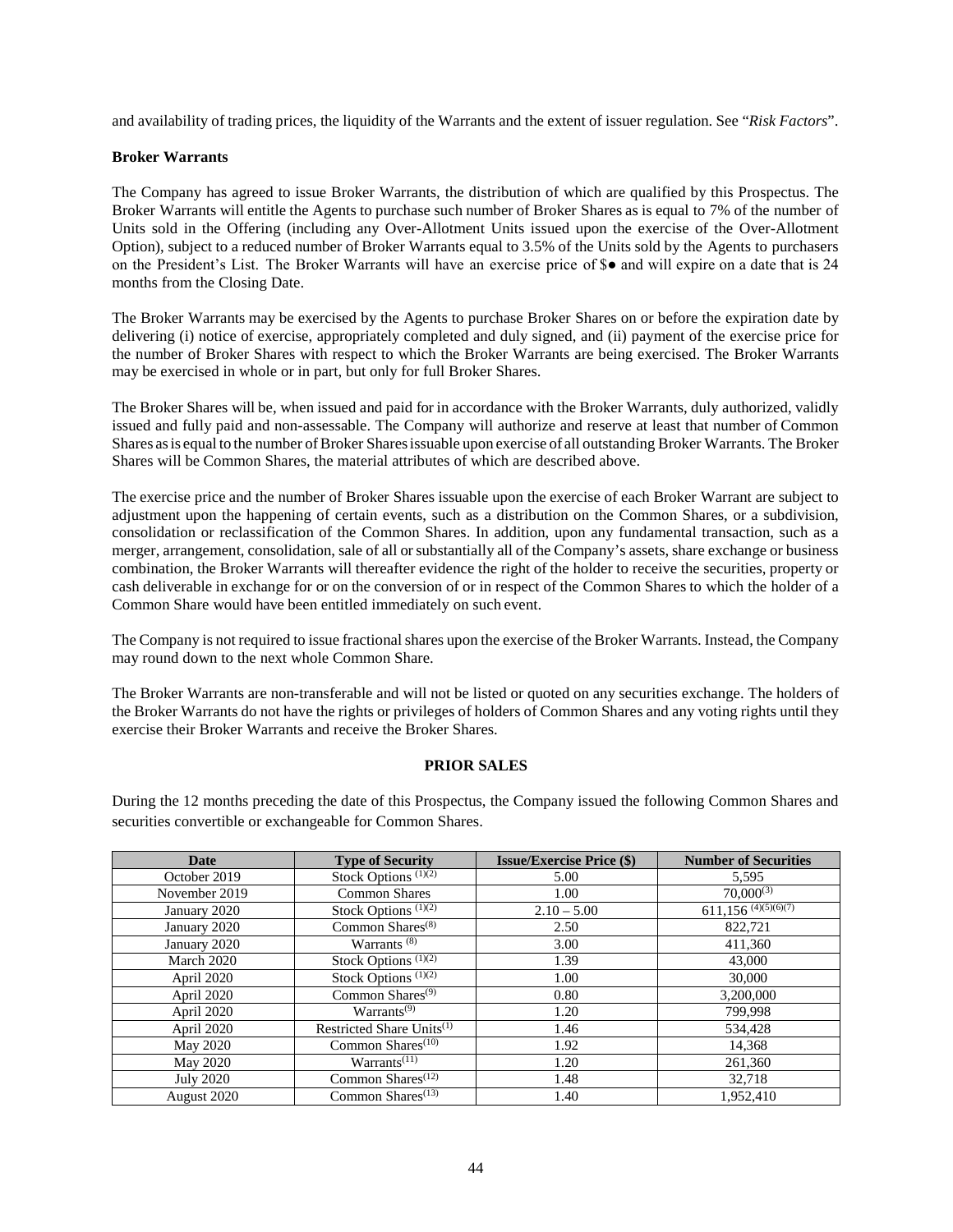| Date           | <b>Type of Security</b>                | <b>Issue/Exercise Price (\$)</b> | <b>Number of Securities</b> |
|----------------|----------------------------------------|----------------------------------|-----------------------------|
| August 2020    | Warrants <sup>(13)</sup>               | 2.00                             | 997,180                     |
| September 2020 | <b>Common Shares</b>                   | $0.10 - 1.10$                    | $194.442^{(15)}$            |
| September 2020 | Stock Options <sup>(1)(2)</sup>        | 1.24                             | 7,500                       |
| September 2020 | Restricted Share Units <sup>(1)</sup>  | 1.24                             | 258,913                     |
| October 2020   | Common Shares $(10)$                   | $0.92 - 0.93$                    | 187,115                     |
| November 2020  | Common Shares $(15)$                   | 0.93                             | 90.489                      |
| November 2020  | Convertible Debentures <sup>(16)</sup> | 1.00                             | 1,100,000                   |
| November 2020  | Warrants <sup>(16)</sup>               | 1.50                             | 550,000                     |
| November 2020  | Stock Options <sup>(1)(2)</sup>        | 1.00                             | 333,000                     |
| November 2020  | Restricted Share Units <sup>(1)</sup>  | 1.00                             | 121,065                     |

#### **Notes:**

- (1) Granted pursuant to the Company's long-term incentive plan.
- (2) The stock options granted expire six (6) years from the date of grant.
- (3) Issued pursuant to the exercise of stock options
- (4) 18,650 of these stock options were granted on January 13, 2020 with an exercise price of \$5.00
- (5) 5,000 of these stock options were granted on January 13, 2020 with an exercise price of \$5.00.
- (6) 191,556 of these stock options were granted on January 23, 2020 with an exercise price of \$2.50. These stock options were granted pursuant to the cancellation of the 9,000 stock options granted on June 28, 2019 and the cancellation of the 310,260 stock options granted on July 10, 2019.
- (7) 395,950 of these stock options were granted on January 24, 2020. 385,950 of these stock options were granted with an exercise price of \$2.75 and 10,000 of these stock options were granted with an exercise price of \$2.10.
- (8) Issued in connection with the January Private Placement.
- (9) Issued in connection with the April Private Placement.
- (10) Issued pursuant to vested restricted share units granted on April 24, 2020.
- (11) Issued pursuant to the cancellation and repricing of the warrants issued in connection with the January Private Placement.
- (12) Issued pursuant to vested restricted share units granted on July 10, 2020.
- (13) Issued in connection with the August Private Placement; 20,975 of the warrants issued in connection with the August Private Placement were issued as a finder's fee.
- (14) 100,000 of these Common Shares were issued pursuant to the exercise of stock options granted on December 10, 2016 and 94,442 of these Common Shares were issued pursuant to vested restricted share units granted on April 24, 2020.
- (15) Issued pursuant to vested restricted share units granted on September 14, 2020.
- (16) Issued pursuant to the Debenture Financing.

### **TRADING PRICE AND VOLUME**

The Common Shares are listed on the TSX under the symbol "AVCN". The following table sets forth the price range and volume of trading of the Common Shares during the 12 months preceding the date of this Prospectus.

|                    | <b>Price Range</b> |        |                     |
|--------------------|--------------------|--------|---------------------|
| <b>Month</b>       | <b>High</b>        | Low    | <b>Total Volume</b> |
| September 2019     | \$4.84             | \$1.85 | 2,667,100           |
| October 2019       | \$4.17             | \$1.87 | 1,829,400           |
| November 2019      | \$3.94             | \$1.42 | 2,383,900           |
| December 2019      | \$2.85             | \$1.23 | 1,188,600           |
| January 2020       | \$3.00             | \$1.52 | 1,264,300           |
| February 2020      | \$2.21             | \$1.30 | 1,151,100           |
| March 2020         | \$1.52             | \$0.66 | 900,900             |
| April 2020         | \$1.84             | \$0.76 | 847,500             |
| May 2020           | \$2.00             | \$1.51 | 917,900             |
| June 2020          | \$1.87             | \$1.30 | 732,500             |
| <b>July 2020</b>   | \$1.60             | \$1.38 | 348,500             |
| August 2020        | \$1.89             | \$1.21 | 1,013,000           |
| September 2020     | \$1.35             | \$0.90 | 1,396,000           |
| October 2020       | \$1.09             | \$0.85 | 637,000             |
| November 1-11 2020 | \$1.10             | \$0.86 | 287,700             |

#### **Notes:**

(1) Source: Yahoo Finance.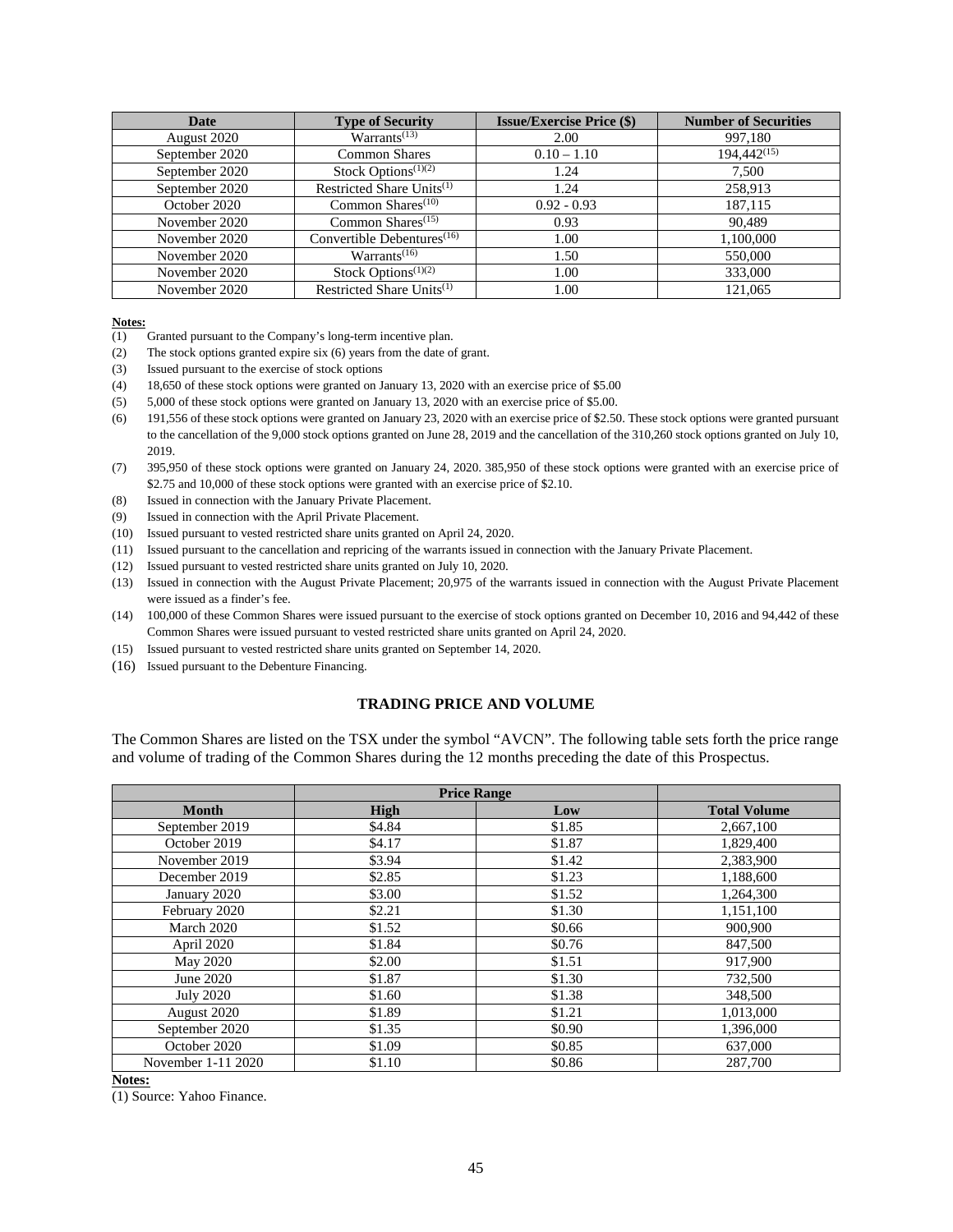On November 11, 2020, the last trading day prior to the date of this Prospectus, the closing price of the Common Shares on the TSX was \$0.98 per Common Share.

### **CERTAIN FEDERAL INCOME TAX CONSIDERATIONS**

In the opinion of DLA Piper (Canada) LLP, legal counsel to the Company, and Goodmans LLP, counsel to the Agents, the following is, as of the date hereof, a general summary of the principal Canadian federal income tax consequences generally applicable to persons who acquire Units pursuant to this Offering and who, for the purposes of the Tax Act, and at all relevant times, are or are deemed to be resident in Canada, hold the Unit Shares, Warrants and any Warrant Shares acquired on the exercise of the Warrants (the Unit Shares and Warrant Shares hereinafter sometimes collectively referred to as "**Common Shares**") as capital property and deal at arm's length and are not affiliated with the Company or the Agents ("**Holders**"). The Common Shares and Warrants will generally be considered to be capital property to a Holder thereof unless either the Holder holds Units in the course of carrying on a business of trading or dealing in securities or the Holder has acquired such securities in a transaction or transactions considered to be an adventure or concern in the nature of trade. Certain Holders whose Unit Shares and Warrant Shares might not otherwise be capital property may, in certain circumstances, be entitled to have such shares and all other "Canadian securities", as defined in the Tax Act, treated as capital property by making the irrevocable election permitted by subsection 39(4) of the Tax Act. This election does not apply to the Warrants. Holders should consult their own tax advisors regarding this election.

This summary is based upon the current provisions of the Tax Act, counsels' understanding of the current published administrative policies and assessing practices of the Canada Revenue Agency (the "**CRA**") and proposed amendments to the Tax Act publicly announced by the Minister of Finance (Canada) prior to the date hereof (the "**Proposed Amendments**"). This summary assumes that the Proposed Amendments will be enacted as proposed but does not take into account or anticipate any other changes in law, whether by way of judicial, legislative or governmental decision or action, nor does it take into account provincial, territorial or foreign income tax considerations. No assurances can be given that the Proposed Amendments will be enacted as proposed, if at all, or that legislative, judicial or administrative changes will not modify or change the statements expressed herein.

This summary does not apply to Holders (i) that are "financial institutions" within the meaning of the "mark-tomarket" rules contained in the Tax Act, (ii) that are "specified financial institutions" as defined in the Tax Act, (iii) an interest in which is a "tax shelter investment" as defined in the Tax Act, (iv) that have made a functional currency reporting election for purposes of the Tax Act, (v) who have entered or will enter into a "derivative forward agreement" or a "synthetic disposition arrangement" in respect of the Common Shares or Warrants, or (vi) that receives dividends on the Common Shares under or as part of a "dividend rental arrangement" as defined in the Tax Act. Such Holders should consult with their own tax advisors with respect to an investment in Units. Additional considerations, not discussed herein, may be applicable to a Holder that is a corporation resident in Canada, and is, or becomes as part of a transaction or event or series of transactions or events that includes the acquisition of the Units, controlled by a non-resident corporation (or pursuant to the Tax Proposals, a non-resident person a group of persons (comprised of any combination of non-resident corporations, non-resident individuals or non-resident trusts that do not deal at arm's length) for purposes of the "foreign affiliate dumping" rules in section 212.3 of the Tax Act. Such Holders should consult their tax advisors with respect to the consequences of acquiring Units.

The Canadian federal income tax consequences to a particular Holder will vary depending on a number of factors, including the province where a particular Holder resides, carries on business or has a permanent establishment and the amount that would be the Holder's taxable income but for the subscription for Units.

**The following discussion of the income tax consequences is, therefore, of a general nature only and is not exhaustive of all the income tax consequences and is not intended to constitute, nor should it be construed to constitute, legal or income tax advice to any particular Holder. This summary is not exhaustive of all Canadian income tax considerations. Accordingly, Holders should consult their own income tax advisors for advice with respect to the tax consequences to them of acquiring Units pursuant to this Offering having regard to their own particular circumstances. Purchasers of Units who are non-residents, or deemed to be non-residents, of Canada for purposes of the Tax Act should consult with their own tax advisors regarding their particular circumstances.**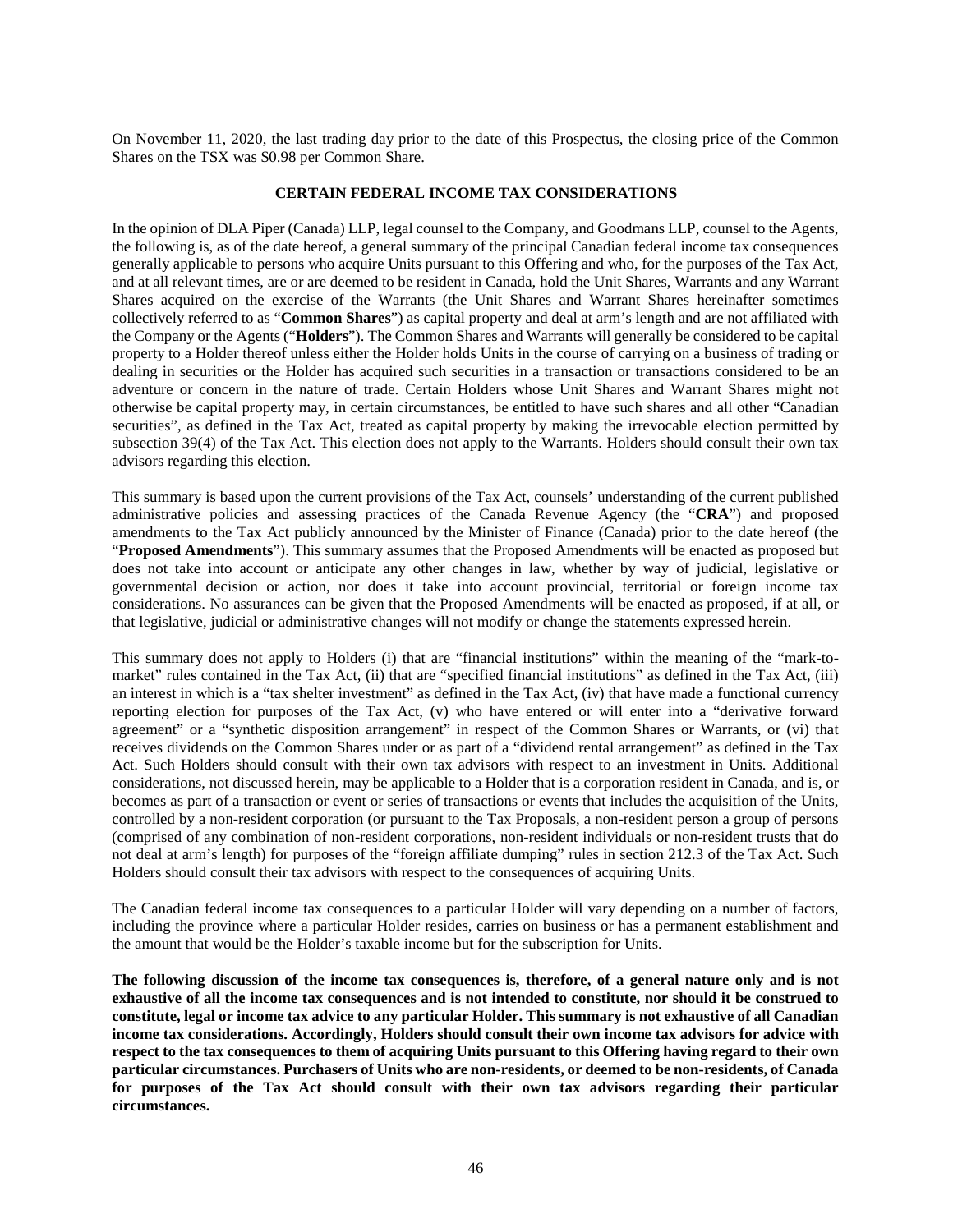## **Allocation of Cost**

The total purchase price of a Unit to a Holder must be allocated on a reasonable basis between the Unit Share and the one-half of one Warrant to determine the cost of each to the Holder for purposes of the Tax Act.

For its purposes, the Company intends to allocate \$● of the Offering Price as consideration for the issue of each Unit Share and \$● of the Offering Price for the issue of each one-half of one Warrant. Although the Company believes that its allocation is reasonable, it is not binding on the CRA or the Holder. Counsel to each of the Company and the Agents express no opinion with respect to the foregoing allocation. The Holder's adjusted cost base ("**ACB**") of the Unit Share comprising a part of each Unit will be determined by averaging the cost of the Unit Share with the ACB to the Holder of all Common Shares owned by the Holder as capital property immediately prior to such acquisition.

## **Exercise of Warrants**

No gain or loss will be realized by a Holder upon the exercise of a Warrant to acquire a Warrant Share. When a Warrant is exercised, the Holder's cost of the Warrant Share acquired thereby will be the aggregate of the Holder's ACB of the Warrant exercised and the exercise price paid for the Warrant Share. The Holder's ACB of the Warrant Share so acquired will be determined by averaging such cost with the ACB to the Holder of all Common Shares owned by the Holder as capital property immediately prior to such acquisition.

## **Expiry of Warrants**

In the event of the expiry of an unexercised Warrant, a Holder generally will realize a capital loss equal to the Holder's ACB of such Warrant. The tax treatment of capital gains and capital losses is discussed in greater detail below under "*Capital Gains and Capital Losses*".

### **Dividends**

Dividends received or deemed to be received on Common Shares will be included in computing the Holder's income. In the case of an individual Holder, (except in the case of certain trusts) such dividends will be subject to the grossup and dividend tax credit rules normally applicable in respect of taxable dividends received from taxable Canadian corporations (as defined in the Tax Act). A dividend will be eligible for the enhanced gross-up and dividend tax credit if the individual (except in the case of certain trusts) is notified in writing by the Company at or before the time the dividend is paid, designating the dividend as an eligible dividend. There may be limitations on the ability of the Company to designate dividends as eligible dividends.

Dividends received or deemed to be received by a corporation on Common Shares must be included in computing its income but generally will be deductible in computing its taxable income in that taxation year. In certain circumstances, subsection 55(2) of the Tax Act will treat a taxable dividend received or deemed to be received by a Holder that is a corporation as proceeds of disposition or a capital gain. Holders that are corporations should consult their own tax advisors having regard to their own circumstances in computing its taxable income.

Individuals (other than certain trusts) may be subject to alternative minimum tax in respect of dividends. See "*Alternative Minimum Tax*" below.

### **Disposition of Common Shares and Warrants**

Upon a disposition (or a deemed disposition) of a Common Share (other than a disposition to the Company, unless purchased by the Company in the open market in the manner in which shares are normally purchased by any member of the public in the open market) or a Warrant (other than on the exercise thereof), a Holder generally will realize a capital gain (or a capital loss) equal to the amount by which the proceeds of disposition of such security, as applicable, net of any reasonable costs of disposition, are greater (or are less) than the ACB of such security, as applicable, to the Holder. The tax treatment of capital gains and capital losses is discussed in greater detail below under "*Capital Gains and Capital Losses*".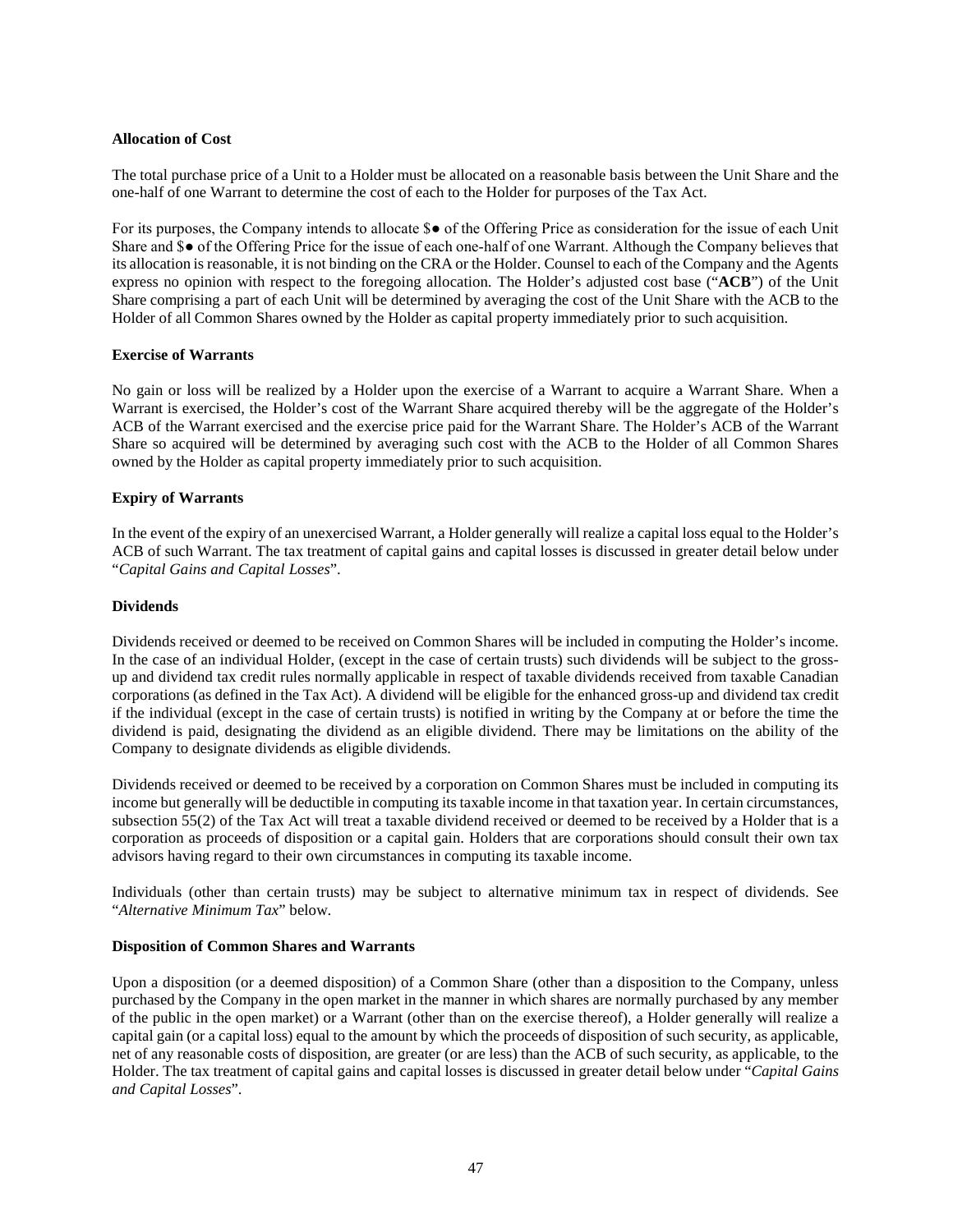### **Capital Gains and Capital Losses**

A Holder will generally be required to include one-half of any capital gain in income as a taxable capital gain and one half of any capital loss may normally be deducted as an allowable capital loss against taxable capital gains realized in the year of disposition. Any unused allowable capital losses may be applied to reduce net taxable capital gains realized in the three preceding taxation years or any subsequent taxation year, subject to the provisions of the Tax Act in that regard.

The amount of any capital loss realized on the disposition or deemed disposition of Common Shares by a Holder that is a corporation may be reduced by the amount of dividends received or deemed to have been received by it on such shares or shares substituted for such shares to the extent and in the circumstances described by the Tax Act. Similar rules may apply where a Holder that is a corporation is a member of a partnership or beneficiary of a trust that owns such shares or that is itself a member of a partnership or a beneficiary of a trust that owns such shares.

A Holder that is throughout the relevant taxation year a "Canadian controlled private corporation" (as defined in the Tax Act) also may be liable to pay an additional refundable tax on its "aggregate investment income" for the year, which will include taxable capital gains.

Individuals (other than certain trusts) may be subject to alternative minimum tax in respect of realized capital gains. See "*Alternative Minimum Tax*" below.

## **Alternative Minimum Tax**

Capital gains realized and dividends received or deemed to be received by a Holder that is an individual or a trust, other than certain specified trusts, may result in such Holder being liable for alternative minimum tax under the Tax Act. Such Holders should consult their own tax advisors in this regard.

### **RISK FACTORS**

An investment in the Units, as well as the Company's prospects, should be considered highly speculative and involves certain risks due to the nature of its business and the present stage of its development. Investors may lose their entire investment. When evaluating the Company and its business, investors should carefully consider all of the information contained and incorporated by reference in this Prospectus before purchasing any of the Units distributed under this Prospectus. Some of the factors described herein, in the documents incorporated or deemed incorporated by reference herein are interrelated and, consequently, investors should treat such risk factors as a whole. If any of the adverse effects set out in the risk factors described herein, or in another document incorporated or deemed incorporated by reference herein occur, it could have a material adverse effect on the business, financial condition and results of operations of the Company.

The risks and uncertainties described or incorporated by reference herein are not the only ones the Company faces and should not be considered exhaustive. Additional risks and uncertainties, including those that the Company is unaware of or that are currently deemed immaterial, may also materially and adversely affect the business, operations and condition, financial or otherwise, of the Company. The Company cannot provide assurance that it will successfully address any or all of these risks. There is no assurance that any risk management steps taken will avoid future loss due to the occurrence of the adverse effects set out in the risk factors herein, or in the other documents incorporated or deemed incorporated by reference herein or other unforeseen risks.

These below risk factors, together with all other information included or incorporated by reference in this Prospectus, including, without limitation, the risks set out under the heading "Risk Factors" in the Annual Information Form and the information contained in the section "*Cautionary Note Regarding Forward-Looking Statements*" should be carefully reviewed and considered by investors. Investors should consult with their professional advisors to assess any investment in the Company.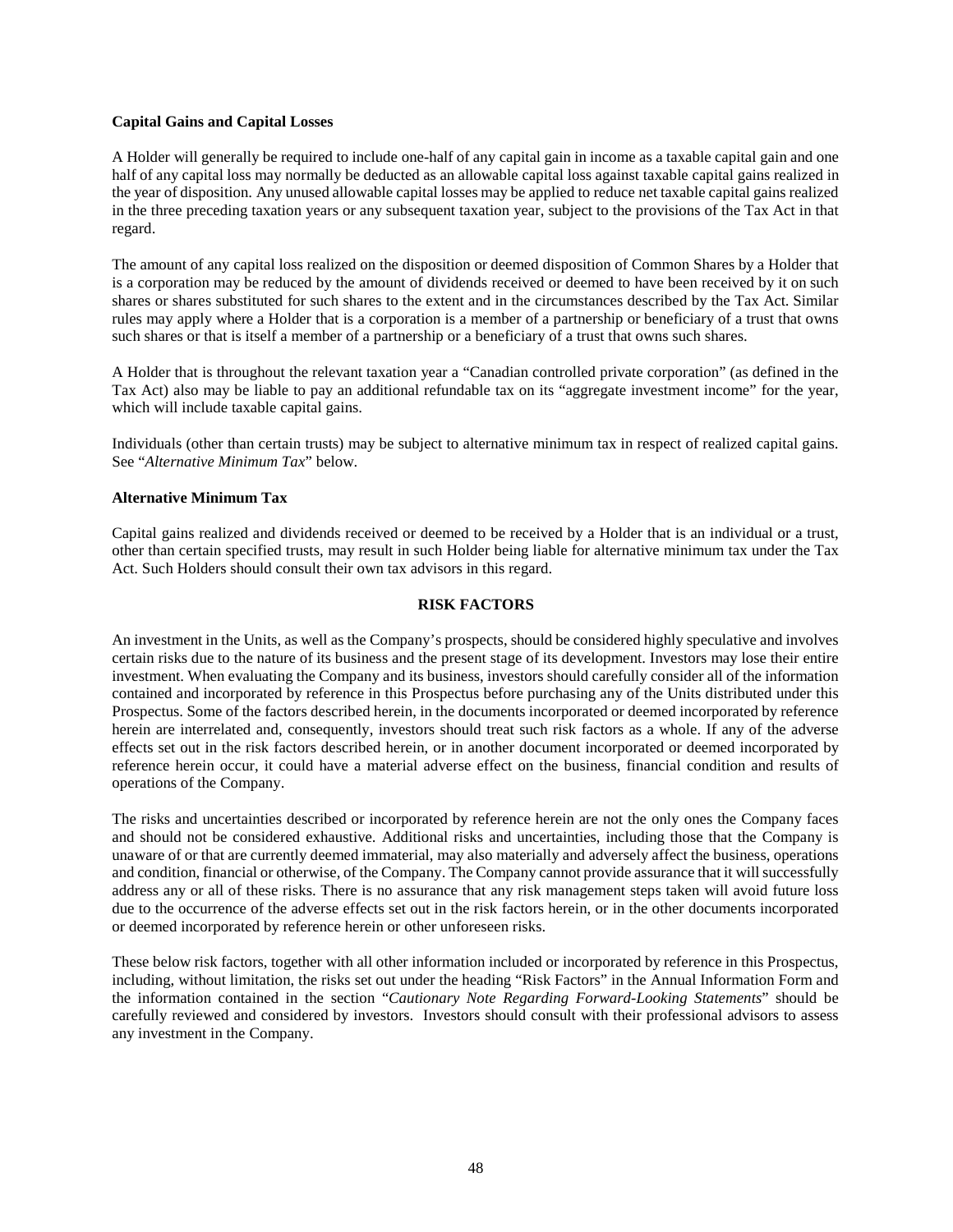### **Risks Related to the Common Shares and the Offering**

### *Trading Price for the Common Shares is Volatile*

The Common Shares are currently listed and posted for trading on the TSX. The market price for the Common Shares may be volatile and subject to wide fluctuations in response to numerous factors, many of which are beyond the Company's control, including the following: actual or anticipated fluctuations in quarterly results of operations; changes in estimates of future results of operations; changes in forecasts, estimates or recommendations of securities research analysts; changes to expectations regarding future results of operations or financial performance; changes in the economic performance or market valuations of other companies that investors deem comparable; additions or departures of senior management or other key employees; sales or perceived sales of additional Common Shares; significant acquisitions or business combinations, strategic partnerships, joint ventures capital commitments; news reports relating to trends, concerns or competitive developments, regulatory changes and other related issues in the industry or target markets in which the Company operates; macroeconomic developments in North America and globally; and market perceptions of the attractiveness of particular industries.

Financial markets have in the past experienced significant price and volume fluctuations that have particularly affected the market prices of equity securities of companies and that have, in many cases, been unrelated to the operating performance, underlying asset values or prospects of such companies. Accordingly, the market price of the Common Shares may decline even if the Company's operating results, financial condition or prospects have not changed. As well, certain institutional investors may base their investment decisions on consideration of the Company's environmental, governance and social practices and performance against such institutions' respective investment guidelines and criteria, and failure to meet such criteria may result in a limited or no investment in the Common Shares by those institutions, which could materially adversely affect the trading price of the Common Shares. There can be no assurance that continuing fluctuations in price and volume will not occur. If such increased levels of volatility and market turmoil continue, the Company's business, financial condition and results of operations could be materially adversely impacted and the trading price of the Common Shares could be materially adversely affected.

### *Securities or Industry Analysts*

The trading market for the Common Shares will depend in part on the research and reports that securities or industry analysts publish about the Company or its business. Avicanna does not currently have and may never obtain research coverage by securities and industry analysts. If no securities or industry analysts commence covering the Company, the trading price for the Common Shares may be negatively impacted. If the Company obtains securities or industry analyst coverage and if one or more of the analysts who cover it downgrade the Common Shares or publish inaccurate or unfavorable research about its business, the trading price of the Common Shares may decline. If one or more of these analysts cease coverage of the Company or fails to publish reports on it regularly, demand for the Common Shares could decrease, which could cause the trading price and volume of the Common Shares to decline.

### *Concentration of Ownership of Common Shares*

The officers and directors of the Company currently own, directly and indirectly, or exercise control or direction over, approximately 27.86% of the issued and outstanding Common Shares, on an undiluted basis. The Company's shareholders nominate and elect the Company's board of directors, which generally has the ability to control the acquisition or disposition of the Company's assets, and the future issuance of its Common Shares or other securities. Accordingly, for any matters with respect to which a majority vote of the Common Shares may be required by law, the Company's directors and officers may have the ability to control such matters. Because the directors and officers control a substantial portion of such Common Shares, investors may find it difficult or impossible to replace the Company's directors if they disagree with the way the Company's business is being operated.

### *Future Sales of Shares by Shareholders*

Sales of a large number of the Common Shares in the public markets, or the potential for such sales, could decrease the trading price of the Common Shares and could impair the Company's ability to raise capital through future sales of the Common Shares. The Company cannot predict the effect that future sales of Common Shares or other equityrelated securities would have on the market price of the Common Shares. The price of the Common Shares could be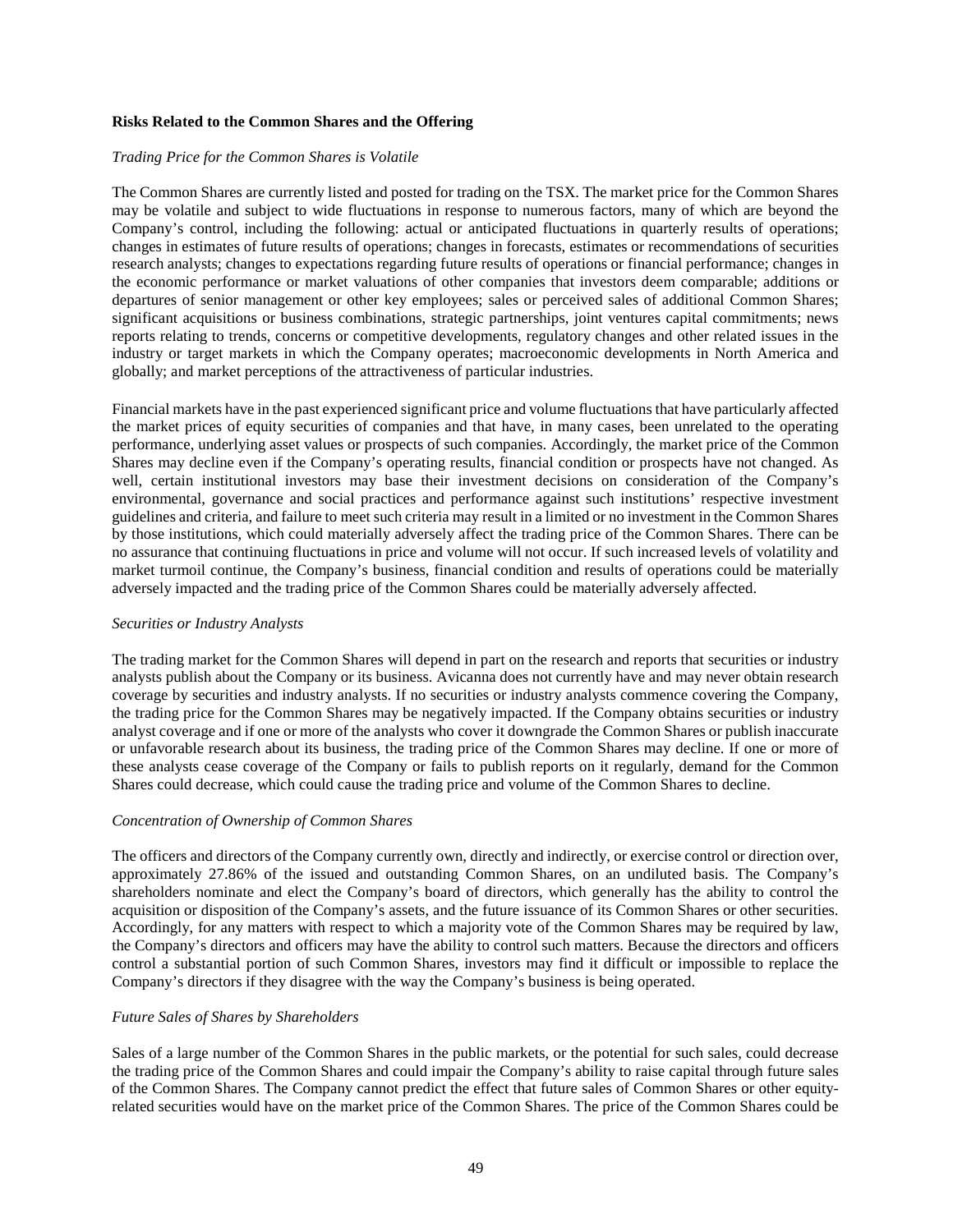affected by possible sales of the Common Shares by hedging or arbitrage trading activity. If the Company raises additional funding by issuing additional equity securities, such financing may substantially dilute the interests of shareholders of the Company and reduce the value of their investment.

### *No Guarantee of a Positive Return in an Investment*

There is no guarantee that an investment in the Units will earn any positive return in the short term or long term. An investment in the Units involves a high degree of risk and should be undertaken only by investors whose financial resources are sufficient to enable them to assume such risks and who have no need for immediate liquidity in their investment. An investment in the Units is appropriate only for investors who have the capacity to absorb a loss of some or all of their investment.

## *Dilution*

The Company may issue additional securities, which may dilute a shareholder's holdings in the Company. The Company's articles permit the issuance of an unlimited number of Common Shares. The directors of the Company have discretion to determine the price and the terms of further issuances. Moreover, additional Common Shares will be issued by the Company in the form of incentive stock options under the Company's stock option plan and upon the exercise of outstanding options and warrants. The market price of the Common Shares could decline because of issuances by the Company or sales by existing shareholders of Common Shares in the market, or the perception that these sales could occur. Sales by shareholders might also make it more difficult for the Company to sell equity securities at a time and price deemed appropriate. Moreover, additional Common Shares will be issued by the Company on the exercise of options under the Company's stock option plan and upon the exercise of outstanding warrants, including the Warrants and the Broker Warrants.

## *Completion of the Offering*

Completion of the Offering remains subject to a number of conditions precedent. There can be no certainty that the Offering will be completed. If the Offering is not completed, the Company may not be able to raise the funds required for the purposes contemplated under "*Use of Proceeds*" from other sources on commercially reasonable terms or at all.

# *Discretion in the Use of Proceeds*

The Company intends to spend the funds available as stated in this Prospectus. See "*Use of Proceeds*". However, there may be circumstances where, for sound business reasons, a reallocation of funds may be deemed prudent or necessary. In such circumstances, the net proceeds will be reallocated at the Company's sole discretion. Management will have discretion concerning the use of proceeds of the Offering, as well as the timing of their expenditures. As a result, an investor will be relying on the judgment of management for the application of the proceeds of the Offering. Management may use the net proceeds of the Offering in ways that an investor may not consider desirable. The results and the effectiveness of the application of the proceeds are uncertain. If the proceeds are not applied effectively, the Company's results of operations may suffer.

# *No Current Market for Warrants*

The Warrants constitute a new issue of securities of the Company. There is currently no market through which the Warrants may be sold and purchasers of Units may not be able to resell the Warrants purchased under this Prospectus. The Company does not plan to apply to list the Warrants on the TSX or any other securities exchange or other trading system. No assurance can be given as to whether an active trading market will develop or be maintained for the Warrants. To the extent that an active trading market for the Warrants does not develop or fails to be sustained, the liquidity and trading prices for the Warrants may be adversely affected. The market price of the Warrants will be based on a number of factors, including but not limited to: (i) the markets for similar securities; (ii) the financial condition, results of operations and prospects of the Company; (iii) the market price and volatility of the Common Shares; (iv) changes in the industry in which the Company operates and competition affecting the Company; and (v) general market and economic conditions. Purchasers may not be able to resell Warrants purchased under this Prospectus. This may affect the pricing of the Warrants in the secondary market, the transparency and availability of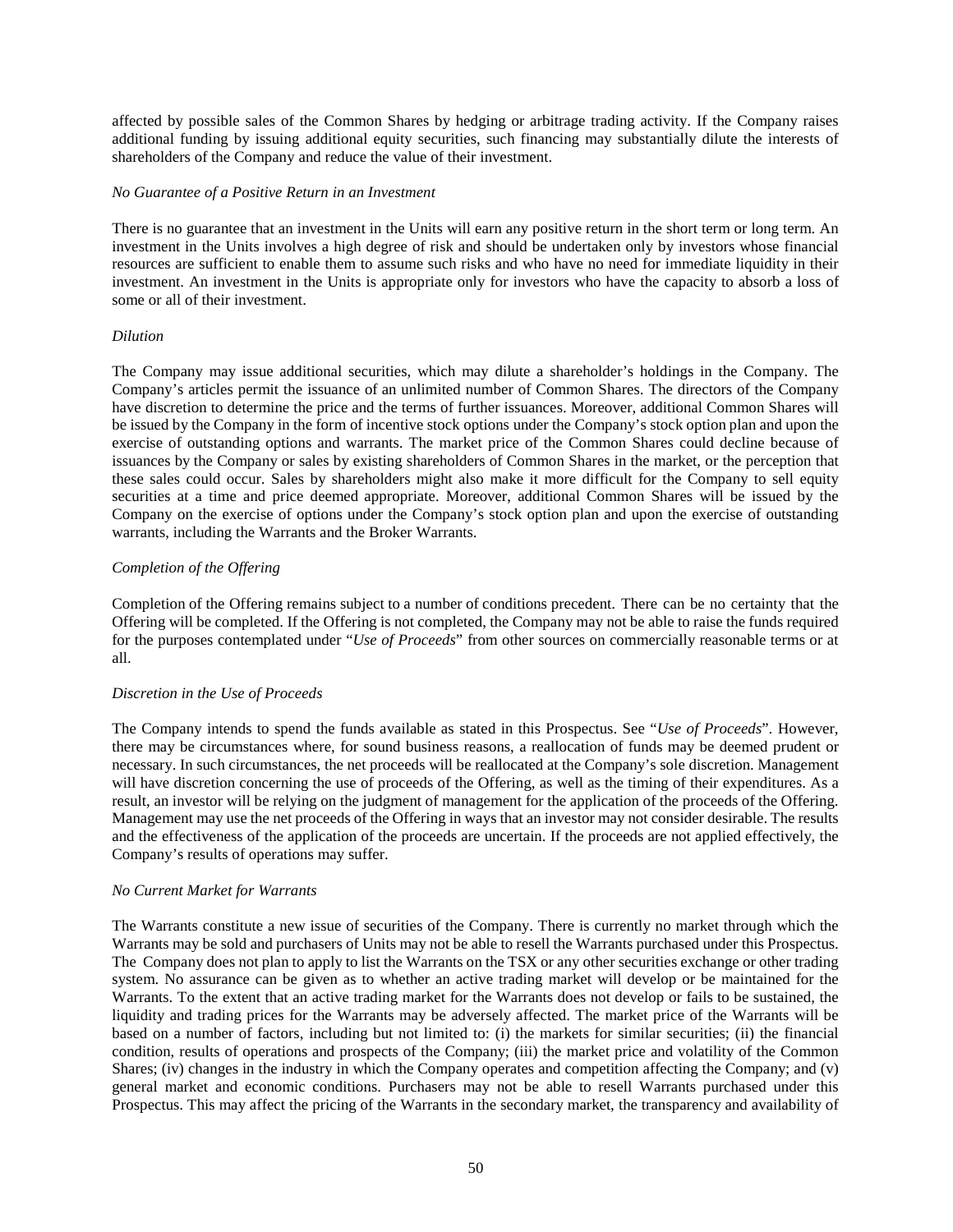trading prices, the liquidity of these securities and the extent of issuer regulation.

#### *Holders of Warrants Have no Rights as a Shareholder*

The Warrants do not confer any rights of common share ownership on their holders, such as voting rights or the right to receive dividends, but rather merely represent the right to acquire Common Shares at a fixed price for a limited period of time. Specifically, commencing on the date of issuance, holders of the Warrants may exercise their right to acquire Common Shares and pay an exercise price of \$● per Common Share, prior to 24 months following the Closing Date, after which date any unexercised Warrants will expire and have no further value.

#### *Dividends*

The Company currently intends to retain future earnings, if any, for future operation and expansion and has no current plans to pay any dividends for the foreseeable future. Any decision to declare and pay dividends in the future will be made at the discretion of the Company's Board of Directors and will depend on, among other things, the Company's financial results, cash requirements, contractual restrictions and other factors that the Board of Directors may deem relevant. In addition, the Company's ability to pay dividends may be limited by covenants of any existing and future outstanding indebtedness it incurs. As a result, investors may not receive any return on an investment in their Common Shares unless they sell them for a price greater than that which they paid for it.

#### **Risks Related to the Business**

### *Risks Related to the COVID-19 Pandemic*

The current outbreak of the novel coronavirus (COVID-19) that was first reported from Wuhan, China in December 2019, and the spread of this virus could continue to have a material adverse effect on global economic conditions which may adversely impact the Company's business. The World Health Organization declared a global emergency on January 30, 2020 with respect to the outbreak and characterized it as a pandemic on March 11, 2020. Cases of COVID-19 have been reported in 216 countries, areas or territories as of August 31, 2020, including China, the United States, Canada, and countries in the European Union. The extent to which the outbreak impacts the Company's business will depend on future developments, which are highly uncertain and cannot be predicted, including new information which may emerge concerning the severity of the outbreak and the actions to contain the outbreak or treat its impact, among others. Moreover, the actual and threatened spread of the coronavirus globally could also have a material adverse effect on the regional economies in which the Company intends to operate, continue to negatively impact stock markets, adversely impact the Company's ability to raise capital, and cause continued interest rate volatility. In particular, the outbreak in the United States, which has resulted in restrictions including quarantines, closures, cancellations and travel restrictions, may have a material adverse effect on the Company's business including operating, manufacturing supply chain, regulatory submissions and project development delays and disruptions, labour shortages, travel and shipping disruption and shutdowns, interruptions in product supply or restrictions on the export or shipment of the Company's products and reduced customer demand. The Company may incur expenses or delays relating to such events outside of the Company's control, which could have a material adverse impact on the Company's business, operating results and financial condition. Any of these developments, and others, could have a material adverse effect on the Company's business.

#### *New Industry and Market*

The cannabis industry and market are relatively new in the jurisdictions in which the Company operates, and this industry and market may not continue to exist or grow as anticipated or Avicanna may ultimately be unable to succeed in this new industry and market. These licensed producers are operating in a relatively new cannabis industry and market. The licensed producers are subject to general business risks, as well as risks associated with a business involving an agricultural product and a regulated consumer product. The Company holds a controlling interest in two licensed producers in Colombia that are licensed to harvest, extract, produce and sell both psychoactive (THC) and non-psychoactive (CBD) medical cannabis extract. Within Colombia, the Company intends to sell and market its proprietary medical and cosmetic cannabinoid-based products. To this extent the Company needs to build brand awareness in this industry, and in the markets it operates in through significant investments in its strategy, its licensed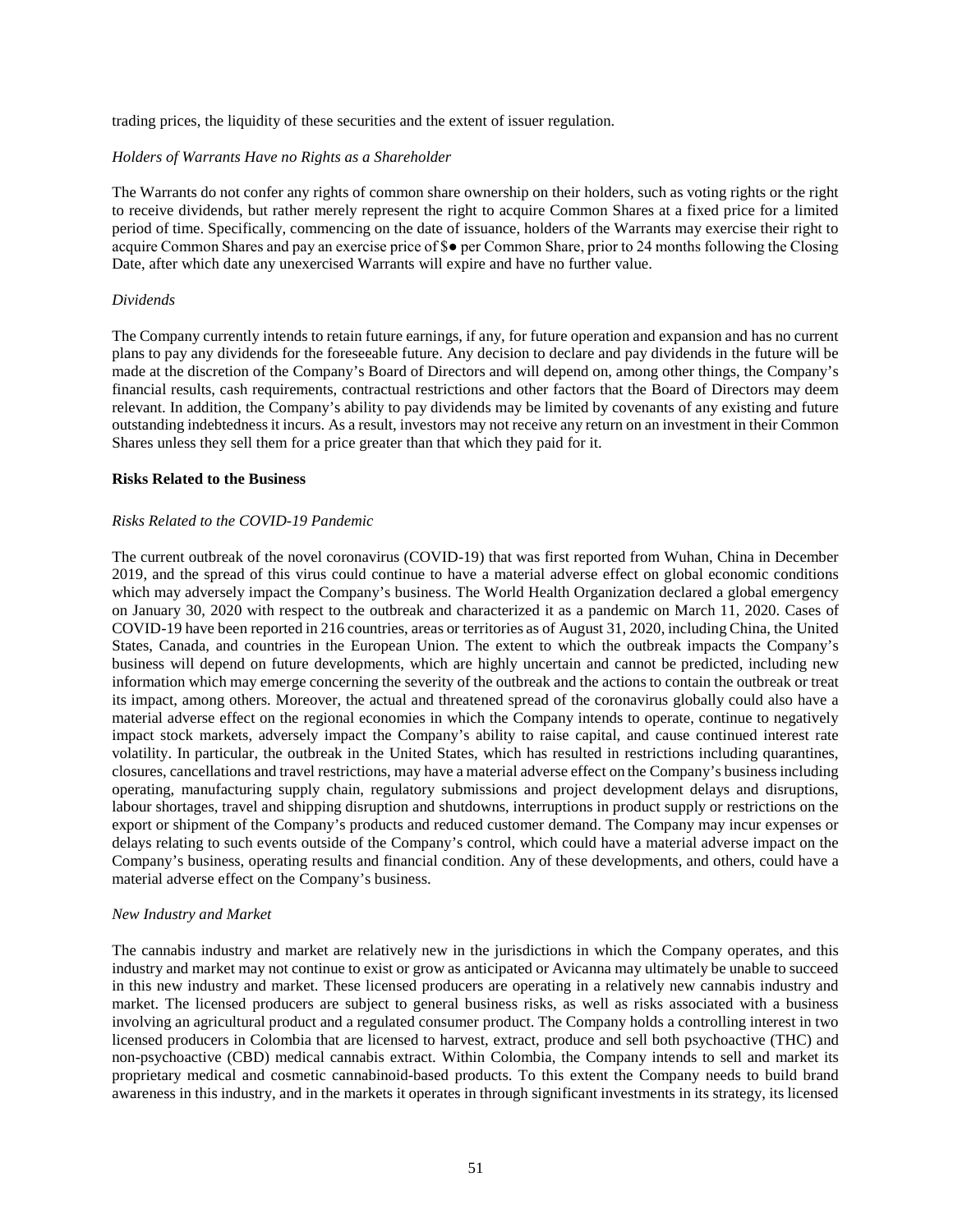producers production capacity, quality assurance, and compliance with regulations. These activities may not promote the Company's brand and products as effectively as intended, or at all. Competitive conditions, consumer tastes, patient requirements and spending patterns in this new industry and market are relatively unknown and may have unique circumstances that differ from existing industries and markets. There are no assurances that this industry and market will continue to exist or grow as currently estimated or anticipated, or function and evolve in a manner consistent with management's expectations and assumptions. Any event or circumstance that affects the medical cannabis industry and market could have a material adverse effect on Avicanna's business, financial condition and results of operations.

## *Rapidly Changing Industry*

The market for the Company's products and services is characterized by rapid intellectual property advances, changes in customer requirements, changes in protocols and evolving industry standards. If the Company is unable to develop enhancements to its existing products and services or acceptable new products and services that keep pace with rapidly changing developments, its products and services may become obsolete, less marketable and less competitive and the Company's business will be harmed.

## *Publicity or Consumer Perception*

The Company believes that the economic viability of the legal cannabis industry is highly dependent upon consumer perception regarding the safety, efficacy and quality of the cannabis produced. Consumer perception of cannabis products can be significantly influenced by scientific research or findings, regulatory investigations, litigation, media attention and other publicity regarding the consumption of cannabis products. There can be no assurance that future scientific research, findings, regulatory proceedings, litigation, media attention or other research findings or publicity will be favourable to the legal cannabis market or any particular product, or consistent with earlier publicity. Future research reports, findings, regulatory proceedings, litigation, media attention or other publicity that are perceived as less favourable than, or that question, earlier research reports, findings or publicity could have a material adverse effect on the demand for the Company's products and services, and, correspondingly, on the Company's business, results of operations, financial condition and cash flows. The effect of consumer perceptions on the legal cannabis market means that adverse scientific research reports, findings, regulatory proceedings, litigation, media attention or other publicity, whether or not accurate or with merit, could have a material adverse effect on the demand for the Company's products and services, and, correspondingly, on the Company's business, results of operations, financial condition and cash flows. Further, adverse publicity reports or other media attention regarding the safety, efficacy and quality of cannabis in general, or associating the consumption of cannabis with illness or other negative effects or events, could have such a material adverse effect. Such adverse publicity reports or other media attention could arise even if the adverse effects associated with such products resulted from consumers' failure to consume such products appropriately or as directed.

# *Future Clinical Research into Effective Medical Cannabis Therapies*

Research in Canada and internationally regarding the medical benefits, viability, safety, efficacy, use and social acceptance of cannabis or isolated cannabinoids (such as CBD and THC) remains in early stages. There have been relatively few clinical trials on the benefits of cannabis or isolated cannabinoids (such as CBD and THC). Although the Company believes that the articles, reports and studies support its beliefs regarding the medical benefits, viability, safety, efficacy, dosing and social acceptance of cannabis, future research and clinical trials may prove such statements to be incorrect, or could raise concerns regarding, and perceptions relating to, cannabis. Given these risks, uncertainties and assumptions, investors should not place undue reliance on such articles and reports. Future research studies and clinical trials may draw opposing conclusions to those stated in this Prospectus or the documents incorporated by reference herein or reach negative conclusions regarding the medical benefits, viability, safety, efficacy, dosing, social acceptance or other facts and perceptions related to medical cannabis, which could have a material adverse effect on the demand for the Company's products with the potential to lead to a material adverse effect on the Company's business, financial condition and results of operations or prospects.

# *Limited Operating History*

Avicanna has a limited history of operations and is considered a start-up company. As such, Avicanna is subject to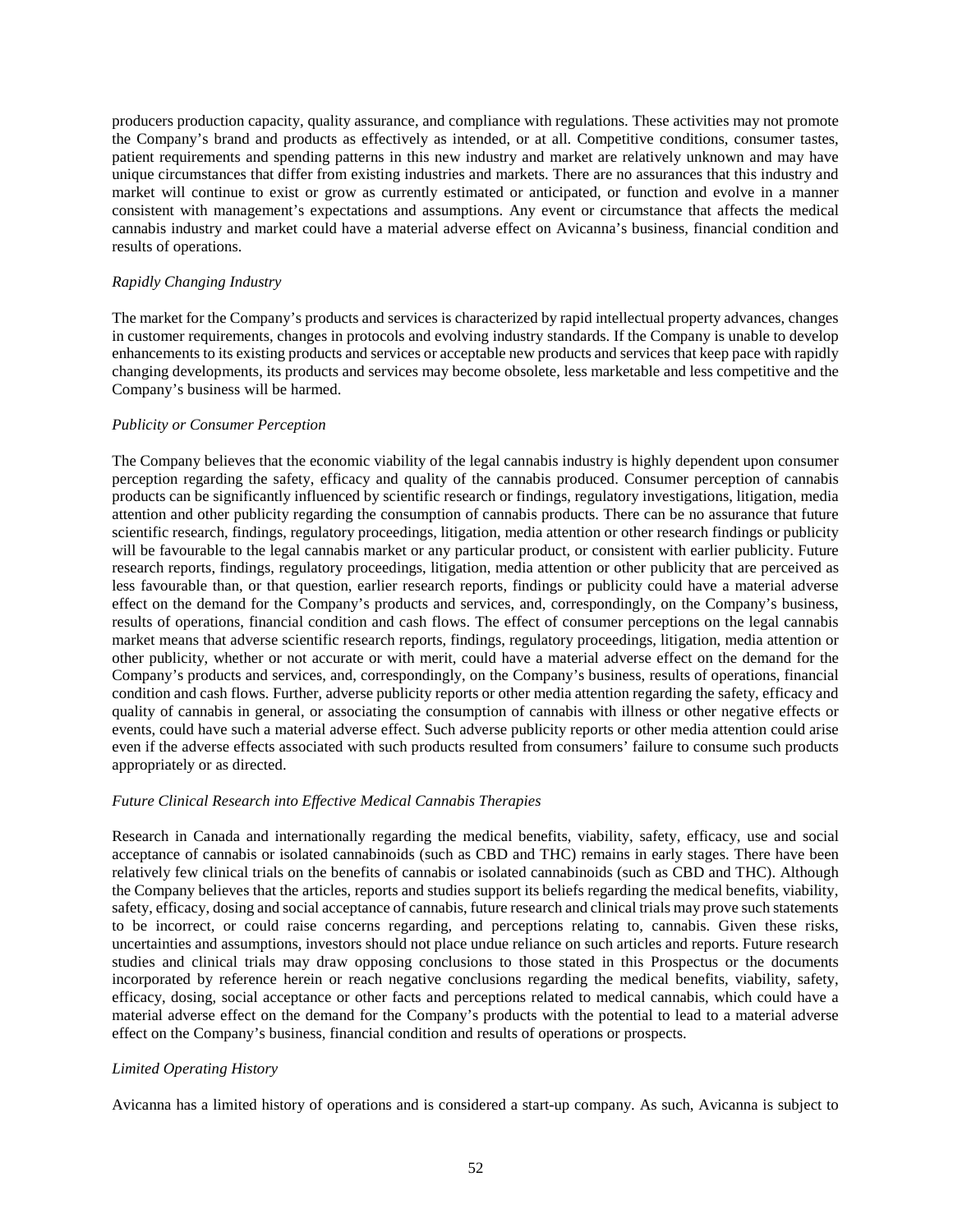many risks common to such enterprises, including under-capitalization, cash shortages, limitations with respect to personnel, financial and other resources and lack of revenues. There is no assurance that the Company will be successful in achieving a return on shareholders' investment and the likelihood of its success must be considered in light of the Company's early stage of operations.

## *Key Personnel*

The Company's success has depended and continues to depend upon its ability to attract and retain key management, including the Company's Chief Executive Officer, technical experts, and scientists. The Company will attempt to enhance its management and technical expertise by continuing to recruit qualified individuals who possess desired skills and experience in certain targeted areas. The Company's inability to retain employees and attract and retain sufficient additional employees or scientific and technical support resources could have a material adverse effect on the Company's business, results of operations, sales, cash flow or financial condition. Shortages in qualified personnel or the loss of key personnel could adversely affect the financial condition of the Company and results of operations of the business and could limit the Company's ability to develop and market its cannabis-related products. The loss of any of the Company's senior management or key employees could materially adversely affect the Company's ability to execute its business plan and strategy, and the Company may not be able to find adequate replacements on a timely basis, or at all. The Company does not maintain key person life insurance policies on any employees.

## *Realization of Growth Targets*

The Company is currently in the early development stage. The Company's growth strategy contemplates expanding the cultivation facilities of Sativa Nativa and SMGH with additional production resources. There is a risk that these additional resources will not be achieved on time, on budget, or at all, as they can be adversely affected by a variety of factors, including some that are discussed elsewhere in these risk factors as well as: delays in obtaining, or conditions imposed by, regulatory approvals; plant design errors; environmental pollution; non-performance by third party contractors; increases in materials or labour costs; construction performance falling below expected levels of output or efficiency; breakdown, aging or failure of equipment or processes; contractor or operator errors; labour disputes, disruptions or declines in productivity; inability to attract sufficient numbers of qualified workers; disruption in the supply of energy and utilities; or major incidents and/or catastrophic events such as fires, explosions, earthquakes or storms. As a result, there is a risk that the Company may not have products, or a sufficient amount of products, available to meet the anticipated demand or to meet future demand when it arises.

### *Forward-Looking Information May Prove Inaccurate*

Investors are cautioned not to place undue reliance on forward-looking statements and forward-looking information. By its nature, forward-looking statements and forward-looking information involve numerous assumptions, known and unknown risks and uncertainties, of both a general and specific nature, that could cause actual results to differ materially from those suggested by the forward-looking statements and forward-looking information or contribute to the possibility that predictions, forecasts or projections will prove to be materially inaccurate. Additional information on the risks, assumptions and uncertainties are found in this Prospectus under the heading "*Cautionary Note Regarding Forward- Looking Statements*".

### *Negative Cash Flow from Operations*

The Company had a negative operating cash flow for the financial years ended December 31, 2019 and 2018 and for the nine months ended September 30, 2020. To the extent that the Company has negative cash flow in any future period, the Company may be required to use net proceeds from the Offering to fund such negative cash flow from operating activities. In order to stay in business, in the absence of cash flow from operations, the Company will have to raise funding through financing activities. However, there is no certainty the Company will be able to raise funds at all or on terms acceptable to the Company in the event it needs to do so. Furthermore, additional funds raised by the Company through the issuance of equity or convertible debt securities would cause the Company's current shareholders to experience dilution. Such securities also may grant rights, preferences or privileges senior to those of the Company's shareholders. The Company does not have any contractual restrictions on its ability to incur debt and, accordingly, the Company could incur significant amounts of indebtedness to finance its operations. Any such indebtedness could contain restrictive covenants, which likely would restrict the Company's operations. See "*Use of*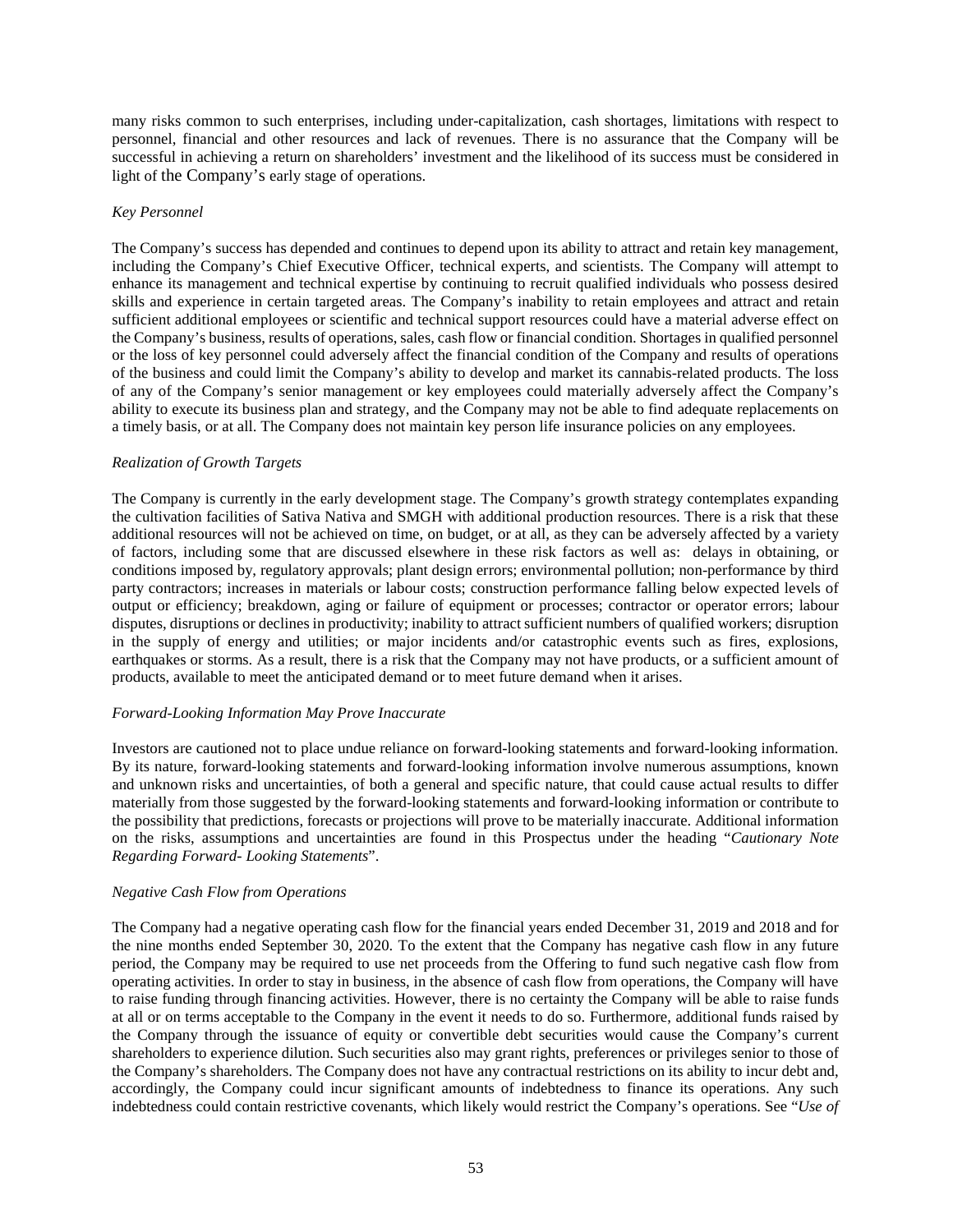## *Proceeds*".

### *Inability to Develop New Products and Remain Competitive in the Market*

The cannabis industry is in its early stages and it is likely that the Company and its competitors will seek to introduce new products in the future. In attempting to keep pace with any new market developments, the Company will need to expend significant amounts of capital in order to successfully develop and generate revenues from, new products. The Company may also be required to obtain additional regulatory approvals from applicable authorities based on the jurisdiction(s) in which it plans to distribute its products in, which may take significant time. The Company may not be successful in developing effective and safe new products, bringing such products to market in time to be effectively commercialized, or obtaining any required regulatory approvals, which together with capital expenditures made in the course of such product development and regulatory approval processes, may have a material adverse effect on the Company's business, financial condition and results of operations.

### *Introduction of New Products*

Avicanna has a number of new products in the prototype stage which it anticipates will be introduced by the Company. Detailed costing of these products has not been completed. There can be no assurance that these new products can be brought to market, that they can be produced at a competitive price, or that they are commercially viable.

### *Construction Risk Factors*

The Company is subject to a number of construction risk factors, including the availability and performance of engineering and contractors, suppliers and consultants, the receipt of required governmental approvals and permits in connection with the construction of the facilities at Sativa Nativa and SMGH in Santa Marta, Colombia. Any delay in the performance of any one or more of the contractors, suppliers, consultants or other persons on which the Company is dependent in connection with its construction activities, a delay in or failure to receive the required governmental approvals and permits in a timely manner or on reasonable terms, or a delay in or failure in connection with the completion and successful operation of the operational elements in connection with construction could delay or prevent the construction of any expansion of the facilities. There can be no assurance that current or future construction plans implemented by the Company will be successfully completed on time, within budget and without design defect, that available personnel and equipment will be available in a timely manner or on reasonable terms to successfully complete construction projects, that the Company will be able to obtain all necessary governmental approvals and permits, or that the completion of the construction, the start-up costs and the ongoing operating costs will not be significantly higher than anticipated by the Company. Any of the foregoing factors could adversely impact the operations and financial condition of the Company.

### *Co-Investment Risk*

The Company has co-invested and may continue to co-invest in one or more investments with certain strategic investors and/or other third parties through joint ventures or other entities, which parties in certain cases may have different interests or superior rights to those of the Company. Although it is the Company's intent to retain control and other superior rights over the Company's investments, under certain circumstances it may be possible that the Company relinquishes such rights over certain of its investments and, therefore, may have a limited ability to protect its position therein. In addition, even when the Company does maintain a control position with respect to its investments, the Company's investments may be subject to typical risks associated with third-party involvement, including the possibility that a third-party may have financial difficulties resulting in a negative impact on such investment, may have economic or business interests or goals that are inconsistent with those of the Company, or may be in a position to take (or block) action in a manner contrary to the Company's objectives. The Company may also, in certain circumstances, be liable for the actions of its third-party partners or co-investors. Co-investments by third parties may or may not be on substantially the same terms and conditions as the Company, and such different terms and conditions may be disadvantageous to the Company.

## *Risk of Unspecified Investments*

There can be no assurance that the Company will acquire favourable investment opportunities or that any such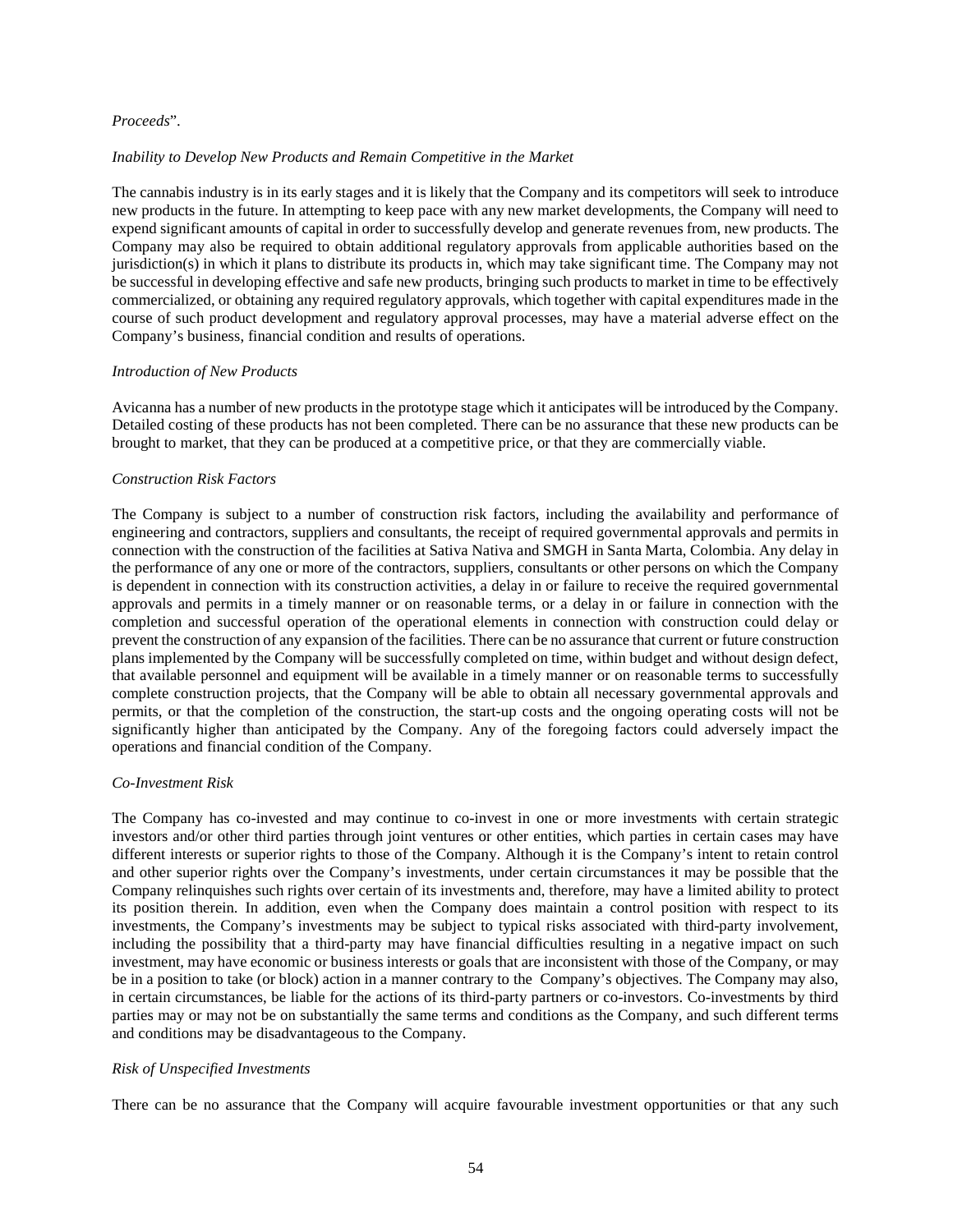investments will generate revenues or profits. Failure to successfully manage the acquisition of investments could harm the Company's business, strategy and operating results in a material way. The Company's inability to implement its financing strategy successfully could adversely affect its profitability and its ability to satisfy its financial obligations. The transactions and their success may be exposed to a number of risks, including the risks that the Company may not be able to identify viable opportunities or, if it does identify viable opportunities, effect the transaction and that the investment may fail to perform.

## *Insurance and Uninsured Risk*

The Company's business is subject to a number of risks and hazards generally, including adverse environmental conditions, accidents, labour disputes and changes in the regulatory environment. Such occurrences could result in damage to assets, personal injury or death, environmental damage, delays in operations, monetary losses and possible legal liability.

Although the Company intends to continue to maintain insurance to protect against certain risks in such amounts as it considers to be reasonable, its insurance will not cover all of the potential risks associated with its operations. The Company may also be unable to maintain insurance to cover these risks at economically feasible premiums. Insurance coverage may not continue to be available or may not be adequate to cover any resulting liability.

## *Reliance on Third-Party Suppliers, Manufacturers and Contractors*

The Company intends to maintain a full supply chain for the provision of products and services to the regulated cannabis industry. Due to the uncertain regulatory landscape for regulating cannabis in Canada, Colombia, and the U.S., the Company's third-party suppliers, manufacturers and contractors may elect, at any time, to decline or withdraw services necessary for the Company's operations. Loss of its suppliers, service providers or distributors would have a material adverse effect on the Company's business and operational results. Disruption of the Company's manufacturing and distribution operations could adversely affect inventory supplies and the Company's ability to meet product delivery deadlines.

### *Market Conditions*

Recent market events and conditions and economic disruptions have in the past impacted capital investment initiatives and sales cycles, and will continue to impact the performance of the global economy and inevitably the Company moving forward.

Adverse and uncertain economic market conditions, particularly in the locations in which the Company operates, may impact customer and consumer demand for its products and its ability to manage commercial relationships with it customers, suppliers and creditors. Consumers may shift purchases to lower-priced or other perceived value offerings during economic downturns, which may adversely affect the result of operations. Additionally, consumers may choose to purchase private label products rather than branded products, which generally have lower retail prices than do their branded counterparts. Distributors and retailers may become more conservative in response to these conditions and seek to reduce their inventories. The Company's results of operations depend upon, among other things, its ability to maintain and increase sales volumes with existing customers, its ability to attract new customers, the financial condition of its customers and its ability to provide products that appeal to consumers at the right price. A prolonged period of adverse market conditions may impede the Company's ability to grow.

### *No Assurances of Profit Generation or Immediate Results*

There is no assurance as to whether the Company will be profitable, earn revenues, or pay dividends. The Company has incurred and anticipates that it will continue to incur substantial expenses relating to the development and initial operations of its business. The payment and amount of any future dividends will depend upon, among other things, the Company's results of operations, cash flow, financial condition, and operating and capital requirements. There is no assurance that future dividends will be paid, and, if dividends are paid, there is no assurance with respect to the amount of any such dividends.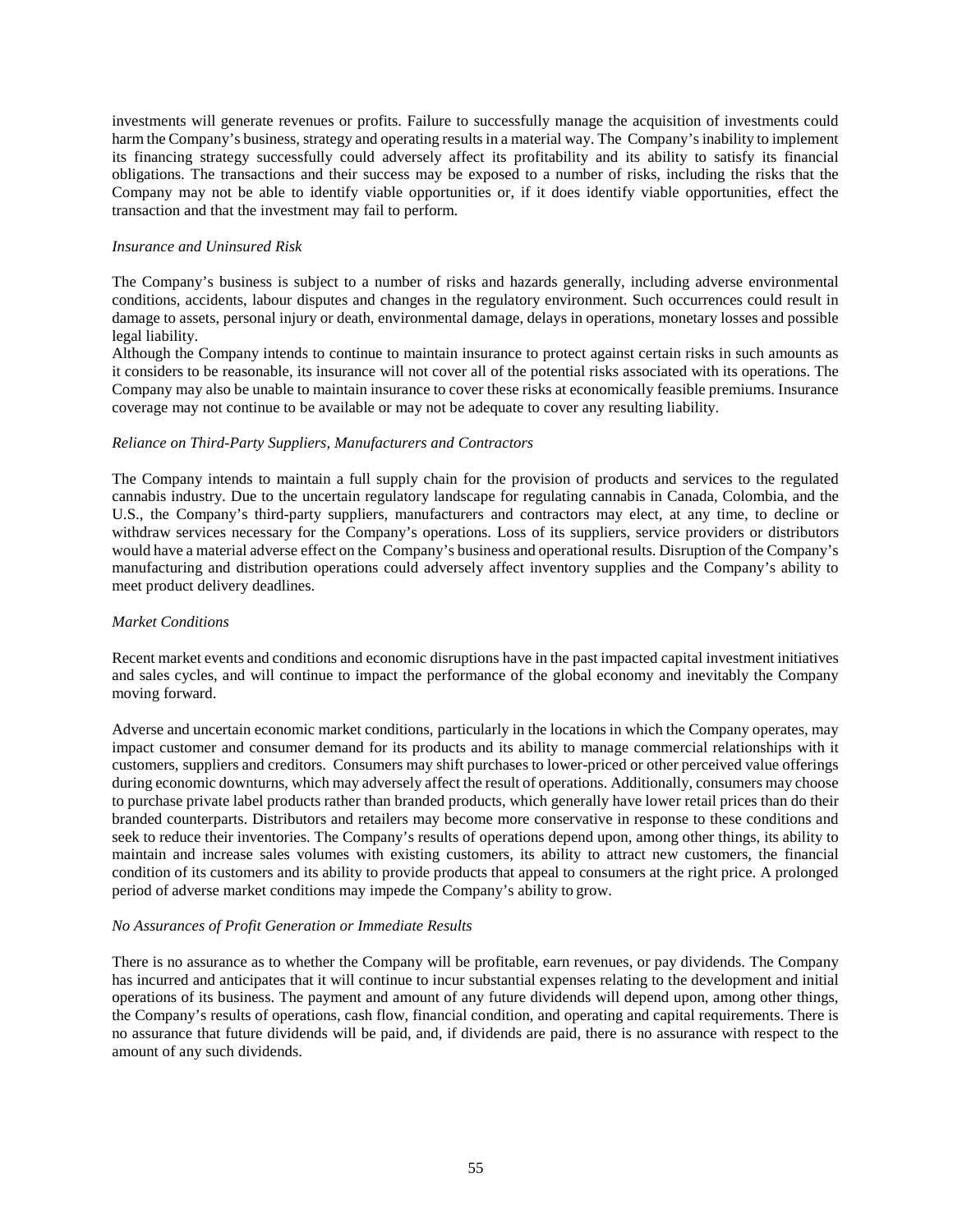#### *Ongoing Costs and Obligations*

The Company expects to incur significant ongoing costs and obligations related to its investment in infrastructure and growth and for regulatory compliance, which could have a material adverse impact on the Company's results of operations, financial condition and cash flows. In addition, future changes in regulations, more vigorous enforcement thereof or other unanticipated events could require extensive changes to the Company's operations, increase compliance costs or give rise to material liabilities, which could have a material adverse effect on the business, results of operations and financial condition of the Company. The Company's efforts to grow the business may be costlier than expected, and Avicanna may not be able to increase revenue enough to offset any higher operating expenses. Avicanna may incur significant losses in the future for a number of reasons, including the other risks described herein and documents incorporated by reference, and unforeseen expenses, difficulties, complications and delays, and other unknown events. If Avicanna is unable to achieve and sustain profitability, the market price of the Common Shares may significantly decrease.

### *Additional Financing*

The building and operation of the Company's facilities and business are capital intensive. In order to execute the anticipated growth strategy, the Company will require some additional equity and/or debt financing to support ongoing operations, to undertake capital expenditures or to undertake acquisitions or other business combination transactions.

There can be no assurance that additional financing will be available to the Company when needed or on terms which are acceptable. The Company's inability to raise financing to support on-going operations or to fund capital expenditures or acquisitions could limit the Company's growth and may have a material adverse effect upon future profitability. The Company may require additional financing to fund its operations to the point where it is generating positive cash flows.

If additional funds are raised through further issuances of equity or convertible debt securities existing shareholders could suffer significant dilution, and any new equity securities issued could have rights, preferences and privileges superior to those of holders of Common Shares. Any debt financing secured in the future could involve restrictive covenants relating to capital raising activities and other financial and operational matters, which may make it more difficult for the Company to obtain additional capital and to pursue business opportunities, including potential acquisitions.

### *Competition*

There is potential that the Company will face intense competition from other companies, some of which can be expected to have longer operating histories and more financial resources as well as manufacturing and marketing experience than the Company. Increased competition by larger and better financed competitors could materially and adversely affect the business, financial condition and results of operations of the Company.

Because of the early stage of the industry in which the Company operates, the Company expects to face additional competition from new entrants. If the number of users of medical cannabis products increases, the demand for products will increase and the Company expects that competition will become more intense, as current and future competitors begin to offer an increasing number of diversified products. To remain competitive, the Company will require a continued high level of investment in R&D, marketing, sales and client support. The Company may not have sufficient resources to maintain R&D, marketing, sales and client support efforts on a competitive basis which could materially and adversely affect the business, financial condition and results of operations of the Company.

# *Transportation Disruptions*

Due to the perishable and premium nature of the Company's products, the Company will depend on fast and efficient courier services to distribute its products. Any prolonged disruption of this courier service could have an adverse effect on the financial condition and results of operations of the Company. Rising costs associated with the courier services used by the Company to ship its products may also adversely impact the business of the Company and its ability to operate profitably.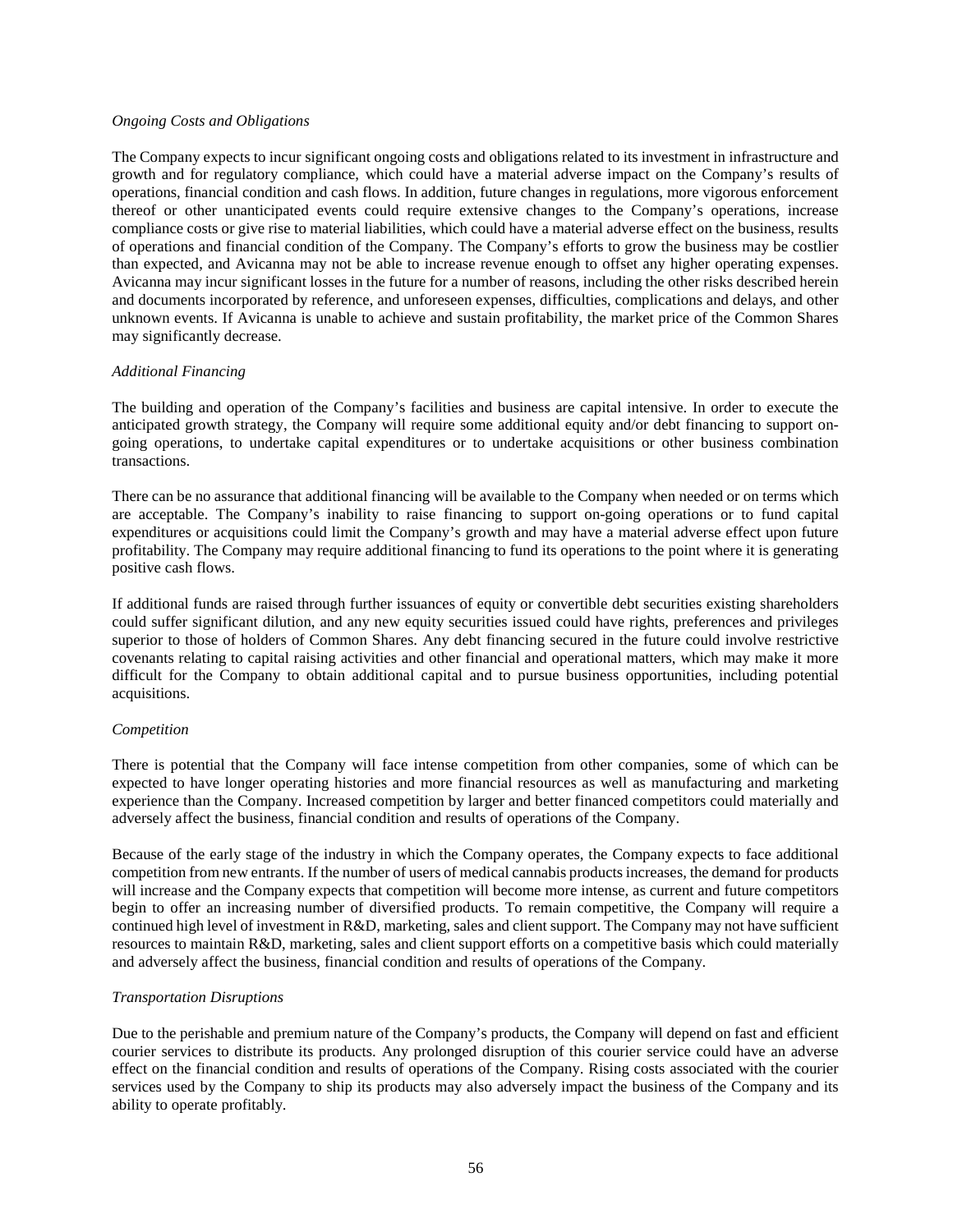#### *Reliance on Key Inputs*

The Company's business is dependent on a number of key inputs and their related costs including raw materials and supplies related to its growing operations, as well as electricity, water and other local utilities. Any significant interruption or negative change in the availability or economics of the supply chain for key inputs could materially impact the business, financial condition and operating results of the Company. Any inability to secure required supplies and services or to do so on appropriate terms could have a materially adverse impact on the business, financial condition and operating results of the Company. Specifically, the Company plans to use its Extracts for use in its products. If the Company is unable to obtain, maintain and/or renew its quota for commercial cultivation of psychoactive genetic strains to permit it to produce sufficient or any THC Extracts, then the Company may have to purchase THC Extracts from other companies. In this case, the Company may not be able to purchase sufficient quantities of THC Extracts or may have to purchase the THC Extracts at prices that may reduce its margins.

#### *Risks Inherent in an Agricultural Business*

A large portion of Avicanna's business involves the growing of medical cannabis, an agricultural product. Such business will be subject to the risks inherent in the agricultural business, such as insects, plant diseases, natural disasters and similar agricultural risks. While such growing will be completed in controlled outdoor and indoor environments, there can be no assurance that natural elements will not have a material adverse effect on any such future production, which may have an adverse effect on the financial results of the Company.

### *Success of Quality Control Systems*

The quality and safety of the Company's products are critical to the success of its business and operations. As such, it is imperative that the Company's (and its service providers') quality control systems operate effectively and successfully. Quality control systems can be negatively impacted by the design of the quality control systems, the quality training program, and adherence by employees to quality control guidelines. Although the Company strives to ensure that all of its service providers have implemented and adhere to high caliber quality control systems, any significant failure or deterioration of such quality control systems could have a material adverse effect on the Company's business and operating results.

#### *Potential for Conflicts of Interest*

Certain of the employees and directors of the Company may also be directors, officers, consultants or stakeholders of other companies or enterprises, operating within the cannabis industry. As a result, there is the potential that conflicts of interest may arise between their duties to the Company and their duties to, or interests in, such other companies or enterprises. Certain of such conflicts may be required to be disclosed in accordance with, and subject to, such procedures and remedies as applicable under the OBCA, and applicable securities laws, however, such procedures and remedies may not fully protect the Company.

#### *Inability to Sustain Pricing Models*

Significant price fluctuations for the fair market value of CBD and THC may have an adverse effect on the Company's future revenue, which would adversely affect the Company's results of operations and financial condition. In addition, increasing costs of labour, freight, energy, and other production inputs may increase the Company's costs and it may not be able to offset them through increases in pricing which could adversely affect its results from operations and financial condition.

#### *Acquisition Risks*

The Company may acquire other companies in the future and there are risks inherent in any such acquisition. Specifically, there could be unknown or undisclosed risks or liabilities of such companies for which the Company is not sufficiently indemnified. Any such unknown or undisclosed risks or liabilities could materially and adversely affect the Company's financial performance and results of operations. The Company could encounter additional transaction and integration related costs or other factors such as the failure to realize all of the benefits from such acquisitions. All of these factors could cause dilution to the Company's earnings per share or decrease or delay the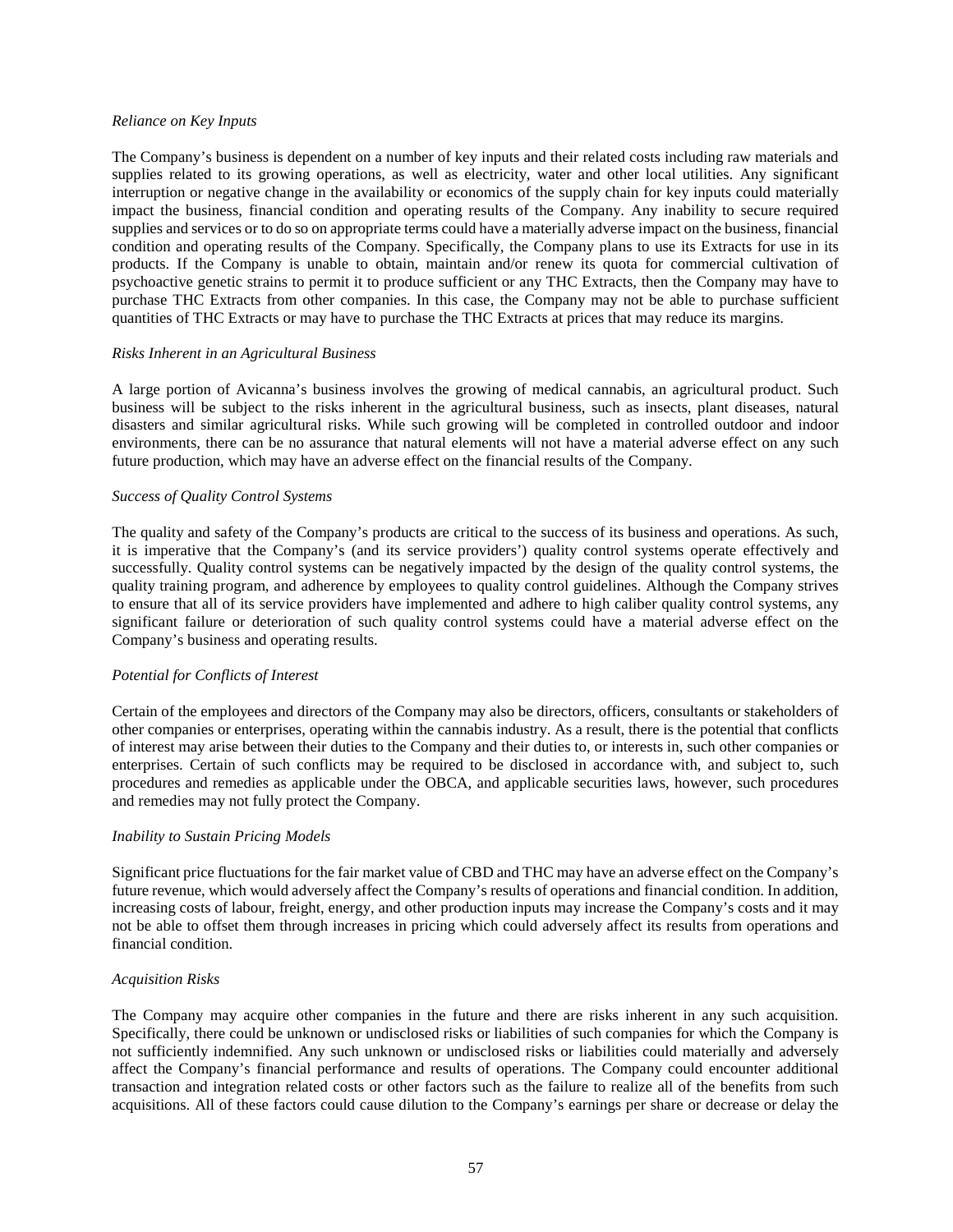anticipated accretive effect of the acquisition and cause a decrease in the market price of the Company's securities. The Company may not be able to successfully integrate and combine the operations, personnel and technology infrastructure of any such acquired entity with its existing operations. If integration is not managed successfully by the Company's management, the Company may experience interruptions in its business activities, deterioration in its employee and customer relationships, increased costs of integration and harm to its reputation, all of which could have a material adverse effect on the Company's business, financial condition and results of operations. The Company may experience difficulties in combining corporate cultures, maintaining employee morale and retaining key employees. The integration of any such acquired companies may also impose substantial demands on management. There is no assurance that any such acquisitions will be successfully integrated in a timely manner.

## *Use of Individual Information*

The Company collects, processes, maintains and uses data, including sensitive information on individuals, available to the Company through its subsidiary, 2516167 Ontario Inc. (d.b.a. My Cannabis). The Company's current and future marketing and R&D programs and initiatives may depend on its ability to collect, maintain and use this information, and its ability to do so is subject to evolving international, U.S., and Canadian laws and enforcement trends. The Company strives to comply with all applicable laws and other legal obligations relating to privacy, data protection and customer protection, including those relating to the use of data for marketing purposes. It is possible, however, that these requirements may be interpreted and applied in a manner that is inconsistent from one jurisdiction to another, conflict with other rules, conflict with the Company's practices or fail to be observed by its employees or business partners. If so, the Company may suffer damage to its reputation and be subject to proceedings or actions against it by governmental entities or others. Any such proceeding or action could hurt the Company's reputation, force it to spend significant amounts to defend its practices, distract its management or otherwise have an adverse effect on its business.

### *Information Systems Security Threats*

The Company has entered into agreements with third parties for hardware, software, telecommunications and other information technology ("**IT**") services in connection with its operations. The Company's operations depend, in part, on how well it and its suppliers protect networks, equipment, IT systems and software against damage from a number of threats, including, but not limited to, cable cuts, damage to physical plants, natural disasters, terrorism, fire, power loss, hacking, computer viruses, vandalism and theft. The Company's operations also depend on the timely maintenance, upgrade and replacement of networks, equipment, IT systems and software, as well as pre-emptive expenses to mitigate the risks of failures. Any of these and other events could result in information system failures, delays and/or increases in capital expenses. The failure of information systems or a component of information systems could, depending on the nature of any such failure, adversely impact the Company's reputation and results of operations.

Cyber incidents can result from deliberate attacks or unintentional events. Cyber-attacks could result in any person gaining unauthorized access to digital systems for purposes of misappropriating assets or sensitive information, including personally identifiable information, corrupting data, or causing operational disruption. Cyber-attacks could also result in important remediation costs, increased cyber security costs, lost revenues due to a disruption of activities, litigation and reputational harm affecting customer and investor confidence, which could materially adversely affect the Company's business and financial results.

The Company has not experienced any material losses to date relating to cyber-attacks or other information security breaches, but there can be no assurance that the Company will not incur such losses in the future which could be in excess of any available insurance, and could materially adversely affect the Company's business and financial results. The Company's risk and exposure to these matters cannot be fully mitigated because of, among other things, the evolving nature of these threats. As a result, cyber security and the continued development and enhancement of controls, processes and practices designed to protect systems, computers, software, data and networks from attack, damage or unauthorized access is a priority. As cyber threats continue to evolve, the Company may be required to expend additional resources to continue to modify or enhance protective measures or to investigate and remediate any security vulnerabilities.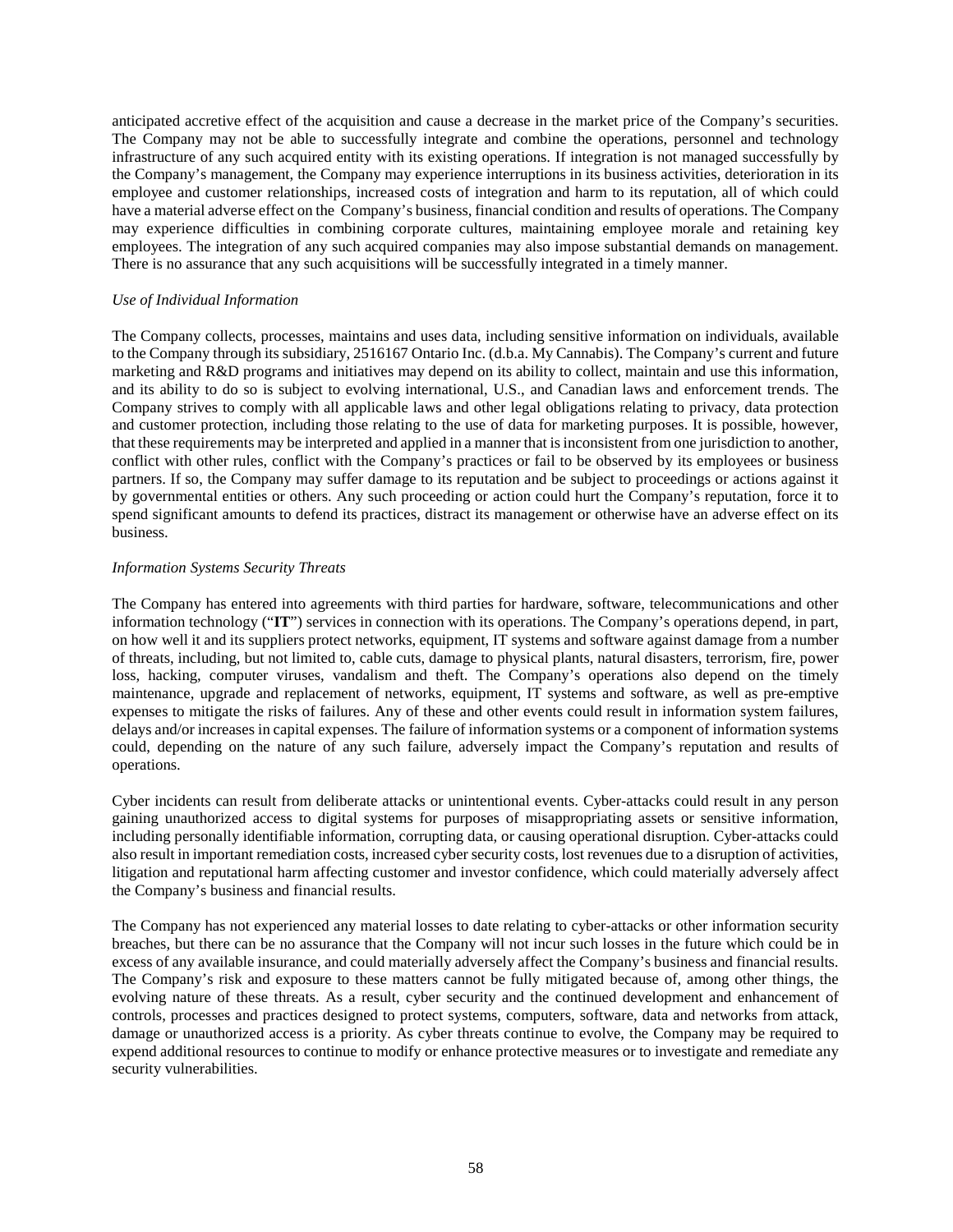### *Dependence on Suppliers and Skilled Labour*

The ability of the Company to compete and grow will be dependent on it having access, at a reasonable cost and in a timely manner, to skilled labour, equipment, parts and components. No assurances can be given that the Company will be successful in maintaining its required supply of skilled labour, equipment, parts and components. It is also possible that the final costs of the major equipment contemplated by the Company's capital expenditure program may be significantly greater than anticipated by the Company's management, and may be greater than funds available to the Company, in which circumstance the Company may curtail, or extend the timeframes for completing, its capital expenditure plans. This could have an adverse effect on the financial results of the Company.

### *Operating Risk and Insurance Coverage*

The Company has insurance to protect its assets, operations and employees. While the Company believes its insurance coverage addresses all material risks to which it is exposed and is adequate and customary in its current state of operations, such insurance is subject to coverage limits and exclusions and may not be available for the risks and hazards to which the Company is exposed. In addition, no assurance can be given that such insurance will be adequate to cover the Company's liabilities or will be generally available in the future or, if available, that premiums will be commercially justifiable. If the Company were to incur substantial liability and such damages were not covered by insurance or were in excess of policy limits, or if the Company were to incur such liability at a time when it is not able to obtain liability insurance, its business, results of operations and financial condition could be materially adversely affected.

## *Product Liability*

As a manufacturer and distributor of products designed to be consumed by humans, the Company faces an inherent risk of exposure to product liability claims, regulatory action and litigation if its products are alleged to have caused significant loss or injury. In addition, the manufacture and sale of the Company's products involve the risk of injury to consumers due to tampering by unauthorized third parties or product contamination. Previously unknown adverse reactions resulting from human consumption of the Company's products alone or in combination with other medications or substances could occur. The Company may be subject to various product liability claims, including, among others, that the Company's products caused injury or illness, include inadequate instructions for use or include inadequate warnings concerning possible side effects or interactions with other substances. A product liability claim or regulatory action against the Company could result in increased costs, could adversely affect the Company's reputation with its clients and consumers generally, and could have a material adverse effect on its results of operations and the financial condition of the Company. There can be no assurances that the Company will be able to obtain or maintain product liability insurance on acceptable terms or with adequate coverage against potential liabilities. Such insurance is expensive and may not be available in the future on acceptable terms, or at all. The inability to obtain sufficient insurance coverage on reasonable terms or to otherwise protect against potential product liability claims could prevent or inhibit the commercialization of the Company's potential products.

### *Product Recalls*

Manufacturers and distributors of products are sometimes subject to the recall or return of their products for a variety of reasons, including product defects, such as contamination, unintended harmful side effects or interactions with other substances, packaging safety and inadequate or inaccurate labeling disclosure. If any of the Company's products are recalled due to an alleged product defect or for any other reason, the Company could be required to incur the unexpected expense of the recall and any legal proceedings that might arise in connection with the recall. The Company may lose a significant amount of sales and may not be able to replace those sales at an acceptable margin or at all. In addition, a product recall may require significant management attention. Although the Company has detailed procedures in place for testing finished products, there can be no assurance that any quality, potency or contamination problems will be detected in time to avoid unforeseen product recalls, regulatory action or lawsuits. Additionally, if one of the Company's significant brands were subject to recall, the image of that brand and the Company could be harmed. A recall for any of the foregoing reasons could lead to decreased demand for the Company's products and could have a material adverse effect on the results of operations and financial condition of the Company. Additionally, product recalls may lead to increased scrutiny of the Company's operations by Health Canada or other regulatory agencies, requiring further management attention and potential legal fees and other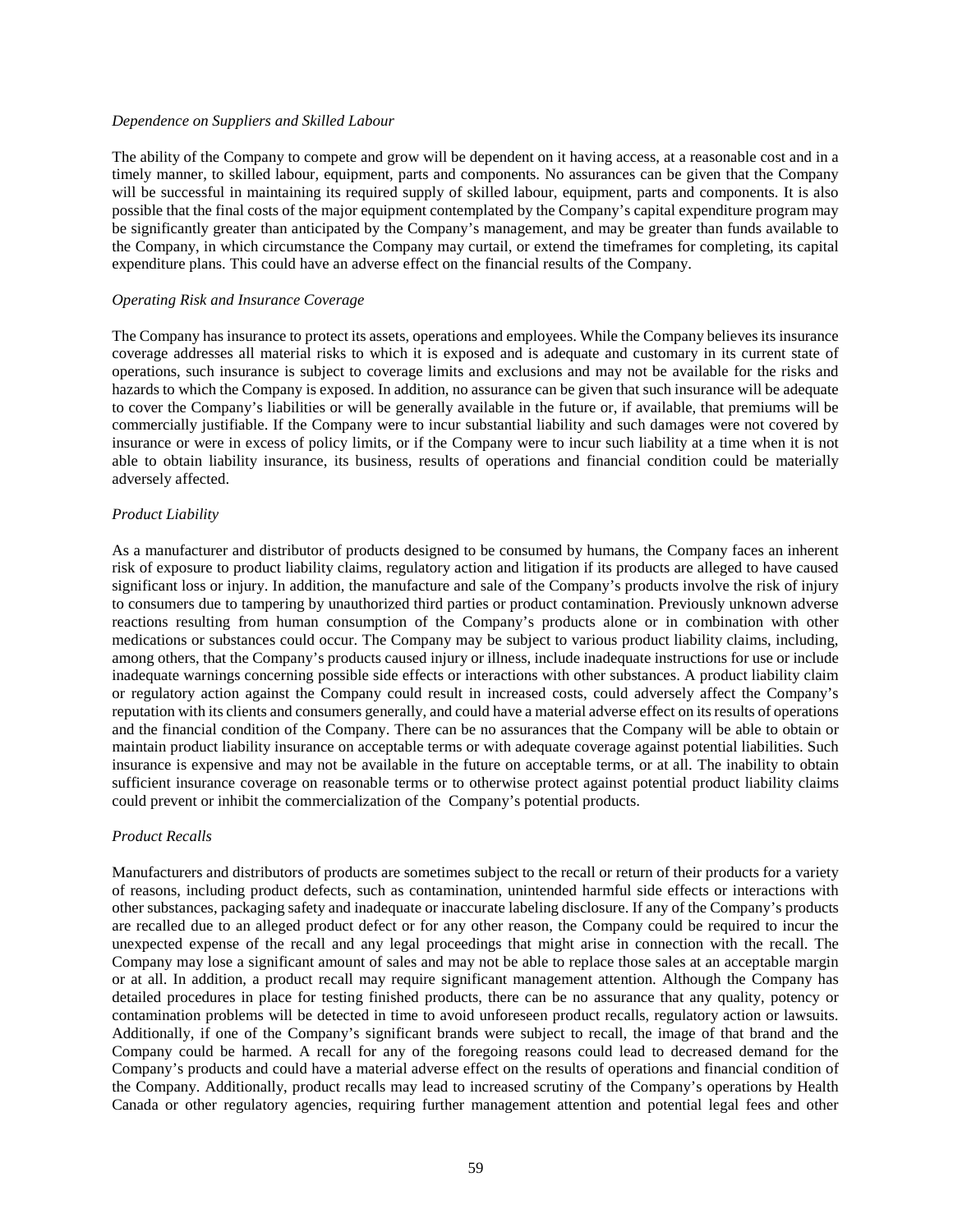#### expenses.

### *Fraudulent or Illegal Activity by the Company's Employees, Contractors and Consultants*

The Company is exposed to the risk that its employees, independent contractors and consultants may engage in fraudulent or other illegal activity. Misconduct by these parties could include intentional, reckless and/or negligent conduct or fail to disclose unauthorized activities to the Company that violates: (a) government regulations; (b) manufacturing standards; (c) federal and provincial healthcare fraud and abuse laws and regulations; or (d) laws that require the true, complete and accurate reporting of financial information or data. It is not always possible for the Company to identify and deter misconduct by its employees and other third parties, and the precautions taken by the Company to detect and prevent this activity may not be effective in controlling unknown or unmanaged risks or losses or in protecting the Company from governmental investigations or other actions or lawsuits stemming from a failure to be in compliance with such laws or regulations. If any such actions are instituted against the Company, and it is not successful in defending itself or asserting its rights, those actions could have a significant impact on the Company's business, including the imposition of civil, criminal and administrative penalties, damages, monetary fines, contractual damages, reputational harm, diminished profits and future earnings, and curtailment of the Company's operations, any of which could have a material adverse effect on the Company's business, financial condition and results of operations.

### *Security Breaches at Company's Facilities*

Given the nature of the Company's product and its lack of legal availability outside of government approved channels, as well as the concentration of inventory in its Colombian facilities, and despite meeting or exceeding Colombian security requirements, there remains a risk of security breach as well as theft. A security breach at one of the Company's facilities could expose the Company to additional liability and to potentially costly litigation, increased expenses relating to the resolution and future prevention of these breaches and may deter potential patients from choosing the Company's products.

#### *Management of Growth*

The Company may be subject to growth-related risks including capacity constraints and pressure on its internal systems and controls. The ability of the Company to manage growth effectively will require it to continue to implement and improve its operational and financial systems and to expand, train and manage its employee base. The inability of the Company to deal with this growth may have a material adverse effect on the Company's business, financial condition, results of operations and prospects.

### *Reputational Harm*

Damage to the Company's reputation can be the result of the actual or perceived occurrence of any number of events, and could include any negative publicity, whether true or not. The increased usage of social media and other webbased tools used to generate, publish and discuss user-generated content and to connect with other users has made it increasingly easier for individuals and groups to communicate and share opinions and views regarding the Company and its activities, whether true or not. Although the Company believes that it operates in a manner that is respectful to all stakeholders and that it takes pride in protecting its image and reputation, the Company does not ultimately have direct control over how it is perceived by others. Reputation loss may result in decreased investor confidence, increased challenges in developing and maintaining community relations and an impediment to the Company's overall ability to advance its projects, thereby having a material adverse impact on financial performance, financial condition, cash flows and growth prospects.

### *Legal Proceedings*

In the course of the Company's business, the Company may from time to time have access to confidential or proprietary information of third parties, and these parties could bring a claim against the Company asserting that it has misappropriated their technologies and improperly incorporated such technologies into its products. Due to these factors, there remains a constant risk of intellectual property litigation affecting the Company's business. In the future, the Company may be made a party to litigation involving intellectual property matters and such actions, if determined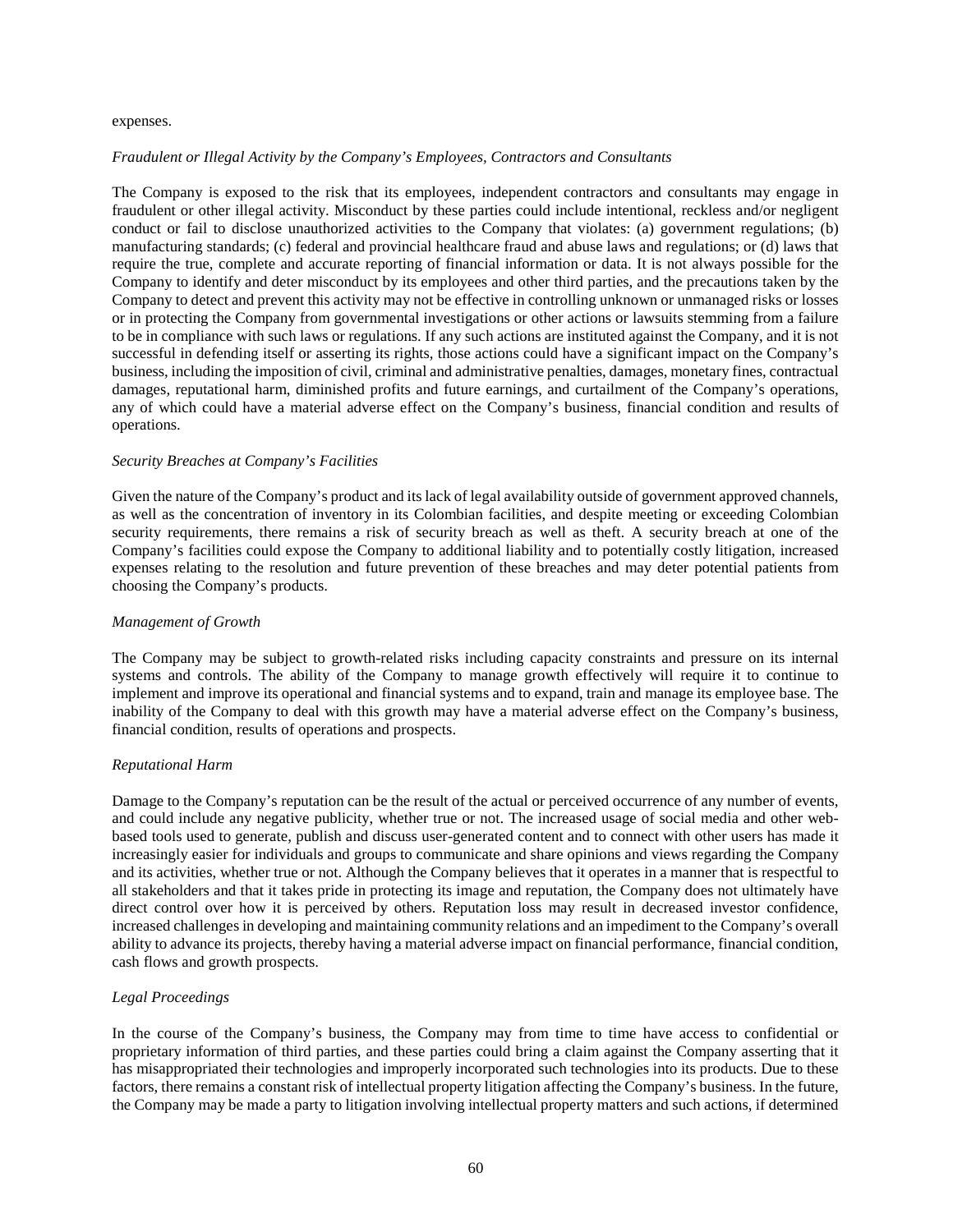adversely, could have a material adverse effect on the Company.

### *Inability to Protect Intellectual Property*

The Company's success depends a significant degree upon its ability to develop, maintain and protect proprietary products and technologies. The Company may file patent applications in the U.S., Canada, Colombia, Europe, and selectively in other foreign countries as part of its strategy to protect its proprietary products and technologies. However, patents provide only limited protection of the Company's intellectual property. The assertion of patent protection involves complex legal and factual determinations and is therefore uncertain and expensive. The Company cannot provide assurances that patents will be granted with respect to any of its pending patent applications, that the scope of any of its patents will be sufficiently broad to offer meaningful protection, or that it will develop additional proprietary technologies that are patentable. This could result in the Company's patent rights failing to create an effective competitive barrier. Losing a significant patent or failing to get a patent to issue from a pending patent application that the Company considers significant could have a material adverse effect on its business. The laws governing the scope of patent coverage in various countries continue to evolve. The laws of some foreign countries may not protect the Company's intellectual property rights to the same extent as the laws of Canada and the U.S. The Company holds patents only in selected countries. Therefore, third parties may be able to replicate technologies covered by the Company's patents in countries in which it does not have patent protection.

There can be no assurances that the steps taken by the Company to protect its intangible property, technology and information will be adequate to prevent misappropriation or independent third-party development of the Company's intangible property, technology or processes. It is likely that other companies can duplicate a production process similar to the Company's. Other companies may also be able to materially duplicate the Company's proprietary plant strains. To the extent that any of the above would occur, revenue could be negatively affected, and in the future, the Company may have to litigate to enforce its intangible property rights, which could result in substantial costs and divert management's attention and other resources.

The Company's ability to successfully implement its business plan depends in part on its ability to obtain, maintain and build brand recognition using its trademarks, service marks, trade dress, domain names and other intellectual property rights, including the Company's names and logos. If the Company's efforts to protect its intellectual property are unsuccessful or inadequate, or if any third party misappropriates or infringes on its intellectual property, the value of its brands may be harmed, which could have a material adverse effect on the Company's business and might prevent its brands from achieving or maintaining market acceptance.

The Company may be unable to obtain registrations for its intellectual property rights for various reasons, including refusal by regulatory authorities to register trademarks or other intellectual property protections, prior registrations of which it is not aware, or it may encounter claims from prior users of similar intellectual property in areas where it operates or intends to conduct operations. This could harm its image, brand or competitive position and cause the Company to incur significant penalties and costs.

### *Intellectual Property Claims*

The Company's future success and competitive position depends in part upon its ability to maintain its intellectual property portfolio. There can be no assurance that any patents will be issued on any existing or future patent applications. Even if such patents are issued, there can be no assurance that any patents issued or licensed to the Company will not be challenged. The Company's ability to establish and maintain a competitive position may be achieved in part by prosecuting claims against others who it believes to be infringing its rights. In addition, enforcement of the Company's patents in foreign jurisdictions will depend on the legal procedures in those jurisdictions. Even if such claims are found to be invalid, the Company's involvement in intellectual property litigation could have a material adverse effect on its ability to distribute any products that are the subject of such litigation. In addition, the Company's involvement in intellectual property litigation could result in significant expense, which could materially adversely affect the use responsibilities, whether or not such litigation is resolved in the Company's favour.

Companies in the retail and wholesale industries frequently own trademarks and trade secrets and often enter into litigation based on allegations of infringement or other violations of intangible property rights. The Company may be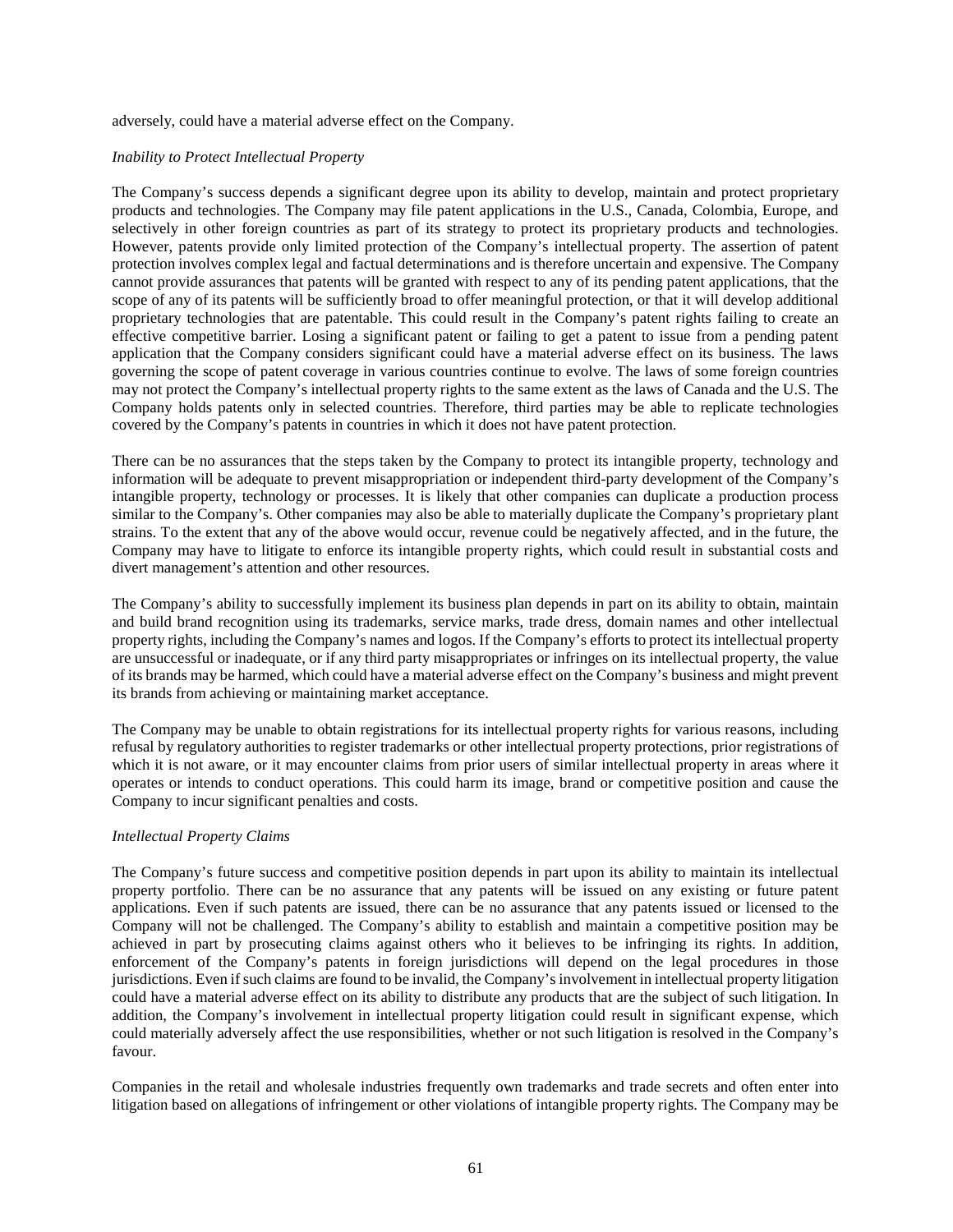subject to intangible property rights claims in the future and its products may not be able to withstand any third-party claims or rights against their use. Any intangible property claims, with or without merit, could be time consuming, expensive to litigate or settle and could divert management resources and attention. An adverse determination also could prevent the Company from offering its products to others and may require that the Company procure substitute products or services.

There can be no assurance that third parties will not assert infringement claims against the Company or that any infringement claim will not result in costly litigation, substantial damages, the need for the Company to refrain from selling its products, or the need to obtain a licence to use third-party intellectual property (which licence the Company may be unable to obtain on favorable terms, or at all). Even if the Company is able to prevail against such claims, intellectual property litigation could be costly and time-consuming and divert the attention of management and key personnel from business operations and its results. Such litigation could also result in the payment of damages and other compensation directly, or the requirement to indemnify the Company's customers for such damages and other compensation.

Moreover, the Company may not be able to detect unauthorized use or take appropriate and timely steps to establish and enforce its proprietary rights. Existing legal systems of some countries in which the Company may conduct business may offer only limited protection of intellectual property rights, if at all.

In addition, certain employees, consultants, advisors, third party service providers, may have access to confidential documents during the course of their work. The loss or dissemination of sensitive and/or confidential information could harm the Company's interest and reputation, and have an adverse effect on its results.

With respect to any intangible property rights claim, the Company may have to pay damages or stop using intangible property found to be in violation of a third party's rights. The Company may have to seek a licence for the intangible property, which may not be available on reasonable terms and may significantly increase operating expenses. The technology also may not be available for licence at all. As a result, the Company may also be required to pursue alternative options, which could require significant effort and expense. If the Company cannot licence or obtain an alternative for the infringing aspects of its business, it may be forced to limit product offerings and may be unable to compete effectively. Any of these results could harm the Company's brand and prevent it from generating sufficient revenue or achieving profitability.

Additionally, the Company will not be able to register any U.S. federal trademarks for its cannabis-related products. Because producing, manufacturing, processing, possessing, distributing, selling, and using cannabis is illegal under the Controlled Substances Act, and the Company's marks are being used (or intended to be used) in connection with goods that are illegal under the Controlled Substances Act, the actual lawful use of the marks in association with the Company's products is not permitted. As a result, the Company likely will be unable to protect its cannabis-related product trademarks beyond the geographic areas in which it conducts business.

### *Constraints on Cross-border Travel for Employees*

On October 22, 2018, the U.S. Customs and Border Protection released a policy statement indicating that Canadian citizens working in or facilitating the proliferation of the legal marijuana industry in Canada, travelling to the U.S. for reasons unrelated to the marijuana will generally be admissible. However, if the traveler is found to be entering into the U.S. for reasons related to the marijuana industry, they may be deemed inadmissible. Travel restrictions imposed on the Company's employees impair the Company's ability to take advantage of cost-efficient travel routes that may stop within the U.S. when employees are travelling for business.

### *Risks Associated with the Development and Expansion of Business in Emerging Markets*

The Company's business objectives involve the proposed expansion of its target market into emerging markets. Emerging markets have greater political and economic volatility and are far more susceptible to labour disruptions than established markets. This expansion presents challenges related to more volatile economic conditions, competition from companies that are already present in the market, the need to identify correctly and leverage appropriate opportunities for sales and marketing, poor protection of intellectual property, inadequate protection against crime (including counterfeiting, corruption and fraud), inadvertent breaches of local laws or regulations and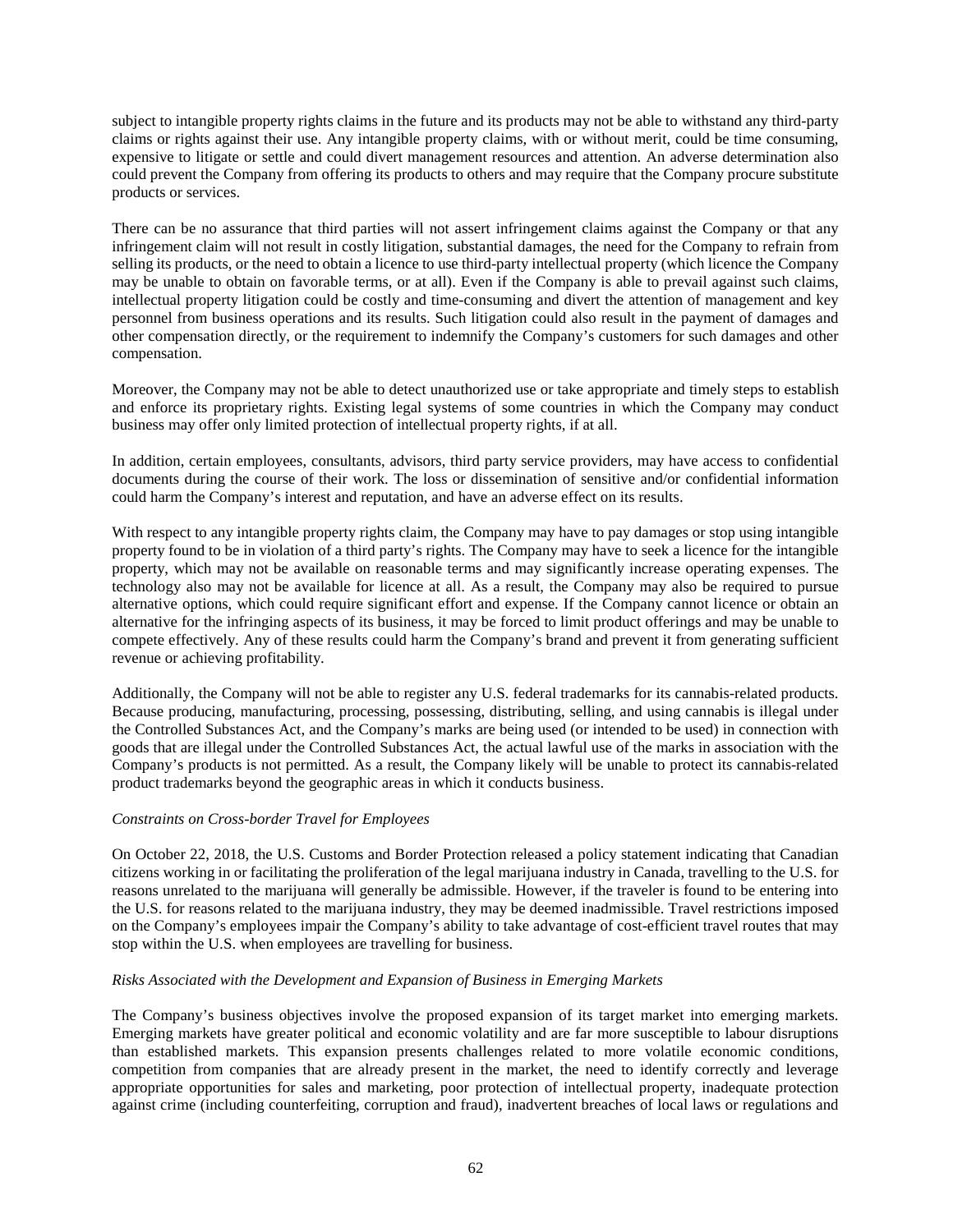difficulties in recruiting sufficient personnel with appropriate skills and experience.

In many countries outside of Canada and the United States, particularly in those with developing economies, it may be common for others to engage in business practices prohibited by laws and regulations applicable in Canada and the United States, such as Canada's *Corruption of Foreign Public Officials Act* or the United States' *Foreign Corrupt Practices Act (FCPA*). These laws prohibit companies and their employees, contractors or agents from making improper payments to government officials for the purpose of obtaining or retaining business. It is possible that some of the Company's employees, subcontractors, agents or partners may violate such legal and regulatory requirements, which may expose the Company to criminal or civil enforcement actions. If the Company fails to comply with such legal and regulatory requirements, its business and reputation may be harmed.

## *Tax Risks*

Depending on the Company's global expansion plans, the Company may operate and be subject to income tax and other forms of taxation (which are not based upon income) in multiple tax jurisdictions. Taxation laws and rates which determine taxation expenses may vary significantly in different jurisdictions, and legislation governing taxation laws and rates is also subject to change. Therefore, the Company's earning may be impacted by changes in the proportion of earnings taxed in different jurisdictions, changes in taxation rates, changes in estimates of liabilities and changes in the amount of other forms of taxation. The Company may have exposure to greater than anticipated tax liabilities or expenses.

Furthermore, there is no assurance that any foreign country in which the Company may operate in the future will not impose restrictions on the repatriation of earnings to foreign entities.

## *Credit Risk*

Credit risk is the risk of an unexpected loss if a customer or counterparty to a financial instrument fails to meet its contractual obligation. The Company's financial instruments that may be exposed to credit risk consist of cash and cash equivalents, trade receivables/amounts due from customers for contract work. The Company's exposure to credit risk is impacted by the economic conditions for the industry which could affect the customers' ability to satisfy their obligations. Unfavourable economic conditions in certain countries may also increase the time it takes to collect outstanding trade receivables. Financial instability and fiscal deficits in these countries may result in additional austerity measures to reduce costs, including health care. In order to reduce risks, the Company performs periodic credit evaluations of the financial conditions of its customers and typically does not require collateral from them.

### *Interest Risk*

The Company is or may be exposed to interest rate risk on its current or future financial liabilities as well as its cash and cash equivalents. Exposure to interest rate fluctuations is mainly interest paid on short-term borrowings.

### *Website Accessibility*

Internet websites are visible by people everywhere, not just in jurisdictions where the activities described therein are considered legal. As a result, to the extent the Company sells services or products via web-based links targeting only jurisdictions in which such sales or services are compliant with state law, the Company may face legal action in other jurisdictions which are not the intended object of any of the Company's marketing efforts for engaging in any webbased activity that results in sales into such jurisdictions deemed illegal under applicable laws.

### *Trade Secrets may be Difficult to Protect*

The Company's success depends upon the skills, knowledge and experience of its scientific and technical personnel, consultants and advisors, as well as contractors. Because the Company operates in a highly competitive industry, it relies in part on trade secrets to protect its proprietary products and processes; however, trade secrets are difficult to protect. The Company enters into confidentiality or non-disclosure agreements with its corporate partners, employees, consultants, outside scientific collaborators, developers and other advisors. These agreements generally require that the receiving party keep confidential, and not disclose to third parties, confidential information developed by the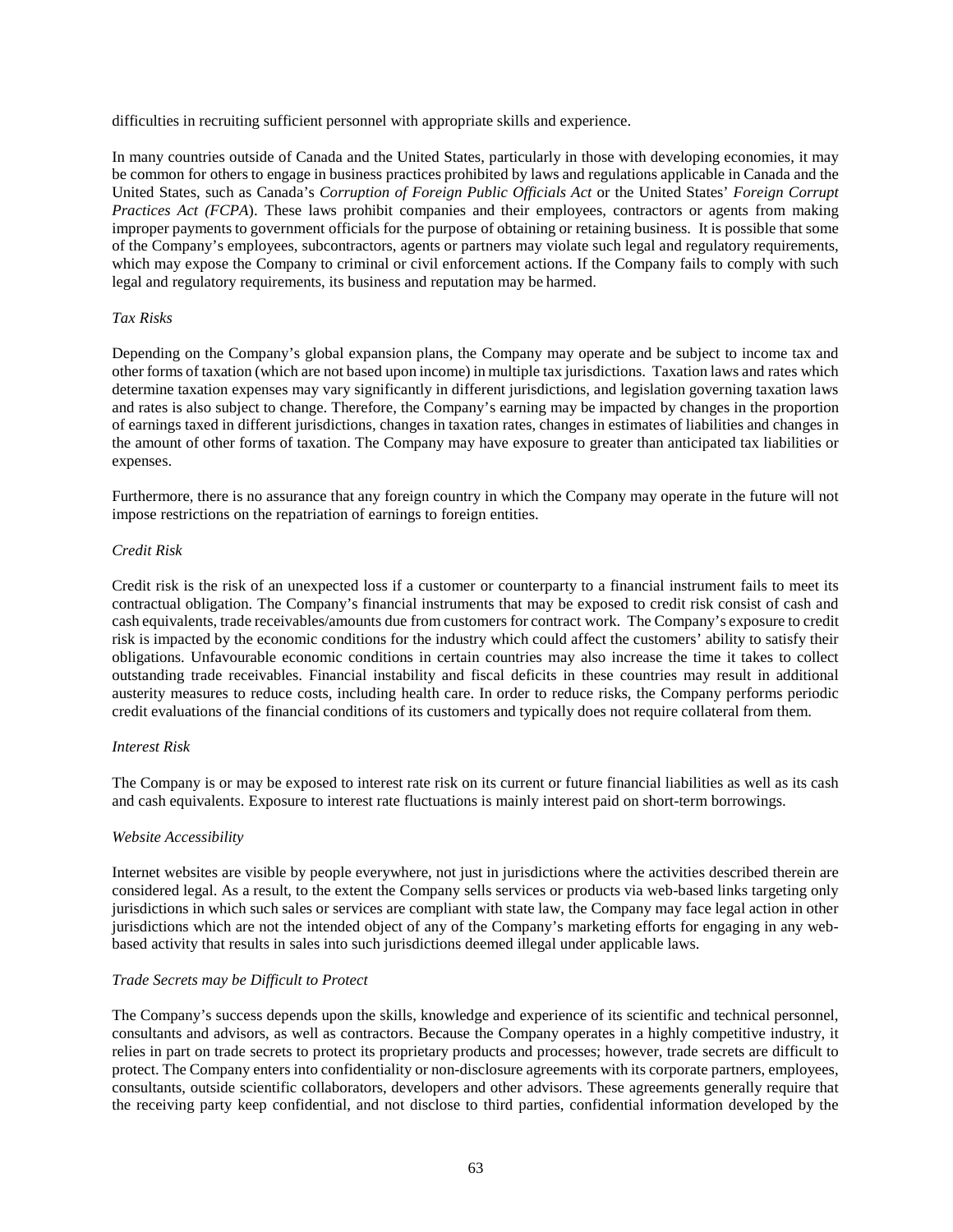receiving party or made known to the receiving party by the Company during the course of the receiving party's relationship with the Company. These agreements also generally provide that inventions conceived by the receiving party in the course of rendering services to the Company will be its exclusive property, and the Company enters into assignment agreements to perfect its rights.

These confidentiality, inventions and assignment agreements, where in place, may be breached and may not effectively assign intellectual property rights to the Company. The Company's trade secrets also could be independently discovered by competitors, in which case the Company would not be able to prevent the use of such trade secrets by its competitors. The enforcement of a claim alleging that a party illegally obtained and was using the Company's trade secrets could be difficult, expensive and time consuming and the outcome could be unpredictable. The failure to obtain or maintain meaningful trade secret protection could adversely affect the Company's competitive position.

# *Internal Controls*

Effective internal controls are necessary for the Company to provide reliable financial reports and to help prevent fraud. Although the Company will undertake a number of procedures and will implement a number of safeguards, in each case, in order to help ensure the reliability of its financial reports, the Company cannot be certain that such measures will ensure that the Company will maintain adequate control over financial processes and reporting. Failure to implement required new or improved controls, or difficulties encountered in their implementation, could harm the Company's results of operations or cause it to fail to meet its reporting obligations. If the Company or its auditors discover a material weakness, the disclosure of that fact, even if quickly remedied, could reduce the market's confidence in the Company's consolidated financial statements and materially adversely affect the trading price of the Common Shares.

## **Risks Related to the Regulatory Environment**

## *The Company's Business is Heavily Regulated*

The activities of Avicanna and its subsidiaries are, and will continue to be, regulated as applicable laws continue to change and develop. Achievement of the Company's business objectives are contingent, in part, upon compliance with necessary and applicable regulatory requirements enacted by governmental authorities and obtaining all regulatory approvals necessary. Regulatory compliance and the process of obtaining regulatory approval can be costly and time consuming. No assurance can be given that Avicanna or its subsidiaries will be able to maintain the requisite licences, permits, or authorizations to operate its business. Any delays in obtaining, or failure to obtain regulatory approvals would significantly delay the development of the Company's plans and could have a material adverse effect on the business, results of operations and financial condition of the Company. Further, the Company cannot predict what kind of regulatory requirements the business will be subject to in the future.

# *There is a Substantial Risk of Regulatory or Political Change*

Achievement of the Company's business objectives is also contingent, in part, upon compliance with other regulatory requirements enacted by governmental authorities and obtaining other required regulatory approvals. The regulatory regimes applicable to the cannabis business in each of Canada, Colombia and the U.S. are currently undergoing significant proposed changes and the Company cannot predict the impact of the regime on its business once the structure of the regime is finalized. Similarly, the Company cannot predict the timeline required to secure all appropriate regulatory approvals for its products, or the extent of testing and documentation that may be required by governmental authorities. Any delays in obtaining, or failing to obtain, required regulatory approvals may significantly delay or impact the development of markets, products and sales initiatives and could have a material adverse effect on the business, results of operations and financial condition of the Company. The Company will incur ongoing costs and obligations related to regulatory compliance. Failure to comply with regulations may result in additional costs for corrective measures, penalties or in restrictions on the Company's operations. In addition, changes in regulations, more vigorous enforcement thereof or other unanticipated events could require extensive changes to the Company's operations, increased compliance costs or give rise to material liabilities, which could have a material adverse effect on the business, results of operations and financial condition of the Company.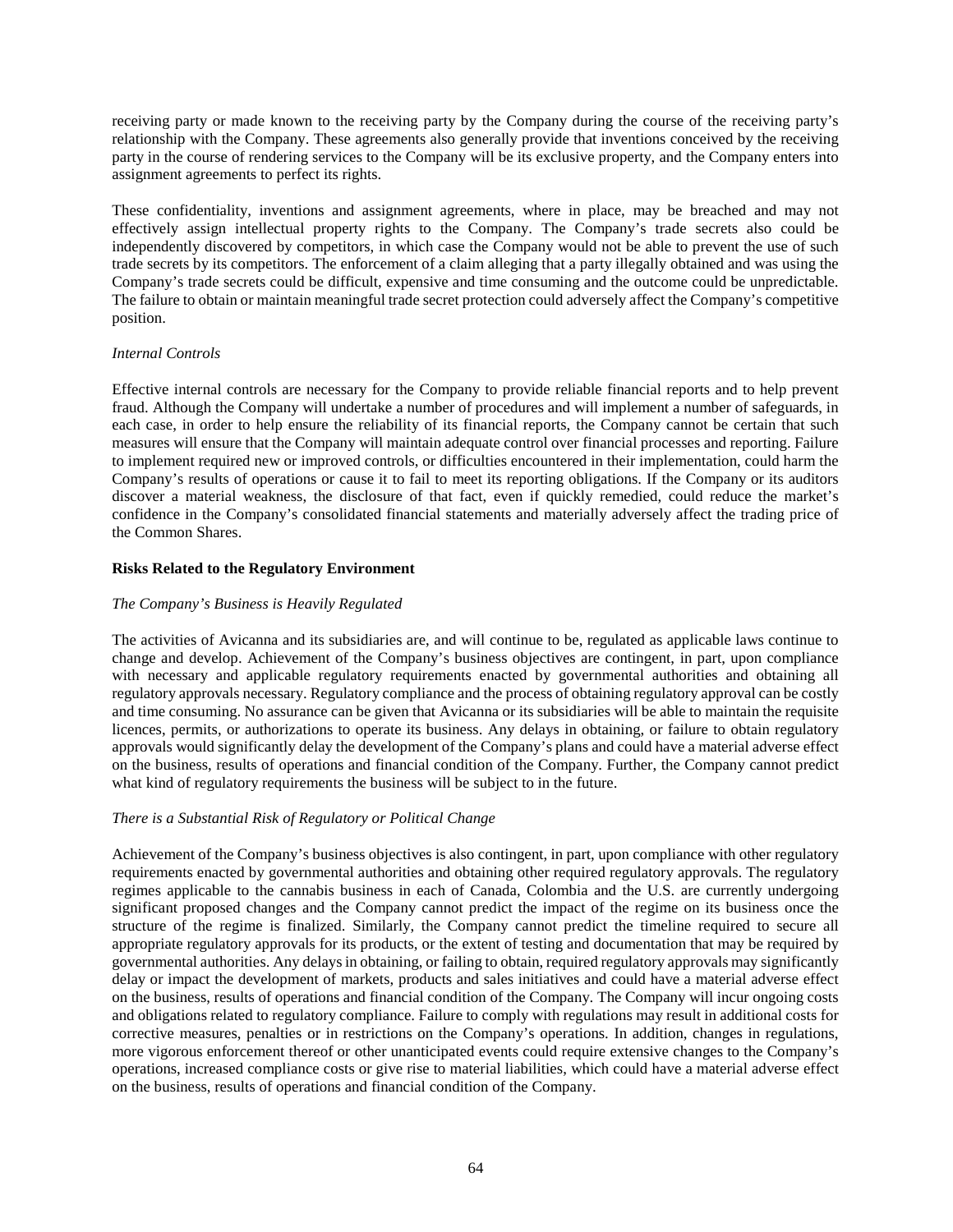Furthermore, there may be unknown additional regulatory fees and taxes that may be assessed in the future. The Company is aware that multiple jurisdictions have imposed or are considering special taxes or fees on businesses in the cannabis industry. It is a potential yet unknown risk at this time that other states are in the process of reviewing such additional fees and taxation. This could change the net income and return on the Company's investments and/or participation in the selected business opportunities.

## *Clinical Testing and Regulatory Approval*

The Company's success is dependent on the successful completion of clinical trials, regulatory approval and introduction of its products and technology into the market, and the Company does not know if it will be able to complete them. The actual timing of these events can vary dramatically due to factors such as delays or failures in the Company's clinical trials and the uncertainties inherent in the regulatory approval process. The Company might not be able to obtain the necessary results from its clinical trials or to gain regulatory approval necessary for licensing its products and technology. The Company's failure to achieve these objectives will mean that an investor will not be able to recoup their investment or to receive a profit on their investment.

### *Risks of Foreign Operations Generally*

Certain of the Company's cannabis cultivation interests, operations and suppliers are located in foreign jurisdictions. As a result, the Company is subject to political, economic and other uncertainties, including, but not limited to, changes, sometimes frequent, in agriculture and drug policies or the personnel administering them, nationalization, expropriation of property without fair compensation, cancellation or modification of contract rights, foreign exchange restrictions, currency fluctuations, export quotas, royalty and tax increases and other risks arising out of foreign governmental sovereignty over the areas in which the Company's operations and their suppliers' operations are conducted, as well as risks of loss due to civil strife, acts of war, guerrilla activities and insurrections. The Company's operations may also be adversely affected by laws and policies of Canada affecting foreign trade, taxation and investment. In the event of a dispute arising in connection with its operations, the Company may be subject to the exclusive jurisdiction of foreign courts or may not be successful in subjecting foreign persons to the jurisdiction of courts in Canada or enforcing Canadian judgments in foreign jurisdictions. In addition, the Company's existing subsidiaries are formed pursuant to, and its operations are governed by, a number of complex legal and contractual relationships. The effectiveness of and enforcement of such contracts and relationships with parties in these jurisdictions cannot be assured. Consequently, the Company's foreign cultivation, development and production activities could be substantially affected by factors beyond the Company's control, any of which could have a material adverse effect on the Company.

### *Enforcement of Judgements*

Certain of the Company's operations and assets are located outside of Canada and certain of its directors and officers reside outside of Canada. Although the directors and officers who reside outside of Canada have appointed an agent for service of process in Canada, it may not be possible for investors to enforce against such person's judgements obtained in Canadian courts. Investors are advised that it may not be possible for them to enforce judgments obtained in Canada against any person or company that is incorporated, continued or otherwise organized under the laws of a foreign jurisdiction or that resides outside of Canada, even if the party has appointed an agent for service of process.

### *Inability to Obtain or Retain Licences Required for the Business and Future Plans*

The Company's ability to grow, store and sell cannabis in Colombia is dependent on the ability of the both Sativa Nativa and SMGH to retain the issued cannabis cultivation, manufacturing and distribution licences from the Colombian Ministries of Health, Justice, and Agriculture . Licences, once issued, are subject to ongoing compliance and reporting requirements. Failure to comply with the requirements would have a material adverse impact on the business, financial condition and operating results of the Company. There is also no assurance of new licences or approvals from the Colombian Ministries of Health, Justice, and Agriculture.

The Company may be required to obtain and maintain certain permits, licences and approvals in the jurisdictions where its products are manufactured and licensed. There can be no assurances that the Company will be able to obtain or maintain any necessary licences, permits, or approvals, including, without limitation, quotas to cultivate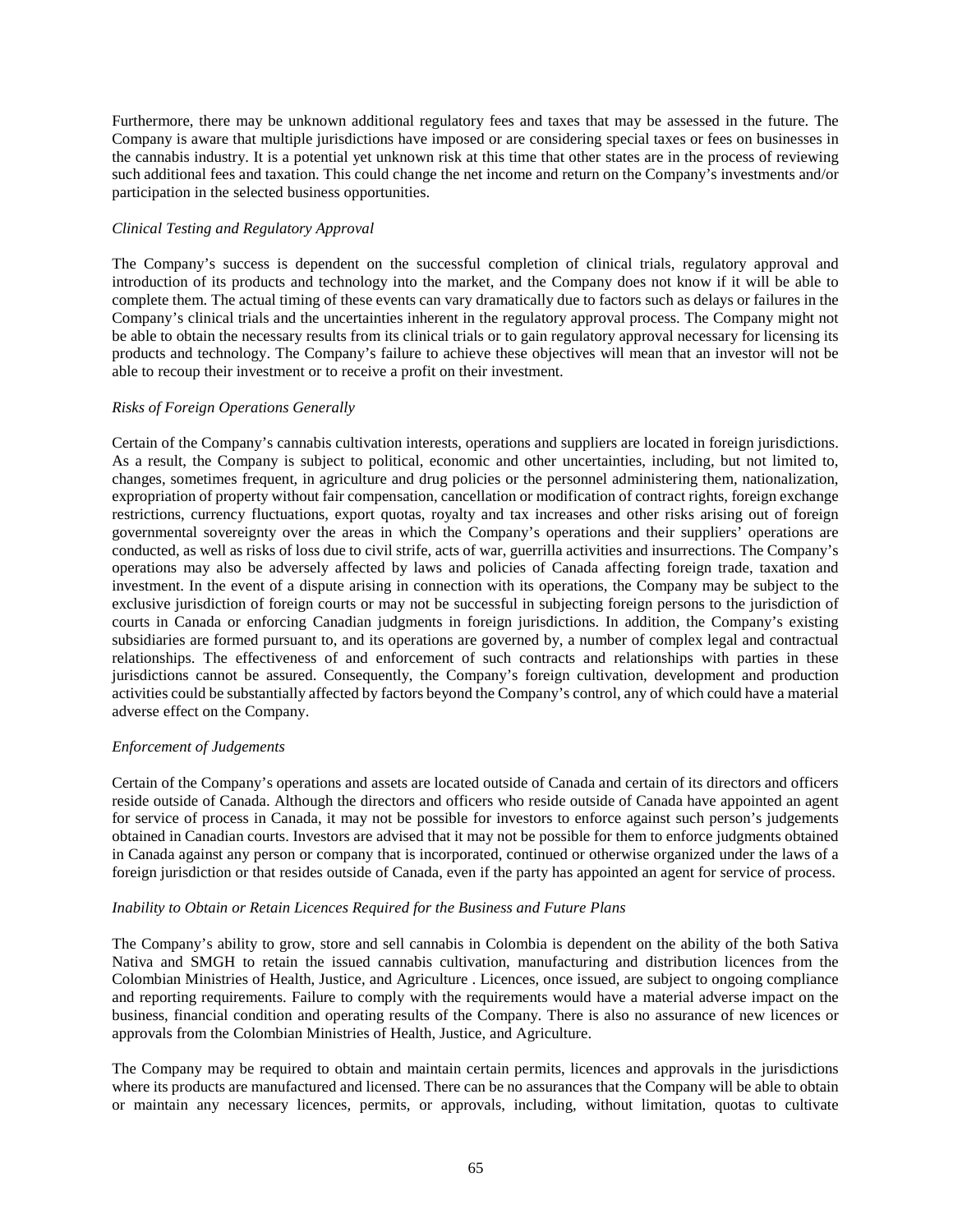psychoactive cannabis for commercial purposes. Moreover, the Company and/or third party suppliers of CBD and THC extracts could be required to obtain permits and licences. Any material delay or inability to receive these items is likely to result in a delay and/or inhibit the Company's ability to conduct its business and would have an adverse effect on its business, financial condition and results from operations.

### *Ability to Establish and Maintain Bank Accounts*

While Avicanna does not anticipate dealing with banking restrictions, there is a risk that banking institutions in countries and jurisdictions where the Company operates, such as Colombia, will not accept payments related to the cannabis industry. Such risks could increase costs and make it difficult to transfer funds. In the event financial service providers do not accept accounts or transactions related to the cannabis industry, it is possible that Avicanna may be required to seek alternative payment solutions. There are inherent risks associated with alternative payment methods including but not limited to reliability and security of such methods. The Company's inability to manage such risks may adversely affect its operations and financial performance.

### *Involvement in Regulatory or Agency Proceedings, Investigations and Audits*

The Company's business and the business of the third parties with which it does business, requires compliance with many laws and regulations. Failure to comply with these laws and regulations could subject the Company or such third parties to regulatory or agency proceedings or investigations and could also lead to damages awards, fines and penalties. We, or such third parties, may become involved in a number of government or agency proceedings, investigations and audits. The outcome of any regulatory or agency proceedings, investigations, audits, and other contingencies could harm the Company's reputation or the reputations of the brands that it sells, requires it to take, or refrain from taking, actions that could harm its operations or require it to pay substantial amounts of money, harming the Company's financial condition. There can be no assurance that any pending or future regulatory or agency proceedings, investigations and audits will not result in substantial costs or a diversion of management's attention and resources or have a material adverse impact on the Company's business, financial condition and results of operations.

### *Environmental, Health and Safety Laws*

The Company is subject to environmental, health and safety laws and regulations in each jurisdiction in which it operates. Such regulations govern, among other things, the maintenance of air and water quality standards and land reclamation, and the health and safety of the Company's employees. They also set forth limitations on the generation, transportation, storage and disposal of solid and hazardous waste. Environmental, health and safety legislations are evolving in a manner which will require stricter standards and enforcement, increased fines and penalties for noncompliance, more stringent assessments of proposed projects and a heightened degree of responsibility for companies and their officers, directors and employees. There is no assurance that future changes in environmental, health and safety regulations, if any, will not adversely affect the Company's operations.

Government environmental approvals and permits are currently and may in the future be required in connection with the Company's operations. To the extent such approvals are required and not obtained, the Company may be curtailed or prohibited from its proposed business activities or from proceeding with the development of its operations as currently proposed.

Failure to comply with applicable environmental laws, regulations and permitting requirements may result in enforcement actions thereunder, including orders issued by regulatory or judicial authorities causing operations to cease or be curtailed, and may include corrective measures requiring capital expenditures, installation of additional equipment, or remedial actions. The Company may be required to compensate those suffering loss or damage due to its operations and may have civil or criminal fines or penalties imposed on it for violations of applicable laws or regulations.

As with other companies engaged in similar activities or that own or operate real property, the Company faces inherent risks of environmental liability at its current and historical production sites. Certain environmental laws impose strict and, in certain circumstances, joint and several liability on current or previous owners or operators of real property for the cost of the investigation, removal or remediation of hazardous substances as well as liability for related damages to natural resources. In addition, the Company may discover new facts or conditions that may change its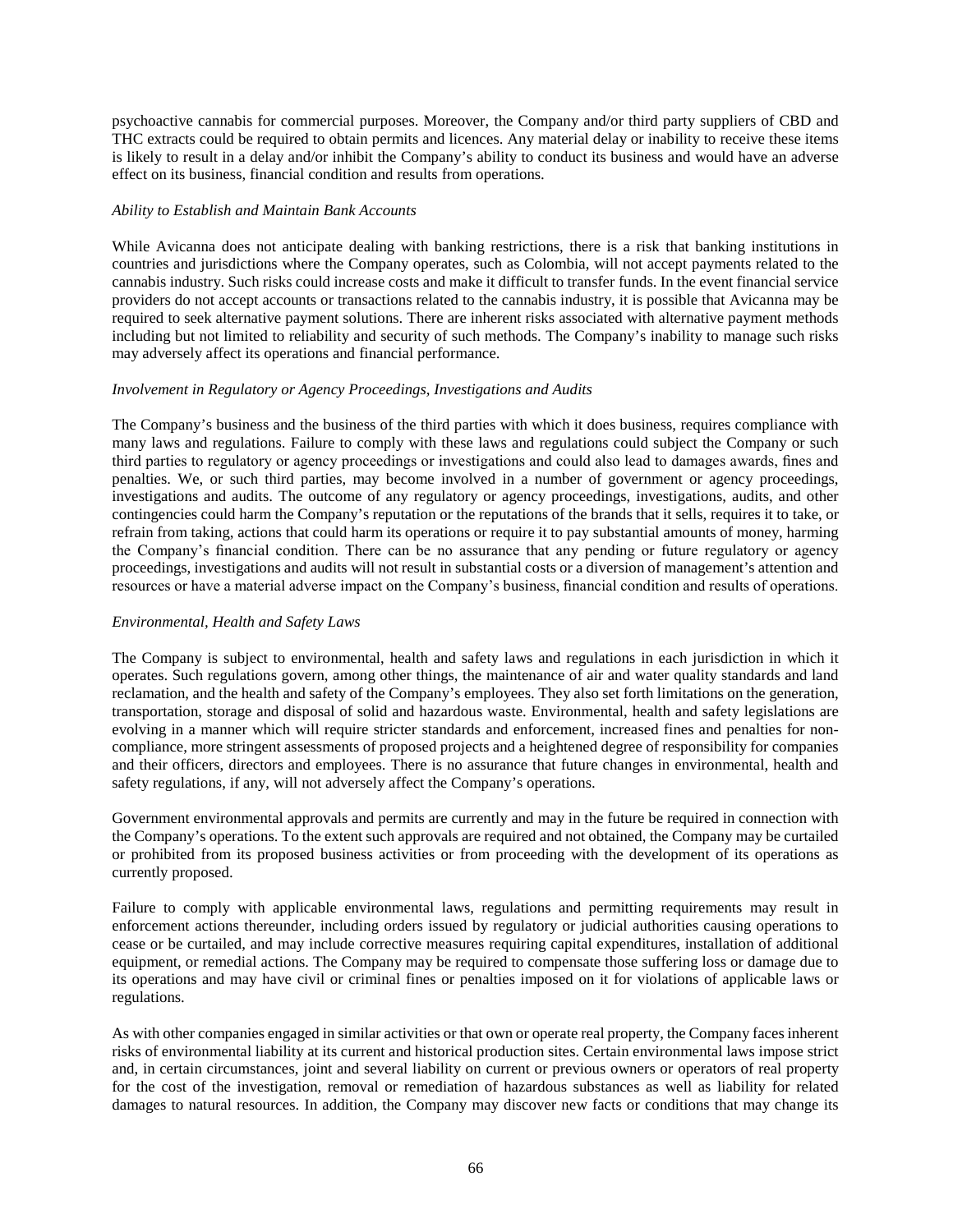expectations or be faced with changes in environmental laws or their enforcement that would increase its liabilities. Furthermore, its costs of complying with current and future environmental and health and safety laws, or the Company's liabilities arising from past or future releases of, or exposure to, regulated materials, may have a material adverse effect on its business, financial condition and results of operations.

## *U.S. Cannabis Industry*

As previously stated, violations of any federal laws and regulations could result in significant fines, penalties, administrative sanctions, convictions or settlements arising from civil proceedings conducted by either the federal government or private citizens, or criminal charges, including, but not limited to, disgorgement of profits, cessation of business activities or divestiture. A violation by the Company of U.S. federal law could have a material adverse effect on its reputation and ability to conduct business, the listing of its securities on any stock exchange, its financial position, operating results and profitability. In addition, it is difficult for the Company to estimate the time or resources that would be needed for the investigation of any such matters or its final resolution because, in part, the time and resources that may be needed are dependent on the nature and extent of any information requested by the applicable authorities involved, and such time or resources could be substantial. The approach to the enforcement of cannabis laws may be subject to change or may not proceed as previously outlined.

To date, the Company's involvement in the U.S. has only been in respect of the development and distribution of hempderived cannabinoid-based products for third parties and the export of hemp seeds to the United States. The Company may, in future periods, expand its operations in the United States. The Company intends to continue to monitor, evaluate and re-assess the regulatory framework in the United States on an ongoing basis.

### *Anti-Money Laundering Laws and Regulations*

Entities operating in the United States are subject to a variety of laws and regulations in the U.S. that involve antimoney laundering, financial recordkeeping and proceeds of crime, including the *U.S. Currency and Foreign Transactions Reporting Act of 1970* (commonly known as the Bank Secrecy Act), as amended by Title III of the *Uniting and Strengthening America by Providing Appropriate Tools Required to Intercept and Obstruct Terrorism Act of 2001* (USA PATRIOT Act) and the rules and regulations thereunder, and any related or similar rules, regulations or guidelines, issued, administered or enforced by governmental authorities in the U.S. Further, under U.S. federal law, banks or other financial institutions that provide a cannabis business with a checking account, debit or credit card, small business loan, or any other service could be found guilty of money laundering, aiding and abetting, or conspiracy.

While the Company does not anticipate it to be the case given that its operations in the United States are only related to hemp-based products, which are regulated under the 2018 Farm Bill, any proceeds it receives from third parties that engage in businesses related to cannabis may be considered proceeds of crime, and the Company could be deemed to be aiding and abetting, due to the fact that cannabis remains illegal federally in the U.S.

# **Risks Specifically Related to Colombian Operations**

# *Control of Foreign Subsidiaries*

Three of the Company's subsidiaries, Avicanna LATAM (100% equity interest), Sativa Nativa (63% equity interest), and SMGH (60% equity interest), operate in, and are governed by the laws of, Colombia. The Company's Colombian subsidiaries are separate and distinct legal entities but Avicanna is nevertheless exposed to significant political risk resulting from operations in Colombia. In particular, operations in Colombia may be severely impacted by the changing political and legal landscape (described in greater below). These risks may have a significant impact on the ability of Avicanna to carry on business operations. As well, any structure that separates the Board from operating subsidiaries may present challenges for the Board in effectively directing the decision making of the applicable subsidiary. Key operating decisions may be made at lower levels of the corporate hierarchy without being communicated to the Board for its consideration. The Company's corporate structure involving Colombian subsidiaries may also make it more difficult for the Board to fully understand the risks associated with each subsidiary.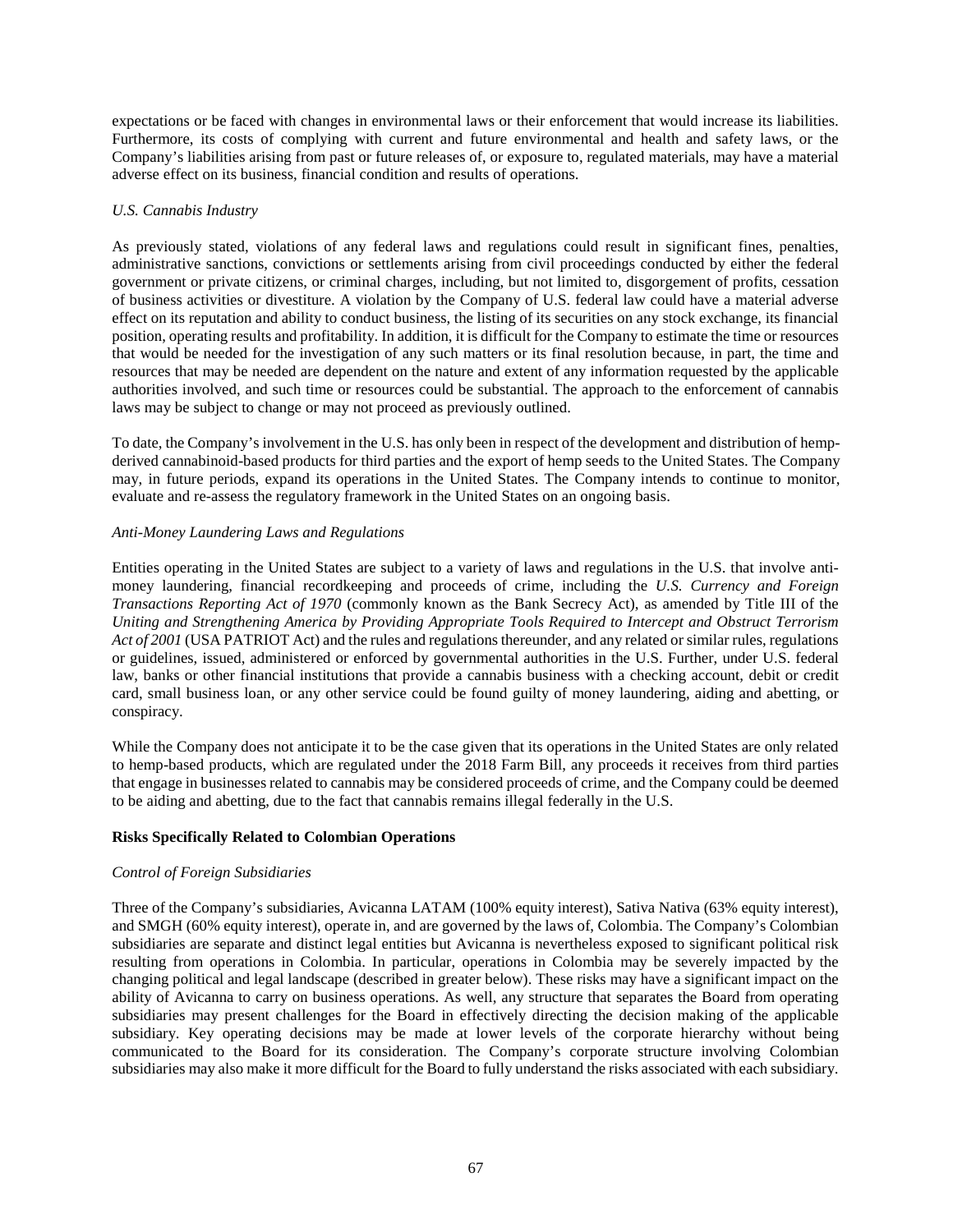### *Colombian Political and Economic Conditions*

The Colombian government has exercised, and continues to exercise, significant influence over the Colombian economy and frequently intervenes in the Colombian economy to control inflation and affect other policies in such areas as wage and price controls, currency devaluations, capital controls and limits on imports, among other things. The Company's cannabis cultivation business, financial condition and results of operations may be adversely affected by changes in policy involving tariffs, exchange controls and other matters, as well as factors such as inflation, currency devaluation, exchange rates and controls, interest rates, changes in government leadership, policy, taxation and other political, economic or other developments in or affecting Colombia, including civil disturbances, regional terrorism, armed conflict and/or war. There is a risk of rebel, terrorist attacks and kidnappings against facilities and personnel involved in the cannabis cultivation operations at the Colombian properties in which the Company has an interest.

### *Currency Risks*

The Company is exposed to foreign exchange risks since much of its revenue, cultivation and manufacturing costs are expected to be received/paid in or by reference to Colombian peso denominated prices while the majority of its general and administrative costs are in Canadian dollars. The exchange rates between Canadian dollars, Colombian pesos, Swiss francs and U.S. dollars have varied substantially recently. The Company does not engage in active hedging to minimize exchange rate risk.

### *Inflationary Risks*

Historically, Colombia has experienced double digit rates of inflation. If this continues, costs may increase substantially given respective changes in the exchange rates. In addition, this may affect the Company's ability to raise additional capital. The government's response to such inflationary pressures might include monetary and fiscal policy that may have an adverse effect on the Company.

#### *Repatriation of Earnings from Colombia*

There are currently no restrictions on the repatriation from Colombia of earnings to foreign entities. However, there can be no assurance that restrictions on repatriations of earnings from Colombia will not be imposed in the future. Exchange control regulations require that any proceeds in foreign currency originated on exports of goods from Colombia (including minerals) be repatriated to Colombia. However, purchase of foreign currency is allowed through any Colombian authorized financial entities for the purpose of payments to foreign suppliers, repayment of foreign debt, payments of dividends to foreign stockholders and other foreign expenses.

#### *Colombian Legal System*

The Colombian legal system may expose Avicanna to risks such as: (a) effective legal redress in the courts, whether in respect of a breach of law or regulation or in an ownership dispute, being more difficult to obtain; (b) a higher degree of discretion on the part of governmental authorities; (c) the lack of judicial or administrative guidance on interpreting applicable rules and regulations; (d) inconsistencies or conflicts between and within various laws, regulations, decrees, orders and resolutions; or (e) relative inexperience of the judiciary and courts in such matters. The commitment of local business people, government officials and agencies and the judicial system to abide by legal requirements and negotiated agreements may be more uncertain in Colombia, creating particular concerns with respect to licences and agreements for business. These may be susceptible to revision or cancellation and legal redress may be uncertain or delayed. There can be no assurance that joint ventures, licences, licence applications or other legal arrangements will not be adversely affected by the actions of government authorities or others and the effectiveness of and enforcement of such arrangements in Colombia cannot be assured.

### **LEGAL MATTERS**

Certain legal matters related to the securities offered by this Prospectus will be passed upon on the Company's behalf by DLA Piper (Canada) LLP, with respect to matters of law. Certain Canadian legal matters relating to the Offering and this Prospectus will be passed upon by Goodmans LLP, on behalf of the Agents. As of the date of this Prospectus, the partners and associates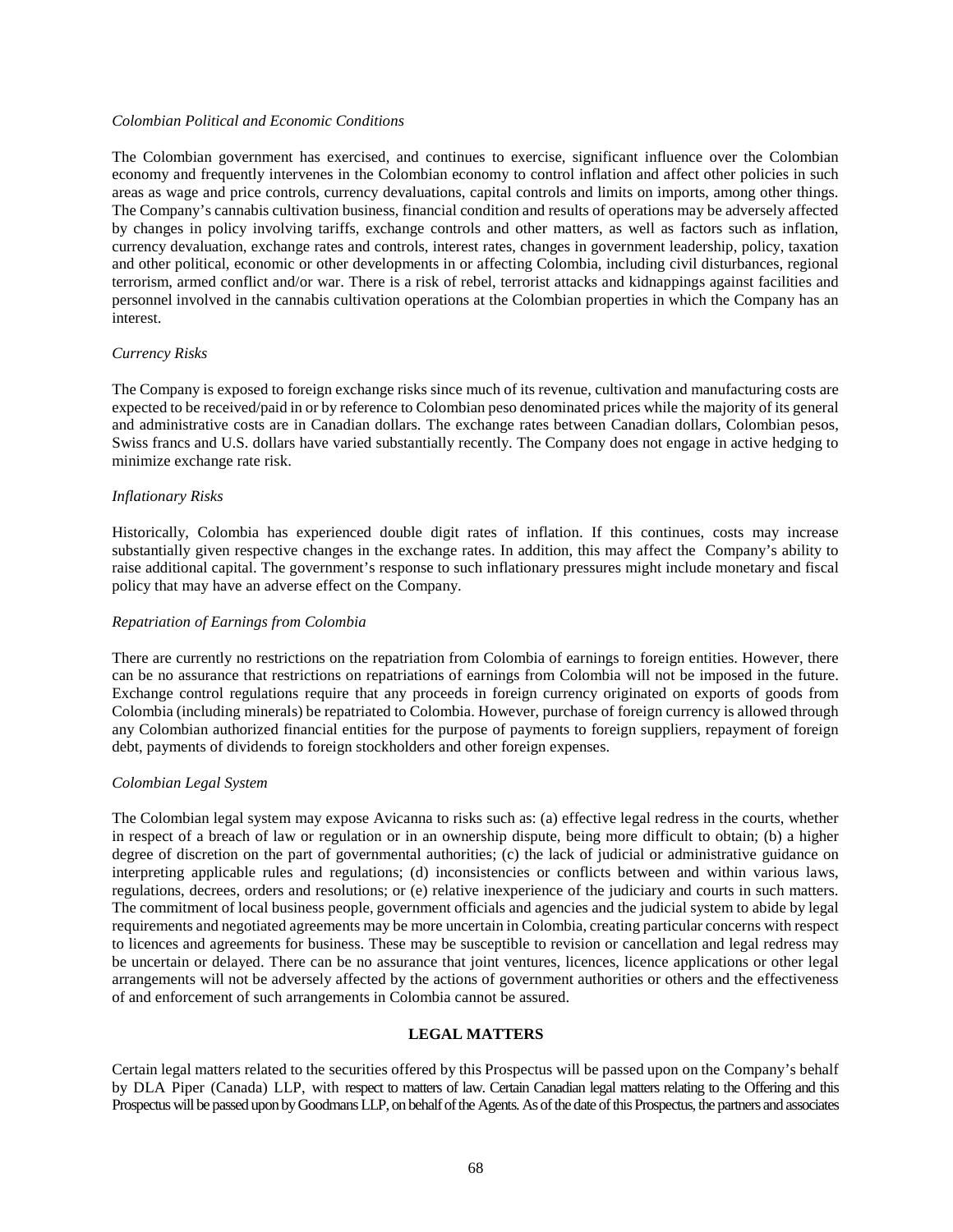of DLA Piper (Canada) LLP and Goodmans LLP, each as a group, own, directly or indirectly, in the aggregate, less than 1% or no securities of the Company.

### **AUDITORS, TRANSFER AGENT AND REGISTRAR**

The auditors of the Company are MNP LLP ("**MNP**") who prepared an independent auditor's report in respect of the audited consolidated financial statements of the Company for the year ended December 31, 2019.

MNP, having its address at 50 Burnhamthorpe Road West, Suite 900, Mississauga, ON, L5B 3C2, has confirmed that it is independent of the Company within the meaning of the Code of Professional Conduct of the Chartered Professional Accountants of (Ontario).

No person or company whose profession or business gives authority to a statement made by the person or company and who is named as having prepared or certified a part of this Prospectus or as having prepared or certified a report or valuation described or included in this Prospectus holds any beneficial interest, direct or indirect, in any securities or property of the Company or an Associate or Affiliate of the foregoing.

The Company's Registrar and Transfer Agent for the Common Shares, and the Warrant Agent for the Warrants, is Odyssey Trust Company, at its principal offices at 323 - 409 Granville St. Vancouver, British Columbia, V6C 1T2.

### **STATUTORY RIGHTS OF WITHDRAWAL AND RESCISSION**

Securities legislation in certain of the provinces of Canada provides purchasers with the right to withdraw from an agreement to purchase securities. This right may be exercised within two business days after receipt or deemed receipt of a prospectus and any amendment. In several of the provinces, the securities legislation further provides a purchaser with remedies for rescission or, in some jurisdictions, revisions of the price or damages if the prospectus and any amendment contains a misrepresentation or is not delivered to the purchaser, provided that the remedies for rescission, revision of the price or damages are exercised by the purchaser within the time limit prescribed by the securities legislation of the purchaser's province. The purchaser should refer to any applicable provisions of the securities legislation of the purchaser's province for the particulars of these rights or consult with a legal advisor.

In an offering of Warrants, investors are cautioned that the statutory right of action for damages for a misrepresentation contained in a prospectus is limited, in certain provincial securities legislation, to the price at which the Warrant is offered to the public under the prospectus offering. This means that, under the securities legislation of certain provinces, if the purchaser pays additional amounts upon conversion, exchange or exercise of the security, those amounts may not be recoverable under the statutory right of action for damages that applies in those provinces. The purchaser should refer to any applicable provisions of the securities legislation of the purchaser's province for the particulars of this right of action for damages or consult with a legal advisor.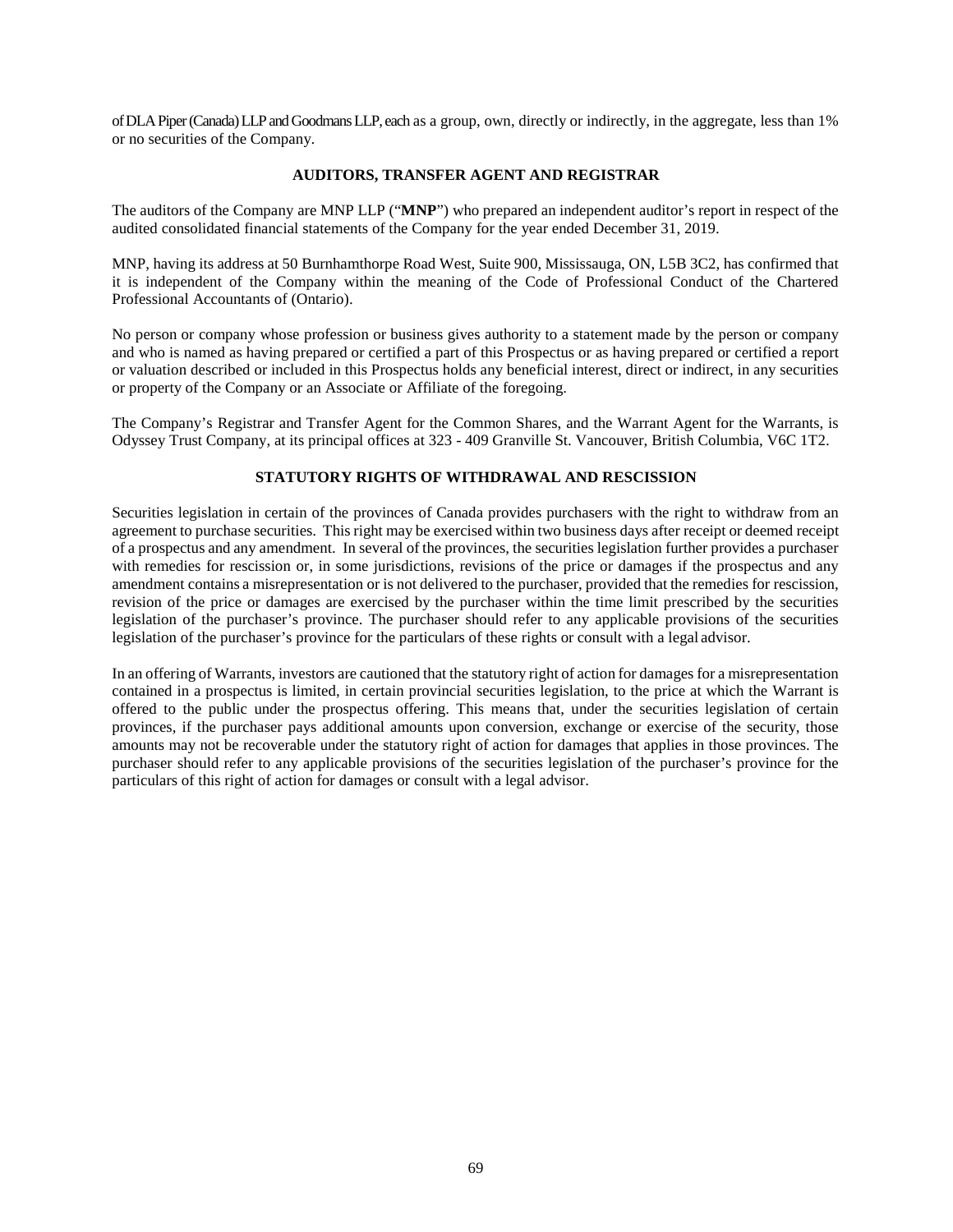# **CERTIFICATE OF THE COMPANY**

### **Dated: November 12, 2020**

This short form prospectus, together with the documents incorporated by reference, constitutes full, true and plain disclosure of all material facts relating to the securities offered by this short form prospectus as required by the securities legislation in each of Alberta, British Columbia, Manitoba, Ontario and Saskatchewan.

> (signed) *Aras Azadian (signed) Davender Sohi*  Aras Azadian Davender Sohi<br>Chief Executive Officer Chief Financial Office

Chief Financial Officer

On behalf of the Board of Directors of the Company

(signed) *Dr. Chandrakant Panchal* (signed) *David White*  Dr. Chandrakant Panchal Director Director